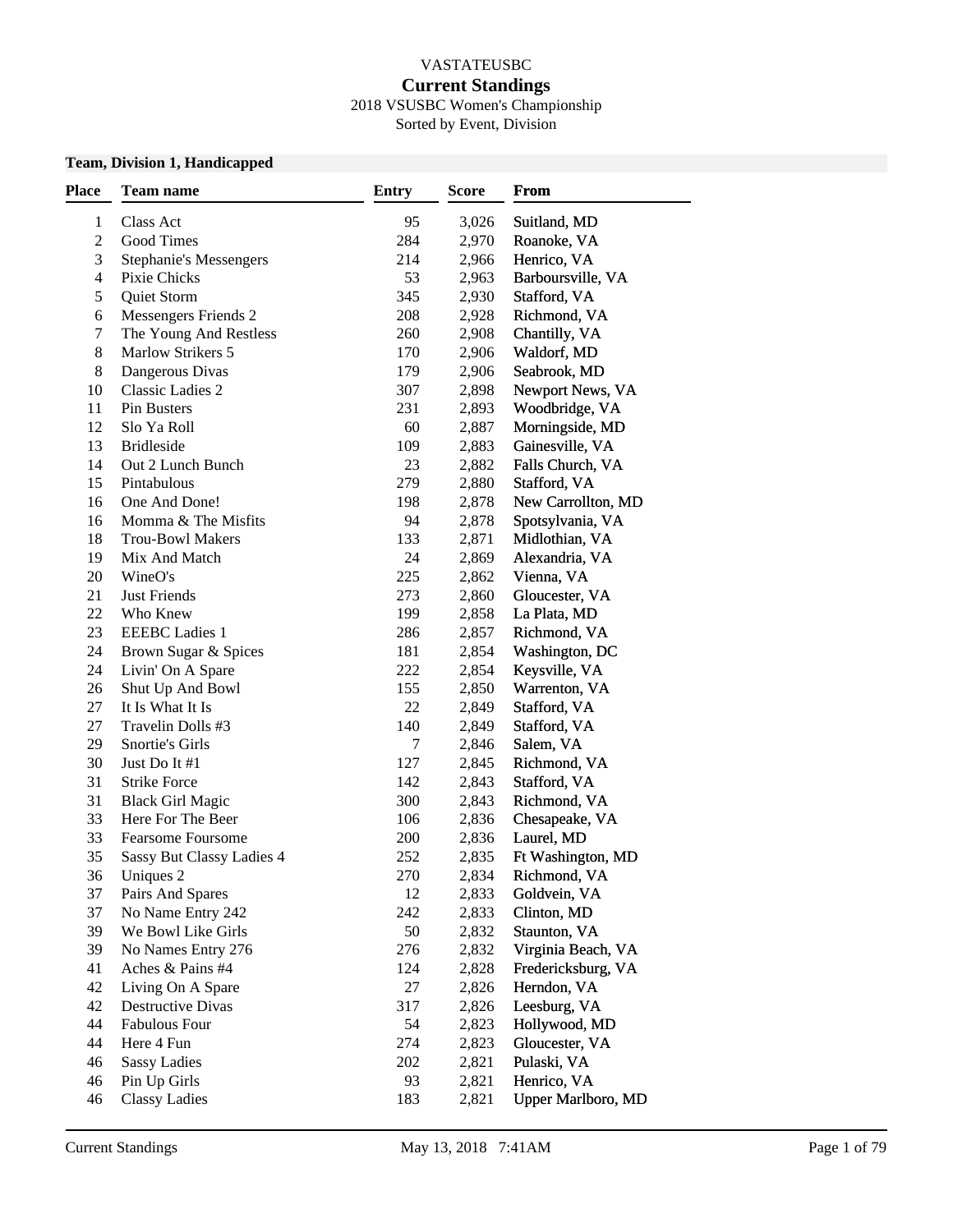| 49  | Dollar Time               | 157 | 2,819 | Gainesville, VA      |
|-----|---------------------------|-----|-------|----------------------|
| 50  | Lucky Ladies II           | 329 | 2,816 | Linden, VA           |
| 51  | <b>Bowling Babes I</b>    | 291 | 2,815 | Waldorf, MD          |
| 51  | <b>Strike Queens</b>      | 335 | 2,815 | Bowie, MD            |
| 53  | Sassy But Classy Ladies 3 | 251 | 2,813 | Ft Washington, MD    |
| 53  | Messengers Friends 1      | 209 | 2,813 | Richmond, VA         |
| 55  | Moms & Brats              | 77  | 2,807 | Newport News, VA     |
| 56  | Chicks With Balls         | 330 | 2,801 | Petersburg, VA       |
| 57  | Virginia Rollers #2       | 263 | 2,799 | Woodbridge, VA       |
| 57  | Just Trying To Spare      | 69  | 2,799 | Washington, DC       |
| 59  | Dolls With Balls          | 25  | 2,796 | Manassas, VA         |
| 60  | Mixed Nuts I              | 264 | 2,793 | Alexandria, VA       |
| 61  | Four Angels               | 167 | 2,791 | Hyattsville, MD      |
| 61  | <b>Bowling Buddies</b>    | 107 | 2,791 | Portsmouth, VA       |
| 63  | Let's Do It               | 201 | 2,790 | Berwyn Heights, MD   |
| 64  | <b>Bowling Wonders</b>    | 16  | 2,788 | Goldvein, VA         |
| 65  | Queen Pins                | 189 | 2,787 | Landover, MD         |
| 66  | <b>Bowling Babes II</b>   | 292 | 2,786 | Waldorf, MD          |
| 67  | Violet's Messengers       | 212 | 2,782 | Richmond, VA         |
| 68  | Up Ur Alley               | 339 | 2,780 | Ashburn, VA          |
| 69  |                           | 186 |       | Washington, DC       |
| 70  | Come To Play              |     | 2,779 | Winchester, VA       |
|     | Smokin Balls              | 132 | 2,778 |                      |
| 71  | <b>Bandits</b>            | 216 | 2,776 | Stafford, VA         |
| 72  | Chesapeake Chix           | 218 | 2,774 | Chesapeake, VA       |
| 73  | Whatever                  | 156 | 2,773 | Front Royal, VA      |
| 73  | Here For The Beer         | 320 | 2,773 | Newport News, VA     |
| 75  | Nine Or Better            | 68  | 2,770 | Washington, DC       |
| 75  | Sharp Rollers 2           | 303 | 2,770 | Bowie, MD            |
| 77  | No Names Entry 244        | 244 | 2,769 | Upper Marlboro, MD   |
| 78  | Let's Roll                | 17  | 2,767 | Goldvein, VA         |
| 79  | East Coast Ladies 1       | 143 | 2,766 | Capitol Heights, MD  |
| 80  | Aches & Pains #1          | 121 | 2,765 | Fredericksburg, VA   |
| 80  | Quiet Storm               | 41  | 2,765 | Staunton, VA         |
| 82  | <b>Striking Ladies 1</b>  | 297 | 2,756 | Stafford, VA         |
| 82  | The VIllage Gals          | 88  | 2,756 | Leesburg, VA         |
| 84  | Sharp Rollers 3           | 304 | 2,755 | Bowie, MD            |
| 84  | <b>Trip That Chittt</b>   | 289 | 2,755 | Portsmouth, VA       |
| 84  | <b>EEBC</b> Ladies 2      | 287 | 2,755 | Richmond, VA         |
| 87  | How Bout Dat!             | 134 | 2,754 | Catharpin, VA        |
| 88  | Dollz With Ballz          | 299 | 2,751 | S. Prince George, VA |
| 89  | One Ball                  | 169 | 2,746 | Suitland, MD         |
| 89  | Too Cool For A Team Name  | 283 | 2,746 | Chesapeake, VA       |
| 91  | Lucky Ladies I            | 328 | 2,745 | Gainesville, VA      |
| 91  | 4 Classy Ladies           | 182 | 2,745 | Beltsville, MD       |
| 91  | <b>Bowling Babes III</b>  | 293 | 2,745 | Waldorf, MD          |
| 94  | The Farmville Four        | 177 | 2,742 | Meherrin, VA         |
| 95  | <b>U</b> Never Know       | 190 | 2,737 | Bowie, MD            |
| 96  | Dazed And Confused        | 151 | 2,735 | Bethesda, MD         |
| 97  | 4 To Score                | 8   | 2,734 | Manassas, VA         |
| 97  | East Coast Ladies 4       | 146 | 2,734 | Capitol Heights, MD  |
| 99  | PPD Friends               | 80  | 2,732 | Portsmouth, VA       |
| 99  | <b>Second Chances</b>     | 99  | 2,732 | Suitland, MD         |
| 101 | "U" Gotta Try             | 343 | 2,731 | Yorktown, VA         |
| 102 | <b>Dilly Dilly</b>        | 219 | 2,730 | Manassas, VA         |
| 102 | Girls With Balls 3        | 342 | 2,730 | Seaford, VA          |
| 104 | Gr8XXXpectation           | 42  | 2,729 | Staunton, VA         |
|     |                           |     |       |                      |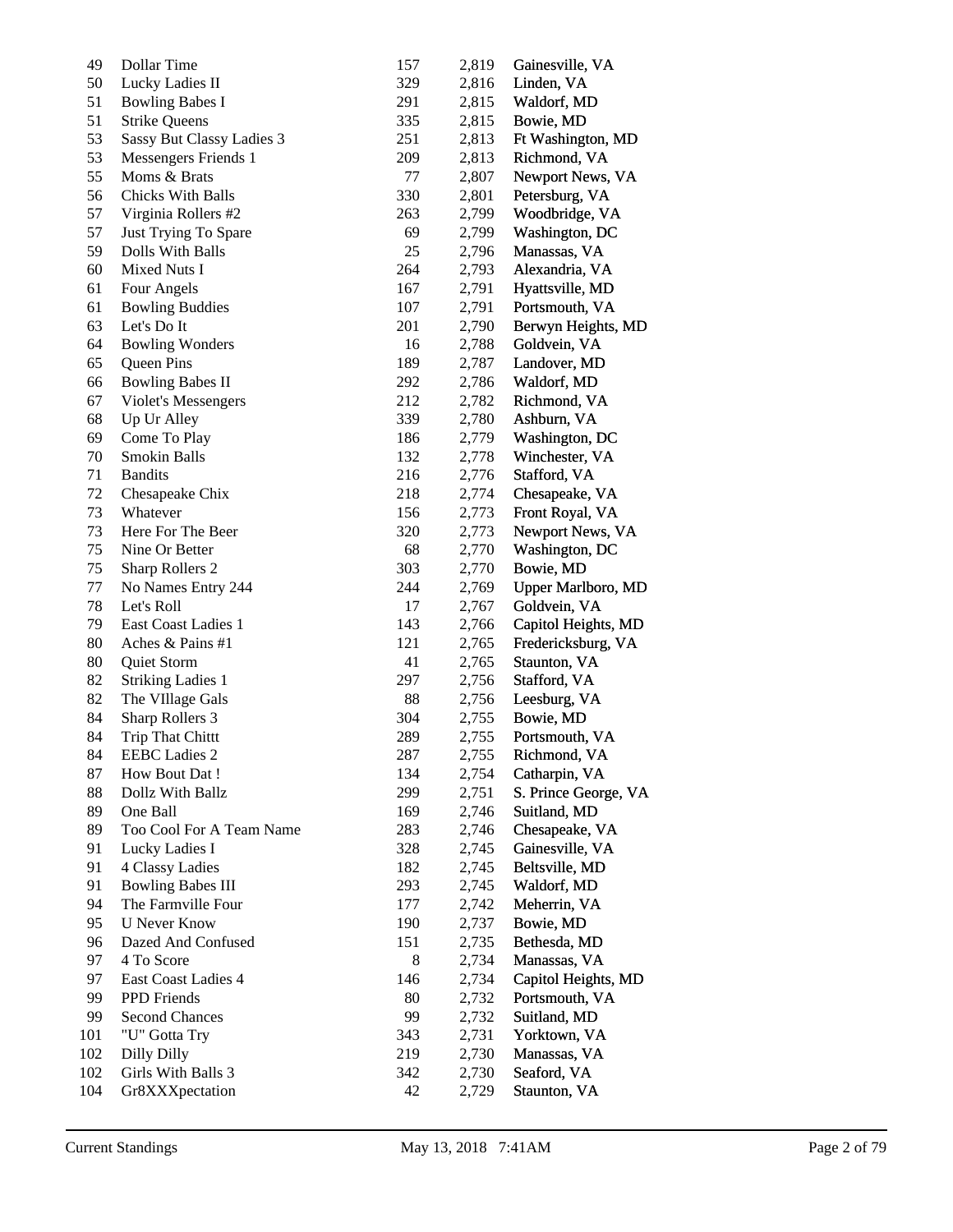| 105 | Not A Clue              | 310       | 2,727          | Inwood, WV                       |
|-----|-------------------------|-----------|----------------|----------------------------------|
| 106 | <b>Bring It Home</b>    | 316       | 2,723          | Leesburg, VA                     |
| 107 | <b>RAMS</b>             | 195       | 2,722          | <b>Upper Marlboro, MD</b>        |
| 107 | Sister 2 Sister         | 261       | 2,722          | Petersburg, VA                   |
| 107 | The Girls               | 305       | 2,722          | Capron, VA                       |
| 110 | DA DA                   | 192       | 2,721          | Temple Hills, MD                 |
| 111 | The Village Dames       | 86        | 2,720          | Purcellville, VA                 |
| 112 | Game Time               | 196       | 2,719          | Washington, DC                   |
| 113 | Just Do It #3           | 129       | 2,716          | Richmond, VA                     |
| 114 | Oceana Ohana            | 235       | 2,711          | Va Beach, VA                     |
| 115 | <b>Pink Ladies</b>      | 294       | 2,710          | Nokesville, VA                   |
| 116 | Any Time & Place        | 153       | 2,708          | Halifax, VA                      |
| 117 | It Is What It Is        | 314       | 2,707          | Forestville, MD                  |
| 118 | <b>Sharp Rollers</b>    | 302       | 2,703          | Bowie, MD                        |
| 119 | Girls With Balls 1      | 340       | 2,702          | Seaford, VA                      |
| 120 | No Names Entry #321     | 321       | 2,698          | Lorton, VA                       |
| 121 | Oh Spare Me             | 206       | 2,695          | Phenix, VA                       |
| 122 | East Coast Ladies 2     | 144       | 2,694          | Capitol Heights, MD              |
| 123 | No Names Entry 58       | 58        | 2,693          | Petersburg, VA                   |
| 124 | Hopeful High Rollers    | 126       | 2,690          | Prince Frederick, MD             |
| 124 | Let's Roll              | 247       | 2,690          | Manassas, VA                     |
| 126 | No Names Entry #70      | 70        | 2,689          | Palmyra, VA                      |
| 127 | Party Gals              | 72        | 2,685          | Covington, VA                    |
| 127 | Dolls With Balls        | 280       | 2,685          | Fredericksburg, VA               |
| 129 | Just For Fun            | 39        | 2,684          | Staunton, VA                     |
| 130 | Just Us VI              | 57        | 2,683          | Chesapeake, VA                   |
| 131 | No Limit                | 65        | 2,682          | Washington, DC                   |
| 132 | No Names Entry 240      | 240       | 2,681          | Hyattsville, MD                  |
| 132 | Marlow Strikers 4       | 168       | 2,681          | Temple Hills, MD                 |
| 134 | <b>CRS</b>              | 238       | 2,680          | Fulks Run, VA                    |
| 134 | <b>GWBS</b> Divas       | 248       | 2,680          | New Carrollton, MD               |
| 136 | VA Ladies               | 205       | 2,678          | Virginia Beach, VA               |
| 137 | No Names Entry 311      | 311       | 2,677          | Herndon, VA                      |
| 137 | Pin Bangers             | 230       | 2,677          | Woodbridge, VA                   |
| 137 | Beat The C              | 237       | 2,677          | Weyers Cave, VA                  |
| 140 | Ack'n To Bowl           | 324       | 2,674          | Richmond, VA                     |
| 140 | <b>Smelly Goats</b>     | 31        | 2,674          | Centreville, VA                  |
| 140 | Marylander I            | 115       | 2,674          | Charlotte Hall, MD               |
| 143 | <b>Split Happens</b>    | 148       | 2,673          | South Boston, VA                 |
| 143 | Bowling 4 \$            | 336       | 2,673          | Lorton, VA                       |
| 145 | Carolinians Plus One    | 180       | 2,672          | Matthews, NC                     |
| 146 | Classic Ladies #7       | 164       | 2,670          | Waldorf, MD                      |
| 147 | <b>Trouble's Coming</b> | 97        | 2,668          | Suitland, MD                     |
| 148 | Krazy Krew              | 98        | 2,667          | Suitland, MD                     |
| 148 | B.A.B.B.S.              | 312       | 2,667          | Martinsville, VA                 |
| 148 | It's All About Grace    | 75        | 2,667          | Newport News, VA                 |
| 151 | It's Our Time           | 96        | 2,665          | Suitland, MD                     |
| 152 | <b>Bowling Friends</b>  | 207       | 2,664          | Richmond, VA                     |
| 153 | Sugar & Spice           | 111       | 2,659          | Church Road, VA                  |
| 153 | <b>GOYAAB</b>           | 256       |                | Alexandria, VA                   |
| 155 | Let's Go                | 197       | 2,659<br>2,658 | District Heights, MD             |
| 155 | Let's Do This           | 187       | 2,658          | Ft Washington, MD                |
| 157 | Marlow Strikers 2       | 175       |                |                                  |
| 158 | Fire Power              |           | 2,655          | Ft. Washington, MD               |
| 158 | Classic Ladies #2       | 194       | 2,653          | Gwynn Oak, MD<br>Indian Head, MD |
| 160 | <b>WGAS</b>             | 159<br>28 | 2,653          |                                  |
|     |                         |           | 2,647          | Sterling, VA                     |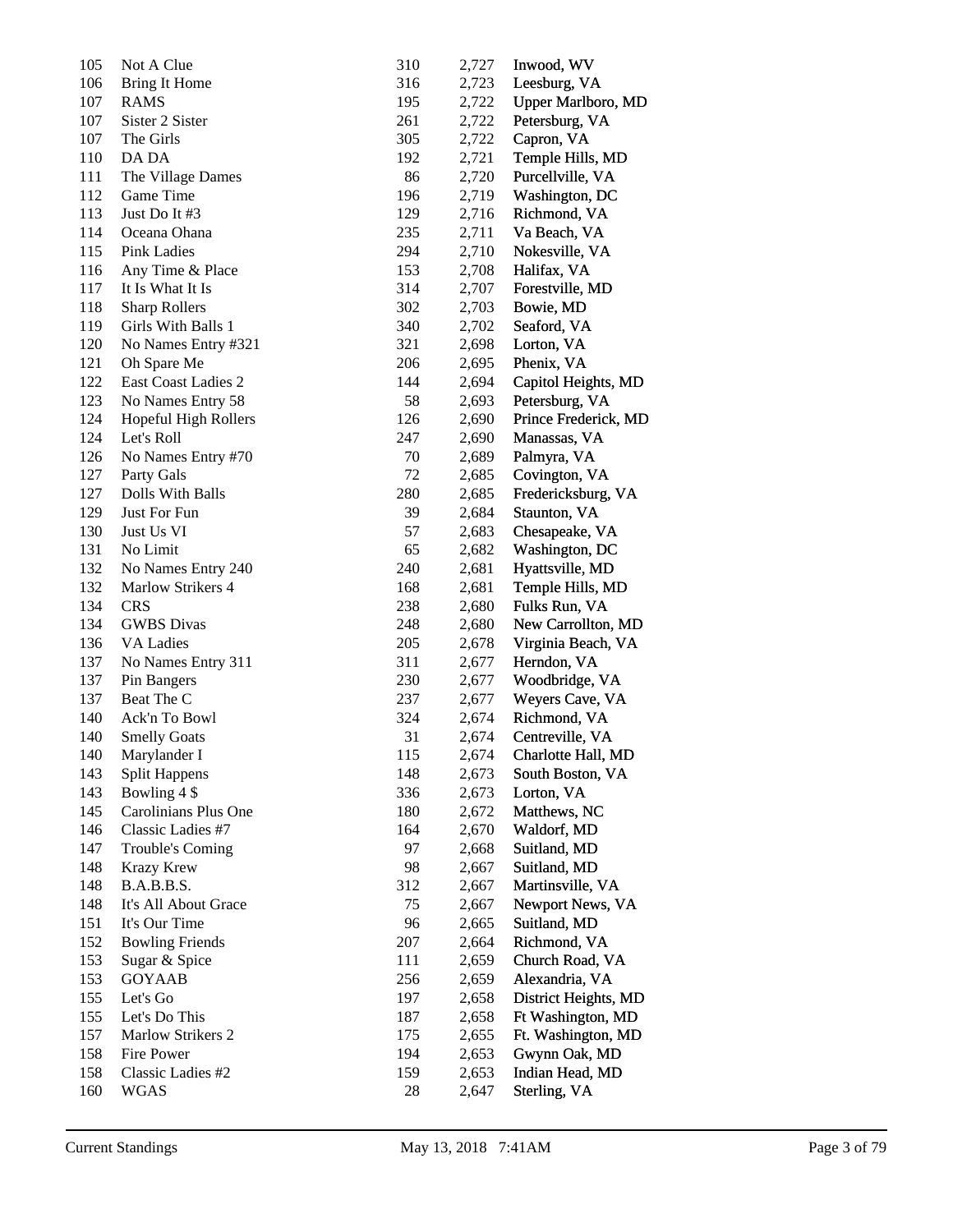| 160 | Marlow Strikers 7            | 171            | 2,647 | Washington, DC      |
|-----|------------------------------|----------------|-------|---------------------|
| 162 | Spare Time                   | 184            | 2,645 | Washington, DC      |
| 163 | Here To Slay                 | 301            | 2,641 | S. Chesterfield, VA |
| 164 | <b>Gutter Dusters</b>        | 120            | 2,636 | Crimora, VA         |
| 165 | Friends Hav'n Fun 2          | 268            | 2,635 | Dale City, VA       |
| 166 | <b>Alley Cats</b>            | 3              | 2,633 | Alexandria, VA      |
| 167 | Throw It Hard                | 131            | 2,630 | Inwood, WV          |
| 167 | Spare Change                 | 119            | 2,630 | Harrisonburg, VA    |
| 169 | Just Us IV                   | 55             | 2,629 | Chesapeake, VA      |
| 170 | Messengers Friends 3         | 213            | 2,626 | Richmond, VA        |
| 170 | Just Do It #2                | 128            | 2,626 | Richmond, VA        |
| 172 | Virginia Rollers #1          | 262            | 2,625 | Woodbridge, VA      |
| 173 | Metro Queens 3               | 36             | 2,623 | Hyattsville, MD     |
| 174 | No Talent Ladies             | 228            | 2,621 | Ashburn, VA         |
| 175 | <b>BAAM</b>                  | 193            | 2,620 | Upper Marlboro, MD  |
| 176 | Sassy But Classy Ladies 5    | 250            | 2,607 | Ft Washington, MD   |
| 177 | <b>BBRS</b>                  | 21             | 2,603 | Hardy, VA           |
| 178 | Moms On Strike               | 245            | 2,595 | Warrenton, VA       |
| 179 | <b>Vicious But Delicious</b> | 323            | 2,590 | Henrico, VA         |
| 180 | Having Fun                   | 188            | 2,586 | Washington, DC      |
| 181 | <b>Jazzy Ladies</b>          | 67             | 2,583 | Washington, DC      |
| 182 | <b>Foxy Ladies</b>           | 229            | 2,574 | Fredericksbrg, VA   |
| 183 | RockinTen                    | 11             | 2,571 | Goldvein, VA        |
| 183 | On A Mission                 | 92             | 2,571 | Washington, DC      |
| 185 | No Name Entry 322            | 322            | 2,568 | Tazewell, VA        |
| 186 | Ace Team                     | 118            | 2,558 | Stuarts Draft, VA   |
| 187 | Pin Action                   | 203            | 2,551 | Monroe, VA          |
| 187 | Friends                      | 295            | 2,551 | Manassas, VA        |
| 189 | All The Way Up               | 191            | 2,550 | Lanham, MD          |
| 190 | One-In-A-Row!                | $\overline{2}$ | 2,549 | Alexandria, VA      |
| 191 | Young & Restless             | 266            | 2,520 | Vienna, VA          |
| 192 | <b>Sunset Roller</b>         | 296            | 2,481 | Raven, VA           |
| 193 | Classic Ladies #3            | 160            | 2,290 | Waldorf, MD         |
| 194 | <b>Hot Shots</b>             | 48             | 2,226 | Staunton, VA        |
|     |                              |                |       |                     |

The lowest score to cash is 2,869.

## **Team, Division 2, Handicapped**

| Place | Team name                    | Entry | <b>Score</b> | From              |
|-------|------------------------------|-------|--------------|-------------------|
| 1     | Marlow Strikers 1            | 166   | 3,026        | Bryans Road, MD   |
| 2     | T.C.D.H.                     | 178   | 3,021        | Laurel, MD        |
| 3     | Centreville Ladies           | 32    | 2,980        | Gainesville, VA   |
| 4     | <b>Ladies Of Distinction</b> | 6     | 2,965        | Hampton, VA       |
| 5     | Pin Pals                     | 43    | 2,935        | Staunton, VA      |
| 6     | Metro Queens 6               | 38    | 2,932        | Washington, DC    |
| 7     | Travelin Dolls #2            | 139   | 2,931        | Ft Washington, MD |
| 8     | Dazed & Confused             | 110   | 2,930        | Dinwiddie, VA     |
| 9     | <b>Beyond Spaces</b>         | 45    | 2,926        | Staunton, VA      |
| 10    | Sooo Close                   | 243   | 2,923        | Lexington, VA     |
| 11    | Fieldale Cafe #2             | 332   | 2,917        | Bassett, VA       |
| 11    | Golden Girls                 | 1     | 2,917        | Warrenton, VA     |
| 13    | <b>Split Happens</b>         | 117   | 2,914        | Lyndhurst, VA     |
| 14    | Too Hot To Handle            | 215   | 2,905        | Rustburg, VA      |
| 15    | <b>Sassy Ladies</b>          | 102   | 2,900        | Suitland, MD      |
| 16    | Marylander II                | 114   | 2,888        | Owings, MD        |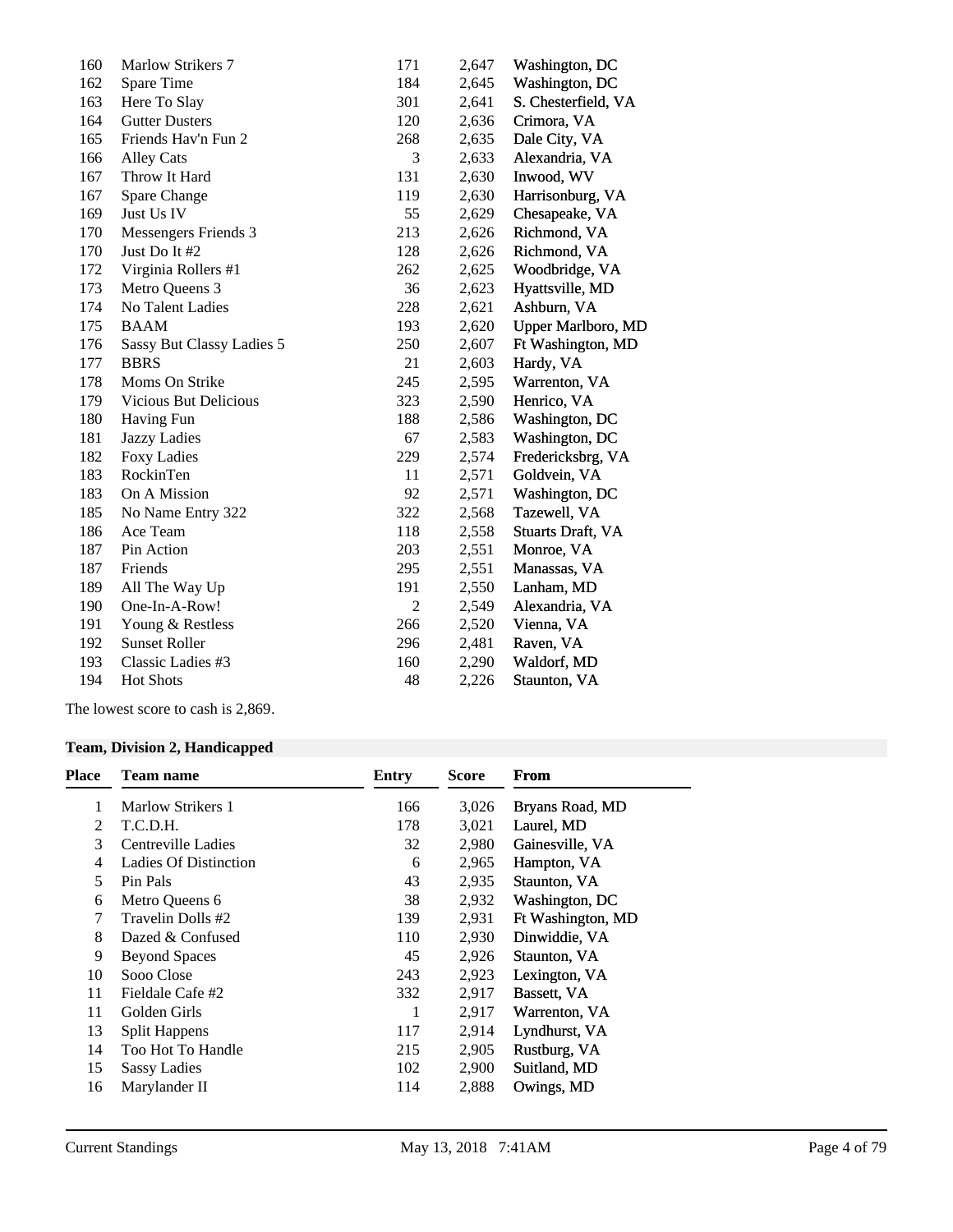| 17 | Queens Night Out          | 318 | 2,881 | Leesburg, VA         |
|----|---------------------------|-----|-------|----------------------|
| 18 | Virginia Gems #2          | 62  | 2,870 | Richmond, VA         |
| 19 | Ray's Babes               | 217 | 2,868 | Petersburg, VA       |
| 20 | <b>Beulah's Babes</b>     | 112 | 2,867 | Temple Hills, MD     |
| 21 | Virginia Gems #1          | 61  | 2,864 | Richmond, VA         |
| 22 | Girls With Balls 2        | 341 | 2,861 | Seaford, VA          |
| 22 | Here For The Beer #2      | 319 | 2,861 | Newport News, VA     |
| 22 | In Harmony                | 325 | 2,861 | Fredericksburg, VA   |
| 25 | Talk To The Hand          | 154 | 2,857 | Manassas, VA         |
| 26 | <b>Split Personalties</b> | 26  | 2,856 | Centreville, VA      |
| 27 | The Village Women         | 90  | 2,851 | Leesburg, VA         |
| 28 | <b>Busters</b>            | 49  | 2,844 | Staunton, VA         |
| 29 | Marlow Strikers 3         | 174 | 2,843 | Clinton, MD          |
| 29 | <b>Buttery Nipples</b>    | 282 | 2,843 | Henrico, VA          |
| 31 | The Fun Bunch             | 315 | 2,840 | Leesburg, VA         |
| 32 | Getaway                   | 152 | 2,838 | Halifax, VA          |
| 33 | Aches & Pains #5          | 125 | 2,836 | Fredericksburg, VA   |
| 34 | <b>Bowlings Bags</b>      | 246 | 2,829 | Manassas, VA         |
| 35 | Purple Haze               | 227 | 2,828 | Clifton Forge, VA    |
| 36 | <b>Hokey Pokeys</b>       | 9   | 2,819 | Waynesboro, VA       |
| 37 | Love & Laughter           | 257 | 2,817 | Alexandria, VA       |
| 37 | Clarence's Steakhouse     | 334 | 2,817 | Axton, VA            |
| 39 | Overby's Messengers       | 211 | 2,815 | Midlothian, VA       |
| 40 | QHDT                      | 344 | 2,813 | Hayes, VA            |
| 41 | Lillian's Messengers      | 210 | 2,811 | Richmond, VA         |
| 41 | Bowl 4 Fun                | 275 | 2,811 | North, VA            |
| 43 | Pin Pushers               | 135 | 2,808 | Haymarket, VA        |
| 44 | New Ducks                 | 258 | 2,807 | Alexandria, VA       |
| 45 | On A Mission              | 64  | 2,806 | Washington, DC       |
| 46 | <b>CJAE's Here</b>        | 226 | 2,805 | Dutton, VA           |
| 47 | Pin Pals                  | 59  | 2,802 | Madison, VA          |
| 48 | Marlow Strikers 6         | 176 | 2,801 | Capitol Heights, MD  |
| 48 | Travelin Dolls #1         | 138 | 2,801 | Lorton, VA           |
| 50 | <b>Lucky Strikes</b>      | 44  | 2,799 | Staunton, VA         |
| 51 | <b>Just Having Fun</b>    | 108 | 2,796 | Bealeton, VA         |
| 52 | Great Balls Of Fire       | 13  | 2,795 | Goldvein, VA         |
| 52 | Good Time Bowlers         | 33  | 2,795 | Bristow, VA          |
| 54 | MTVK                      | 51  | 2,791 | Washington, DC       |
| 54 | Just Us                   | 239 | 2,791 | District Heights, MD |
| 56 | <b>C'Mon Pins</b>         | 74  | 2,789 | Newport News, VA     |
| 56 | Chantilly Ladies #2       | 224 | 2,789 | Chantilly, VA        |
| 58 | Sassy But Classy Ladies 6 | 254 | 2,788 | Ft Washington, MD    |
| 59 | Road Runners              | 10  | 2,787 | Smithfield, VA       |
| 60 | <b>City Bombers</b>       | 221 | 2,784 | Ashland, VA          |
| 60 | The Village Ladies        | 87  | 2,784 | Leesburg, VA         |
| 62 | Sassy But Classy Ladies 2 | 255 | 2,783 | Ft Washington, MD    |
| 63 |                           | 79  |       |                      |
|    | Cinco De Mayo             |     | 2,782 | Midland, VA          |
| 64 | Aches & Pains #3          | 123 | 2,780 | Fredericksburg, VA   |
| 64 | Mountain Mama's           | 277 | 2,780 | Front Royal, VA      |
| 66 | Pert Near Good            | 333 | 2,776 | Ridgeway, VA         |
| 66 | Fun Bunch                 | 15  | 2,776 | Goldvein, VA         |
| 68 | Harmless                  | 290 | 2,774 | Middleburg, VA       |
| 69 | Here For The Party        | 73  | 2,772 | Virginia Beach, VA   |
| 70 | No Pressure Here          | 83  | 2,769 | Henrico, VA          |
| 71 | Just Us V                 | 56  | 2,768 | Chesapeake, VA       |
| 72 | Friends Hav'n Fun         | 267 | 2,767 | Dale City, VA        |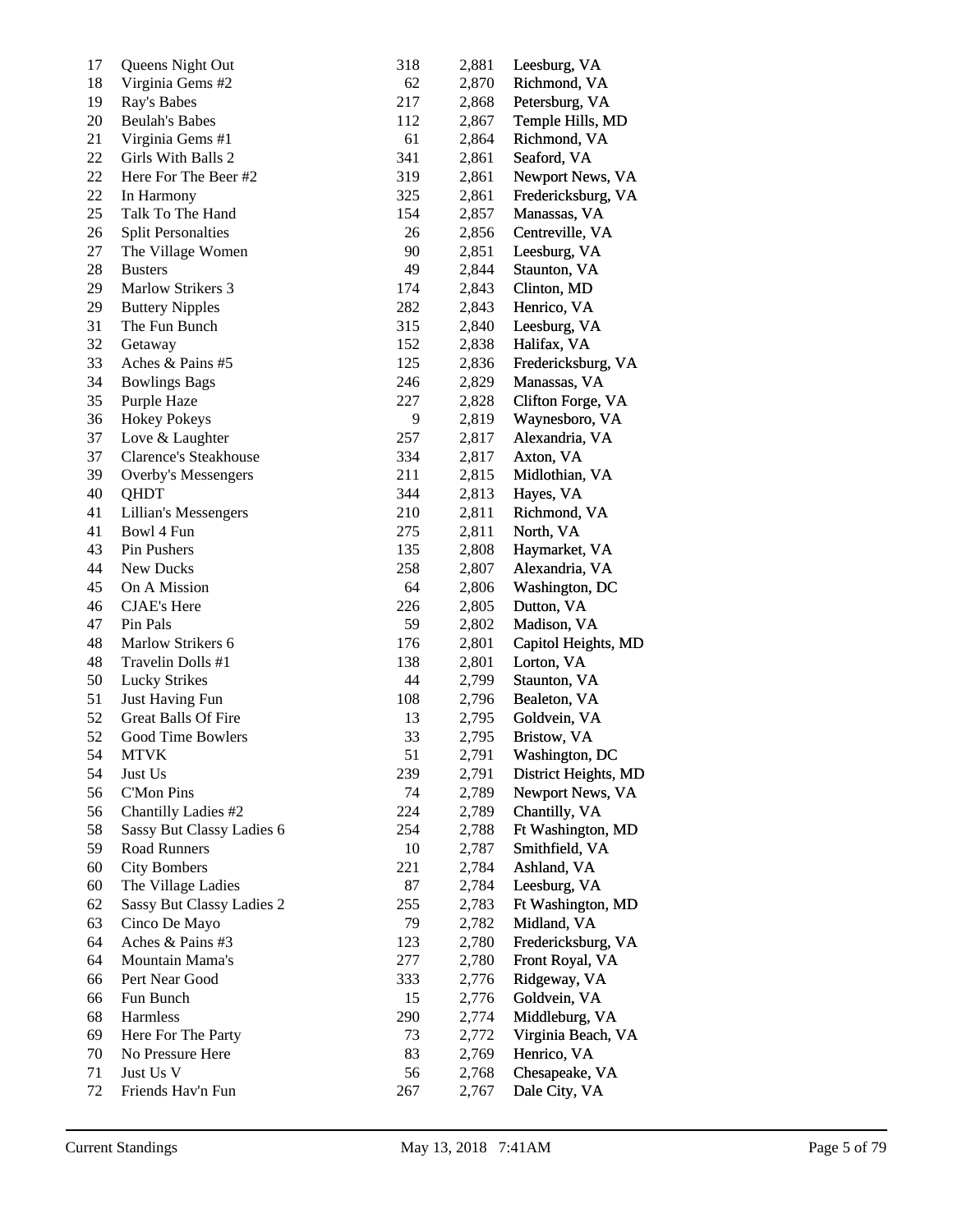| 72  | <b>Sitting Ducks Plus</b> | 204 | 2,767 | Midlothian, VA         |
|-----|---------------------------|-----|-------|------------------------|
| 74  | <b>Just Friends</b>       | 71  | 2,762 | Hyattsville, MD        |
| 75  | <b>Bolling Group LLC</b>  | 150 | 2,761 | Warrenton, VA          |
| 76  | Aches & Pains #2          | 122 | 2,760 | Fredericksburg, VA     |
| 77  | <b>Babes With Balls</b>   | 30  | 2,759 | Centreville, VA        |
| 78  | Sooooo Close              | 46  | 2,758 | Staunton, VA           |
| 79  | Pin Crushers              | 232 | 2,757 | Woodbridge, VA         |
| 80  | Patsy's Girls             | 288 | 2,754 | Washington, DC         |
| 81  | Anne's Girls              | 116 | 2,753 | Waynesboro, VA         |
| 82  | <b>Alley Kats</b>         | 85  | 2,752 | Toano, VA              |
| 83  | CSGS                      | 272 | 2,750 | Charlottesville, VA    |
| 84  | <b>Sweet Rolls</b>        | 147 | 2,747 | South Boston, VA       |
| 85  | Mixed Nuts II             | 265 | 2,743 | Alexandria, VA         |
| 85  | Uniques 1                 | 269 | 2,743 | New Kent, VA           |
| 87  | Diva Time                 | 40  | 2,742 | Staunton, VA           |
| 88  | The Village Girls         | 89  | 2,738 | Leesburg, VA           |
| 89  | Chamtilly Ladies #1       | 223 | 2,737 | Chantilly, VA          |
| 89  | No Names Entry 113        | 113 | 2,737 | Ft Washington, MD      |
| 91  | Family Affair             | 81  | 2,736 | Chesapeake, VA         |
| 92  | <b>Classic Ladies 4</b>   | 309 | 2,735 | Newport News, VA       |
| 93  | <b>Spare Counts</b>       | 14  | 2,734 | Goldvein, VA           |
| 94  | <b>Purple Passion</b>     | 172 | 2,732 | Fort Washington, MD    |
| 94  | Sassy But Classy Ladies 7 | 253 | 2,732 | Ft Washington, MD      |
| 94  | Here We Come              | 241 | 2,732 | Washington, DC         |
| 97  | Classic Ladies #4         | 161 | 2,730 | Bryans Road, MD        |
| 98  | Faith & Hope              | 236 | 2,728 | Charlottesville, VA    |
| 99  | Oh Sh*T                   | 105 | 2,725 | Chesapeake, VA         |
| 100 | <b>Bowling Foursome</b>   | 278 | 2,723 | Suffolk, VA            |
| 100 | <b>Whatever It Takes</b>  | 101 | 2,723 | Suitland, MD           |
| 102 | Classy Ladies #1          | 158 | 2,722 | Waldorf, MD            |
| 103 | Let It Happen             | 185 | 2,721 | Silver Spring, MD      |
| 103 | <b>Sassy Ladies</b>       | 326 | 2,721 | Mechanicsville, VA     |
| 105 | Metro Queens 1            | 34  | 2,719 | Oxon Hill, MD          |
| 106 | No Names Entry 104        | 104 | 2,718 | Richmond, VA           |
| 107 | Just Us                   | 84  | 2,717 | Lynchburg, VA          |
| 108 | Might As Well             | 149 | 2,715 | Roanoke, VA            |
| 109 | Dairy Queen               | 259 | 2,714 | Marion, VA             |
| 110 | Classic Ladies #5         | 162 | 2,709 | Waldorf, MD            |
| 111 | <b>Ball Handlers</b>      | 29  | 2,704 | Aldie, VA              |
| 111 | The Village Dolls         | 91  | 2,704 | Leesburg, VA           |
| 113 | <b>Beltway Bandits 2</b>  | 338 | 2,703 | Clinton, MD            |
| 114 | 4 Great Girls             | 20  | 2,701 | Salem, VA              |
| 114 | <b>Uniques 3</b>          | 271 | 2,701 | North Chesterfield, VA |
| 114 | Sassy But Classy Ladies 1 | 249 | 2,701 | Ft Washington, MD      |
| 114 | 4 Ladies                  | 137 | 2,701 | Barboursville, VA      |
| 118 | <b>Rolling Pins</b>       | 82  | 2,699 | Portsmouth, VA         |
| 119 | Pinshakers                | 136 | 2,698 | Lynchburg, VA          |
| 120 | Dr's Orders               | 78  | 2,688 | Virginia Beach, VA     |
| 121 | Fab Four                  | 130 | 2,687 | Bristow, VA            |
| 122 | Sophiscated Ladies        | 173 | 2,686 | Oxon Hill, MD          |
| 123 | Just Four Old Ladies      | 165 | 2,685 | Portsmouth, VA         |
| 124 | Classic Ladies #6         | 163 | 2,684 | Waldorf, MD            |
| 125 | 4-Ever Friends            | 100 | 2,683 | Suitland, MD           |
| 126 | <b>Classic Ladies</b>     | 306 | 2,681 | Newport News, VA       |
| 127 | Classic Ladies 3          | 308 | 2,679 | Newport News, VA       |
| 128 | 4 Crazy Ladies            | 76  | 2,656 | Williamsburg, VA       |
|     |                           |     |       |                        |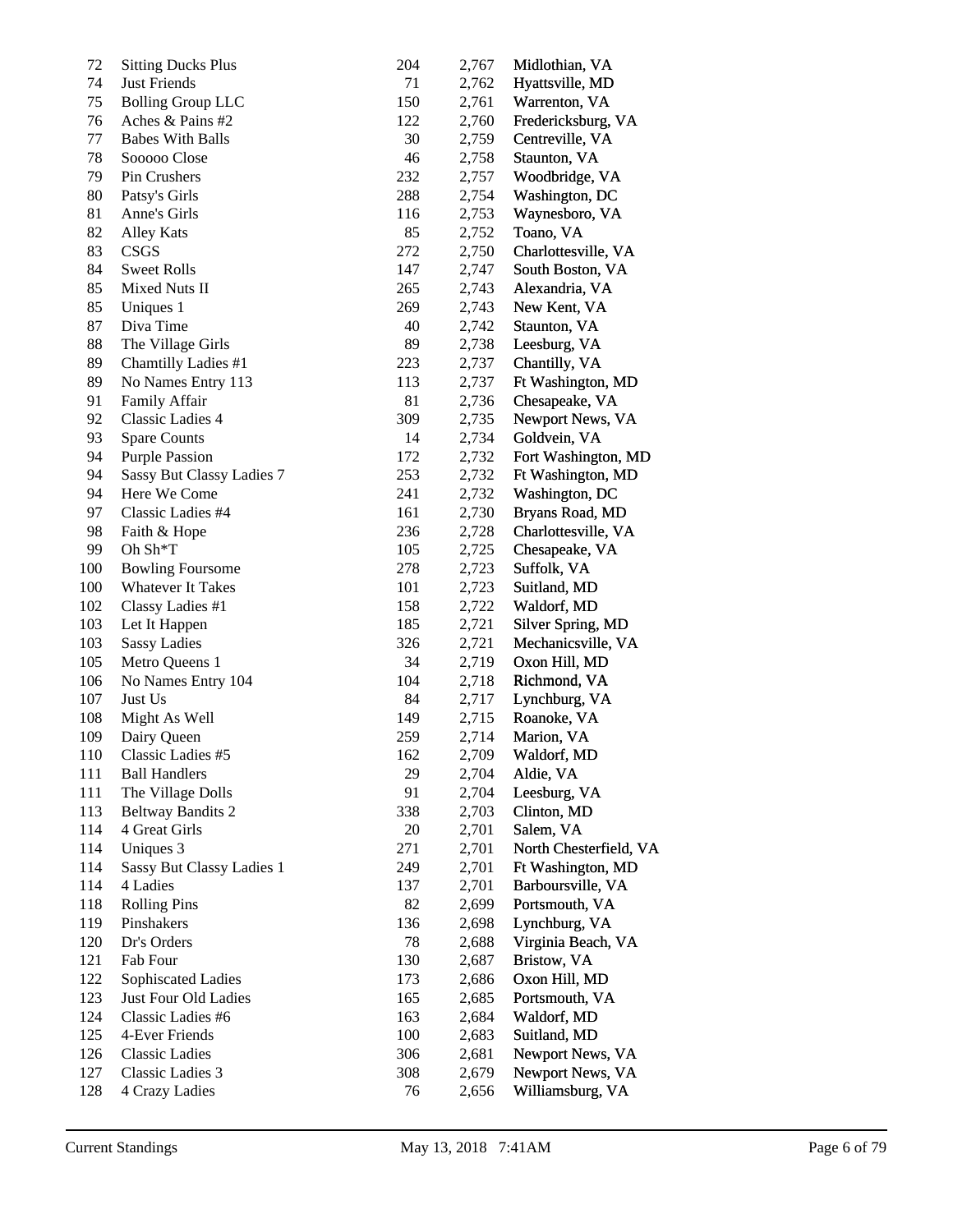| 129 | Having Fun          | 5   | 2,646 | Virginia Beach, VA     |
|-----|---------------------|-----|-------|------------------------|
| 130 | Sea Gals            | 18  | 2,642 | Roanoke, VA            |
| 131 | <b>Alley Checks</b> | 298 | 2,639 | Virginia Beach, VA     |
| 132 | Special Ladies      | 52  | 2,634 | Silver Spring, MD      |
| 133 | Pin Pushers         | 233 | 2,621 | Woodbridge, VA         |
| 134 | Fieldale Cafe #1    | 331 | 2,620 | Collinsville, VA       |
| 134 | Fools 4 Fun         | 4   | 2,620 | North Chesterfield, VA |
| 134 | DC Divas            | 66  | 2,620 | Washington, DC         |
| 137 | The Strikers        | 47  | 2,618 | Staunton, VA           |
| 138 | Metro Queens 2      | 35  | 2,613 | Lanham, MD             |
| 139 | Four Believers      | 103 | 2,609 | Suitland, MD           |
| 140 | Drama Queens        | 141 | 2,603 | Richmond, VA           |
| 141 | Beltway Bandits 1   | 337 | 2,586 | Clinton, MD            |
| 142 | East Coast Ladies 3 | 145 | 2,585 | Capitol Heights, MD    |
| 142 | <b>Star Dust</b>    | 19  | 2,585 | Roanoke, VA            |
| 144 | Gillie's Gang       | 63  | 2,565 | Washington, DC         |
| 145 | Goodtimers          | 313 | 2,510 | Roanoke, VA            |
| 146 | No Names Entry 234  | 234 | 2,495 | Manassas, VA           |
| 147 | Metro Queens 4      | 37  | 2,488 | Ft Washington, MD      |
|     |                     |     |       |                        |

The lowest score to cash is 2,900.

## **Team, Scratch, Scratch**

| <b>Place</b>   | <b>Team name</b>                        | <b>Entry</b>   | <b>Score</b> | <b>From</b>               |
|----------------|-----------------------------------------|----------------|--------------|---------------------------|
| 1              | One And Done!                           | 198            | 2,761        | New Carrollton, MD        |
| $\overline{c}$ | Fire Power                              | 194            | 2,515        | Gwynn Oak, MD             |
| 3              | <b>Trip That Chittt</b>                 | 289            | 2,449        | Portsmouth, VA            |
| 4              | Here To Slay                            | 301            | 2,443        | S. Chesterfield, VA       |
| 5              | Let's Go                                | 197            | 2,361        | District Heights, MD      |
| 6              | <b>Classy Ladies</b>                    | 183            | 2,329        | <b>Upper Marlboro, MD</b> |
| 7              | Too Cool For A Team Name                | 283            | 2,326        | Chesapeake, VA            |
| 8              | <b>Vicious But Delicious</b>            | 323            | 2,323        | Henrico, VA               |
| 8              | <b>Fearsome Foursome</b>                | 200            | 2,323        | Laurel, MD                |
| 10             | DA DA                                   | 192            | 2,319        | Temple Hills, MD          |
| 11             | <b>Black Girl Magic</b>                 | 300            | 2,315        | Richmond, VA              |
| 12             | Girls With Balls 1                      | 340            | 2,261        | Seaford, VA               |
| 13             | <b>RAMS</b>                             | 195            | 2,173        | <b>Upper Marlboro, MD</b> |
| 14             | All The Way Up                          | 191            | 2,160        | Lanham, MD                |
| 15             | Dollz With Ballz                        | 299            | 2,142        | S. Prince George, VA      |
| 16             | Game Time                               | 196            | 2,137        | Washington, DC            |
| 17             | Virginia Rollers #1                     | 262            | 2,136        | Woodbridge, VA            |
| 17             | Virginia Rollers #2                     | 263            | 2,136        | Woodbridge, VA            |
| 19             | Just Trying To Spare                    | 69             | 2,106        | Washington, DC            |
| 20             | Just Do It #2                           | 128            | 2,104        | Richmond, VA              |
| 21             | Nine Or Better                          | 68             | 2,083        | Washington, DC            |
| 22             | <b>Trou-Bowl Makers</b>                 | 133            | 2,052        | Midlothian, VA            |
| 23             | <b>BAAM</b>                             | 193            | 2,014        | <b>Upper Marlboro, MD</b> |
| 24             | One-In-A-Row!                           | $\overline{c}$ | 1,988        | Alexandria, VA            |
|                | The lowest score to cash is 2,361.      |                |              |                           |
|                | <b>Doubles, Division 1, Handicapped</b> |                |              |                           |
| Place          | <b>Team name</b>                        | Entry          | <b>Score</b> | From                      |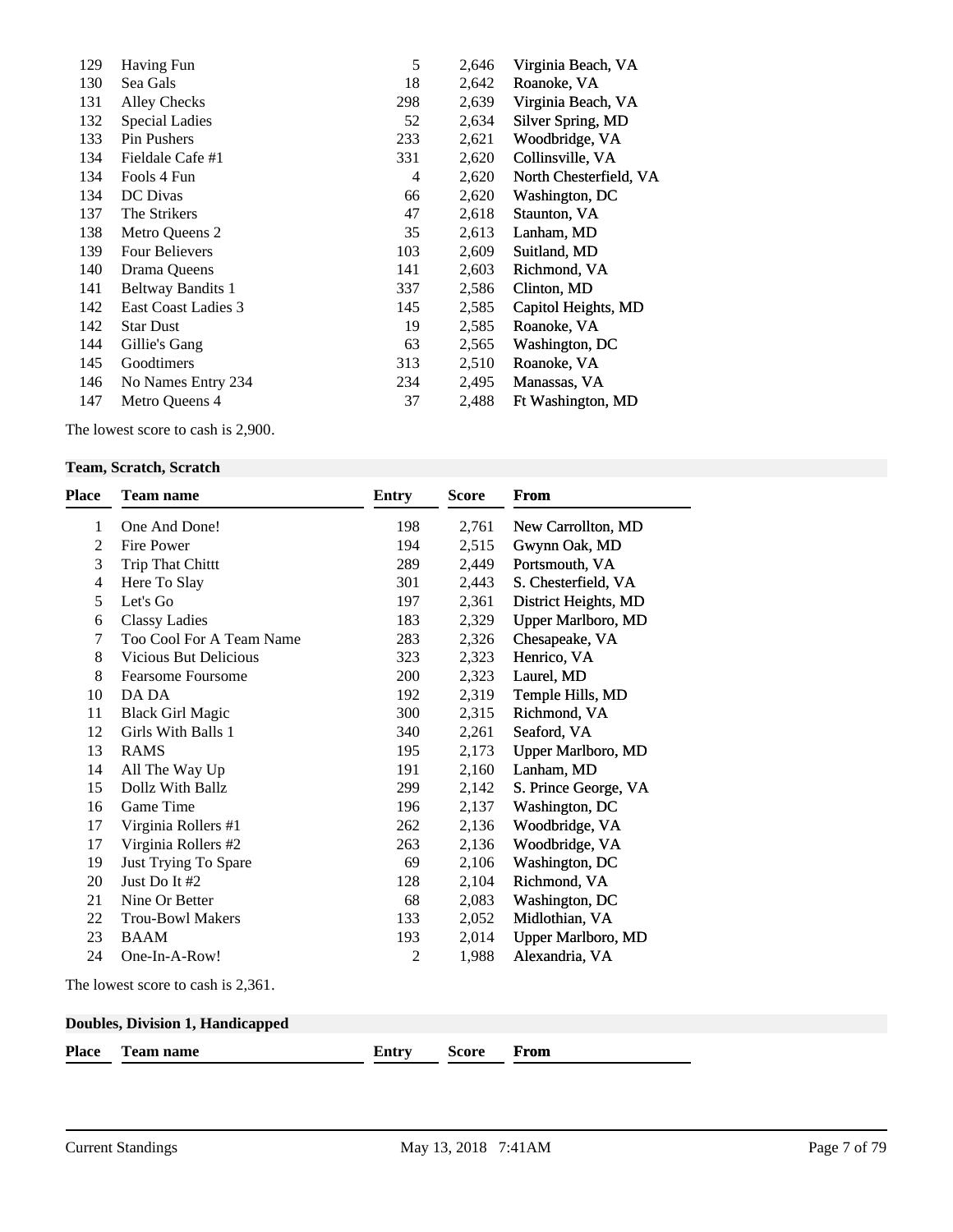| 1      | Hubbard, Dana D / Crawford,<br>Elizabeth R      | 84  | 1,555 | Lynchburg, VA      |
|--------|-------------------------------------------------|-----|-------|--------------------|
| 2      | Prince, Sherry J / Staton, Tracy R              | 335 | 1,549 | Bowie, MD          |
| 3      | Allen, Sheila F / Brown, Vickie A               | 127 | 1,547 | Richmond, VA       |
| 3      | Maddox-Lewis, Lavonne A / Griffin,<br>Haysha D  | 300 | 1,547 | Richmond, VA       |
| 5      | Parker, Robin E / Smith, Mary L                 | 69  | 1,535 | Washington, DC     |
| 5      | Armstrong, Rashaun I / Kelly, Anita M           | 181 | 1,535 | Washington, DC     |
| $\tau$ | Billie, Shamicca N / Hal, Adrienne B            | 209 | 1,532 | Richmond, VA       |
| 8      | Smith, Brittney J / Dillon, Dana                | 237 | 1,524 | Weyers Cave, VA    |
| 9      | Heller, Diana / Kisfoss, Katherine S            | 307 | 1,520 | Newport News, VA   |
| 10     | Eames, Sheila W / Johnson, Mary A               | 222 | 1,515 | Keysville, VA      |
| 11     | Williams, Adrienne K / Casterline,<br>Susanne M | 167 | 1,512 | Hyattsville, MD    |
| 12     | Blakey, Sondra A / Giles, Helen B               | 314 | 1,510 | Forestville, MD    |
| 13     | Davis, Lunetta B / Vaughan, Pamela D            | 212 | 1,509 | Richmond, VA       |
| 14     | Eure, Paneisha S / Godfrey,                     | 57  | 1,508 | Chesapeake, VA     |
|        | Gwendolyn S                                     |     |       |                    |
| 15     | Ashmore, Emily A / Sutton, Stephanie<br>М       | 219 | 1,506 | Manassas, VA       |
| 16     | Jackson, Cornell M / Daniel, Melody<br>A        | 275 | 1,505 | North, VA          |
| 16     | Little, Tracey C / Bindas, Kali R               | 317 | 1,505 | Leesburg, VA       |
| 16     | Maitland, Loma H / McDonald, Ecko<br>M          | 111 | 1,505 | Church Road, VA    |
| 19     | Warlitner, Tarie A / Paxton, Victoria L         | 72  | 1,504 | Covington, VA      |
| 20     | Terrell, Kim E / Buck-Thompson,<br>Cynthia M    | 230 | 1,503 | Woodbridge, VA     |
| 21     | Graves, Susan M / Magrogan, Mary B              | 109 | 1,501 | Gainesville, VA    |
| 21     | Edmonds, Lauren D / Sootoo, Priscilla<br>V      | 111 | 1,501 | Church Road, VA    |
| 21     | Cain, Jennifer L / Robinson, Elizabeth<br>K     | 132 | 1,501 | Winchester, VA     |
| 21     | McMahon, Rose B / Throckmorton,<br>Casey R      | 148 | 1,501 | South Boston, VA   |
| 25     | Boyters, A. Nikki / Phillips, Jerylyne<br>N     | 343 | 1,499 | Yorktown, VA       |
| 26     | Martin, Christy L / Taylor, Kathy S             | 284 | 1,497 | Roanoke, VA        |
| 27     | Coates, Dominique / Wise, Amanda N              | 192 | 1,496 | Temple Hills, MD   |
| 28     | Young, Tameka D / Ward, Gina M                  | 96  | 1,495 | Suitland, MD       |
| 29     | Harge, Angela M / Jenkins, Sherika N            | 280 | 1,494 | Fredericksburg, VA |
| 29     | Puffenbarger, Jennifer F /                      | 155 | 1,494 | Warrenton, VA      |
|        | Puffenbarger, Janet F                           |     |       |                    |
| 31     | Williams, Shauntese Y / Ford,<br>Mersidees      | 66  | 1,486 | Washington, DC     |
| 32     | Williams, Maythis A / Key, Lutricia B           | 95  | 1,484 | Suitland, MD       |
| 33     | Gable, Betty J / Barnes, Susan P                | 107 | 1,483 | Portsmouth, VA     |
| 34     | Hall, Angela E / Tousignant, Jana M             | 311 | 1,479 | Herndon, VA        |
| 35     | Brown, Bobbie J / Brown, Barbara A              | 343 | 1,478 | Yorktown, VA       |
| 36     | Baker, Loreen M / Padilla, Madonna              | 157 | 1,477 | Gainesville, VA    |
| 37     | Seawright, Latonya J / Bellinger,<br>Vivian J   | 280 | 1,476 | Fredericksburg, VA |
| 37     | Marckel, Carolyn C / Bock, Joanne               | 285 | 1,476 | Earlysville, VA    |
| 39     | Taylor, Pamela R / Coe, Bernadette A            | 169 | 1,475 | Suitland, MD       |
| 40     | Railey, Sherri / Kyle, Terri J                  | 27  | 1,473 | Herndon, VA        |
| 41     | Thorne, Sharon B / Smith, Valerie C             | 9   | 1,469 | Waynesboro, VA     |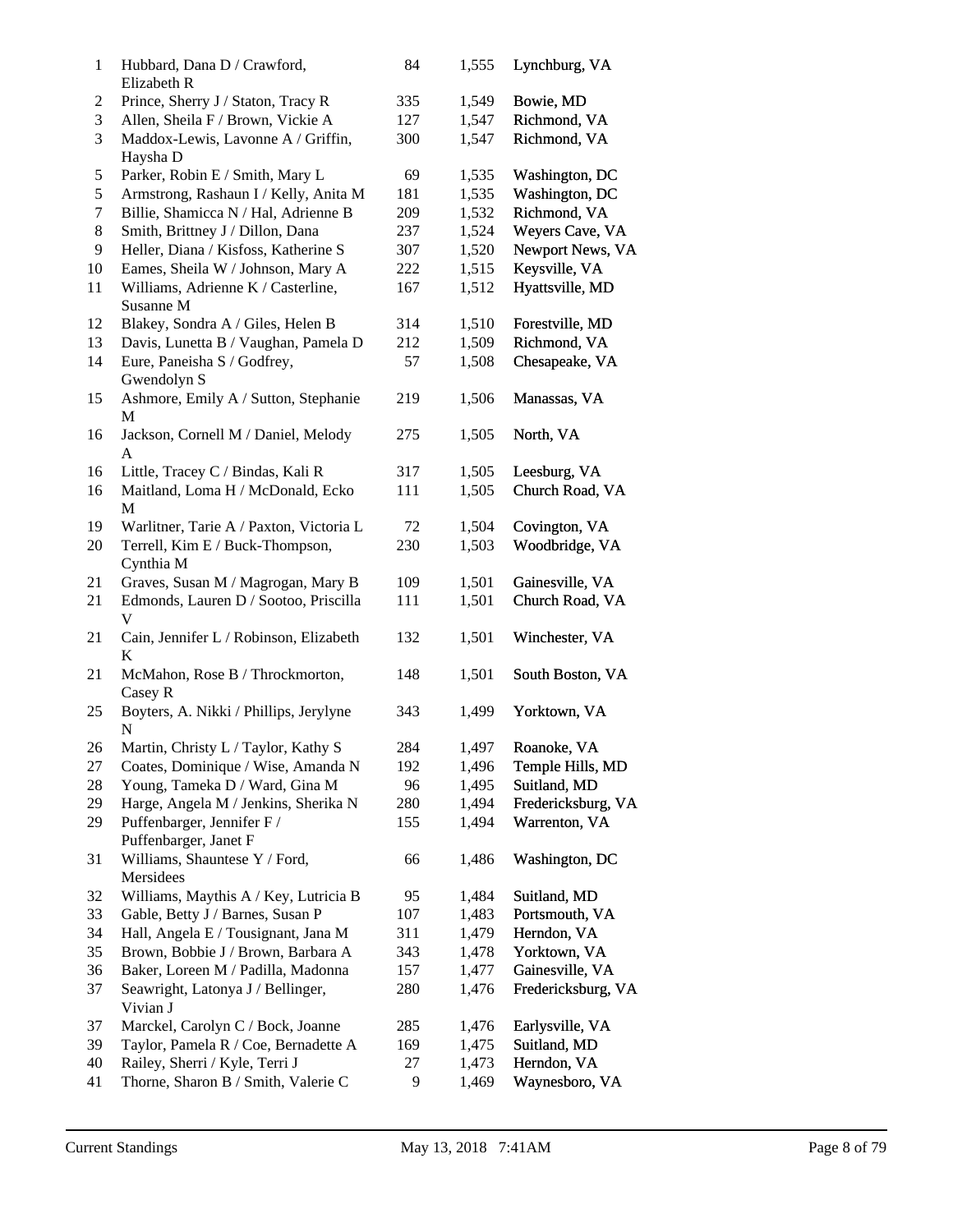| 42 | Thornburg, Dawn C / Young, Lisa D                    | 131 | 1,468 | Inwood, WV                |
|----|------------------------------------------------------|-----|-------|---------------------------|
| 42 | Armstrong, Robin / Gaines, Gloria J                  | 181 | 1,468 | Washington, DC            |
| 44 | Brown, Barbara S / Birdine, Paula D                  | 54  | 1,467 | Hollywood, MD             |
| 45 | Coates, Lorrie A / Haun, Elizabeth B                 | 93  | 1,466 | Henrico, VA               |
| 46 | Gaines, Patricia F / Stephenson,<br>Darcel B         | 60  | 1,465 | Morningside, MD           |
| 47 | Foster, Petra / Sharp, Andrea                        | 279 | 1,464 | Stafford, VA              |
| 47 | Lewis, Beverly J / Burrell, Kathryn E                | 182 | 1,464 | Beltsville, MD            |
| 49 | Swift, Verna G / Brown, Dawn E                       | 12  | 1,463 | Goldvein, VA              |
| 50 | McCormick, Frankie K / Jackson,                      | 202 | 1,462 | Pulaski, VA               |
|    | Ingrid B                                             |     |       |                           |
| 51 | Bracy, Gayle A / Allen-Rollins, Nell<br>$\mathbf{M}$ | 125 | 1,461 | Fredericksburg, VA        |
| 52 | Bull, Clarissa A / Bates-Gomez,<br>Veronica          | 300 | 1,460 | Richmond, VA              |
| 52 | Leight, Amanda L / Brown, Lori A                     | 310 | 1,460 | Inwood, WV                |
| 54 | Turner, Talmah A / Boyd, Vivian D                    | 51  | 1,456 | Washington, DC            |
| 55 | Rossi, Sarah K / Rhoads, Michelle L                  | 245 | 1,455 | Warrenton, VA             |
| 55 | Smith, Mildred L / Lopez, Rebecca S                  | 244 | 1,455 | <b>Upper Marlboro, MD</b> |
| 57 | Dean, Linda H / Sneed, Cheryl A                      | 8   | 1,453 | Manassas, VA              |
| 58 | Cox, Jeanette M / Cole, Sheila D                     | 287 | 1,451 | Richmond, VA              |
| 59 | Robinson, Joyce A / Jenkins, Tammy                   | 310 | 1,450 | Inwood, WV                |
|    | R                                                    |     |       |                           |
| 60 | Lightfoot, Paulette J / Moss, Debbie V               | 269 | 1,449 | New Kent, VA              |
| 61 | Jenkins, Gloria J / DeBord, Mary Kay                 | 133 | 1,448 | Midlothian, VA            |
| 61 | Graham, Rita A / Talley, Erica L                     | 184 | 1,448 | Washington, DC            |
| 61 | Green, Cynthia L / Saunders, Marshell                | 264 | 1,448 | Alexandria, VA            |
|    | A                                                    |     |       |                           |
| 61 | Mills, Patricia A / Murphy, Amanda P                 | 245 | 1,448 | Warrenton, VA             |
| 65 | Daniel, Rebecca P / Lucas, Terry M                   | 79  | 1,445 | Midland, VA               |
| 65 | Carter, Melissa A / Edwards, Carole D                | 179 | 1,445 | Seabrook, MD              |
| 65 | Adams, Amie E / Bain, Deseree R                      | 307 | 1,445 | Newport News, VA          |
| 68 | Johnson, Angela D / Alexander, Grace                 | 182 | 1,444 | Beltsville, MD            |
|    | A                                                    |     |       |                           |
| 69 | Perry, Jolita D / Wingers, Wendy S                   | 263 | 1,443 | Woodbridge, VA            |
| 69 | Schiemer, Yvonne A / Williams,<br>Stephanie L        | 88  | 1,443 | Leesburg, VA              |
| 69 | Harden, Ursula A / Thomas, Aja S                     | 96  | 1.443 | Suitland, MD              |
| 72 | Ford, Cynthia M / Pullen, Patricia C                 | 31  | 1,442 | Centreville, VA           |
| 72 | Evans, Angelia / Barley, Debra J                     | 264 | 1,442 | Alexandria, VA            |
| 72 | Boettcher, Wendy M / Glasscock,<br>Laura D           | 222 | 1,442 | Keysville, VA             |
| 75 | Kitler, Linda A / Douglas, Jennifer N                | 224 | 1,441 | Chantilly, VA             |
| 75 | Morris, Angela R / Dillon, Kathie A                  | 94  | 1,441 | Spotsylvania, VA          |
| 75 | Alexandropoulos, Chris / Tsengas,<br>Kelly           | 141 | 1,441 | Richmond, VA              |
| 78 | Ford, Lisa M / Butler, Kimberly M                    | 163 | 1,440 | Waldorf, MD               |
| 78 | Stewart, LaWanda R / Dean, Brittany<br>M             | 197 | 1,440 | District Heights, MD      |
| 78 | Edmonds, Tracie M / Osby, Juanita D                  | 301 | 1,440 | S. Chesterfield, VA       |
| 81 | Womack, Cat F / Ward, Wallicia C                     | 261 | 1,437 | Petersburg, VA            |
| 81 | Russell, Gala L / Lambeck, Carol M                   | 46  | 1,437 | Staunton, VA              |
| 81 | Hall, Stephanie K / Myers, Elainea R                 | 303 | 1,437 | Bowie, MD                 |
| 84 | Bowling, Angela F / Bell, Monica K                   | 186 | 1,436 | Washington, DC            |
| 85 | Durant, Tamme S / Cash, Grace D                      | 273 | 1,434 | Gloucester, VA            |
| 85 | Payne, Kathy D / St.Clair, Teresa M                  | 284 | 1,434 | Roanoke, VA               |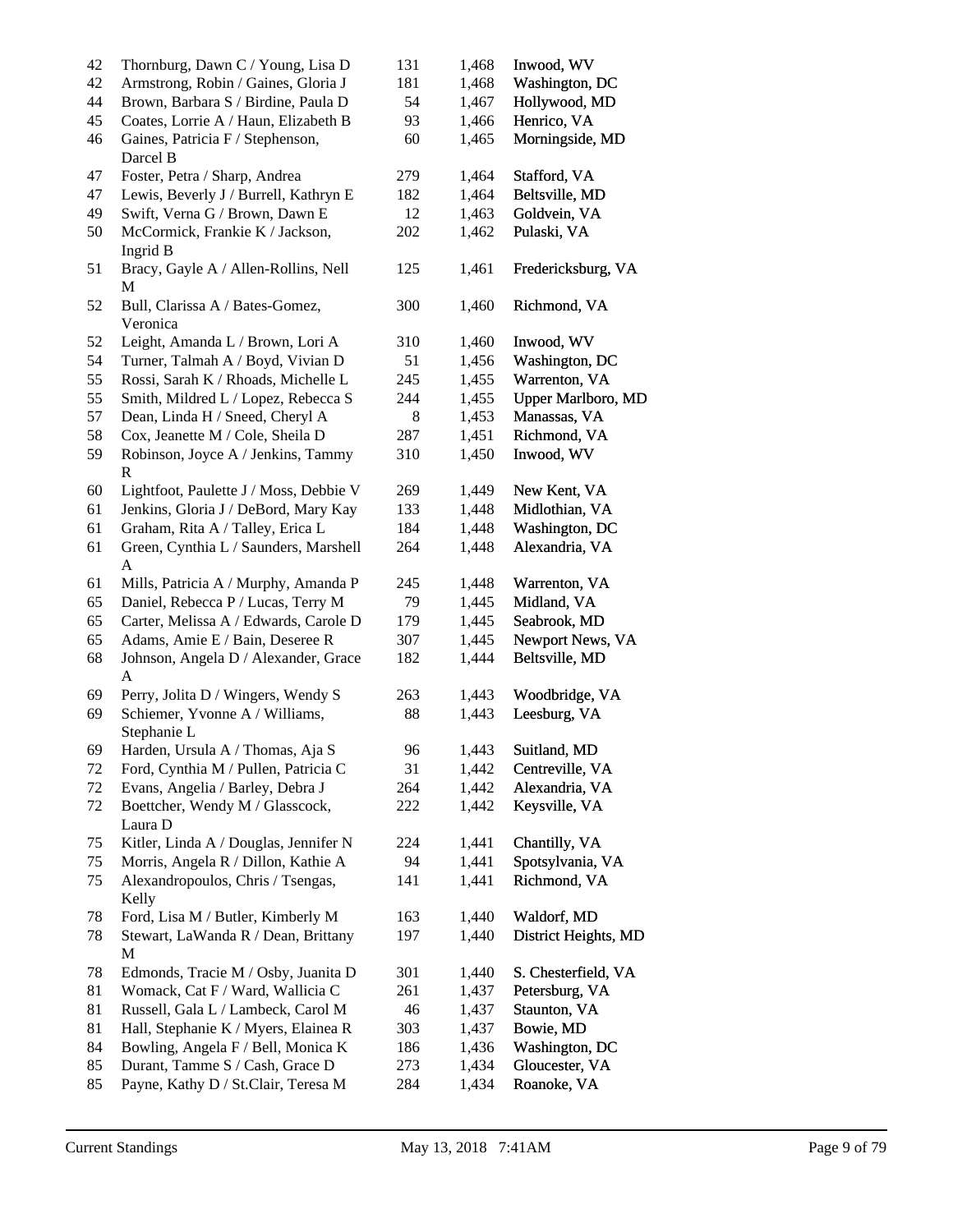| 85  | Randolph, Denise L / Jefferson,<br>Alfreda Y         | 192 | 1,434 | Temple Hills, MD          |
|-----|------------------------------------------------------|-----|-------|---------------------------|
| 88  | Hatch, Sherri S / Midgett, Glennis                   | 58  | 1,432 | Petersburg, VA            |
| 89  | Duncan, Cindy A / Dugan, Willa A                     | 276 | 1,430 | Virginia Beach, VA        |
| 89  | Bell, Jean B / Baldwin, Jacqueline E                 | 71  | 1,430 | Hyattsville, MD           |
| 91  | Cobb, Pong S / Grimes, Julia F                       | 124 | 1,428 | Fredericksburg, VA        |
| 92  | Lott-Gatewood, Ella L / Griffin,<br>Patricia D       | 189 | 1,427 | Landover, MD              |
| 93  | Speight, Lynn M / Jerard, Katherine M                | 156 | 1,426 | Front Royal, VA           |
| 93  | Parks, Brittnee / Fells, Phyllis L                   | 186 | 1,426 | Washington, DC            |
| 95  | Coleman, Alice M / Coleman, Carolyn<br>A             | 261 | 1,425 | Petersburg, VA            |
| 95  | Kirby, Shanice J / Graham, Ashley M                  | 304 | 1,425 | Bowie, MD                 |
| 97  | Purmasir, Rochelle M / James, Regina<br>M            | 209 | 1,424 | Richmond, VA              |
| 97  | Faulknier, Donna M / Hensley,<br>Kimberly J          | 53  | 1,424 | Barboursville, VA         |
| 99  | Perry, Arnetta C / Guest, Carolyn V                  | 248 | 1,422 | New Carrollton, MD        |
| 99  | Mason, Kimberly D / Bush-Jackson,<br>Felicia M       | 196 | 1,422 | Washington, DC            |
| 99  | Lawson, Joyce A / Shifflett, Virginia<br>$\mathbf M$ | 53  | 1,422 | Barboursville, VA         |
| 102 | Powers, Robin M / Graupmann,<br>Lauren E             | 289 | 1,421 | Portsmouth, VA            |
| 103 | Edwards, Thelma E / Harris, Stephanie<br>K           | 314 | 1,419 | Forestville, MD           |
| 104 | Yeargins, Paulette B / Queen, Karen S                | 98  | 1,418 | Suitland, MD              |
| 104 | Taylor, Ionya A / Fucci, Lisa M                      | 41  | 1,418 | Staunton, VA              |
| 106 | Bynum-Talley, Linda M / Reddy,<br>Hannah             | 193 | 1,416 | Upper Marlboro, MD        |
| 107 | Green, Rebecca A / Morse-Slaughter,<br>Keah R        | 128 | 1,415 | Richmond, VA              |
| 108 | Brown, Dolly M / Jackson, Nancy W                    | 236 | 1,414 | Charlottesville, VA       |
| 108 | Walker, Carla A / Colbert, Debra                     | 183 | 1,414 | <b>Upper Marlboro, MD</b> |
| 108 | Louden, Jennifer D / Greene, Tonie M                 | 144 | 1,414 | Capitol Heights, MD       |
| 108 | Smith, Patricia C / Osborne, Shirley A               | 143 | 1,414 | Capitol Heights, MD       |
| 112 | Del Rosario, Lorena C / Ferrer, Jessica<br>L         | 283 | 1,413 | Chesapeake, VA            |
| 113 | Wallace, Hazel A / Ginwright, Shirley<br>A           | 263 | 1,412 | Woodbridge, VA            |
| 114 | McCoy, Flossie A / Moyer, Margaret<br>A              | 267 | 1,410 | Dale City, VA             |
| 114 | Goodloe, Mary (Meg) E / Austin, Ann<br>W             | 61  | 1,410 | Richmond, VA              |
| 116 | Scott, Ashley T / Banicky, Melany A                  | 283 | 1,409 | Chesapeake, VA            |
| 117 | Webb, Cathy M / Reese, Pauline H                     | 118 | 1,408 | <b>Stuarts Draft, VA</b>  |
| 118 | Hill, Mary J / Drake, Brigitte E                     | 274 | 1,407 | Gloucester, VA            |
| 118 | Wright, Stephanie C / Senior, Cynthia<br>М           | 214 | 1,407 | Henrico, VA               |
| 120 | Eckles, Krystal D / Zirkle, Laurie T                 | 7   | 1,406 | Salem, VA                 |
| 120 | Ware, Estelle A / Taylor, Addie M                    | 190 | 1,406 | Bowie, MD                 |
| 122 | Brooks, Mary A / Bell, Veronica M                    | 191 | 1,405 | Lanham, MD                |
| 122 | Thompson, Jackie / McHenry, Mary F                   | 8   | 1,405 | Manassas, VA              |
| 124 | Clingman, Corina J / Sharp, Mabel G                  | 302 | 1,404 | Bowie, MD                 |
| 125 | Trimarchi, Kathryn M / Sykes, Lynn<br>М              | 320 | 1,403 | Newport News, VA          |
| 126 | Turner, Sandy S / Bradshaw, Sharon A                 | 305 | 1,402 | Capron, VA                |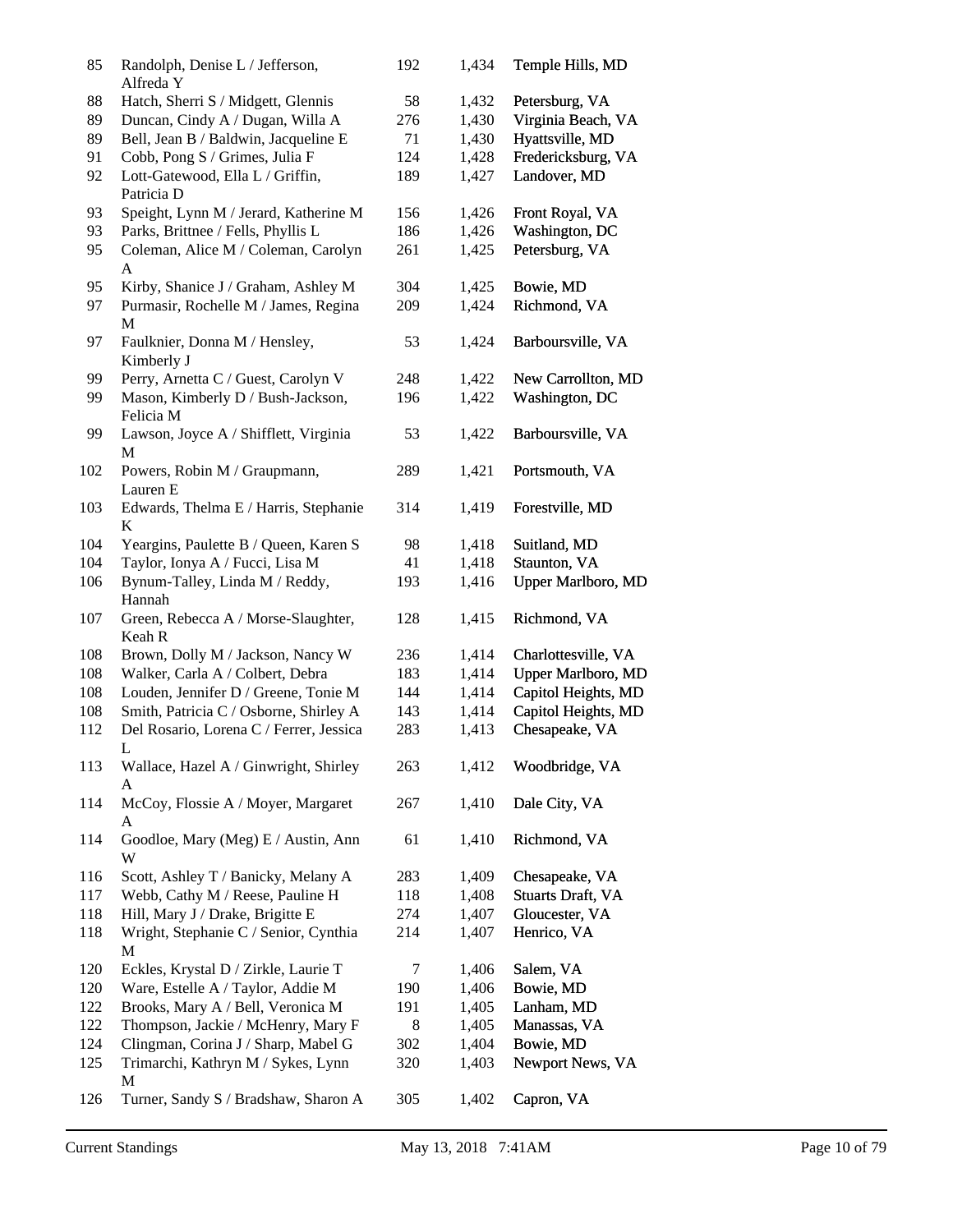| 127<br>127 | Brettle, Kat L / Pritchard, Margie C<br>Weaver, Joan E / Carson, Barbara K | 216<br>130 | 1,401<br>1,401 | Stafford, VA<br>Bristow, VA |
|------------|----------------------------------------------------------------------------|------------|----------------|-----------------------------|
| 129        | Maxwell, Petronella C / Morris,<br>Clarice                                 | 336        | 1,398          | Lorton, VA                  |
| 130        | Garnett, Vickie N / Shoemaker,<br>Deborah A                                | 122        | 1,397          | Fredericksburg, VA          |
| 130        | Stephan, Virginia A / Watson, Jennifer<br>M                                | 12         | 1,397          | Goldvein, VA                |
| 130        | McLain, Diane M / Jackson, Lulu                                            | 134        | 1,397          | Catharpin, VA               |
| 130        | Woodson, Bridget L / King, Michelle                                        | 315        | 1,397          | Leesburg, VA                |
|            | $\mathbf{A}$                                                               |            |                |                             |
| 130        | Dean, Ann B / Rorrer, Dale Marie                                           | 202        | 1,397          | Pulaski, VA                 |
| 135        | Jaco, Patricia A / Lombardi, Gae M                                         | 121        | 1,395          | Fredericksburg, VA          |
| 135        | Wilson, Jacqueline A / Moore, Sharon<br>Y                                  | 140        | 1,395          | Stafford, VA                |
| 137        | Bowers, Allyson N / Miller, Cyndi L                                        | 295        | 1,394          | Manassas, VA                |
| 137        | Smith, Donna M / Wheeler, Wilma M                                          | 16         | 1,394          | Goldvein, VA                |
| 137        | Matthews, Cynthia D / Snowden,<br>Catrina T                                | 68         | 1,394          | Washington, DC              |
| 137        | Kidwell, Teresa A / Gaunt, Beverly J                                       | 155        | 1,394          | Warrenton, VA               |
| 141        | Dover, Becky E / Furman, Theresa S                                         | 80         | 1,393          | Portsmouth, VA              |
| 141        | Pleasant, DeAundria J / Hudson,<br>Alethia R                               | 214        | 1,393          | Henrico, VA                 |
| 141        | White, Betty / Richards, Linda E                                           | 67         | 1,393          | Washington, DC              |
| 144        | Diggs, Elizabeth A / Pinto, Sonia M                                        | 225        | 1,391          | Vienna, VA                  |
| 145        | Snyder, Marie A / French, Minerva R                                        | 268        | 1,390          | Dale City, VA               |
| 146        | Inskeep, Debra J / Kulp, Beth G                                            | 25         | 1,389          | Manassas, VA                |
| 147        | New, Jessica / Spivey, Tammy L                                             | 323        | 1,388          | Henrico, VA                 |
| 147        | Holt, Robin P / Lowe-Fouche,<br>Michelle L                                 | 195        | 1,388          | <b>Upper Marlboro, MD</b>   |
| 147        | Milstead, Veronica E / Johnson,<br>Terrey E                                | 161        | 1,388          | Bryans Road, MD             |
| 147        | McElroy, Trish / Caldwell, Jeanne M                                        | 89         | 1,388          | Leesburg, VA                |
| 147        | Grann, Judy / Hatfield, Tammy L                                            | 17         | 1,388          | Goldvein, VA                |
| 152        | McHenry, Priscilla E / Campbell,<br>Martina D                              | 304        | 1,387          | Bowie, MD                   |
| 152        | Crump, Tasha L / Ahlgrim, Yvonne B                                         | 213        | 1,387          | Richmond, VA                |
| 152        | Johnson, Rhonda M / Johnson,<br>Patricia A                                 | 160        | 1,387          | Waldorf, MD                 |
| 152        | Curtis, Janelle L / Thomas, Jacqueline                                     | 36         | 1,387          | Hyattsville, MD             |
| 156        | Clark, Lou Ellen / Scott, Carolyn R                                        | 64         | 1,386          | Washington, DC              |
| 156        | Terry, Glennyleen / Rice, Dana W                                           | 153        | 1,386          | Halifax, VA                 |
| 158        | Hilliard, Eunice P / Hilliard-Josey,<br>Soney M                            | 201        | 1,385          | Berwyn Heights, MD          |
| 159        | Sharp, Annetta M / Burton, Judette O                                       | 258        | 1,384          | Alexandria, VA              |
| 159        | McEvoy, Andrea R / Reuss-Dean,<br>Cheyanne                                 | 329        | 1,384          | Linden, VA                  |
| 159        | McNeil, Sharon G / Brown, Janice D                                         | 253        | 1,384          | Ft Washington, MD           |
| 162        | Yeldell, Ovella Y / Owens, Shanell L                                       | 187        | 1,383          | Ft Washington, MD           |
| 162        | Jeffries, Cathy L / Burke, Lisa A                                          | 17         | 1,383          | Goldvein, VA                |
| 162        | Kipry, Gabriela / Hance, Magaly D                                          | 39         | 1,383          | Staunton, VA                |
| 165        | Kidwell, Elizabeth R / Bright-Perry,<br>Sandra J                           | 180        | 1,382          | Matthews, NC                |
| 165        | Cunningham, Valerie L / Pugh, Mary<br>A                                    | 208        | 1,382          | Richmond, VA                |
| 165        | Wade, Ashley N / West, Latikki C                                           | 299        | 1,382          | S. Prince George, VA        |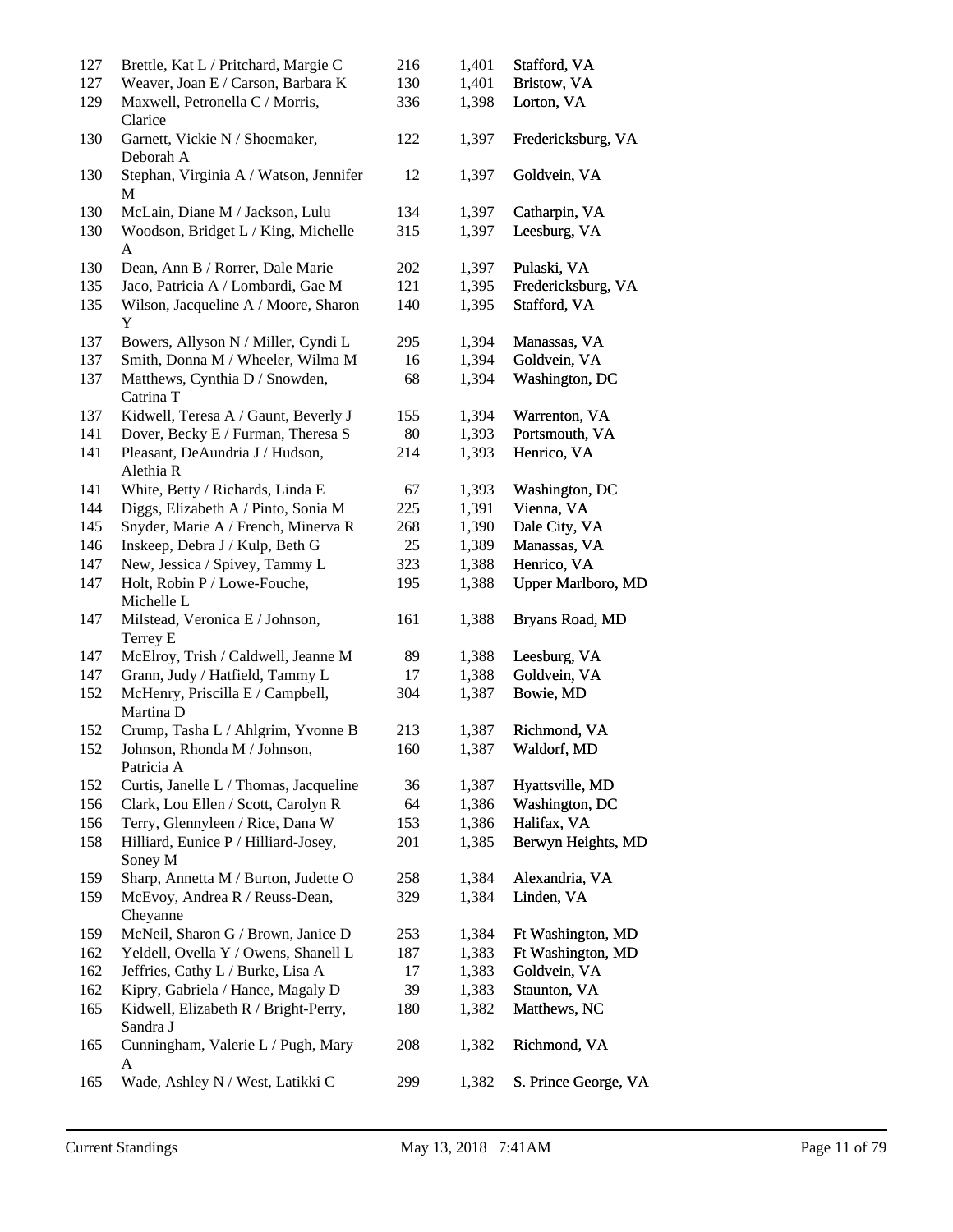| 168<br>168 | Lee, Kwang Y / Myers, Emily A<br>Henningsen, Deberia K / Murphy,          | 279<br>232 | 1,381<br>1,381 | Stafford, VA<br>Woodbridge, VA  |
|------------|---------------------------------------------------------------------------|------------|----------------|---------------------------------|
| 170        | Penny K<br>Vaughan, Barbara J / Harris,<br>Cassandra J                    | 49         | 1,380          | Staunton, VA                    |
| 170        | Burgwyn, Joyce W / Johnson,                                               | 100        | 1,380          | Suitland, MD                    |
| 170        | Joycelyn M<br>Blankenship, Michelle L / Quinn,<br>Monica D                | 28         | 1,380          | Sterling, VA                    |
| 173        | Donahue, Nannette M / Anderson,<br>Sriyani M                              | 156        | 1,379          | Front Royal, VA                 |
| 173        | Spain, Dena B / Swann, Ann                                                | 250        | 1,379          | Ft Washington, MD               |
| 173        | Russell, Rosa M / Kearney, Imogene                                        | 201        | 1,379          | Berwyn Heights, MD              |
| 173        | Murphy, Izon R / Roach, Verna M                                           | 330        | 1,379          | Petersburg, VA                  |
| 173        | Zach, Andrea K / Bailey, Kimberly                                         | 339        | 1,379          | Ashburn, VA                     |
| 173        | Schultz, Debbie D / Nuzzo, Nicole M                                       | 293        | 1,379          | Waldorf, MD                     |
| 179        | Fosmire, Linda L / Garland, Eilene K                                      | 109        | 1,377          | Gainesville, VA                 |
| 179        | Walker, Veronica L / Glass, Arlea K                                       | 318        | 1,377          | Leesburg, VA                    |
| 181        | Leone, Virginia L / DeFalco, Loretta<br>A                                 | 316        | 1,376          | Leesburg, VA                    |
| 181        | Lee, Carol P / Brown, Amy M                                               | 294        | 1,376          | Nokesville, VA                  |
| 181        | Lau, Deborah A / Lau-Snow, Stacy R                                        | 260        | 1,376          | Chantilly, VA                   |
| 181        | Johnson, Mary J / Bustle, Jena K                                          | 224        | 1,376          | Chantilly, VA                   |
| 185        | Mann, Phyllis M / Lewis, Sharon F                                         | 287        | 1,375          | Richmond, VA                    |
| 185        | Ford, Cheryl L / Quarles, Delores L                                       | 171        | 1,375          | Washington, DC                  |
| 187        | Robinson, Kiesha R / Quinn, Kimberly<br>G                                 | 317        | 1,374          | Leesburg, VA                    |
| 187        | Owen, Susan I / Finney, Barbara L                                         | 41         | 1,374          | Staunton, VA                    |
| 189        | Webb, Mary E / Garneski, Catherine A                                      | 142        | 1,373          | Stafford, VA                    |
| 189        | Jackson, Jacquline P / Stevens, Collet<br>G                               | 297        | 1,373          | Stafford, VA                    |
| 189        | Reynolds, Denise W /<br>Maitland-Martin, Tracy L                          | 110        | 1,373          | Dinwiddie, VA                   |
| 192        | Edwards, Sherri L / Hicks, Janice J                                       | 179        | 1,372          | Seabrook, MD                    |
| 192        | Fierro, Carmen M / Mercado, Isbel C                                       | 142        | 1,372          | Stafford, VA                    |
| 194        | Rawl, Shahlaurie K / Chinn-Veney,<br>Denise W                             | 175        | 1,370          | Ft. Washington, MD              |
| 194        | Tate, Anne C / Christine, Betty J                                         | 342        | 1,370          | Seaford, VA                     |
| 194        | Carter, Melvina / Silas, Denise I                                         | 199        | 1,370          | La Plata, MD                    |
| 194        | Brown, Tammy D / Coleman, Patricia<br>Y                                   | 58         | 1,370          | Petersburg, VA                  |
| 194        | Davis, Scarlett A / Brandt, Kendra K                                      | 206        | 1,370          | Phenix, VA                      |
| 199        | Sanford, Nora A / Burr, Maureen A                                         | 246        | 1,369          | Manassas, VA                    |
| 199        | Blackwell, Kathy L /<br>Hawkins-Newlon, Sonya L                           | 244        | 1,369          | <b>Upper Marlboro, MD</b>       |
| 199        | Caine, Wilda / Taylor, Candice S                                          | 97         | 1,369          | Suitland, MD                    |
| 199        | Styles, Selena N / Schiemer, Heather<br>М                                 | 88         | 1,369          | Leesburg, VA                    |
| 199        | Pyles-Harris, Betty J / Whitehead,<br>Mary A                              | 68         | 1,369          | Washington, DC                  |
| 204        | Lowry, Jessica L / Escobar, Valerie S                                     | 219        | 1,368          | Manassas, VA                    |
| 204        | Miller, Violet G / Toney, Lorna                                           | 212        | 1,368          | Richmond, VA                    |
| 204        | Baldwin, Karen A / Sympson, Lesley<br>G                                   | 5          | 1,368          | Virginia Beach, VA              |
| 204<br>204 | Hale, Angela / Robinson, Felicia N<br>Meredith, Renee E / Shuler, Karen E | 168<br>340 | 1,368<br>1,368 | Temple Hills, MD<br>Seaford, VA |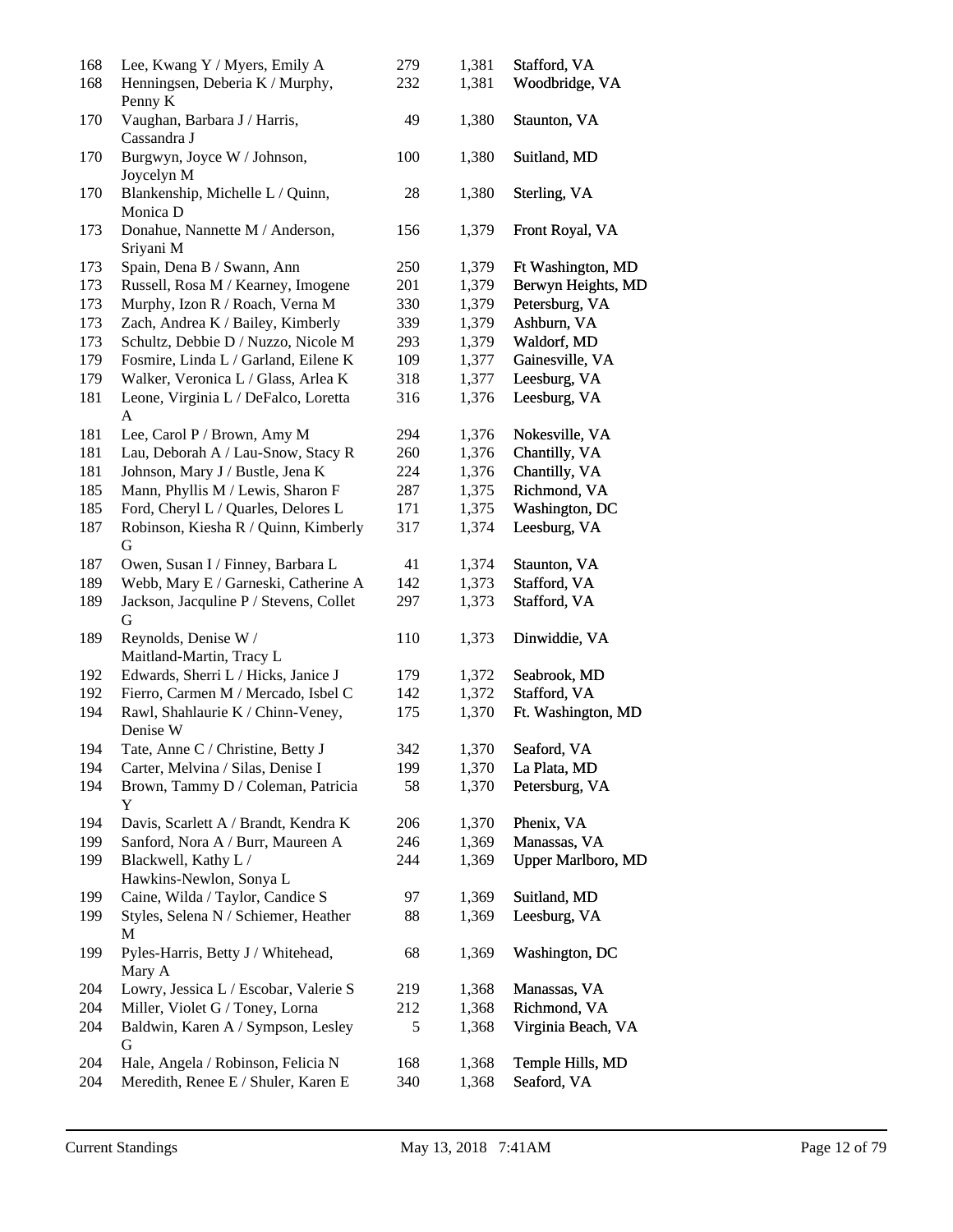| 209<br>210 | White, Gracie A / Jones, Beverly A<br>Peterson, Essie M / Campbell,<br>Dorothy S | 299<br>249 | 1,367<br>1,366 | S. Prince George, VA<br>Ft Washington, MD |
|------------|----------------------------------------------------------------------------------|------------|----------------|-------------------------------------------|
| 210        | Smith, Shirley A / Hayes, Pamela K                                               | 188        | 1,366          | Washington, DC                            |
| 210        | McKenzie, Kathy B / Booth, Alice M                                               | 163        | 1,366          | Waldorf, MD                               |
| 213        | Murray, Susan M / Russell, Chris C                                               | 115        | 1,365          | Charlotte Hall, MD                        |
| 213        | Nolte, Jane H / Silver, Carolyn A                                                | 207        | 1,365          | Richmond, VA                              |
| 215        | Collins, Sandra T / Johnson, Deborah<br>M                                        | 250        | 1,364          | Ft Washington, MD                         |
| 216        | Tabb, Charlotte D / Pierce, Angela E                                             | 85         | 1,363          | Toano, VA                                 |
| 217        | Biller, Janet F / Biller, Maria A                                                | 86         | 1,362          | Purcellville, VA                          |
| 217        | Green, Geneva P / Johnson, Yvonne C                                              | 251        | 1,362          | Ft Washington, MD                         |
| 219        | Cook, Norma L / Edwards, Maude F                                                 | 229        | 1,361          | Fredericksbrg, VA                         |
| 220        | Culbreath, Alma M / Wiley, Bonnie S                                              | 225        | 1,360          | Vienna, VA                                |
| 220        | Baker, Donna M / Waddell, Patsy D                                                | 227        | 1,360          | Clifton Forge, VA                         |
| 220        | McDonald, Frances V / Walls,<br>Michelle E                                       | 324        | 1,360          | Richmond, VA                              |
| 220        | Kingsbury, Michelle E / Stanley,<br>Hillary E                                    | 78         | 1,360          | Virginia Beach, VA                        |
| 224        | Rogers, Lisa M / Burnett, Cynthia P                                              | 65         | 1,359          | Washington, DC                            |
| 224        | Bivens, Margaret V / Booth, Sherry L                                             | 161        | 1,359          | Bryans Road, MD                           |
| 226        | Rast, Teresa A / Boughman, Leslie D                                              | 323        | 1,358          | Henrico, VA                               |
| 226        | Jones, Donna B / Hill, Portia M                                                  | 313        | 1,358          | Roanoke, VA                               |
| 226        | Grant, Teresita C / Payne, Pamela M                                              | 345        | 1,358          | Stafford, VA                              |
| 226        | Stone, Wandra E / Williams, Felicia A                                            | 95         | 1,358          | Suitland, MD                              |
| 230        | Harris, Joyce A / Colbert, Clara L                                               | 252        | 1,357          | Ft Washington, MD                         |
| 230        | Chappell, Joylene L / Brubaker, Renee<br>L                                       | 340        | 1,357          | Seaford, VA                               |
| 232        | Toney, Charlotte A / Brice, Tina Y                                               | 70         | 1,356          | Palmyra, VA                               |
| 232        | Young, Penny / Mitchem, Billie S                                                 | 124        | 1,356          | Fredericksburg, VA                        |
| 232        | James, Elizabeth K / Prince, Susan D                                             | 213        | 1,356          | Richmond, VA                              |
| 235        | Franklin, Terri A / Mc Connell,<br>Nichele M                                     | 194        | 1,355          | Gwynn Oak, MD                             |
| 235        | Smith, Judy L / Allen, Linda M                                                   | 316        | 1,355          | Leesburg, VA                              |
| 237        | Lee, Sherri S / Paldao, Amanda M                                                 | 266        | 1,354          | Vienna, VA                                |
| 238        | Carey, Michelle S / Matthews, Polatai<br>T                                       | 335        | 1,353          | Bowie, MD                                 |
| 238        | Ratten, Denise A / Andrews, Wanda C                                              | 15         | 1,353          | Goldvein, VA                              |
| 238        | Picariello, Shelleyann / Wilson,<br>LaVerne R                                    | 106        | 1,353          | Chesapeake, VA                            |
| 238        | Butler, Margaret R / Robinson, Brenda<br>M                                       | 286        | 1,353          | Richmond, VA                              |
| 242        | Burke, Katherine L / Pancoast, Bonnie<br>E                                       | 80         | 1,352          | Portsmouth, VA                            |
| 243        | McDowell, Brenda A / Greene,<br>Tiffanee L                                       | 187        | 1,351          | Ft Washington, MD                         |
| 244        | Wynn-Cooke, Janet A / Wade,<br>Deborah A                                         | 127        | 1,350          | Richmond, VA                              |
| 245        | Baber, Susan D / Dale, Anne B                                                    | 116        | 1,349          | Waynesboro, VA                            |
| 245        | James, Rosezell A / Jackson, Leslie R                                            | 240        | 1,349          | Hyattsville, MD                           |
| 247        | McCoy-DeCastro, Sharon G /<br>Whitehead, Karen J                                 | 200        | 1,348          | Laurel, MD                                |
| 248        | Barbour, Doretha D / McGuire, Linda<br>L                                         | 140        | 1,347          | Stafford, VA                              |
| 248        | Williams, Donna Y / Clarke, Gayle P                                              | 337        | 1,347          | Clinton, MD                               |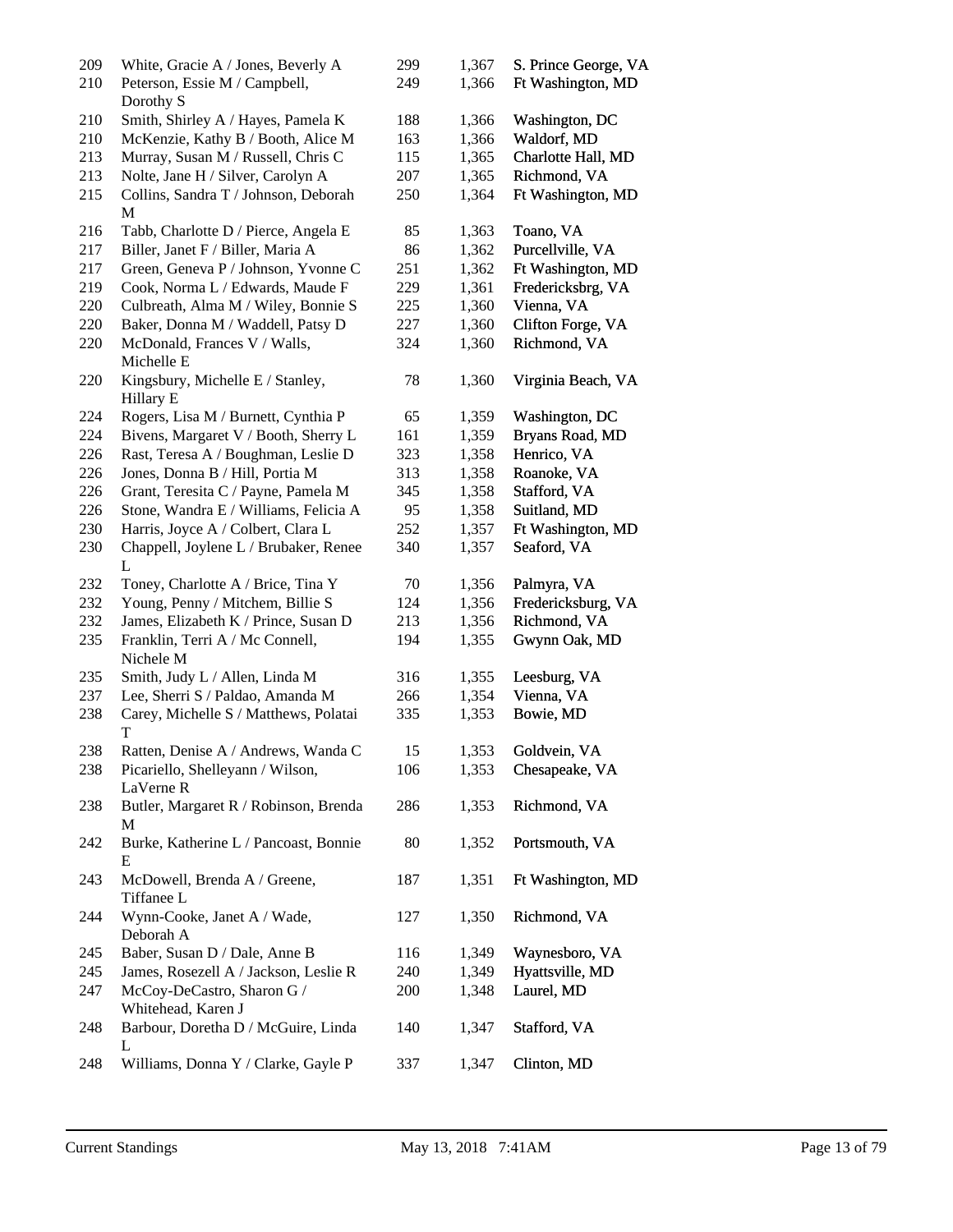| 250        | White, Kathryn L / Reynolds, Carolyn<br>M                                        | 229        | 1,346          | Fredericksbrg, VA                |
|------------|----------------------------------------------------------------------------------|------------|----------------|----------------------------------|
| 250<br>252 | Kearney, Dena R / Waller, Charlene R<br>Milam, Kristina / Schaden, Samantha<br>A | 191<br>198 | 1,346<br>1,345 | Lanham, MD<br>New Carrollton, MD |
| 252        | Fay, Dawn M / Bell, Tiffany A                                                    | 194        | 1,345          | Gwynn Oak, MD                    |
| 254        | Cyrus, Paula M / Montagnino, Bianca<br>L                                         | 203        | 1,344          | Monroe, VA                       |
| 254        | Shields, Susan P / Tynes, Monique L                                              | 218        | 1,344          | Chesapeake, VA                   |
| 256        | Culbreth, Candi P / DiScioscia, Sara R                                           | 301        | 1,342          | S. Chesterfield, VA              |
| 256        | Peoples, Carolyn V / Ampley, Ann C                                               | 303        | 1,342          | Bowie, MD                        |
| 256        | Royal, Bernadette / Teschke, Chelsea<br>R                                        | 329        | 1,342          | Linden, VA                       |
| 256        | Simmons, Lisa T / Schukraft, Emiko                                               | 48         | 1,342          | Staunton, VA                     |
| 256        | Jackson-Marshall, Agatha V / Carter,<br>Brenda A                                 | 207        | 1,342          | Richmond, VA                     |
| 261        | Wallace, Joannie W / Nowak, Laura A                                              | 126        | 1,341          | Prince Frederick, MD             |
| 261        | Swinson, Samantha L / Stevens, Collet<br>G                                       | 188        | 1,341          | Washington, DC                   |
| 261        | Bonner, Debra A / Martin, Cindy M                                                | 247        | 1,341          | Manassas, VA                     |
| 264        | Lawrence, Lee J / Dillon, Donna M                                                | 2          | 1,340          | Alexandria, VA                   |
| 264        | Parker-Cunningham, Wilhemenia /<br>Simpson, Rachael L                            | 210        | 1,340          | Richmond, VA                     |
| 266        | Biby, Delores F / Sprouse, Gloria                                                | 118        | 1,338          | Stuarts Draft, VA                |
| 267        | Eure-Robinson, Patience / Mc Daniel,<br>Theresa L                                | 55         | 1,337          | Chesapeake, VA                   |
| 267        | Lonas, Samantha R / Fisher, Jennifer<br>M                                        | 120        | 1,337          | Crimora, VA                      |
| 267        | Dent, Suzette J / McGill, Dorothy J                                              | 248        | 1,337          | New Carrollton, MD               |
| 270        | Newman, Deborah A / Neal, Marilyn                                                | 50         | 1,336          | Staunton, VA                     |
| 271        | Randolph, Deborah D / Elliott, Zotelia<br>D                                      | 330        | 1,335          | Petersburg, VA                   |
| 272        | Podgorny, Michelle M / Baumes,<br>Sherri M                                       | 26         | 1,334          | Centreville, VA                  |
| 272        | Cooper, Mary F / Eanes, Joyce A                                                  | 260        | 1,334          | Chantilly, VA                    |
| 274        | Waller, Cheryl D / Horn, Robyn R                                                 | 183        | 1,333          | Upper Marlboro, MD               |
| 274        | Fuller, Brenda R / Weaver, Rita O                                                | 338        | 1,333          | Clinton, MD                      |
| 274        | Keller, Andrelia F / Philpott, Janipher<br>Y                                     | 180        | 1,333          | Matthews, NC                     |
| 277        | McManus, Maureen O / McKnight,<br>Kathleen V                                     | 42         | 1,332          | Staunton, VA                     |
| 277        | Holt, Brenda L / Trexler, Lane S                                                 | 134        | 1,332          | Catharpin, VA                    |
| 279        | Dickerson, Patricia A / Robertson,<br>Denise M                                   | 321        | 1,331          | Lorton, VA                       |
| 279        | Goodstein, Kat K / Curtis, Karel A                                               | 344        | 1,331          | Hayes, VA                        |
| 281        | Gouldman, Cat M / Gothe, Julia                                                   | 151        | 1,329          | Bethesda, MD                     |
| 281        | Dorsey, Angela C / Taylor, Kathleen<br>M                                         | 160        | 1,329          | Waldorf, MD                      |
| 281        | Brown, Mary E / Cronin, Beverly S                                                | 190        | 1,329          | Bowie, MD                        |
| 284        | Witt, Susan J / Rose, Debra M                                                    | 73         | 1,328          | Virginia Beach, VA               |
| 284        | Ryan, Terry M / Leffler, E. Marie                                                | 94         | 1,328          | Spotsylvania, VA                 |
| 284        | Moy, Dianna N / Schroeder, Meriam I                                              | 151        | 1,328          | Bethesda, MD                     |
| 287        | Wilson, Sonya M / Kirkland, Latoya C                                             | 262        | 1,327          | Woodbridge, VA                   |
| 287        | Barnett-Johnson, Brenda C / Bethel,<br>Paulette J                                | 252        | 1,327          | Ft Washington, MD                |
| 287        | Taylor, Doris S / Lassiter, Johnette L                                           | 270        | 1,327          | Richmond, VA                     |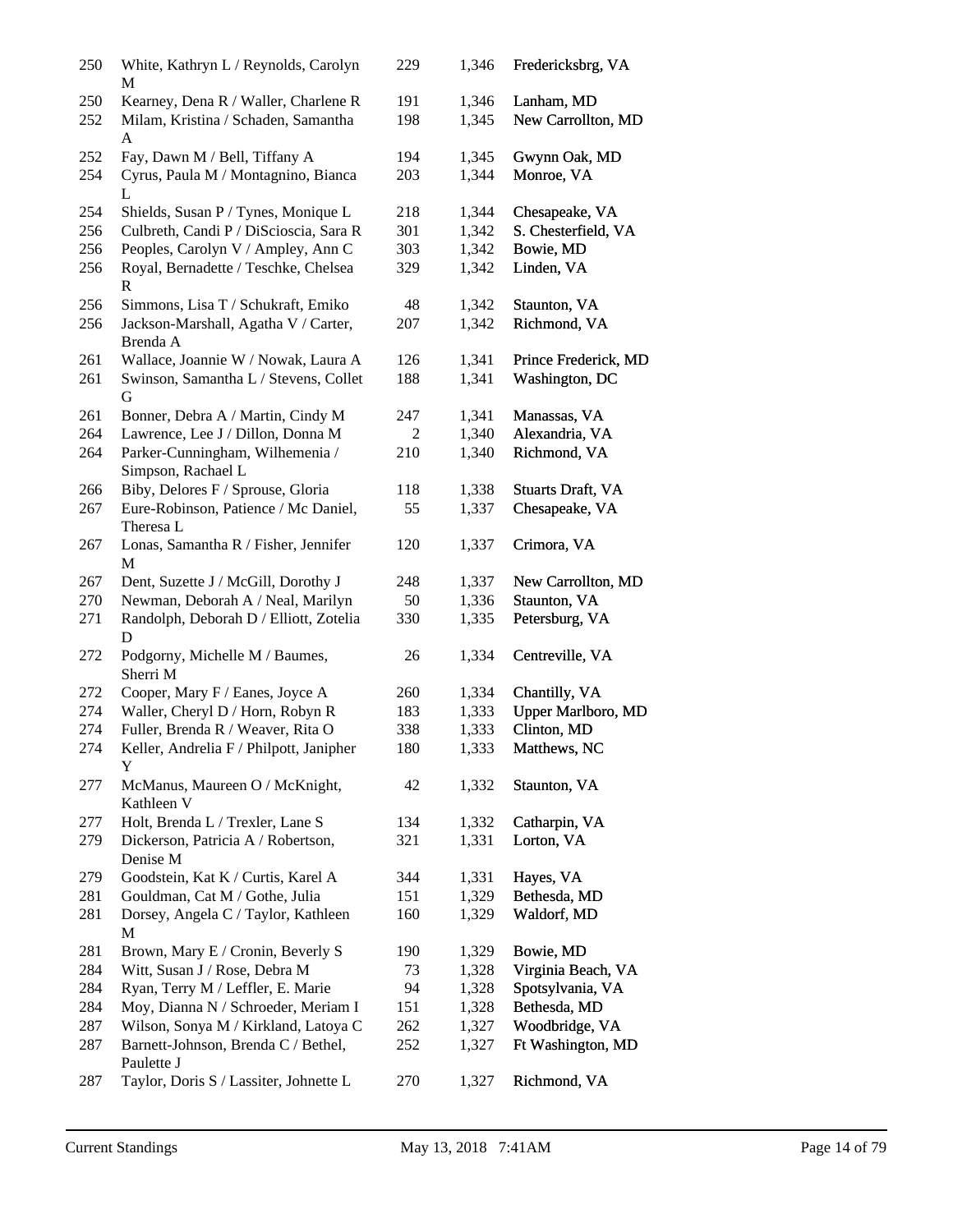| 290 | Coleman, Allison T / Wright, Barbara<br>A         | 189 | 1,326 | Landover, MD              |
|-----|---------------------------------------------------|-----|-------|---------------------------|
| 291 | Alford, Yvonne M / Colbert-Box,<br>Sandra M       | 251 | 1,325 | Ft Washington, MD         |
| 291 | Eberly, Catherine L / Garland, Eilene<br>K        | 328 | 1,325 | Gainesville, VA           |
| 291 | Johnson, Willonda I / Bruce, Tyauna<br>A          | 69  | 1,325 | Washington, DC            |
| 294 | Linzy, Collenia L / Williams, Andrea<br>C         | 170 | 1,323 | Waldorf, MD               |
| 294 | Foran, Susan / Beavers, Kelly L                   | 339 | 1,323 | Ashburn, VA               |
| 296 | Patterson, Liz / Cogley, Maria A                  | 74  | 1,321 | Newport News, VA          |
| 296 | Cline, Elisa P / Schettler, Rosemarie             | 235 | 1,321 | Va Beach, VA              |
| 296 | Whorton, Pamela S / Cornwell, Ashley<br>${\bf N}$ | 25  | 1,321 | Manassas, VA              |
| 299 | Johnson, Ruth H / Brooks, Karen A                 | 146 | 1,319 | Capitol Heights, MD       |
| 299 | Trantham, Jacqueline / Owens, Regina<br>G         | 175 | 1,319 | Ft. Washington, MD        |
| 299 | Cunningham, Beverly A / Mann,<br>Jessica L        | 294 | 1,319 | Nokesville, VA            |
| 299 | Johnson, Thelma M / Roath, Peggy W                | 121 | 1,319 | Fredericksburg, VA        |
| 303 | Mayer, Diane S / Speelman, Corina M               | 342 | 1,318 | Seaford, VA               |
| 304 | McCoy, Mary L / Cameron, Victoria L               | 60  | 1,316 | Morningside, MD           |
| 304 | Patterson, Brandie E / Weaver, Lisa J             | 132 | 1,316 | Winchester, VA            |
| 306 | Spencer, Gail H / Walker, Lindsey H               | 312 | 1,315 | Martinsville, VA          |
| 307 | Blackwell, Sharon T / Hubbard,<br>Cheryl A        | 42  | 1,314 | Staunton, VA              |
| 307 | Williams, Lola A / Pauza, Dianne                  | 247 | 1,314 | Manassas, VA              |
| 307 | Russell, Soledad U / Campion, Joan J              | 233 | 1,314 | Woodbridge, VA            |
| 310 | Kerzic, Lorna E / McLane, Laurie M                | 228 | 1,313 | Ashburn, VA               |
| 310 | Maclin, Doris G / Levy, Marian L                  | 270 | 1,313 | Richmond, VA              |
| 312 | Holbert, Tenna C B / De Leon, Phyllis<br>L        | 106 | 1,312 | Chesapeake, VA            |
| 313 | Boone, Phyllis T / Maynard, Tajuana<br>S          | 67  | 1,311 | Washington, DC            |
| 314 | Morris, Yvette D / Taylor, Samantha<br>V          | 242 | 1,309 | Clinton, MD               |
| 314 | Collier, Laura L / Bokman, Taren L                | 291 | 1,309 | Waldorf, MD               |
| 316 | Russell, Kimberly A / McCaskill,<br>Deidra R      | 231 | 1,308 | Woodbridge, VA            |
| 317 | McDaniel, Betty J / Cortner, Cynthia P            | 153 | 1,307 | Halifax, VA               |
| 317 | Reynolds, Florie M / Pezzella, Anna<br>M          | 205 | 1,307 | Virginia Beach, VA        |
| 317 | Sulin, Jennifer M / Stoneman, Susan D             | 289 | 1,307 | Portsmouth, VA            |
| 320 | Dillon, Amanda M / Compton, Lauren<br>A           | 2   | 1,306 | Alexandria, VA            |
| 320 | Kruschke, Joyce M / Rumburg, Dawn<br>М            | 77  | 1,306 | Newport News, VA          |
| 320 | Holloway, Katie R / Sweet, Melanie S              | 193 | 1,306 | <b>Upper Marlboro, MD</b> |
| 320 | Connick, Nancy S / Turner, Brenda J               | 292 | 1,306 | Waldorf, MD               |
| 324 | Moomaw, Barbara D / Dean, Diantha<br>A            | 256 | 1,303 | Alexandria, VA            |
| 324 | Tolson, Wanda A / Stroman, Cordelia<br>Ω          | 99  | 1,303 | Suitland, MD              |
| 324 | Gray, Crystal M / Perry, Iris M                   | 196 | 1,303 | Washington, DC            |
| 324 | Whited, Bonnie / Justus, Sherry L                 | 322 | 1,303 | Tazewell, VA              |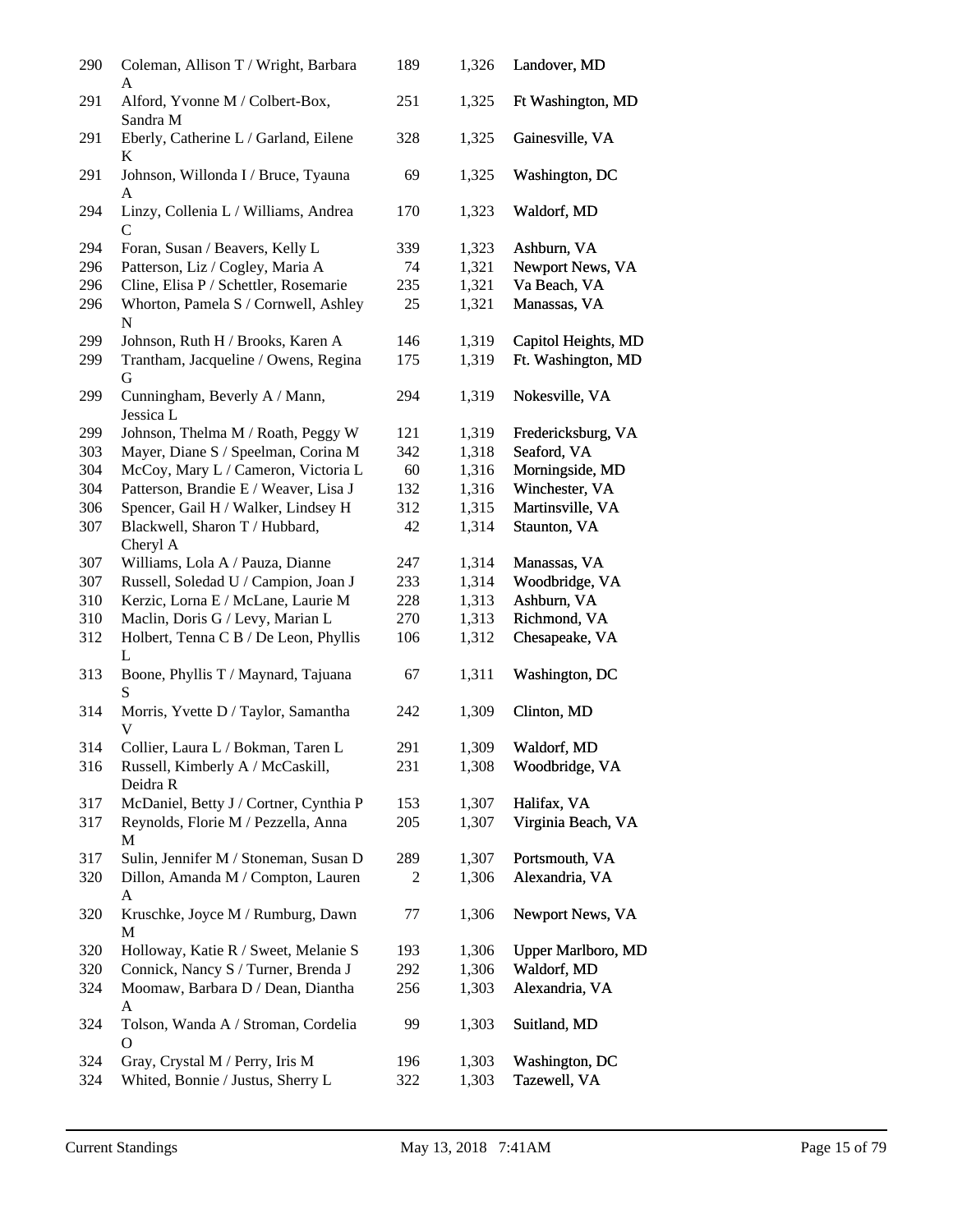| 328        | Moorefield, Kristin D / Cobbs, Robin<br>O                                       | 312      | 1,302          | Martinsville, VA               |
|------------|---------------------------------------------------------------------------------|----------|----------------|--------------------------------|
| 328<br>330 | Peck, Joyce R / Hickok, Nicole I<br>Williford, Malinal A / Middle, Delores<br>P | 297<br>3 | 1,302<br>1,301 | Stafford, VA<br>Alexandria, VA |
| 331        | James, Beth H / Parham, Wanda P                                                 | 305      | 1,300          | Capron, VA                     |
| 331        | Savoy, E Janet / Hagens-Gant, Lenora<br>M                                       | 164      | 1,300          | Waldorf, MD                    |
| 333        | Temple, Janet J / Goldring, Thelma B                                            | 293      | 1,297          | Waldorf, MD                    |
| 334        | Peyton, Andrea J / Kelley, Angelina D                                           | 170      | 1,294          | Waldorf, MD                    |
| 335        | Samuel, Salome D / Davis-Smith,<br>Sylvia                                       | 144      | 1,293          | Capitol Heights, MD            |
| 335        | Morris, Patty A / Killip, Janet L                                               | 206      | 1,293          | Phenix, VA                     |
| 337        | Wood, Janet M / Joppy, Cheryl D                                                 | 199      | 1,292          | La Plata, MD                   |
| 338        | Carey, Weeatha P / Rodgers, Ella F                                              | 55       | 1,291          | Chesapeake, VA                 |
| 338        | Hensley, Jeanette I / Fronda, FE B                                              | 157      | 1,291          | Gainesville, VA                |
| 338        | Bernard, Nance M / Goode, Kathleen<br>B                                         | 262      | 1,291          | Woodbridge, VA                 |
| 341        | Coleman, Tieshia M / Savoy, Iris N                                              | 168      | 1,290          | Temple Hills, MD               |
| 342        | Knox, Carol J / Blanken, Vonnie J                                               | 336      | 1,289          | Lorton, VA                     |
| 343        | White, Felicia A / Mitchell, Brenda B                                           | 92       | 1,288          | Washington, DC                 |
| 344        | Dimino, Linda M / Golladay, Alice A                                             | 328      | 1,286          | Gainesville, VA                |
| 345        | Wilson, Anna M / Anders, Teri L                                                 | 177      | 1,282          | Meherrin, VA                   |
| 346        | Mason, Betty V / Crider, Tinia H                                                | 324      | 1,279          | Richmond, VA                   |
| 347        | Green, Yvonne P / Harris, Denise M                                              | 146      | 1,277          | Capitol Heights, MD            |
| 347        | Talak, Demona N / Godette, Annie J                                              | 235      | 1,277          | Va Beach, VA                   |
| 349        | Kimble, Betty J / Green, Lee A                                                  | 291      | 1,273          | Waldorf, MD                    |
| 350        | Smith, Cathy L / Hudson, Lowenda D                                              | 128      | 1,272          | Richmond, VA                   |
| 351        | Mathews, Phyllis A / Hansen, Shelly<br>М                                        | 11       | 1,271          | Goldvein, VA                   |
| 351        | Horton, Connie / Dye, Janet                                                     | 296      | 1,271          | Raven, VA                      |
| 353        | Pritchett, Leslie C / Bryson, Linda J                                           | 321      | 1,270          | Lorton, VA                     |
| 354        | Seitz, Judy D / Nailor, Patti L                                                 | 11       | 1,269          | Goldvein, VA                   |
| 355        | Canlas, Paz C / Miller, Kathryn L                                               | 237      | 1,268          | Weyers Cave, VA                |
| 356        | Phelps, Melody M / Duncan, Kristen<br>М                                         | 276      | 1,266          | Virginia Beach, VA             |
| 357        | Edwards, Joyce M / Holton, Pamela G                                             | 98       | 1,264          | Suitland, MD                   |
| 358        | Baziluik, Linda W / Johnson,<br>Louvenia E                                      | 268      | 1,262          | Dale City, VA                  |
| 359        | Graham, Vera A / Witherspoon,<br>Miriam B                                       | 3        | 1,260          | Alexandria, VA                 |
| 359        | Russell, Shellene D /<br>Chichester-Lanier, Adrienne                            | 195      | 1,260          | <b>Upper Marlboro, MD</b>      |
| 361        | Williams, Barbara G / Delawder, Tina<br>L                                       | 238      | 1,258          | Fulks Run, VA                  |
| 362        | Vaughan, Marsha W / Haffner,<br>Cathleen                                        | 22       | 1,256          | Stafford, VA                   |
| 362        | Andrews, Lorrie T / Mauck, Lisa G                                               | 277      | 1,256          | Front Royal, VA                |
| 364        | Wilson, Rachel N / Edwards, Denise Y                                            | 197      | 1,255          | District Heights, MD           |
| 365        | Butler, Angela L / Warren, Patricia A                                           | 37       | 1,254          | Ft Washington, MD              |
| 366        | Szahowski, Margaret M / Kruschke,<br>Cindi A                                    | 77       | 1,248          | Newport News, VA               |
| 367        | Ford, Tonya D / Smith, Lawan M                                                  | 292      | 1,247          | Waldorf, MD                    |
| 367        | Owens, Viola E / Patterson, JoEllen B                                           | 23       | 1,247          | Falls Church, VA               |
| 367        | Ioia, Debbie K / Graham, Debbie T                                               | 119      | 1,247          | Harrisonburg, VA               |
| 367        | Fisiorek, Judy A / Grant, Mary L                                                | 126      | 1,247          | Prince Frederick, MD           |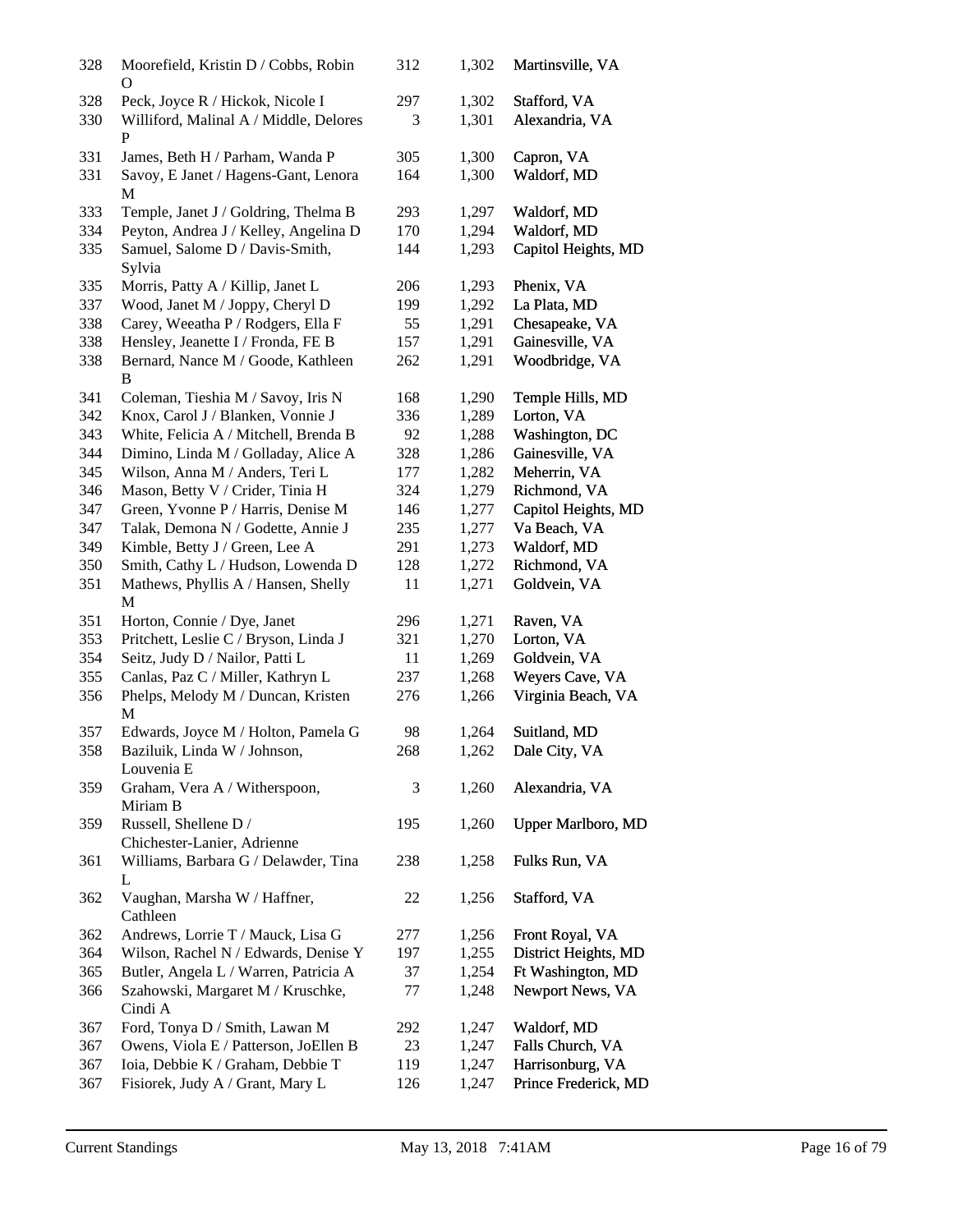| 371 | Rinker, Linda G / Embrey, Ellen P     | 266 | 1,240 | Vienna, VA         |
|-----|---------------------------------------|-----|-------|--------------------|
| 371 | Dowty, Elaine M / Saitoh, Maki        | 24  | 1,240 | Alexandria, VA     |
| 373 | Urbanowicz, Grace M / Beaulac, Tina   | 75  | 1.236 | Newport News, VA   |
|     | M                                     |     |       |                    |
| 374 | Mc Dowell, Linda $V /$ Collins,       | 57  | 1,233 | Chesapeake, VA     |
|     | Carolyn D                             |     |       |                    |
| 375 | Walker, Claudia / Baptiste, Tracy C   | 129 | 1,231 | Richmond, VA       |
| 376 | Treynor, Victoria P / Hicks, Sheila D | 7   | 1.224 | Salem, VA          |
| 377 | Clayburn, June B / Granderson,        | 200 | 1,215 | Laurel, MD         |
|     | Samantha D                            |     |       |                    |
| 378 | Jefferson, Quintina R / Shaw-Wesby,   | 198 | 1.193 | New Carrollton, MD |
|     | Crystal J                             |     |       |                    |
| 379 | Matthews, Michelle $T/Diggs$ ,        | 240 | 1.164 | Hyattsville, MD    |
|     | Dorothy A                             |     |       |                    |

The lowest score to cash is 1,476.

# **Doubles, Division 2, Handicapped**

| Place          | <b>Team name</b>                                      | <b>Entry</b> | <b>Score</b> | <b>From</b>          |
|----------------|-------------------------------------------------------|--------------|--------------|----------------------|
| $\mathbf{1}$   | Howser, Heidi B / O'Shea, Jeannie                     | 27           | 1,588        | Herndon, VA          |
| $\overline{c}$ | Brown, Eileen B / May, Betty M                        | 87           | 1,552        | Leesburg, VA         |
| 3              | Fox, Rachel A / Morton, Cathi D                       | 133          | 1,544        | Midlothian, VA       |
| $\overline{4}$ | Moxley, Sherri T / Klusmann, Karin<br>M               | 112          | 1,543        | Temple Hills, MD     |
| 5              | Ratliff, Kanoa A / Dudas-Washington,<br>Robyn         | 220          | 1,538        | Midland, VA          |
| 6              | Johnson, Patricia G / Savory, Melissa<br>$\mathbb{R}$ | 91           | 1,530        | Leesburg, VA         |
| 7              | Howard, Heather M / Tolley, Andrea<br>B               | 72           | 1,529        | Covington, VA        |
| 8              | Felker, Adelaida A / Moore, Regina M                  | 48           | 1,527        | Staunton, VA         |
| 9              | Bogucki, Brenda K / Cunningham,<br>Sandra L           | 320          | 1,522        | Newport News, VA     |
| 10             | Lawhorne, Belva M / Grooms, Anna<br>M                 | 47           | 1,506        | Staunton, VA         |
| 11             | Osborne, Patricia G / Stultz, Gayle J                 | 334          | 1,505        | Axton, VA            |
| 11             | Snellings, Debra M / Mendenhall,<br>Melanie A         | 93           | 1,505        | Henrico, VA          |
| 13             | Sorensen, Eva L / Cason, Claudia G                    | 267          | 1,504        | Dale City, VA        |
| 14             | Kelly, She'Rry J / Dupree, Sharon A                   | 325          | 1,503        | Fredericksburg, VA   |
| 15             | Nelson, Carol L / Chiles, Sarah E                     | 272          | 1,495        | Charlottesville, VA  |
| 15             | Saunders, Christine D / Johnson,<br>Barbara L         | 6            | 1,495        | Hampton, VA          |
| 17             | Jones, Brenda J / Clark, Tracy A                      | 26           | 1,493        | Centreville, VA      |
| 18             | Newman, Tonya M / Jones, Rosalyn C                    | 239          | 1,488        | District Heights, MD |
| 19             | Norton, Sandra M / Robertson, Sarah<br>$\mathbf R$    | 138          | 1,487        | Lorton, VA           |
| 20             | Barnhill, Sarah E / Barnhill, Holly L                 | 43           | 1,486        | Staunton, VA         |
| 21             | Fitz, Goldie A / Jackson, Sylvia D                    | 272          | 1,485        | Charlottesville, VA  |
| 21             | Carswell, Tammy L / Quinn, Mildred<br>A               | 282          | 1,485        | Henrico, VA          |
| 23             | Walker, Wanda D / Newkirk, Willie A                   | 138          | 1,484        | Lorton, VA           |
| 24             | Cannady, Gertrude S / Funderburk,<br>Linda A          | 34           | 1,483        | Oxon Hill, MD        |
| 24             | Washington, Debbie /<br>Platts-Littlejohn, Valinda S  | 185          | 1,483        | Silver Spring, MD    |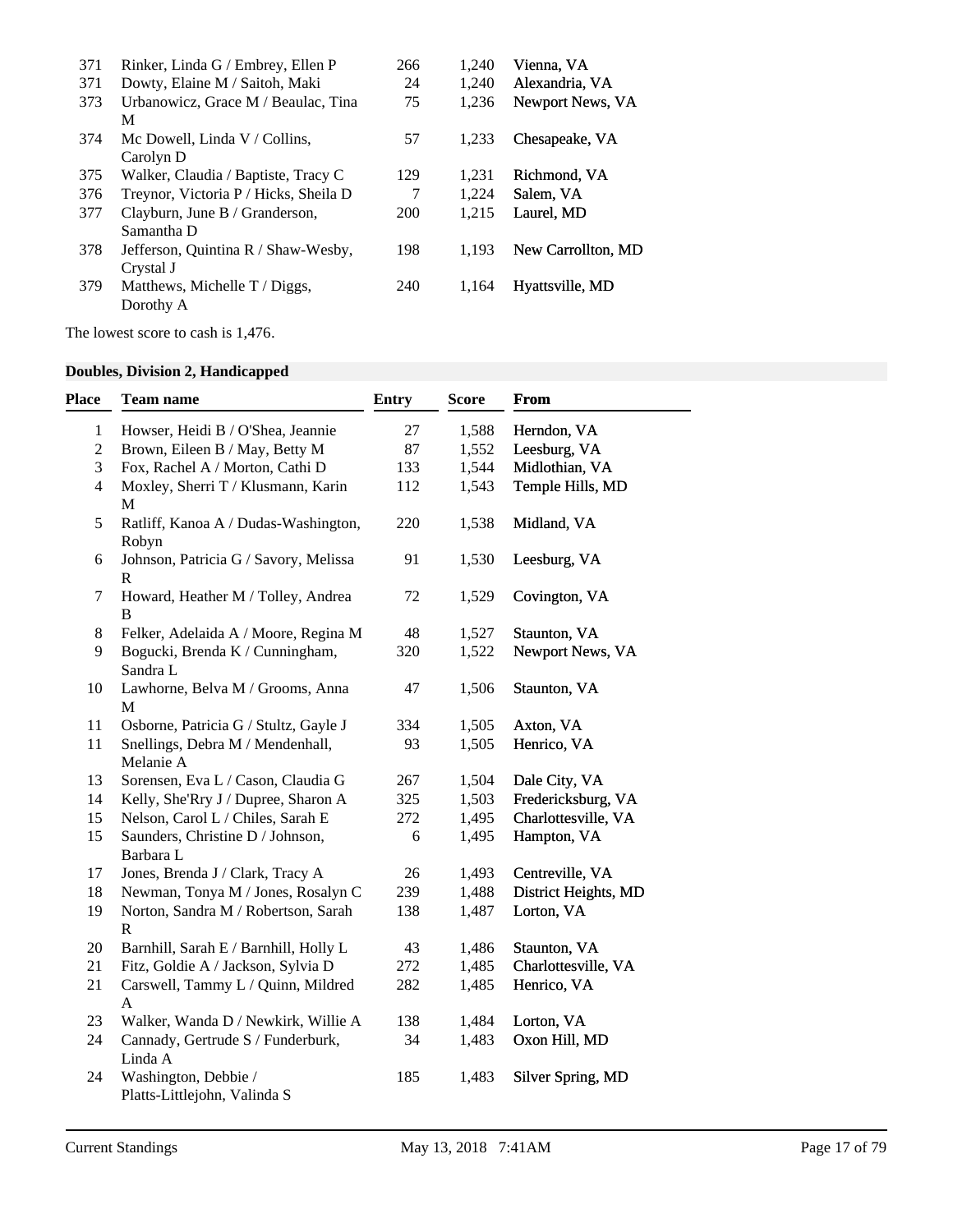| 24     | Lynch, Kathy H / Hedrick, Judy                          | 18  | 1,483 | Roanoke, VA         |
|--------|---------------------------------------------------------|-----|-------|---------------------|
| 24     | Schasberger, Paula I / Bazile, Delores                  | 258 | 1,483 | Alexandria, VA      |
| $28\,$ | Harris, Latresa J / Danley, Nikki                       | 178 | 1,479 | Laurel, MD          |
| $28\,$ | Gilboy, Rachel / Beltz, Michelle L                      | 318 | 1,479 | Leesburg, VA        |
| 30     | Jones, Shauna M / Araujo, Paula M                       | 32  | 1,478 | Gainesville, VA     |
| 31     | Chase, Nancy D / Coger, Beverly A                       | 158 | 1,472 | Waldorf, MD         |
| 31     | Jordan, Everdene J / Milstead,                          | 159 | 1,472 | Indian Head, MD     |
| 33     | Catherine L<br>Thompson, Cheryl L / Harris, Rachel<br>T | 32  | 1,471 | Gainesville, VA     |
| 33     | Kelly, Elizabeth V / Kelly, Jacqueline<br>F             | 54  | 1,471 | Hollywood, MD       |
| 35     | Rodgers, Myra A / Gaither, Brenda L                     | 255 | 1,469 | Ft Washington, MD   |
| 36     | Anderson, Edith D / Watson, Josie F                     | 325 | 1,468 | Fredericksburg, VA  |
| 37     | Turner, Brenda L / Turner, Helen W                      | 331 | 1,467 | Collinsville, VA    |
| 37     | Crews, Anne E / Small, Sheila L                         | 254 | 1,467 | Ft Washington, MD   |
| 37     | Mercer, Dionne L / Jackson, Tonya M                     | 166 | 1,467 | Bryans Road, MD     |
| 40     | Davis, Sharon K / Souza, Rena R                         | 306 | 1,465 | Newport News, VA    |
| 40     | Ricks-Beach, Marilyn / Poole,<br>Kathleen M             | 44  | 1,465 | Staunton, VA        |
| 42     | Barnes, Yvette V / Trantham, Leia C                     | 174 | 1,461 | Clinton, MD         |
| 42     | Bell, Bonita L / Brown, Gwendolyn J                     | 254 | 1,461 | Ft Washington, MD   |
| 42     | Brooks, Janice A / Blount, Eunice R                     | 184 | 1,461 | Washington, DC      |
| 45     | Fitzgerald, Ann T / Jaeger, Shirley A                   | 83  | 1,459 | Henrico, VA         |
| $46\,$ | Barker, Teresa S / Sizemore, Carol J                    | 149 | 1,456 | Roanoke, VA         |
| 47     | Westerfield, Jessie E / McElroy, Kelly                  | 110 | 1,454 | Dinwiddie, VA       |
| 48     | J<br>Blackman, Doris B / Paige, Geraldine<br>M          | 38  | 1,453 | Washington, DC      |
| 48     | Johnson, Ernestine G / Waters, Bessie<br>$\Omega$       | 113 | 1,453 | Ft Washington, MD   |
| 50     | Scott, Wendy H / Chandler, Jacqueline<br>D <sub>D</sub> | 208 | 1,452 | Richmond, VA        |
| 51     | Carter, Julie A / Garner, Linda S                       | 115 | 1,451 | Charlotte Hall, MD  |
| 51     | Knapp, Linda S / Sites, Debbie E                        | 137 | 1,451 | Barboursville, VA   |
| 51     | Banton, Tammy S / Briggs, Edith W                       | 217 | 1,451 | Petersburg, VA      |
| 54     | Strickland, Carolyn P / Young, Ida M                    | 173 | 1,450 | Oxon Hill, MD       |
| 55     | Brown, Dawn R / Sipe, Harmony M                         | 117 | 1,449 | Lyndhurst, VA       |
| 55     | Frank, Audrey J / Woodard, Edna M                       | 226 | 1,449 | Dutton, VA          |
|        |                                                         | 37  |       | Ft Washington, MD   |
| 57     | Reynolds-Neal, Mary L / Toms, Helen<br>J                |     | 1,448 |                     |
| 58     | Hansborough, Alvertenia A / Walls,<br>Deborah C         | 63  | 1,447 | Washington, DC      |
| 58     | Spriggs, Dorothy Y / Thompson,<br>Sherri M              | 145 | 1,447 | Capitol Heights, MD |
| 58     | Garvey, Camille / Rosener, Janie A                      | 226 | 1,447 | Dutton, VA          |
| 61     | Renner, Sandra K / Schofield, Lynne                     | 341 | 1,445 | Seaford, VA         |
|        | A                                                       |     |       |                     |
| 62     | Kepple, Jacqueline F / Newman,<br>Donna R               | 122 | 1,444 | Fredericksburg, VA  |
| 63     | Beaulac, Katarina M / Yannitello,<br>Pamela K           | 76  | 1,443 | Williamsburg, VA    |
| 64     | Malone, Jeannie E / Johnson-Clark,<br>Carletha O        | 255 | 1,442 | Ft Washington, MD   |
| 65     | Werner, Hilde J / Graves, Sandra A                      | 39  | 1,441 | Staunton, VA        |
| 66     | Barron, Kathleen V / Gresens, Faith                     | 89  | 1,440 | Leesburg, VA        |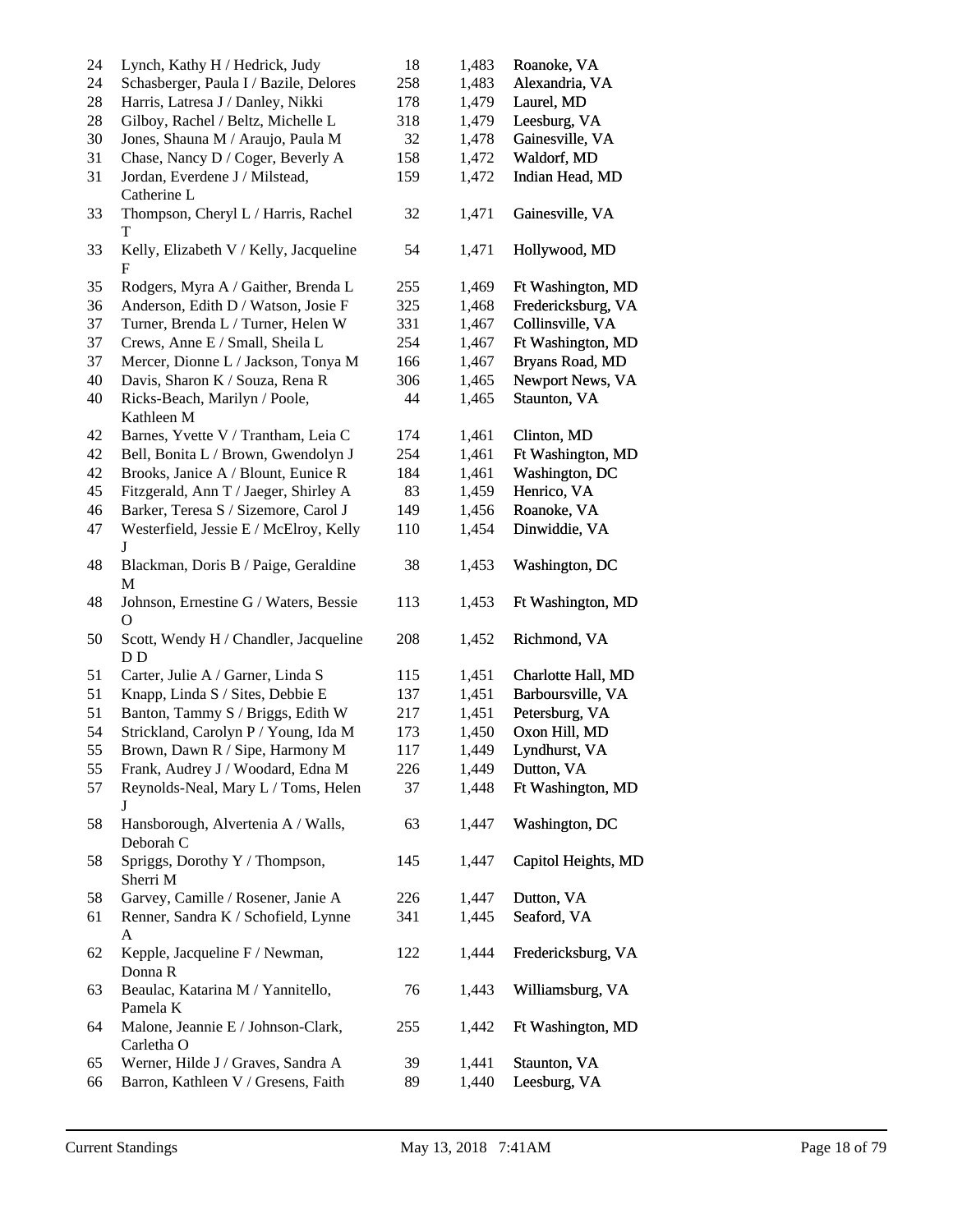| 67  | Chandler, Henrietta / Lomele, Patti L           | 273 | 1,439 | Gloucester, VA       |
|-----|-------------------------------------------------|-----|-------|----------------------|
| 68  | Stilwell, Judy T / Cochran, Linda T             | 334 | 1,437 | Axton, VA            |
| 69  | Woodfolk, Julia K / Hamilton, Doreen<br>C       | 232 | 1,436 | Woodbridge, VA       |
| 70  | Chronister, Judy C / Chambers,<br>Glenda L      | 23  | 1,435 | Falls Church, VA     |
| 70  | Thompson, Mary A / Lingerfelt,<br>Kathryn M     | 51  | 1,435 | Washington, DC       |
| 72  | Hazelgrove, Sheila M / Porter,<br>Michelle L    | 344 | 1,432 | Hayes, VA            |
| 73  | Garrett-Acors, Mersheila C / Brown,<br>Sandra D | 102 | 1,431 | Suitland, MD         |
| 73  | Brown, Reverne / Simms, Janice M                | 139 | 1,431 | Ft Washington, MD    |
| 75  | Pearson, Cynthia D / Toles,                     | 166 | 1,430 | Bryans Road, MD      |
|     | Tracy-Lynn                                      |     |       |                      |
| 75  | Pitts, Cathy E / Blaney, Stephanie A            | 228 | 1,430 | Ashburn, VA          |
| 77  | Powell, Faye H / Thaxton, Allison N             | 148 | 1,429 | South Boston, VA     |
| 77  | Venti, Jill M / Rauschenbach, Lina M            | 308 | 1,429 | Newport News, VA     |
| 79  | Axelson, Jo M / Prause, Lori J                  | 298 | 1,427 | Virginia Beach, VA   |
| 79  | Daugherty, Juanita R / Hatter, Jennifer         | 136 | 1,427 | Lynchburg, VA        |
|     | $\mathbf{A}$                                    |     |       |                      |
| 79  | Huszar, Kimberly S / Pretts, Kim L              | 14  | 1,427 | Goldvein, VA         |
| 82  | Granger, Susie J / Boehm, Joan P                | 33  | 1,426 | Bristow, VA          |
| 82  | Overby, Deborah D / Thomas, Anita B             | 211 | 1,426 | Midlothian, VA       |
| 82  | Lord, Kori S / Heyer, Laura A                   | 87  | 1,426 | Leesburg, VA         |
| 85  | Woodland, Joan C / Jenifer, Judy A              | 162 | 1,424 | Waldorf, MD          |
| 86  | Butler, Toni B / Washington, Theresa<br>B       | 40  | 1,423 | Staunton, VA         |
| 86  | Sheets, Doris K / Shirey, Pamela D              | 259 | 1,423 | Marion, VA           |
| 86  | Williams, Toni C / Williams, Sallie G           | 63  | 1,423 | Washington, DC       |
| 86  | Scott, Deborah C / Lewis, Cheryl A              | 239 | 1,423 | District Heights, MD |
| 86  | Gronlund, Cheryl D / Chambers,<br>Yonnette      | 204 | 1,423 | Midlothian, VA       |
| 91  | Weldon, Dotty L / Manning, Lynell D             | 123 | 1,422 | Fredericksburg, VA   |
| 91  | Olinger, Donna D / Dawson, Roxie M              | 150 | 1,422 | Warrenton, VA        |
| 91  | King, Melissa C / Sprouse, Laura E              | 215 | 1,422 | Rustburg, VA         |
| 91  | Turcotte, Linda L / Palaszczuk, Rita E          | 246 | 1,422 | Manassas, VA         |
| 91  | Proctor, Jacqueline F / Brown, Sharon<br>A      | 159 | 1,422 | Indian Head, MD      |
| 96  | Calhoun, Stacy Y / Younger, Mary                | 6   | 1,421 | Hampton, VA          |
| 96  | Corbett, Joan J / Harris, Elluree               | 104 | 1,421 | Richmond, VA         |
| 96  | Reed, Linda F / Stone, Vicky B                  | 333 | 1,421 | Ridgeway, VA         |
| 99  | Finney, Janice L / Eley, Earlene H              | 104 | 1,420 | Richmond, VA         |
| 100 | Kurtz, Kathy M / Hester, Mary C                 | 16  | 1,418 | Goldvein, VA         |
| 100 | Gill, Ruby L / Ellis-Williams, Alice E          | 249 | 1,418 | Ft Washington, MD    |
| 100 | Hicks, Lillian L / Brooks, Jessica N            | 210 | 1,418 | Richmond, VA         |
| 100 | Reed, Elaine M / Jordan, D Jeanette             | 265 | 1,418 | Alexandria, VA       |
| 104 | Bartholic, Bonnie L / Huber, Tamera<br>M        | 91  | 1,416 | Leesburg, VA         |
| 104 | Brown, Deborah W / Hazel, Cristita C            | 230 | 1,416 | Woodbridge, VA       |
| 106 | Bland, Laurie J / Jones, Adele S                | 125 | 1,415 | Fredericksburg, VA   |
| 107 | McClellan, Katie D / Pope, Lillie M             | 71  | 1,414 | Hyattsville, MD      |
| 108 | Patterson, Kay H / Trinidad, Jo                 | 74  | 1,413 | Newport News, VA     |
|     | Andrea                                          |     |       |                      |
| 108 | Shade-Nellis, Millie E / Lewis, Brenda<br>M     | 302 | 1,413 | Bowie, MD            |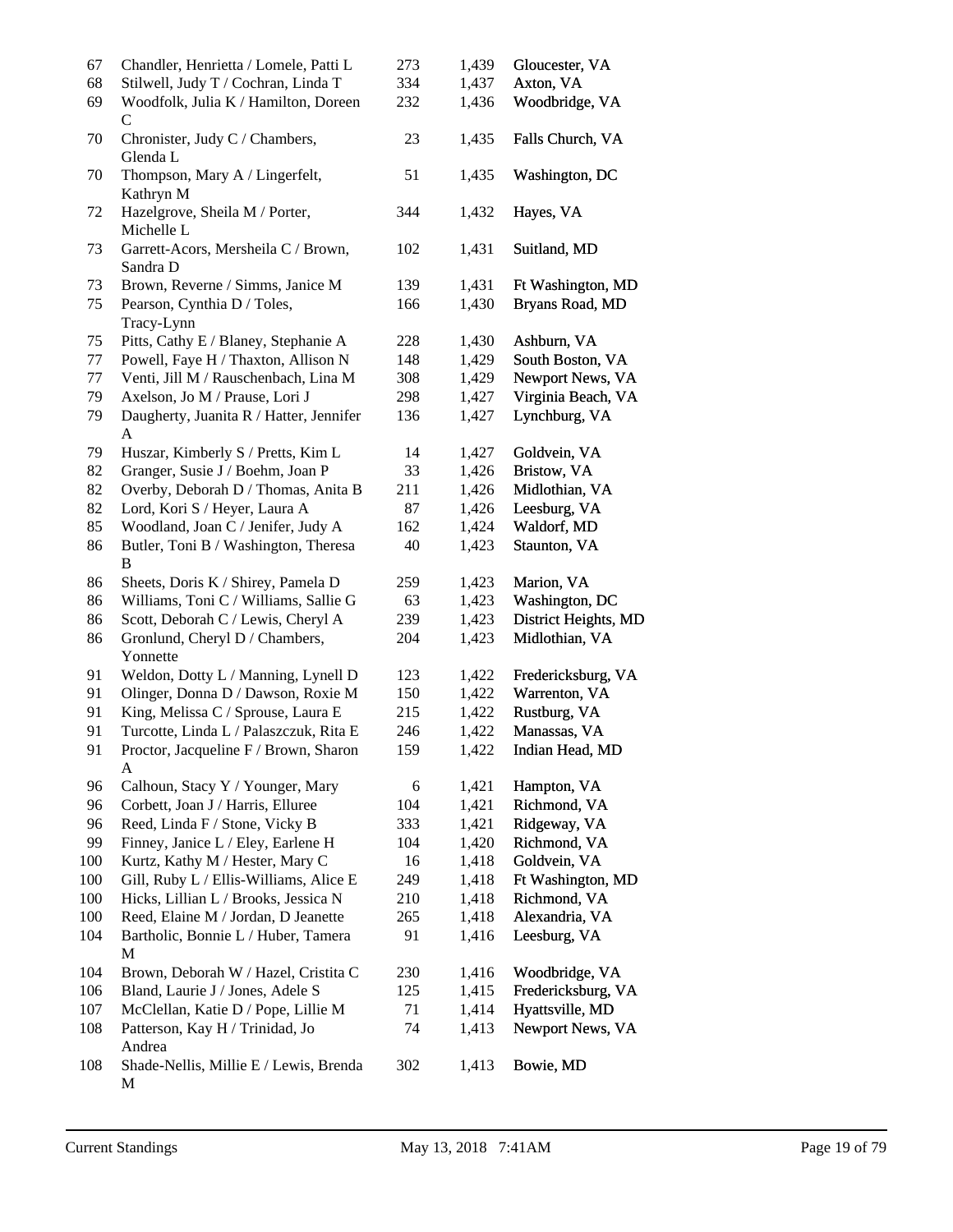| 108 | Kelly, Stevie B / Hoggard, Barbara D         | 82  | 1,413 | Portsmouth, VA      |
|-----|----------------------------------------------|-----|-------|---------------------|
| 108 | Savage, Donna L / Levitsky, Jill M           | 43  | 1,413 | Staunton, VA        |
| 108 | Himelright, Darlene L / Daniel,<br>Doreen G  | 221 | 1,413 | Ashland, VA         |
| 113 | Ferrer, Carol L B / Tran, Trang T            | 135 | 1,412 | Haymarket, VA       |
| 113 | Mathews, Sharian M / Barringer,<br>Martha    | 62  | 1,412 | Richmond, VA        |
| 115 | Morabito, Renee L / Anderson, Amber<br>L     | 105 | 1,411 | Chesapeake, VA      |
| 115 | Spriggs, Linda R / Christmas, Clorodet<br>L  | 253 | 1,411 | Ft Washington, MD   |
| 117 | Hughes, Marcella / Gray, Cheryl T            | 326 | 1,410 | Mechanicsville, VA  |
| 118 | Reid, Arkeatha O / Thomas, Brenda S          | 102 | 1,409 | Suitland, MD        |
| 118 | Robinson, Patience L / Smith, Barbara<br>M   | 49  | 1,409 | Staunton, VA        |
| 118 | Cooke, Rachel L / Zahreddine, Geri           | 30  | 1,409 | Centreville, VA     |
| 121 | Heath, Ann G / Kidwell, Sandy A              | 204 | 1,407 | Midlothian, VA      |
| 121 | Preston, Brenda L / Kyles, Patsy D           | 288 | 1,407 | Washington, DC      |
| 123 | Wood, Sahon G / Austin, Joan C               | 36  | 1,405 | Hyattsville, MD     |
| 124 | Shannon, Michele C / Norford, Marion<br>L    | 217 | 1,404 | Petersburg, VA      |
| 125 | Crabtree, Ricki J / Fouts, Betty A           | 62  | 1,403 | Richmond, VA        |
| 125 | Woody, Bernice G / Dixon, Linda C            | 152 | 1,403 | Halifax, VA         |
| 127 | Eden, Kelly M / Carrico, Sue                 | 223 | 1,402 | Chantilly, VA       |
| 127 | Pleasants, Sherrie L / Walker,               | 137 | 1,402 | Barboursville, VA   |
|     | Margaret A                                   |     |       |                     |
| 127 | Howard, Lori N / Lloyd, Patricia A           | 169 | 1,402 | Suitland, MD        |
| 130 | Perkins, Betty L / Bowen, Bonnie W           | 147 | 1,401 | South Boston, VA    |
| 130 | Brooks-Best, Dana M / Kemp, Helen<br>L       | 143 | 1,401 | Capitol Heights, MD |
| 130 | Cunningham, Vicky L / Cunningham,<br>Katy N  | 238 | 1,401 | Fulks Run, VA       |
| 133 | Hobdy, Minerva H / Blunt, April L            | 129 | 1,400 | Richmond, VA        |
| 134 | Staten, Patsy J / Downs, Gloria F            | 241 | 1,399 | Washington, DC      |
| 134 | Carter, Laura L / Dyson, Linda M             | 114 | 1,399 | Owings, MD          |
| 134 | Jones, Laura A / Byrd, Linda B               | 154 | 1,399 | Manassas, VA        |
| 134 | Thompson, LaToya / Cousin, LaNita J          | 178 | 1,399 | Laurel, MD          |
| 138 | Sandlin, Jennifer M / Davis, Hannah L        | 177 | 1,398 | Meherrin, VA        |
| 138 | Wells, Ruby N / Hess, Gayle U                | 81  | 1,398 | Chesapeake, VA      |
| 140 | Barlow, Bennie M / Epps, Barbara H           | 40  | 1,397 | Staunton, VA        |
| 140 | Wagner, Pamela B / Butler, Barbara I         | 82  | 1,397 | Portsmouth, VA      |
| 140 | Uhrin, Marlene A / Smedley, Linda A          | 277 | 1,397 | Front Royal, VA     |
| 143 | Hartzheim, Mary L / Hartzheim,<br>Meredith L | 309 | 1,396 | Newport News, VA    |
| 143 | Williams, Barbara A / Bumgardner,            | 45  | 1,396 | Staunton, VA        |
|     | Joan M                                       |     |       |                     |
| 145 | Fincato, Ronni D / Dyson, Carolyn B          | 83  | 1,395 | Henrico, VA         |
| 146 | Lewis, Ruth / Carter, Beth W                 | 21  | 1,393 | Hardy, VA           |
| 146 | Robinson, Gloria D / Nickens, Brenda<br>A    | 290 | 1,393 | Middleburg, VA      |
| 148 | Austin, Barbara R / Montgomery, Julia<br>A   | 265 | 1,392 | Alexandria, VA      |
| 148 | Hatter, Elaine C / Anderson, Veronica<br>W   | 136 | 1,392 | Lynchburg, VA       |
| 150 | Fuller, Sherry L / Disbrow, Catherine<br>М   | 282 | 1,391 | Henrico, VA         |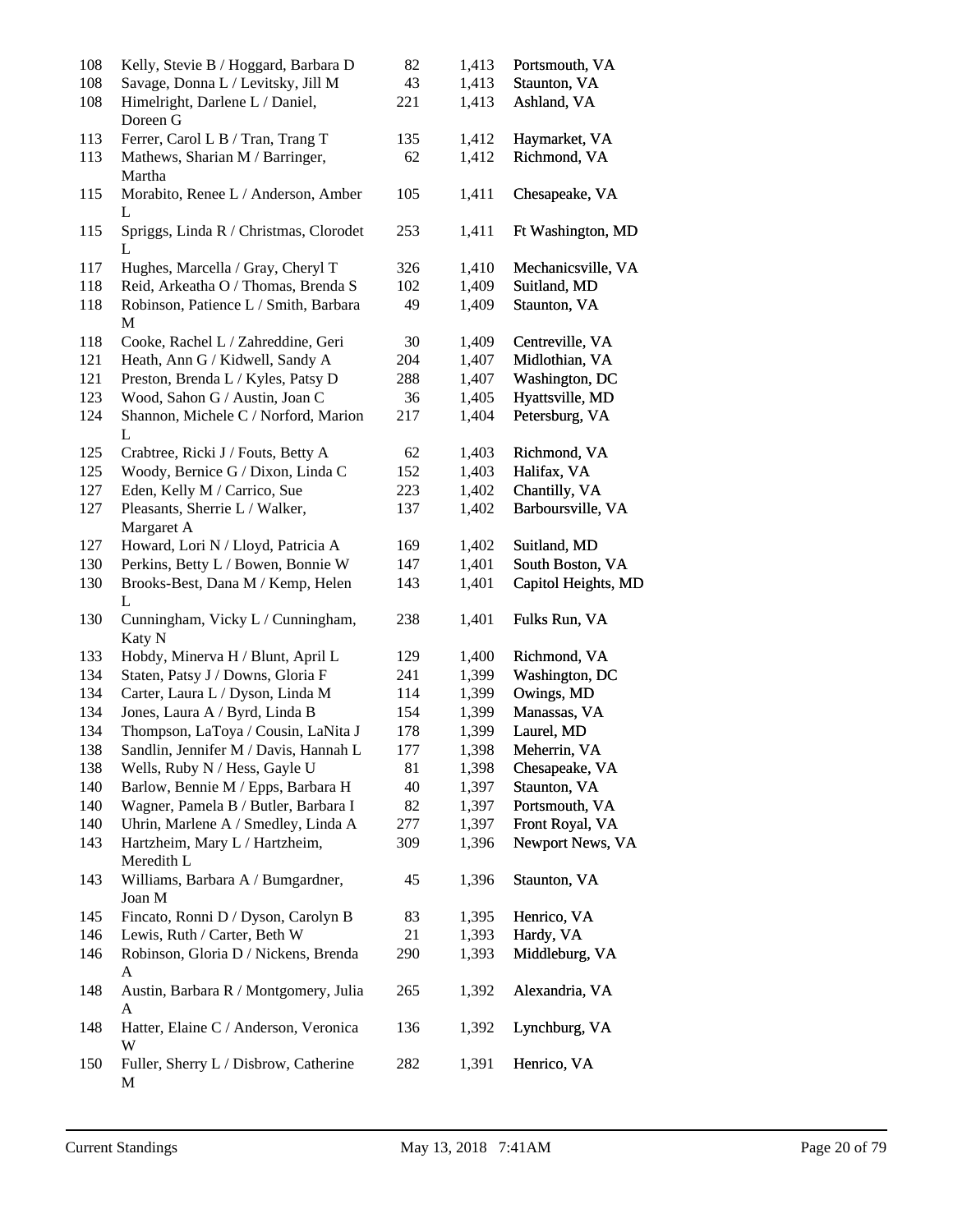| 150 | Bryan, Angela J / Russell, Juli A                     | 234          | 1,391 | Manassas, VA        |
|-----|-------------------------------------------------------|--------------|-------|---------------------|
| 152 | James, Sheila S / Bourne, Donna G                     | 286          | 1,390 | Richmond, VA        |
| 153 | Coleman, Grace / Dowling, Dorothy O                   | 176          | 1,389 | Capitol Heights, MD |
| 153 | Bowman, Patricia L / Sajeski, Jerry A                 | 108          | 1,389 | Bealeton, VA        |
| 155 | Bayliss, Margaret A / Crisman, Brenda<br>M            | 131          | 1,388 | Inwood, WV          |
| 155 | Brown, Annie W / Pettaway, Joanne<br>M                | 100          | 1,388 | Suitland, MD        |
| 155 | Wilson, Lucille V / Sweeney, Pat                      | 19           | 1,388 | Roanoke, VA         |
| 158 | Hoover, Betty J / Horton, Michelle L                  | 311          | 1,387 | Herndon, VA         |
| 158 | Herrity, Stephanie / Reniere, Patricia<br>$\mathbf R$ | 29           | 1,387 | Aldie, VA           |
| 160 | Webber, Christal L / Tutt, Donna A                    | 345          | 1,386 | Stafford, VA        |
| 160 | Roberts, N Bonnie / Howard, Faye M                    | 130          | 1,386 | Bristow, VA         |
| 162 | Leigh, Juanita / Taylor-Jones, Sandra<br>E            | 97           | 1,385 | Suitland, MD        |
| 162 | Culbert, Dondria A / Alizio, Sharon L                 | 90           | 1,385 | Leesburg, VA        |
| 162 | Van Steenburgh, Barbara F / Haynes,<br>Judith E       | 61           | 1,385 | Richmond, VA        |
| 165 | Will, Virginia K / Edwards, Ruth T                    | 243          | 1,384 | Lexington, VA       |
| 166 | Jones, Eldeana M / Shabazz, Nanie                     | 56           | 1,383 | Chesapeake, VA      |
| 166 | Whitelock, Joyce H / Burke, Cynthia                   | 29           | 1,383 | Aldie, VA           |
|     | $\mathbf{A}$                                          |              |       |                     |
| 166 | Dodson, Toeke'Shea A / Johnson,<br>Corlitta R         | 172          | 1,383 | Fort Washington, MD |
| 169 | Dantzler, Erica L / Hunter, Sylvia L                  | 176          | 1,381 | Capitol Heights, MD |
| 169 | Lemaster, Mary E / Athey, Lisa A                      | 86           | 1,381 | Purcellville, VA    |
| 169 | Greenfield, Daisy V / Pearson, Evelyn<br>$\mathbf{F}$ | 113          | 1,381 | Ft Washington, MD   |
| 169 | Coffey, Sandie L / Mawyer, Tina L                     | 117          | 1,381 | Lyndhurst, VA       |
| 173 | Cutchins, Barbara M / Hall, Theresa A                 | 33           | 1,380 | Bristow, VA         |
| 173 | Tabb, Evangelyn M / Bailey,<br>Jacqueline H           | 34           | 1,380 | Oxon Hill, MD       |
| 175 | Fortier, Annette S / Wilcox, Patricia A               | 108          | 1,379 | Bealeton, VA        |
| 176 | Scearce, Janis C / Cooper, Dena M                     | 333          | 1,378 | Ridgeway, VA        |
| 176 | Myers, Joyce A / Ellis, Michelle L                    | 233          | 1,378 | Woodbridge, VA      |
| 178 | Boykins, Ethel D / Joyner, Cynthia M                  | 56           | 1,376 | Chesapeake, VA      |
| 178 | McMickle, Valerie A / Garrett, Nancy<br>N             | 141          | 1,376 | Richmond, VA        |
| 178 | Brettle, Kat L / Mesce, Barbara                       | 1            | 1,376 | Warrenton, VA       |
| 181 | Forrest, Donna M / McClain, Vanessa<br>В              | 65           | 1,375 | Washington, DC      |
| 182 | Graves, Jean M / Jenkins, Gloria J                    | $\mathbf{1}$ | 1,374 | Warrenton, VA       |
| 182 | Long, Dora Jo / Green, Marcia M                       | 52           | 1,374 | Silver Spring, MD   |
| 182 | McDonald, Jennifer Brooke / Miller,<br>Sandy C        | 215          | 1,374 | Rustburg, VA        |
| 185 | Smith, Belinda A / Pinkard, Patricia A                | 256          | 1,373 | Alexandria, VA      |
| 185 | Fabian, Enid G / Black, Lynne M                       | 154          | 1,373 | Manassas, VA        |
| 187 | Pratt, Jacqueline S / Brown, Carolyn A                | 99           | 1,372 | Suitland, MD        |
| 187 | Knupp, Debbie K / McLain, Rose M                      | 59           | 1,372 | Madison, VA         |
| 189 | Fields, Jeanette P / Bibb, Sandra C                   | 38           | 1,371 | Washington, DC      |
| 189 | Holloway, Kimberly M / Pollard, Mia<br>K              | 85           | 1,371 | Toano, VA           |
| 189 | Williamson, Jennifer A / Short, Wilma<br>A            | 15           | 1,371 | Goldvein, VA        |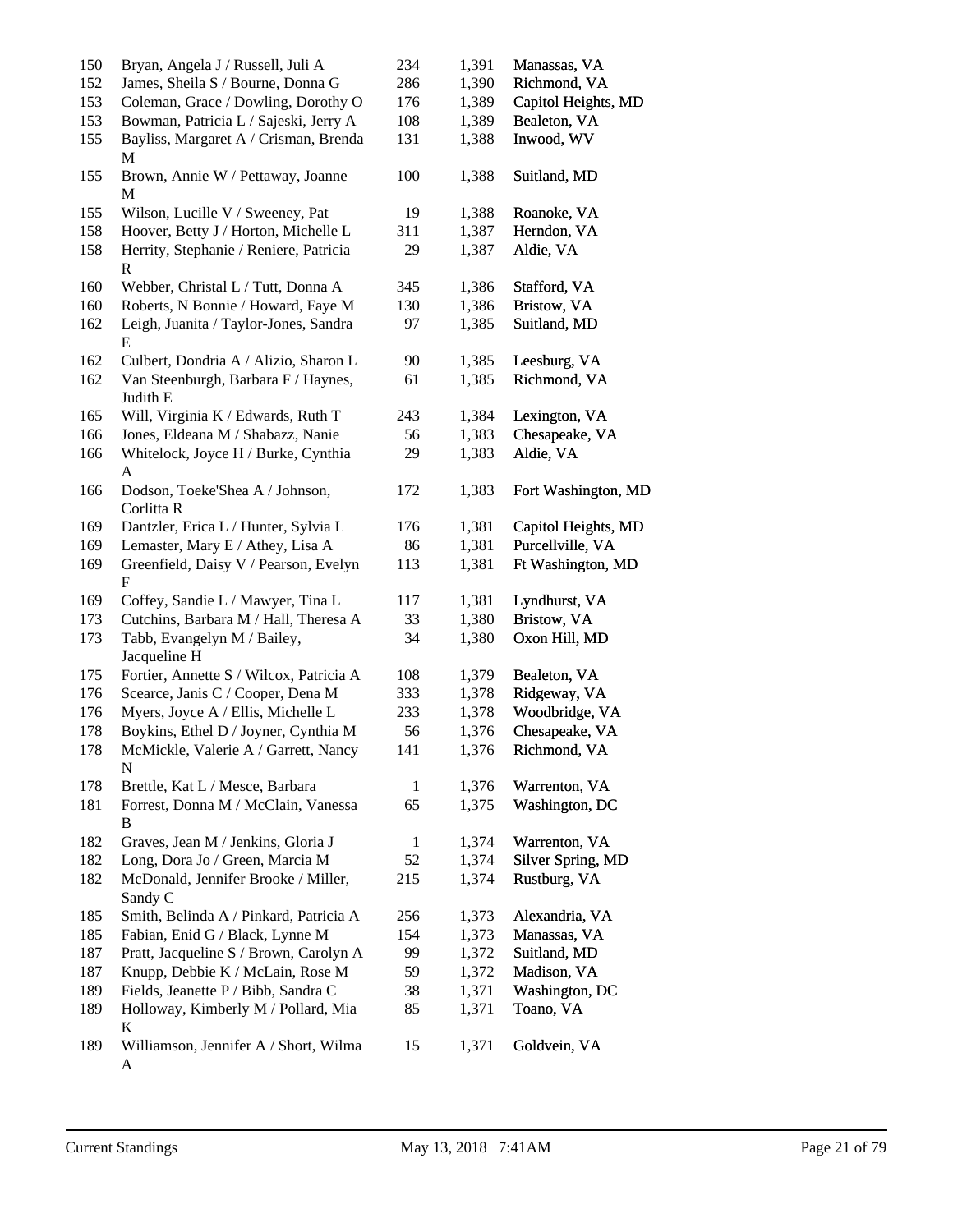| 189 | Powell-Lee, Patricia A /<br>Williams-Hampton, Phyllis | 172 | 1,371 | Fort Washington, MD    |
|-----|-------------------------------------------------------|-----|-------|------------------------|
| 193 | Stewart, Teresa S / Burner, Shirley H                 | 119 | 1,370 | Harrisonburg, VA       |
| 194 | Cole, Linda M / Drake, Pamela S                       | 295 | 1,369 | Manassas, VA           |
| 195 | Proctor, Joyce M / Golson, Lorraine A                 | 145 | 1,368 | Capitol Heights, MD    |
| 195 | Goverman, Carol A / Christopher,<br>Marianne R        | 45  | 1,368 | Staunton, VA           |
| 195 | Bilby, Susan L / Gilabert, Regina Y                   | 21  | 1,368 | Hardy, VA              |
| 195 | Turner, Janice M / Cain, Wargaret P                   | 337 | 1,368 | Clinton, MD            |
| 199 | Taylor, Diane W / Evans, Berdie F                     | 47  | 1,367 | Staunton, VA           |
| 200 | White, Teresa L / Seber, Denise L                     | 274 | 1,366 | Gloucester, VA         |
| 200 | Testa, Linda L / Munson, Teresa J                     | 319 | 1,366 | Newport News, VA       |
| 202 | Mittman, Judy M / Blackwell, Betty J                  | 338 | 1,365 | Clinton, MD            |
| 202 | Ellis, Sandra S / Wade, Bobbie H                      | 4   | 1,365 | North Chesterfield, VA |
| 202 | Henderson, Lisa D / Carter, Marilyn F                 | 114 | 1,365 | Owings, MD             |
| 205 | Arcipowski, Virginia M / Allard,<br>Patricia A        | 218 | 1,362 | Chesapeake, VA         |
| 205 | Johnson, Zona M / Clark, Tawana L                     | 112 | 1,362 | Temple Hills, MD       |
| 207 | Fagan, Linda A / Miller, Jill S                       | 59  | 1,361 | Madison, VA            |
| 208 | Shideler, Kasey R / McDonald,<br>Barbara A            | 308 | 1,360 | Newport News, VA       |
| 208 | Barnard, Jacqueline D / Myers-King,<br>Heidi          | 257 | 1,360 | Alexandria, VA         |
| 210 | Rafal, Yolanda E / Alverson, Rozlyn E                 | 174 | 1,359 | Clinton, MD            |
| 210 | McDaniel, Jo Ann A / Garrett, Betty<br>JoJ            | 243 | 1,359 | Lexington, VA          |
| 210 | James, Roselyn M / Breckinridge,<br>Jennifer B        | 149 | 1,359 | Roanoke, VA            |
| 213 | Sam, Vanessa R / Sam, Alicia R                        | 64  | 1,358 | Washington, DC         |
| 213 | Sheppard, Anna Marie / Morton,<br>Cheryl L            | 319 | 1,358 | Newport News, VA       |
| 215 | Carwile, Brenda B / Arnold, Linda B                   | 84  | 1,356 | Lynchburg, VA          |
| 215 | Haley, Jearlean / Dixon, Linda T                      | 152 | 1,356 | Halifax, VA            |
| 215 | Woods, Carrie L / Migliaccio,<br>Deborah A            | 257 | 1,356 | Alexandria, VA         |
| 218 | Simmons, Valdenia V / Gray, Lita F                    | 103 | 1,355 | Suitland, MD           |
| 219 | Jones, Joan S / Kanode, Doris D                       | 20  | 1,354 | Salem, VA              |
| 219 | Compton, Madison A / Compton,<br>Pamela W             | 150 | 1,354 | Warrenton, VA          |
| 219 | Geysen, Kay / Shifflett, Peggy R                      | 236 | 1,354 | Charlottesville, VA    |
| 222 | Williams, Darlene S / Miller, Clyde E                 | 123 | 1,353 | Fredericksburg, VA     |
| 223 | Connor, Gloria H / Harris, Josie G                    | 165 | 1,352 | Portsmouth, VA         |
| 223 | Royal, Susan M / Givler, Barbara A                    | 18  | 1,352 | Roanoke, VA            |
| 225 | Conner, Gwen K / Wells, Jane G                        | 9   | 1,351 | Waynesboro, VA         |
| 225 | Buchanan, Elizabeth W / White,<br>Connie              | 13  | 1,351 | Goldvein, VA           |
| 225 | Stalnaker, Denise C / McCabe, Debra                   | 31  | 1,351 | Centreville, VA        |
| 225 | Moore, Debra / Pinkston, Tuawana                      | 50  | 1,351 | Staunton, VA           |
| 225 | Johnson, Thelma E / Neal, Barbara L                   | 158 | 1,351 | Waldorf, MD            |
| 225 | Wade, Barbara M / Wiley, Teresa L                     | 271 | 1,351 | North Chesterfield, VA |
| 231 | Wattier, Flora R / Habron, Jacqueline<br>L            | 231 | 1,350 | Woodbridge, VA         |
| 231 | Wade, Cindy P / Ambrose, Patsy D                      | 281 | 1,350 | Chesapeake, VA         |
| 233 | Lawrence, Veronica / Garner,<br>Michelle J            | 242 | 1,349 | Clinton, MD            |
| 234 | Lightfoot, Garnett L / Jones, Carolyn                 | 211 | 1,347 | Midlothian, VA         |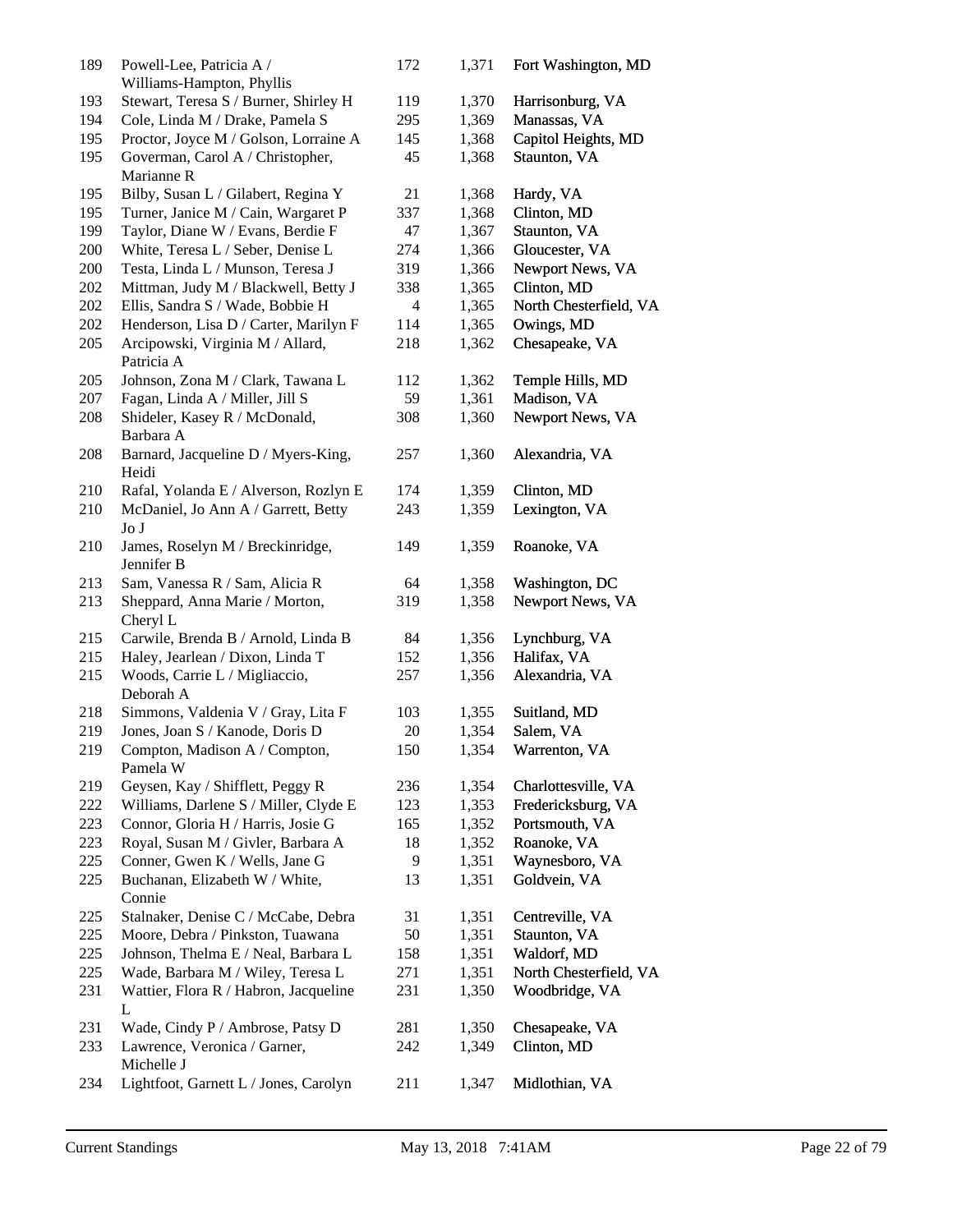| 234        | Riordan, Michelle C / Ullman, Carrie<br>A                                      | 24         | 1,347          | Alexandria, VA              |
|------------|--------------------------------------------------------------------------------|------------|----------------|-----------------------------|
| 234<br>237 | Myers, Karen Y / Ford, Patricia A<br>Borrelli, Barbara K / Michaud, Joyce<br>L | 164<br>216 | 1,347<br>1,346 | Waldorf, MD<br>Stafford, VA |
| 238        | Harrod, Trina R / Hale, Desiree L                                              | 167        | 1,345          | Hyattsville, MD             |
| 238        | Barnes, Amy M / Barnes, Valerie H                                              | 107        | 1,345          | Portsmouth, VA              |
| 240        | DanceWiggins, Grace D / Carter,<br>Kathy M                                     | 4          | 1,344          | North Chesterfield, VA      |
| 240        | Fuller, Betty H / Gill, Sonja C                                                | 73         | 1,344          | Virginia Beach, VA          |
| 242        | Procise, Gweneth T / Wingo, Marion<br>P                                        | 10         | 1,343          | Smithfield, VA              |
| 243        | Christianson, Cheryl L / Woodie,<br>Mahalia                                    | 70         | 1,342          | Palmyra, VA                 |
| 244        | Bacon, Paula A / Pinard, Patricia K                                            | 78         | 1,341          | Virginia Beach, VA          |
| 245        | Sallet, Helen H / Lee, Pauline D                                               | 185        | 1,339          | Silver Spring, MD           |
| 246        | Sandidge, Dorothy G / Bayes, Vanessa<br>A                                      | 203        | 1,337          | Monroe, VA                  |
| 246        | Journiette, Cassandra L / Greene,<br>Nannie N                                  | 313        | 1,337          | Roanoke, VA                 |
| 248        | Sawyer, Amanda L / Maule, Jodie L                                              | 105        | 1,334          | Chesapeake, VA              |
| 249        | Lam, Mary M / Batten, Carol J                                                  | 120        | 1,333          | Crimora, VA                 |
| 250        | Henley, Goldie M / Hall, Mary V                                                | 165        | 1,331          | Portsmouth, VA              |
| 250        | McClanahan, Barbara A / Hicks,<br>Renee C                                      | 139        | 1,331          | Ft Washington, MD           |
| 252        | Dixon, Ellen O / Jones, Catherine C                                            | 278        | 1,328          | Suffolk, VA                 |
| 252        | Weaver, C Edith C / Raynor, Nashae<br>D                                        | 92         | 1,328          | Washington, DC              |
| 254        | Conner, Loretta T / Wallace, Lisa F                                            | 147        | 1,327          | South Boston, VA            |
| 254        | Foxworth, Rose C / Barbie, Karoline<br>M                                       | 221        | 1,327          | Ashland, VA                 |
| 254        | Lightfoot, Mia L / Robinson, Gwen J                                            | 271        | 1,327          | North Chesterfield, VA      |
| 254        | Logan, Tanya B / Caldwell, Donna<br>"Coco" M                                   | 306        | 1,327          | Newport News, VA            |
| 258        | Machado, Hilda G / Aldred, Angela M                                            | 326        | 1,325          | Mechanicsville, VA          |
| 258        | Schmidt, Vicky L / Zicopula, Huajeng<br>"Noy"                                  | 76         | 1,325          | Williamsburg, VA            |
| 260        | Bellinger, Laurie M / Wilson, Pamela<br>М                                      | 30         | 1,324          | Centreville, VA             |
| 261        | Myers, Debbie H / Rauch, Mary C                                                | 75         | 1,323          | Newport News, VA            |
| 261        | Malbrough, Priscilla Y / LaFon, Annie<br>R                                     | 205        | 1,323          | Virginia Beach, VA          |
| 263        | DeCerbo, Bonnie E / Andrew, Patricia<br>A                                      | 22         | 1,322          | Stafford, VA                |
| 264        | Peelman, Mary Ann / Douglas, Sharon<br>B                                       | 5          | 1,320          | Virginia Beach, VA          |
| 265        | Hamsher, Patricia M / Skipper, Helen<br>R                                      | 52         | 1,319          | Silver Spring, MD           |
| 266        | Branson, Carol M / Tabor, Brenda                                               | 309        | 1,318          | Newport News, VA            |
| 266        | Bigbie, Diane L / McCay, Geray R                                               | 275        | 1,318          | North, VA                   |
| 268        | Devaux, Margaret E / McGuinness,<br>Carol A                                    | 14         | 1,317          | Goldvein, VA                |
| 268        | Wells, Theda V / Swanson, Madeline<br>C                                        | 10         | 1,317          | Smithfield, VA              |
| 270        | Gray, Tina M / Weaver, Christina R                                             | 46         | 1,316          | Staunton, VA                |
| 271        | Hennings, Ann M / Jones, Margaret L                                            | 278        | 1,315          | Suffolk, VA                 |
| 272        | Bullock, Nancy E / Cherry, Jane C                                              | 28         | 1,313          | Sterling, VA                |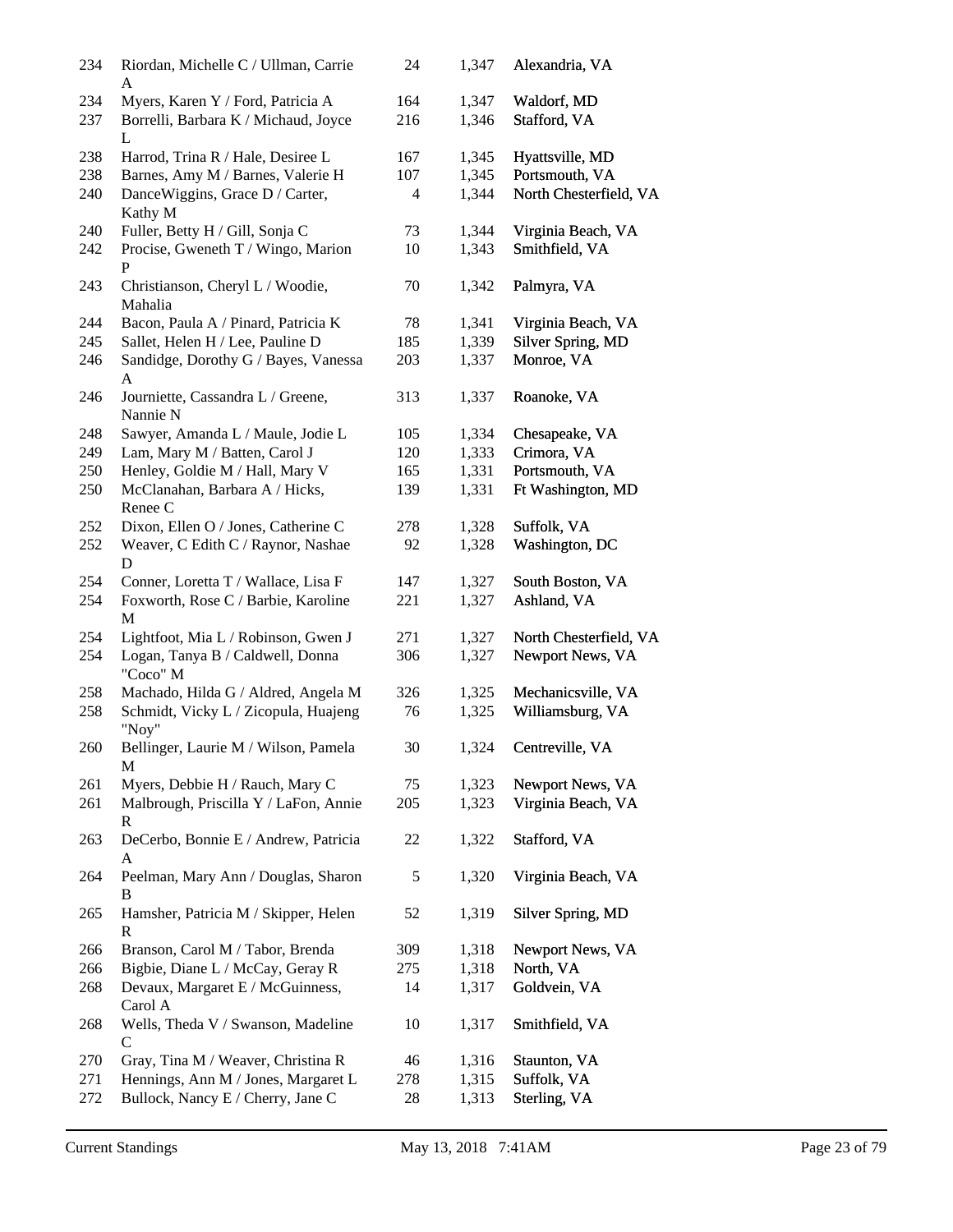| 272 | Norton, Mary R / Baucum, Cliftina                 | 35  | 1,313 | Lanham, MD         |
|-----|---------------------------------------------------|-----|-------|--------------------|
| 274 | Gillespie, Andrea D / Leach, Kimberly<br>A        | 101 | 1,311 | Suitland, MD       |
| 274 | Goodloe, Nancy R / Coburn, Wendy L                | 81  | 1,311 | Chesapeake, VA     |
| 276 | Ashton, Carolyn E / Staton, Tracy L               | 315 | 1,306 | Leesburg, VA       |
| 277 | Poore, Angelique P / Thompson,                    | 223 | 1,305 | Chantilly, VA      |
|     | Frankie S                                         |     |       |                    |
| 277 | Richerson, Sheila S / Poole, Carolyn S            | 269 | 1,305 | New Kent, VA       |
| 277 | Payne, Karen R / Wright, Rosa L                   | 290 | 1,305 | Middleburg, VA     |
| 280 | Morgan, Tonya L / Smith, Donna M                  | 173 | 1,304 | Oxon Hill, MD      |
| 280 | McGuire, Kelli S / Padgett, Pat                   | 332 | 1,304 | Bassett, VA        |
| 282 | Cabradillia, Teresita G / Porter, Anita<br>M      | 288 | 1,303 | Washington, DC     |
| 283 | Brannon, Roberta C / Whitney, D<br>Leann          | 90  | 1,302 | Leesburg, VA       |
| 284 | Harrison, Patricia A / McCullough,<br>Audrey M    | 66  | 1,301 | Washington, DC     |
| 285 | Brawner, Mary R / Harkins, Rita W                 | 162 | 1,300 | Waldorf, MD        |
| 286 | Darling, Vicky M / Schneider, Sherry<br>L         | 135 | 1,299 | Haymarket, VA      |
| 286 | Benford, Barbara J / England, Frances<br>L        | 327 | 1,299 | Manassas, VA       |
| 288 | Caldwell, Jayne A / Stump, Ruth                   | 20  | 1,298 | Salem, VA          |
| 288 | Johnson, Deborah G / Burke, Linda L               | 79  | 1,298 | Midland, VA        |
| 290 | Johnson, Virginia H / Shelton, Anna L             | 19  | 1,297 | Roanoke, VA        |
| 290 | Proctor, Janet L / Hunter, Regina                 | 103 | 1,297 | Suitland, MD       |
| 292 | Guess, Michaelle J / Fitzgerald,<br>Victoria L    | 298 | 1,296 | Virginia Beach, VA |
| 293 | Buckner, Katrina O / Thomas-Barnes,<br>Marjorie D | 241 | 1,292 | Washington, DC     |
| 294 | Voltz, Cynthia D / Alexander, Janet R             | 13  | 1,291 | Goldvein, VA       |
| 294 | Leach-Giles, Angela P / Reed,<br>Veronica B       | 101 | 1,291 | Suitland, MD       |
| 294 | Smith, Faye / Butz, Kristina K                    | 341 | 1,291 | Seaford, VA        |
| 297 | Haley, Cheryl C / Martin, Cindy M                 | 332 | 1,289 | Bassett, VA        |
| 298 | Thomas, Robbie K / Haines, Mary<br>Ellen          | 227 | 1,284 | Clifton Forge, VA  |
| 299 | West, Cora P / Howell, Rose M                     | 35  | 1,279 | Lanham, MD         |
| 300 | STEELE, HELEN H / Myers, Randa                    | 296 | 1,278 | Raven, VA          |
|     | C                                                 |     |       |                    |
| 301 | West, Marcia J / Alexander, Debbie K              | 259 | 1,267 | Marion, VA         |
| 302 | Thompson, Brenda Q / Setliff, Teresa<br>C         | 331 | 1,263 | Collinsville, VA   |
| 303 | Young, Donna R / Jaramillo, Linda L               | 234 | 1,214 | Manassas, VA       |
| 304 | Rishel, Sheila A / Dixon, Donna M                 | 44  | 1,201 | Staunton, VA       |
| 305 | Childs, C Kandi / Ford, Dominique R               | 171 | 958   | Washington, DC     |

The lowest score to cash is 1,472.

### **Doubles, Scratch, Scratch**

| Place | <b>Team name</b>                             | Entry      | <b>Score</b> | From               |
|-------|----------------------------------------------|------------|--------------|--------------------|
|       | Fay, Dawn M / Bell, Tiffany A                | 194        | 1.333        | Gwynn Oak, MD      |
|       | Maddox-Lewis, Lavonne A / Griffin,           | <b>300</b> |              | 1,319 Richmond, VA |
|       | Haysha D                                     |            |              |                    |
| 3     | Randolph, Denise L / Jefferson,<br>Alfreda Y | 192        | 1.302        | Temple Hills, MD   |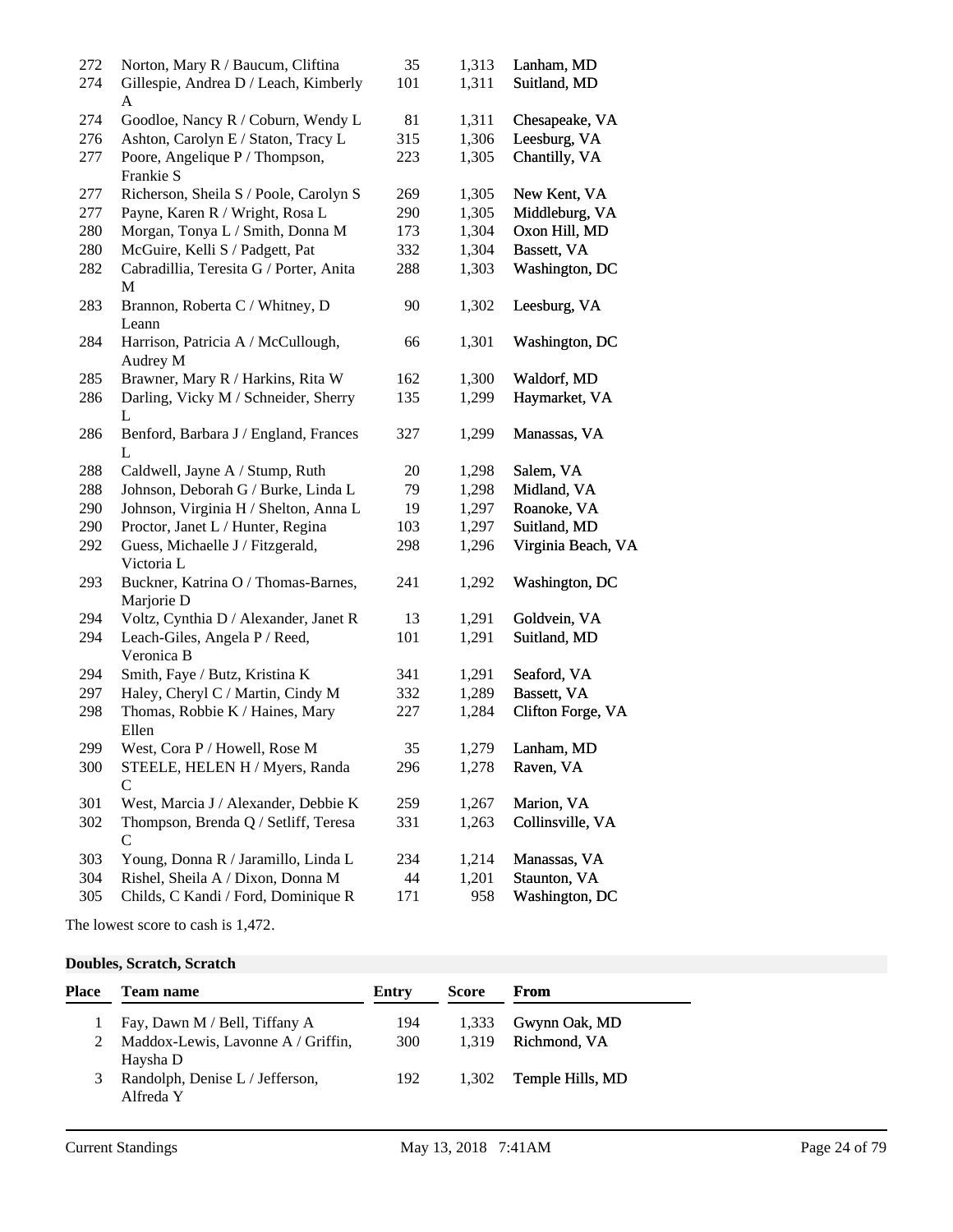| 4  | Milam, Kristina / Schaden, Samantha<br>A             | 198 | 1,294 | New Carrollton, MD        |
|----|------------------------------------------------------|-----|-------|---------------------------|
| 5  | Culbreth, Candi P / DiScioscia, Sara R               | 301 | 1,273 | S. Chesterfield, VA       |
| 6  | New, Jessica / Spivey, Tammy L                       | 323 | 1,268 | Henrico, VA               |
| 7  | Edmonds, Tracie M / Osby, Juanita D                  | 301 | 1,254 | S. Chesterfield, VA       |
| 8  | Stewart, LaWanda R / Dean, Brittany<br>М             | 197 | 1,245 | District Heights, MD      |
| 9  | Powers, Robin M / Graupmann,                         | 289 | 1,238 | Portsmouth, VA            |
|    | Lauren E                                             |     |       |                           |
| 10 | Scott, Ashley T / Banicky, Melany A                  | 283 | 1,232 | Chesapeake, VA            |
| 11 | Franklin, Terri A / Mc Connell,<br>Nichele M         | 194 | 1,229 | Gwynn Oak, MD             |
| 12 | Coates, Dominique / Wise, Amanda N                   | 192 | 1,226 | Temple Hills, MD          |
| 13 | Brooks, Mary A / Bell, Veronica M                    | 191 | 1,225 | Lanham, MD                |
| 14 | Rast, Teresa A / Boughman, Leslie D                  | 323 | 1,211 | Henrico, VA               |
| 15 | Wade, Ashley N / West, Latikki C                     | 299 | 1,193 | S. Prince George, VA      |
| 16 | Parker, Robin E / Smith, Mary L                      | 69  | 1,187 | Washington, DC            |
| 17 | Mason, Kimberly D / Bush-Jackson,<br>Felicia M       | 196 | 1,185 | Washington, DC            |
| 18 | Sulin, Jennifer M / Stoneman, Susan D                | 289 | 1,184 | Portsmouth, VA            |
| 19 | Eckles, Krystal D / Zirkle, Laurie T                 | 7   | 1,169 | Salem, VA                 |
| 20 | Bull, Clarissa A / Bates-Gomez,<br>Veronica          | 300 | 1,160 | Richmond, VA              |
| 21 | Walker, Carla A / Colbert, Debra                     | 183 | 1,159 | <b>Upper Marlboro, MD</b> |
| 22 | Matthews, Cynthia D / Snowden,<br>Catrina T          | 68  | 1,157 | Washington, DC            |
| 23 | Dillon, Amanda M / Compton, Lauren                   | 2   | 1,153 | Alexandria, VA            |
|    | A                                                    |     |       |                           |
| 23 | Wilson, Rachel N / Edwards, Denise Y                 | 197 | 1,153 | District Heights, MD      |
| 25 | Warlitner, Tarie A / Paxton, Victoria L              | 72  | 1,144 | Covington, VA             |
| 26 | Meredith, Renee E / Shuler, Karen E                  | 340 | 1,143 | Seaford, VA               |
| 27 | Chappell, Joylene L / Brubaker, Renee<br>L           | 340 | 1,141 | Seaford, VA               |
| 28 | Kearney, Dena R / Waller, Charlene R                 | 191 | 1,136 | Lanham, MD                |
| 29 | Wilson, Sonya M / Kirkland, Latoya C                 | 262 | 1,132 | Woodbridge, VA            |
| 30 | Jefferson, Quintina R / Shaw-Wesby,<br>Crystal J     | 198 | 1,127 | New Carrollton, MD        |
| 31 | Jenkins, Gloria J / DeBord, Mary Kay                 | 133 | 1,124 | Midlothian, VA            |
| 32 | Williams, Maythis A / Key, Lutricia B                | 95  | 1,118 | Suitland, MD              |
| 33 | Cunningham, Valerie L / Pugh, Mary<br>A              | 208 | 1,115 | Richmond, VA              |
| 34 | Russell, Shellene D /<br>Chichester-Lanier, Adrienne | 195 | 1,110 | <b>Upper Marlboro, MD</b> |
| 35 | Perry, Jolita D / Wingers, Wendy S                   | 263 | 1,107 | Woodbridge, VA            |
|    | Waller, Cheryl D / Horn, Robyn R                     |     |       |                           |
| 36 |                                                      | 183 | 1,096 | Upper Marlboro, MD        |
| 37 | McCoy-DeCastro, Sharon G /<br>Whitehead, Karen J     | 200 | 1,093 | Laurel, MD                |
| 38 | Wallace, Hazel A / Ginwright, Shirley<br>A           | 263 | 1,085 | Woodbridge, VA            |
| 39 | Bynum-Talley, Linda M / Reddy,<br>Hannah             | 193 | 1,065 | <b>Upper Marlboro, MD</b> |
| 40 | Moorefield, Kristin D / Cobbs, Robin<br>О            | 312 | 1,062 | Martinsville, VA          |
| 41 | Carter, Melvina / Silas, Denise I                    | 199 | 1,052 | La Plata, MD              |
| 42 | Holloway, Katie R / Sweet, Melanie S                 | 193 | 1,051 | <b>Upper Marlboro, MD</b> |
| 43 | Fox, Rachel A / Morton, Cathi D                      | 133 | 1,049 | Midlothian, VA            |
|    |                                                      |     |       |                           |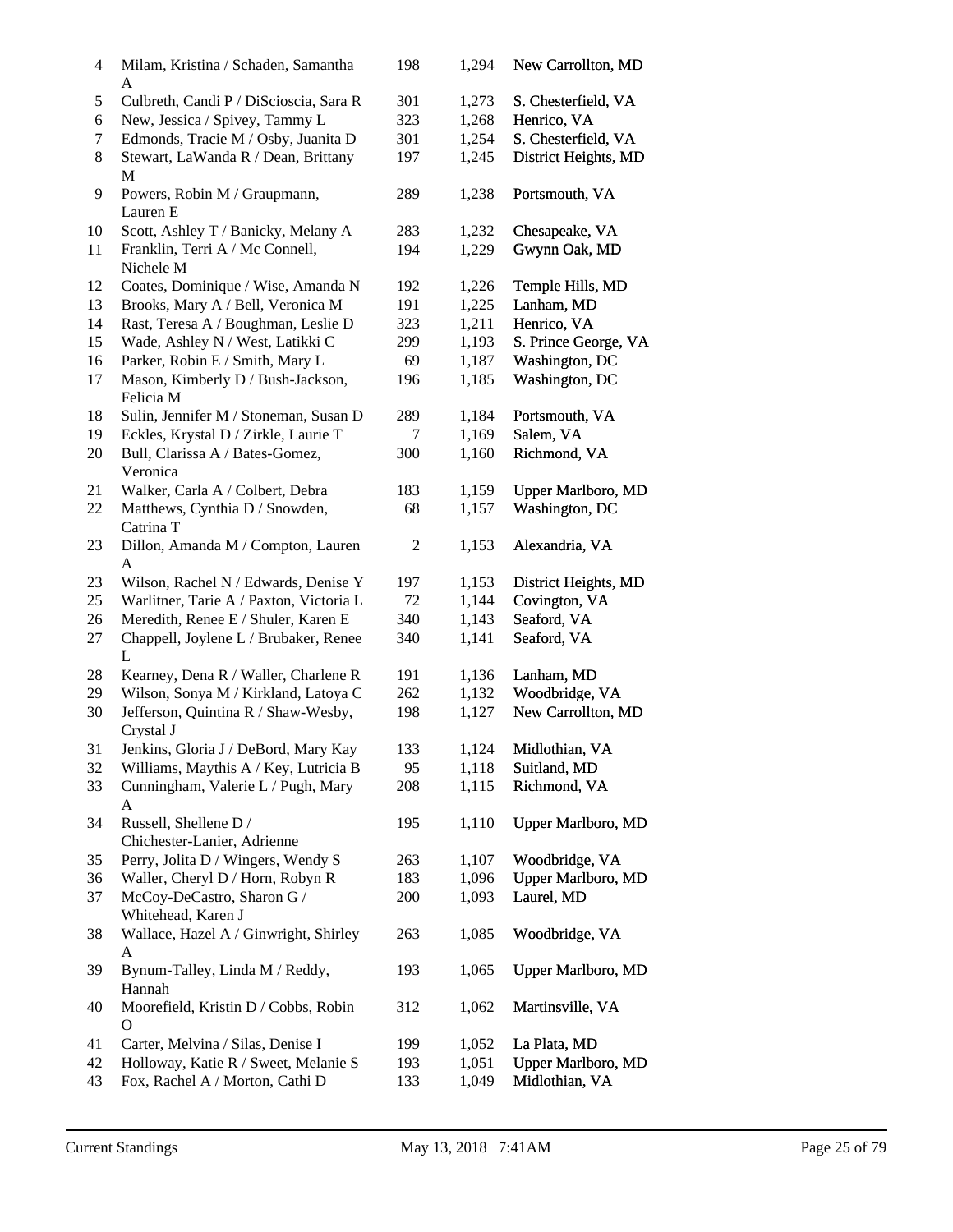| Smith, Cathy L / Hudson, Lowenda D  | 128 | 1.020 | Richmond. VA         |
|-------------------------------------|-----|-------|----------------------|
| White, Gracie A / Jones, Beverly A  | 299 | 1.004 | S. Prince George, VA |
| Spencer, Gail H / Walker, Lindsey H | 312 | 1.000 | Martinsville, VA     |
| Bernard, Nance M / Goode, Kathleen  | 262 | 997   | Woodbridge, VA       |
| B                                   |     |       |                      |
| Johnson, Willonda I / Bruce, Tyauna | 69  | 980   | Washington, DC       |
| A                                   |     |       |                      |
| Malone, Jeannie E / Johnson-Clark,  | 255 | 959   | Ft Washington, MD    |
| Carletha O                          |     |       |                      |
| Gray, Crystal M / Perry, Iris M     | 196 | 958   | Washington, DC       |
| Clayburn, June B / Granderson,      | 200 | 957   | Laurel, MD           |
| Samantha D                          |     |       |                      |
| Alford, Yvonne M / Colbert-Box,     | 251 | 923   | Ft Washington, MD    |
| Sandra M                            |     |       |                      |
|                                     |     |       |                      |

The lowest score to cash is 1,232.

# **Singles, Division 1, Handicapped**

| <b>Place</b>             | Team name            | <b>Entry</b>   | Score | From                      |
|--------------------------|----------------------|----------------|-------|---------------------------|
| $\mathbf{1}$             | Sutton, Stephanie M  | 219            | 846   | Manassas, VA              |
| $\mathbf{2}$             | Taylor, Kathy S      | 284            | 843   | Roanoke, VA               |
| 3                        | Bell, Monica K       | 186            | 838   | Washington, DC            |
| $\overline{\mathcal{L}}$ | Hal, Adrienne B      | 209            | 831   | Richmond, VA              |
| 5                        | Saunders, Marshell A | 264            | 817   | Alexandria, VA            |
| 5                        | Heller, Diana        | 307            | 817   | Newport News, VA          |
| $\boldsymbol{7}$         | White, Teresa L      | 274            | 813   | Gloucester, VA            |
| 8                        | Bogucki, Brenda K    | 320            | 811   | Newport News, VA          |
| 9                        | Ginwright, Shirley A | 263            | 809   | Woodbridge, VA            |
| 10                       | Brown, Tammy D       | 58             | 808   | Petersburg, VA            |
| 10                       | Senior, Cynthia M    | 214            | 808   | Henrico, VA               |
| 12                       | Montagnino, Bianca L | 203            | 805   | Monroe, VA                |
| 13                       | Dillon, Amanda M     | $\mathfrak{2}$ | 803   | Alexandria, VA            |
| 14                       | Thomas, Jacqueline   | 36             | 798   | Hyattsville, MD           |
| 14                       | DeBord, Mary Kay     | 133            | 798   | Midlothian, VA            |
| 16                       | Zach, Andrea K       | 339            | 797   | Ashburn, VA               |
| 17                       | Teschke, Chelsea R   | 329            | 796   | Linden, VA                |
| 18                       | Patterson, Brandie E | 132            | 793   | Winchester, VA            |
| 19                       | Bailey, Kimberly     | 339            | 790   | Ashburn, VA               |
| 20                       | Shields, Susan P     | 218            | 789   | Chesapeake, VA            |
| 21                       | Holt, Robin P        | 195            | 787   | <b>Upper Marlboro, MD</b> |
| 22                       | Purmasir, Rochelle M | 209            | 786   | Richmond, VA              |
| 22                       | Reynolds, Carolyn M  | 229            | 786   | Fredericksbrg, VA         |
| 24                       | Sweeney, Pat         | 19             | 782   | Roanoke, VA               |
| 24                       | Griffin, Haysha D    | 300            | 782   | Richmond, VA              |
| 26                       | Talak, Demona N      | 235            | 781   | Va Beach, VA              |
| 26                       | Culbreth, Candi P    | 301            | 781   | S. Chesterfield, VA       |
| 28                       | Campbell, Martina D  | 304            | 778   | Bowie, MD                 |
| 29                       | Manning, Lynell D    | 123            | 777   | Fredericksburg, VA        |
| 29                       | Vaughan, Pamela D    | 212            | 777   | Richmond, VA              |
| 31                       | Douglas, Jennifer N  | 224            | 776   | Chantilly, VA             |
| 31                       | Quinn, Kimberly G    | 317            | 776   | Leesburg, VA              |
| 31                       | Sykes, Lynn M        | 320            | 776   | Newport News, VA          |
| 31                       | Baptiste, Tracy C    | 129            | 776   | Richmond, VA              |
| 35                       | Davis, Lunetta B     | 212            | 775   | Richmond, VA              |
| 35                       | Lewis, Sharon F      | 287            | 775   | Richmond, VA              |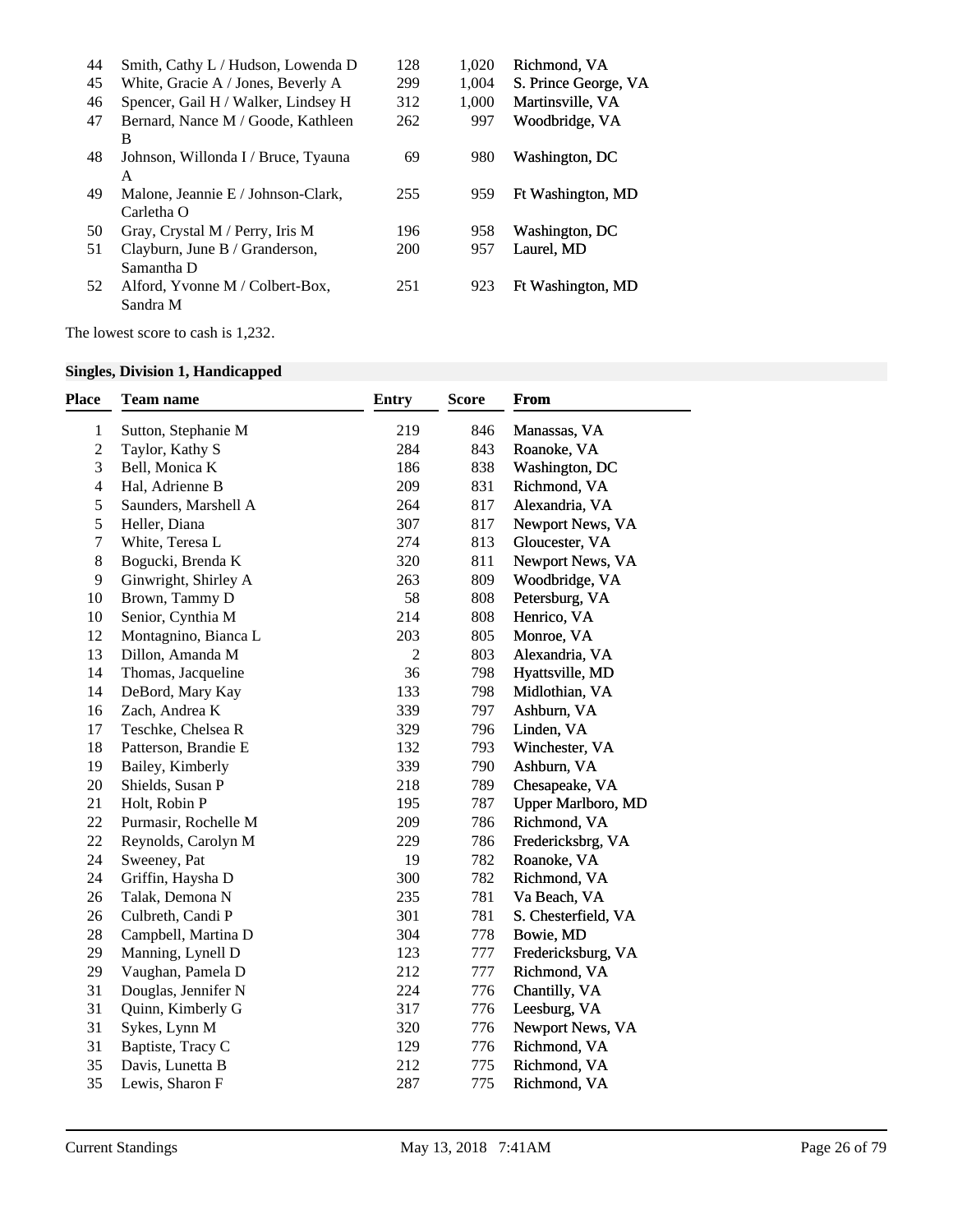| 37 | Knox, Carol J         | 336            | 773 | Lorton, VA           |
|----|-----------------------|----------------|-----|----------------------|
| 38 | Nowak, Laura A        | 126            | 771 | Prince Frederick, MD |
| 39 | Alexander, Grace A    | 182            | 769 | Beltsville, MD       |
| 39 | Lau-Snow, Stacy R     | 260            | 769 | Chantilly, VA        |
| 41 | Austin, Joan C        | 36             | 768 | Hyattsville, MD      |
| 42 | Mason, Kimberly D     | 196            | 767 | Washington, DC       |
| 42 | Tynes, Monique L      | 218            | 767 | Chesapeake, VA       |
| 42 | Johnson, Deborah M    | 250            | 767 | Ft Washington, MD    |
| 45 | Brown, Dawn E         | 12             | 766 | Goldvein, VA         |
| 46 | Pancoast, Bonnie E    | 80             | 765 | Portsmouth, VA       |
| 46 | Reynolds, Florie M    | 205            | 765 | Virginia Beach, VA   |
| 46 | Durant, Tamme S       | 273            | 765 | Gloucester, VA       |
| 49 | Sharp, Andrea         | 279            | 763 | Stafford, VA         |
| 50 | Holloway, Katie R     | 193            | 762 | Upper Marlboro, MD   |
| 50 | Hall, Angela E        | 311            | 762 | Herndon, VA          |
| 52 | Swanson, Madeline C   | 10             | 761 | Smithfield, VA       |
| 53 | Speight, Lynn M       | 156            | 760 | Front Royal, VA      |
| 53 | Smith, Brittney J     | 237            | 760 | Weyers Cave, VA      |
| 55 | Williams, Barbara A   | 45             | 759 | Staunton, VA         |
| 55 | Holt, Brenda L        | 134            | 759 | Catharpin, VA        |
| 55 | Curtis, Karel A       | 344            | 759 | Hayes, VA            |
| 58 | Gray, Cheryl T        | 326            | 758 | Mechanicsville, VA   |
| 58 | Carey, Michelle S     | 335            | 758 | Bowie, MD            |
| 58 | Jackson, Ingrid B     | 202            | 758 | Pulaski, VA          |
| 61 | Chronister, Judy C    | 23             | 757 | Falls Church, VA     |
| 61 | Colbert, Debra        | 183            | 757 | Upper Marlboro, MD   |
| 61 | Peck, Joyce R         | 297            | 757 | Stafford, VA         |
| 64 | Gable, Betty J        | 107            | 755 | Portsmouth, VA       |
| 64 | Lowry, Jessica L      | 219            | 755 | Manassas, VA         |
| 66 | Shaw-Wesby, Crystal J | 198            | 754 | New Carrollton, MD   |
| 66 | Powers, Robin M       | 289            | 754 | Portsmouth, VA       |
| 68 | Murphy, Izon R        | 330            | 753 | Petersburg, VA       |
| 68 | Dean, Brittany M      | 197            | 753 | District Heights, MD |
| 70 | Sprouse, Laura E      | 215            | 752 | Rustburg, VA         |
| 71 | Kyle, Terri J         | 27             | 751 | Herndon, VA          |
| 72 | Myers, Emily A        | 279            | 750 | Stafford, VA         |
| 73 | Casterline, Susanne M | 167            | 749 | Hyattsville, MD      |
| 74 | Chinn-Veney, Denise W | 175            | 748 | Ft. Washington, MD   |
| 74 | Chappell, Joylene L   | 340            | 748 | Seaford, VA          |
| 76 | Stephenson, Darcel B  | 60             | 747 | Morningside, MD      |
| 76 | Sam, Alicia R         | 64             | 747 | Washington, DC       |
| 76 | Lee, Pauline D        | 185            | 747 | Silver Spring, MD    |
| 79 | Shifflett, Virginia M | 53             | 746 | Barboursville, VA    |
| 79 | Garneski, Catherine A | 142            | 746 | Stafford, VA         |
| 81 | Gaines, Gloria J      | 181            | 745 | Washington, DC       |
| 81 | Lombardi, Gae M       | 121            | 745 | Fredericksburg, VA   |
| 83 | Schiemer, Heather M   | 88             | 744 | Leesburg, VA         |
| 83 | Lawrence, Lee J       | $\overline{2}$ | 744 | Alexandria, VA       |
| 83 | Brown, Carolyn A      | 99             | 744 | Suitland, MD         |
| 83 | Ahlgrim, Yvonne B     | 213            | 744 | Richmond, VA         |
| 83 | Sharp, Mabel G        | 302            | 744 | Bowie, MD            |
| 88 | Spain, Dena B         | 250            | 743 | Ft Washington, MD    |
| 88 | Reuss-Dean, Cheyanne  | 329            | 743 | Linden, VA           |
| 88 | Stoneman, Susan D     | 289            | 743 | Portsmouth, VA       |
| 88 | Swann, Ann            | 250            | 743 | Ft Washington, MD    |
| 88 | Johnson, Willonda I   | 69             | 743 | Washington, DC       |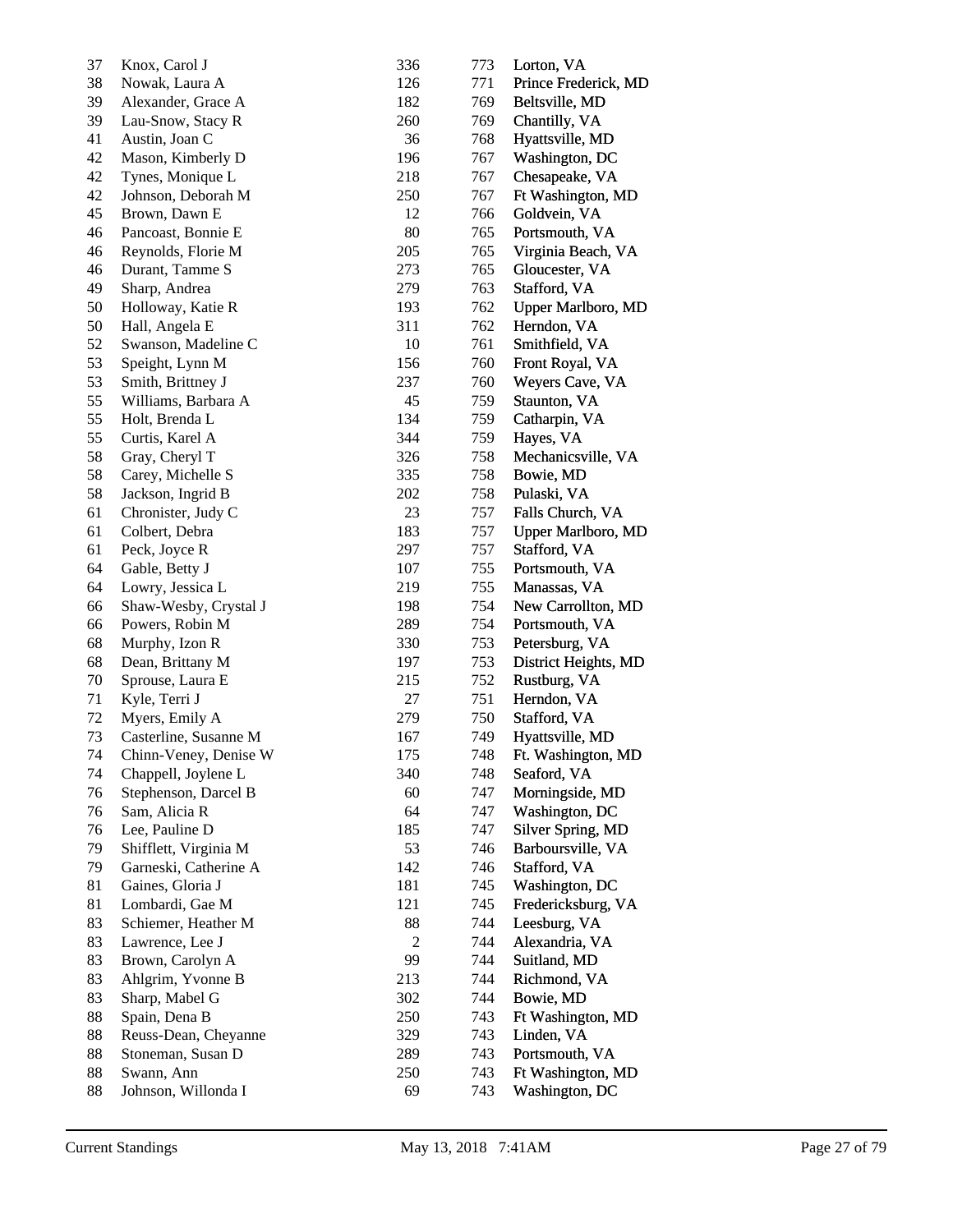| 88  | Scott, Ashley T           | 283    | 743 | Chesapeake, VA      |
|-----|---------------------------|--------|-----|---------------------|
| 94  | Hensley, Kimberly J       | 53     | 742 | Barboursville, VA   |
| 94  | Murphy, Penny K           | 232    | 742 | Woodbridge, VA      |
| 96  | Kidwell, Teresa A         | 155    | 741 | Warrenton, VA       |
| 96  | Hartzheim, Meredith L     | 309    | 741 | Newport News, VA    |
| 98  | Austin, Barbara R         | 265    | 740 | Alexandria, VA      |
| 98  | Barnett-Johnson, Brenda C | 252    | 740 | Ft Washington, MD   |
| 98  | Coates, Dominique         | 192    | 740 | Temple Hills, MD    |
| 101 | Newman, Donna R           | 122    | 739 | Fredericksburg, VA  |
| 101 | Clayburn, June B          | 200    | 739 | Laurel, MD          |
| 101 | Daniel, Melody A          | 275    | 739 | North, VA           |
| 101 | Eure, Paneisha S          | 57     | 739 | Chesapeake, VA      |
| 101 | Fucci, Lisa M             | 41     | 739 | Staunton, VA        |
| 106 | Ambrose, Patsy D          | 281    | 738 | Chesapeake, VA      |
| 107 | Murray, Susan M           | 115    | 737 | Charlotte Hall, MD  |
| 108 |                           | 104    | 736 |                     |
|     | Harris, Elluree           | 116    | 735 | Richmond, VA        |
| 109 | Baber, Susan D            |        |     | Waynesboro, VA      |
| 109 | Lightfoot, Garnett L      | 211    | 735 | Midlothian, VA      |
| 109 | Diggs, Dorothy A          | 240    | 735 | Hyattsville, MD     |
| 112 | Queen, Karen S            | 98     | 734 | Suitland, MD        |
| 112 | Morgan, Tonya L           | 173    | 734 | Oxon Hill, MD       |
| 112 | Kisfoss, Katherine S      | 307    | 734 | Newport News, VA    |
| 115 | Thomas-Barnes, Marjorie D | 241    | 733 | Washington, DC      |
| 115 | Carson, Barbara K         | 130    | 733 | Bristow, VA         |
| 115 | Brooks, Karen A           | 146    | 733 | Capitol Heights, MD |
| 115 | Talley, Erica L           | 184    | 733 | Washington, DC      |
| 119 | Robinson, Elizabeth K     | 132    | 732 | Winchester, VA      |
| 119 | Whitney, D Leann          | 90     | 732 | Leesburg, VA        |
| 119 | McCabe, Debra             | 31     | 732 | Centreville, VA     |
| 122 | Thomas, Aja S             | 96     | 731 | Suitland, MD        |
| 122 | Johnson, Rhonda M         | 160    | 731 | Waldorf, MD         |
| 122 | Peyton, Andrea J          | 170    | 731 | Waldorf, MD         |
| 122 | Lewis, Beverly J          | 182    | 731 | Beltsville, MD      |
| 126 | Parks, Brittnee           | 186    | 730 | Washington, DC      |
| 126 | Rast, Teresa A            | 323    | 730 | Henrico, VA         |
| 126 | James, Regina M           | 209    | 730 | Richmond, VA        |
| 126 | Black, Lynne M            | 154    | 730 | Manassas, VA        |
| 126 | Blankenship, Michelle L   | $28\,$ | 730 | Sterling, VA        |
| 126 | Crump, Tasha L            | 213    | 730 | Richmond, VA        |
| 132 | Hess, Gayle U             | 81     | 729 | Chesapeake, VA      |
| 132 | Coleman, Tieshia M        | 168    | 729 | Temple Hills, MD    |
| 132 | Wilson, Sonya M           | 262    | 729 | Woodbridge, VA      |
| 132 | Dimino, Linda M           | 328    | 729 | Gainesville, VA     |
| 132 | Phillips, Jerylyne N      | 343    | 729 | Yorktown, VA        |
| 137 | Schettler, Rosemarie      | 235    | 728 | Va Beach, VA        |
| 137 | Mauck, Lisa G             | 277    | 728 | Front Royal, VA     |
| 137 | Railey, Sherri            | 27     | 728 | Herndon, VA         |
| 140 | Coe, Bernadette A         | 169    | 727 | Suitland, MD        |
| 140 | Collins, Carolyn D        | 57     | 727 | Chesapeake, VA      |
|     |                           |        |     |                     |
| 142 | Baldwin, Karen A          | 5      | 726 | Virginia Beach, VA  |
| 142 | McMahon, Rose B           | 148    | 726 | South Boston, VA    |
| 142 | Watson, Jennifer M        | 12     | 726 | Goldvein, VA        |
| 145 | Kelly, Anita M            | 181    | 725 | Washington, DC      |
| 145 | Kyles, Patsy D            | 288    | 725 | Washington, DC      |
| 145 | Wiley, Bonnie S           | 225    | 725 | Vienna, VA          |
| 145 | Haun, Elizabeth B         | 93     | 725 | Henrico, VA         |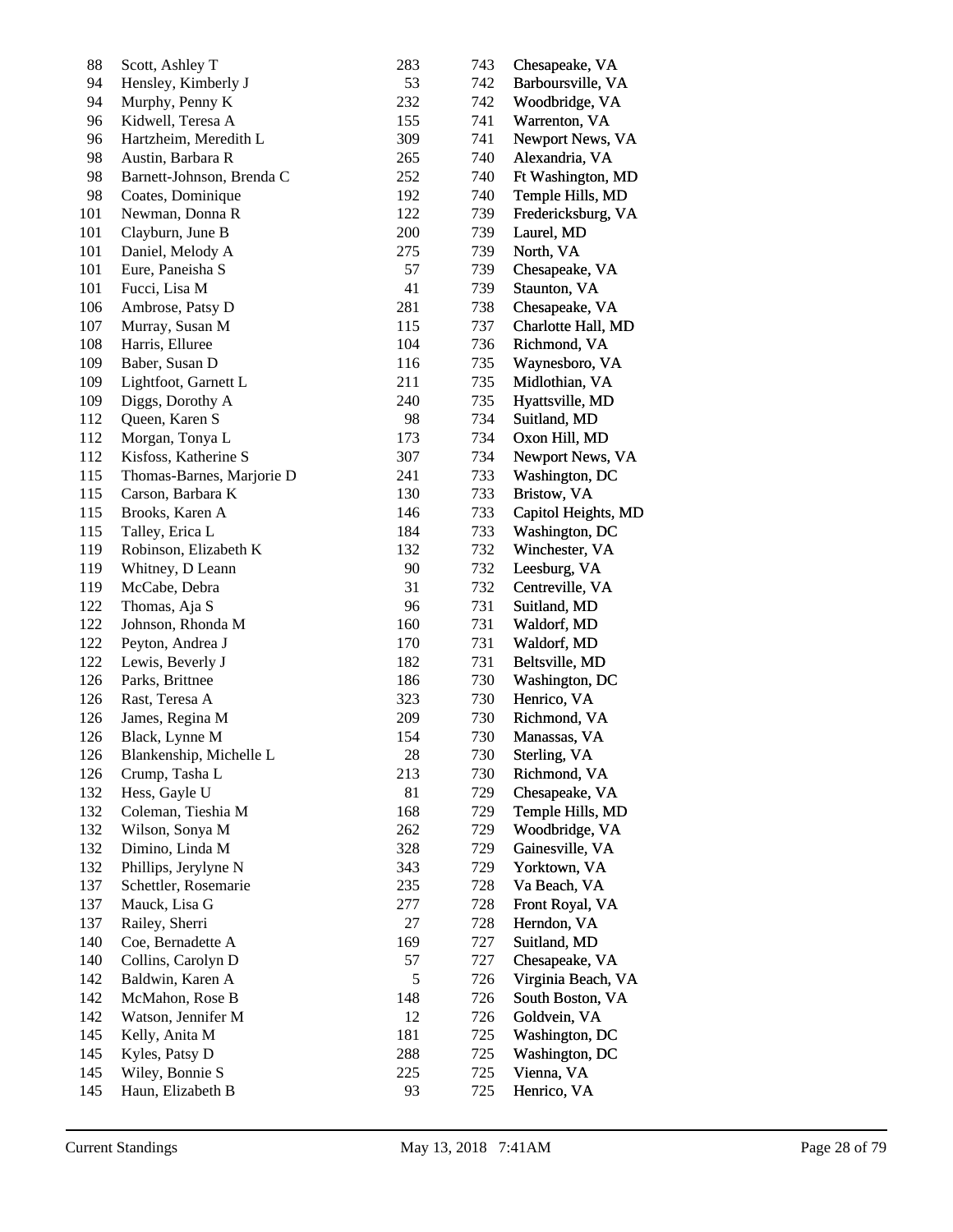| 145 | Caldwell, Jeanne M    | 89  | 725 | Leesburg, VA              |
|-----|-----------------------|-----|-----|---------------------------|
| 145 | Boyd, Vivian D        | 51  | 725 | Washington, DC            |
| 145 | Rinker, Linda G       | 266 | 725 | Vienna, VA                |
| 152 | Vaughan, Marsha W     | 22  | 724 | Stafford, VA              |
| 152 | Saitoh, Maki          | 24  | 724 | Alexandria, VA            |
| 152 | Boone, Phyllis T      | 67  | 724 | Washington, DC            |
| 152 | Cobb, Pong S          | 124 | 724 | Fredericksburg, VA        |
| 152 | Hagens-Gant, Lenora M | 164 | 724 | Waldorf, MD               |
| 157 | Burr, Maureen A       | 246 | 723 | Manassas, VA              |
| 158 | Bustle, Jena K        | 224 | 722 | Chantilly, VA             |
| 158 | Taylor, Pamela R      | 169 | 722 | Suitland, MD              |
| 158 | Webb, Mary E          | 142 | 722 | Stafford, VA              |
| 161 | Graham, Vera A        | 3   | 721 | Alexandria, VA            |
| 161 | Birdine, Paula D      | 54  | 721 | Hollywood, MD             |
| 161 | Grimes, Julia F       | 124 | 721 | Fredericksburg, VA        |
| 161 | Kelley, Angelina D    | 170 | 721 | Waldorf, MD               |
| 161 | Drake, Brigitte E     | 274 | 721 | Gloucester, VA            |
| 161 | Harge, Angela M       | 280 | 721 | Fredericksburg, VA        |
| 167 | Fierro, Carmen M      | 142 | 720 | Stafford, VA              |
|     |                       |     |     |                           |
| 167 | Jordan, D Jeanette    | 265 | 720 | Alexandria, VA            |
| 167 | Ford, Cheryl L        | 171 | 720 | Washington, DC            |
| 167 | Throckmorton, Casey R | 148 | 720 | South Boston, VA          |
| 167 | Bayliss, Margaret A   | 131 | 720 | Inwood, WV                |
| 167 | Butler, Kimberly M    | 163 | 720 | Waldorf, MD               |
| 173 | Johnson, Deborah G    | 79  | 719 | Midland, VA               |
| 174 | Tolson, Wanda A       | 99  | 718 | Suitland, MD              |
| 174 | Dupree, Sharon A      | 325 | 718 | Fredericksburg, VA        |
| 174 | New, Jessica          | 323 | 718 | Henrico, VA               |
| 174 | Cobbs, Robin O        | 312 | 718 | Martinsville, VA          |
| 174 | Garner, Michelle J    | 242 | 718 | Clinton, MD               |
| 174 | Biller, Maria A       | 86  | 718 | Purcellville, VA          |
| 174 | Athey, Lisa A         | 86  | 718 | Purcellville, VA          |
| 174 | Paxton, Victoria L    | 72  | 718 | Covington, VA             |
| 174 | Bynum-Talley, Linda M | 193 | 718 | <b>Upper Marlboro, MD</b> |
| 174 | Booth, Sherry L       | 161 | 718 | Bryans Road, MD           |
| 184 | Dawson, Roxie M       | 150 | 717 | Warrenton, VA             |
| 184 | Reid, Arkeatha O      | 102 | 717 | Suitland, MD              |
| 184 | Horton, Michelle L    | 311 | 717 | Herndon, VA               |
| 184 | Burrell, Kathryn E    | 182 | 717 | Beltsville, MD            |
| 184 | Wallace, Joannie W    | 126 | 717 | Prince Frederick, MD      |
| 184 | Ioia, Debbie K        | 119 | 717 | Harrisonburg, VA          |
| 184 | Baucum, Cliftina      | 35  | 717 | Lanham, MD                |
| 184 | Rhoads, Michelle L    | 245 | 717 | Warrenton, VA             |
| 192 | Coffey, Sandie L      | 117 | 716 | Lyndhurst, VA             |
| 192 | Green, Rebecca A      | 128 | 716 | Richmond, VA              |
| 192 | Roath, Peggy W        | 121 | 716 | Fredericksburg, VA        |
| 195 | Morris, Patty A       | 206 | 715 | Phenix, VA                |
| 195 | Jones, Beverly A      | 299 | 715 | S. Prince George, VA      |
| 195 | Martin, Cindy M       | 247 | 715 | Manassas, VA              |
| 195 | Jerard, Katherine M   | 156 | 715 | Front Royal, VA           |
| 195 | Wingers, Wendy S      | 263 | 715 | Woodbridge, VA            |
| 200 | Burke, Lisa A         | 17  | 714 | Goldvein, VA              |
| 200 | McKnight, Kathleen V  | 42  | 714 | Staunton, VA              |
| 200 | Gaunt, Beverly J      | 155 | 714 | Warrenton, VA             |
| 200 | Anders, Teri L        | 177 | 714 | Meherrin, VA              |
| 200 | Kidwell, Elizabeth R  | 180 | 714 | Matthews, NC              |
|     |                       |     |     |                           |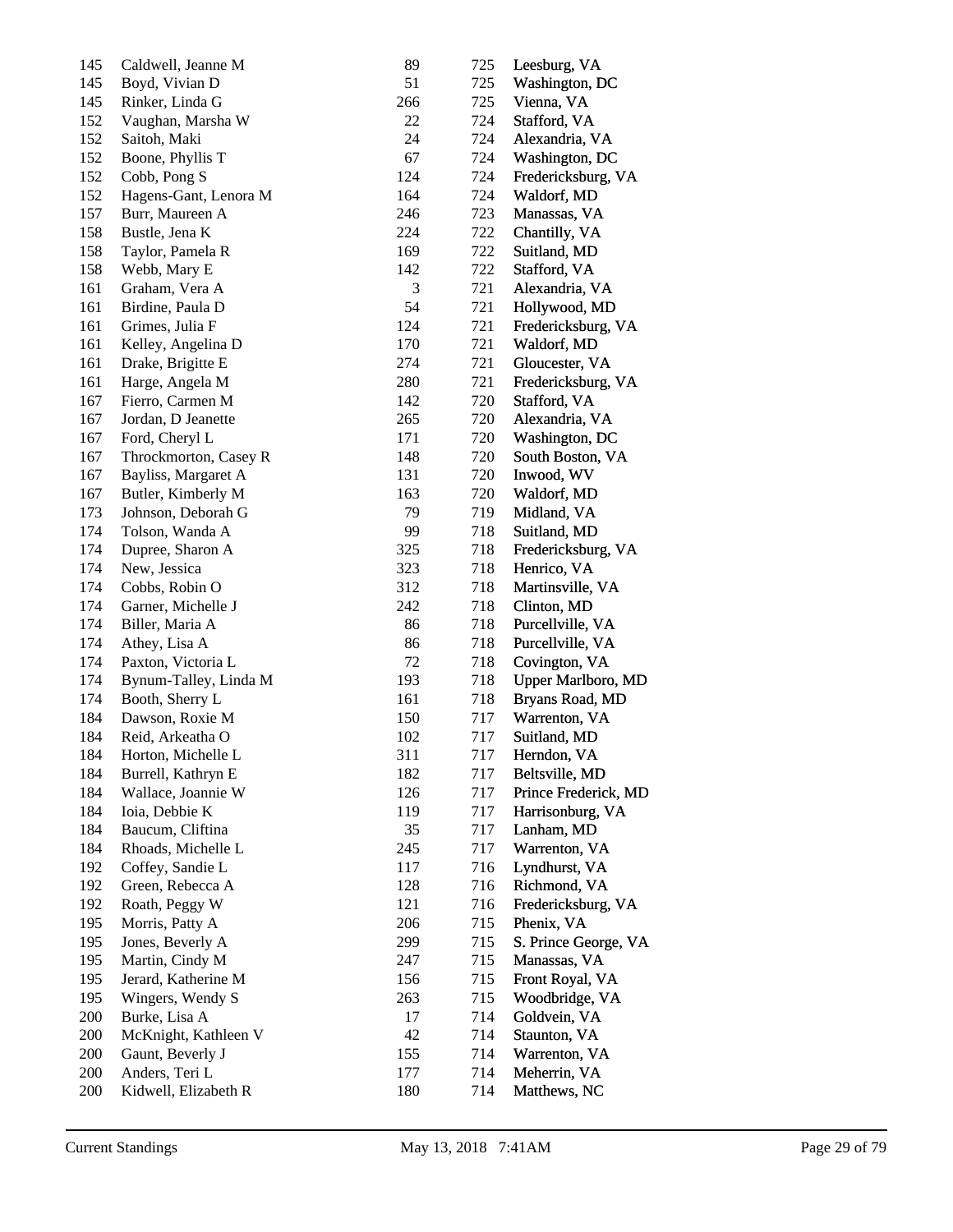| 200 | Wilson, Jacqueline A     | 140 | 714 | Stafford, VA              |
|-----|--------------------------|-----|-----|---------------------------|
| 206 | Vaughan, Barbara J       | 49  | 713 | Staunton, VA              |
| 206 | Sanford, Nora A          | 246 | 713 | Manassas, VA              |
| 206 | Lopez, Rebecca S         | 244 | 713 | Upper Marlboro, MD        |
| 206 | Sandlin, Jennifer M      | 177 | 713 | Meherrin, VA              |
| 206 | Prince, Susan D          | 213 | 713 | Richmond, VA              |
| 211 | Lewis, Cheryl A          | 239 | 712 | District Heights, MD      |
| 211 | Dillon, Donna M          | 2   | 712 | Alexandria, VA            |
| 211 | Garner, Linda S          | 115 | 712 | Charlotte Hall, MD        |
| 211 | Miller, Clyde E          | 123 | 712 | Fredericksburg, VA        |
| 211 | Wynn-Cooke, Janet A      | 127 | 712 | Richmond, VA              |
| 216 | Mann, Jessica L          | 294 | 711 | Nokesville, VA            |
| 216 | Perry, Arnetta C         | 248 | 711 | New Carrollton, MD        |
| 216 | Ford, Cynthia M          | 31  | 711 | Centreville, VA           |
| 216 | McLain, Diane M          | 134 | 711 | Catharpin, VA             |
| 216 | Brown, Mary E            | 190 | 711 | Bowie, MD                 |
| 221 | Brown, Lori A            | 310 | 710 | Inwood, WV                |
| 221 | Leone, Virginia L        | 316 | 710 | Leesburg, VA              |
| 221 | Murphy, Amanda P         | 245 | 710 | Warrenton, VA             |
| 221 | Baker, Loreen M          | 157 | 710 | Gainesville, VA           |
| 221 | Taylor, Candice S        | 97  | 710 | Suitland, MD              |
| 221 | Heyer, Laura A           | 87  | 710 | Leesburg, VA              |
| 221 | Kipry, Gabriela          | 39  | 710 | Staunton, VA              |
| 228 | Pugh, Mary A             | 208 | 709 | Richmond, VA              |
| 228 | Hazel, Cristita C        | 230 | 709 | Woodbridge, VA            |
| 228 | Bernard, Nance M         | 262 | 709 | Woodbridge, VA            |
| 228 | Baker, Donna M           | 227 | 709 | Clifton Forge, VA         |
| 228 | Yeargins, Paulette B     | 98  | 709 | Suitland, MD              |
| 233 | Greene, Tiffanee L       | 187 | 708 | Ft Washington, MD         |
| 233 | Boughman, Leslie D       | 323 | 708 | Henrico, VA               |
| 233 | McCoy-DeCastro, Sharon G | 200 | 708 | Laurel, MD                |
| 233 | Reynolds, Denise W       | 110 | 708 | Dinwiddie, VA             |
| 233 | Scott, Carolyn R         | 64  | 708 | Washington, DC            |
| 233 | Lee, Sherri S            | 266 | 708 | Vienna, VA                |
| 233 | Stewart, Teresa S        | 119 | 708 | Harrisonburg, VA          |
| 240 | Dyson, Linda M           | 114 | 707 | Owings, MD                |
| 240 | Johnson, Patricia A      | 160 | 707 | Waldorf, MD               |
| 240 | Culbreath, Alma M        | 225 | 707 | Vienna, VA                |
| 243 | Phelps, Melody M         | 276 | 706 | Virginia Beach, VA        |
| 243 | Milam, Kristina          | 198 | 706 | New Carrollton, MD        |
| 243 | Coleman, Carolyn A       | 261 | 706 | Petersburg, VA            |
| 246 | Pritchett, Leslie C      | 321 | 705 | Lorton, VA                |
| 246 | Waller, Cheryl D         | 183 | 705 | <b>Upper Marlboro, MD</b> |
| 246 | Felker, Adelaida A       | 48  | 705 | Staunton, VA              |
| 246 | Johnson, Joycelyn M      | 100 | 705 | Suitland, MD              |
| 250 | Cunningham, Valerie L    | 208 | 704 | Richmond, VA              |
| 250 | McNeil, Sharon G         | 253 | 704 | Ft Washington, MD         |
| 250 | Smith, Belinda A         | 256 | 704 | Alexandria, VA            |
| 250 | Ford, Tonya D            | 292 | 704 | Waldorf, MD               |
| 254 | Michaud, Joyce L         | 216 | 703 | Stafford, VA              |
| 254 | Schultz, Debbie D        | 293 | 703 | Waldorf, MD               |
| 254 | Dugan, Willa A           | 276 | 703 | Virginia Beach, VA        |
| 254 | Bowling, Angela F        | 186 | 703 | Washington, DC            |
| 254 | Barnes, Valerie H        | 107 | 703 | Portsmouth, VA            |
| 254 | Hobdy, Minerva H         | 129 | 703 | Richmond, VA              |
| 254 | Russell, Rosa M          | 201 | 703 | Berwyn Heights, MD        |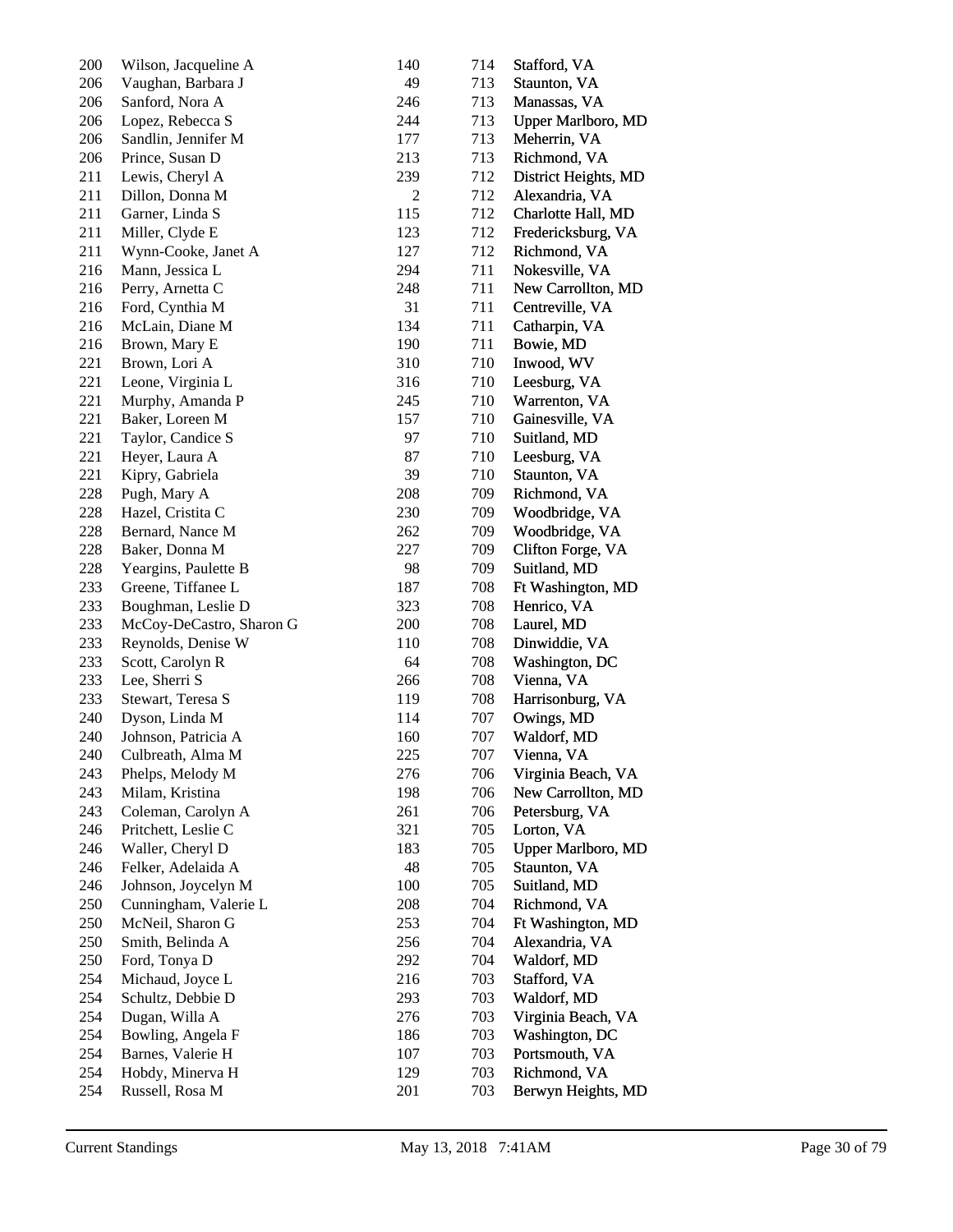| 261 | Shuler, Karen E         | 340 | 702 | Seaford, VA            |
|-----|-------------------------|-----|-----|------------------------|
| 261 | Foran, Susan            | 339 | 702 | Ashburn, VA            |
| 261 | Brown, Janice D         | 253 | 702 | Ft Washington, MD      |
| 261 | Norford, Marion L       | 217 | 702 | Petersburg, VA         |
| 261 | Morton, Cathi D         | 133 | 702 | Midlothian, VA         |
| 266 | Rogers, Lisa M          | 65  | 701 | Washington, DC         |
| 266 | Kemp, Helen L           | 143 | 701 | Capitol Heights, MD    |
| 266 | Jenkins, Gloria J       | 133 | 701 | Midlothian, VA         |
| 266 | Howser, Heidi B         | 27  | 701 | Herndon, VA            |
| 270 | Jackson, Leslie R       | 240 | 700 | Hyattsville, MD        |
| 270 | Williams, Stephanie L   | 88  | 700 | Leesburg, VA           |
| 270 | Graupmann, Lauren E     | 289 | 700 | Portsmouth, VA         |
| 270 | Hudson, Lowenda D       | 128 | 700 | Richmond, VA           |
| 270 | Taylor, Ionya A         | 41  | 700 | Staunton, VA           |
| 270 | Pullen, Patricia C      | 31  | 700 | Centreville, VA        |
| 270 | Russell, Gala L         | 46  | 700 | Staunton, VA           |
| 270 | Fronda, FE B            | 157 | 700 | Gainesville, VA        |
| 278 | Dickerson, Patricia A   | 321 | 699 | Lorton, VA             |
| 278 | Toms, Helen J           | 37  | 699 | Ft Washington, MD      |
| 278 | Gaither, Brenda L       | 255 | 699 | Ft Washington, MD      |
| 278 | Bryan, Angela J         | 234 | 699 | Manassas, VA           |
| 278 | Wilson, Anna M          | 177 | 699 | Meherrin, VA           |
| 278 | Bivens, Margaret V      | 161 | 699 | Bryans Road, MD        |
| 284 | Wade, Deborah A         | 127 | 698 | Richmond, VA           |
| 284 | Kearney, Dena R         | 191 | 698 | Lanham, MD             |
| 284 | Whitehead, Karen J      | 200 | 698 | Laurel, MD             |
| 284 | Snyder, Marie A         | 268 | 698 | Dale City, VA          |
| 284 | Giles, Helen B          | 314 | 698 | Forestville, MD        |
| 284 | Rauch, Mary C           | 75  | 698 | Newport News, VA       |
| 290 | Graham, Debbie T        | 119 | 697 | Harrisonburg, VA       |
| 290 | Smith, Lawan M          | 292 | 697 | Waldorf, MD            |
| 290 | McHenry, Priscilla E    | 304 | 697 | Bowie, MD              |
| 290 | Quarles, Delores L      | 171 | 697 | Washington, DC         |
| 290 | Rodgers, Ella F         | 55  | 697 | Chesapeake, VA         |
| 290 | Lawson, Joyce A         | 53  | 697 | Barboursville, VA      |
| 290 | Hawkins-Newlon, Sonya L | 244 | 697 | Upper Marlboro, MD     |
| 290 | Bell, Jean B            | 71  | 697 | Hyattsville, MD        |
| 298 | Blackwell, Kathy L      | 244 | 696 | Upper Marlboro, MD     |
| 298 | Brown, Bobbie J         | 343 | 696 | Yorktown, VA           |
| 298 | Dixon, Ellen O          | 278 | 696 | Suffolk, VA            |
| 298 | Alford, Yvonne M        | 251 | 696 | Ft Washington, MD      |
| 298 | Taylor, Kathleen M      | 160 | 696 | Waldorf, MD            |
| 298 | Cortner, Cynthia P      | 153 | 696 | Halifax, VA            |
| 298 | Sootoo, Priscilla V     | 111 | 696 | Church Road, VA        |
| 298 | McDonald, Ecko M        | 111 | 696 | Church Road, VA        |
| 298 | Snowden, Catrina T      | 68  | 696 | Washington, DC         |
| 298 | Sharp, Annetta M        | 258 | 696 | Alexandria, VA         |
| 308 | Linzy, Collenia L       | 170 | 695 | Waldorf, MD            |
| 308 | Harris, Denise M        | 146 | 695 | Capitol Heights, MD    |
| 308 | Billie, Shamicca N      | 209 | 695 | Richmond, VA           |
| 308 | Williams, Lola A        | 247 | 695 | Manassas, VA           |
| 308 | Lightfoot, Mia L        | 271 | 695 | North Chesterfield, VA |
| 308 | Bain, Deseree R         | 307 | 695 | Newport News, VA       |
| 308 | Aldred, Angela M        | 326 | 695 | Mechanicsville, VA     |
| 315 | Mitchem, Billie S       | 124 | 694 | Fredericksburg, VA     |
| 315 | Pierce, Angela E        | 85  | 694 | Toano, VA              |
|     |                         |     |     |                        |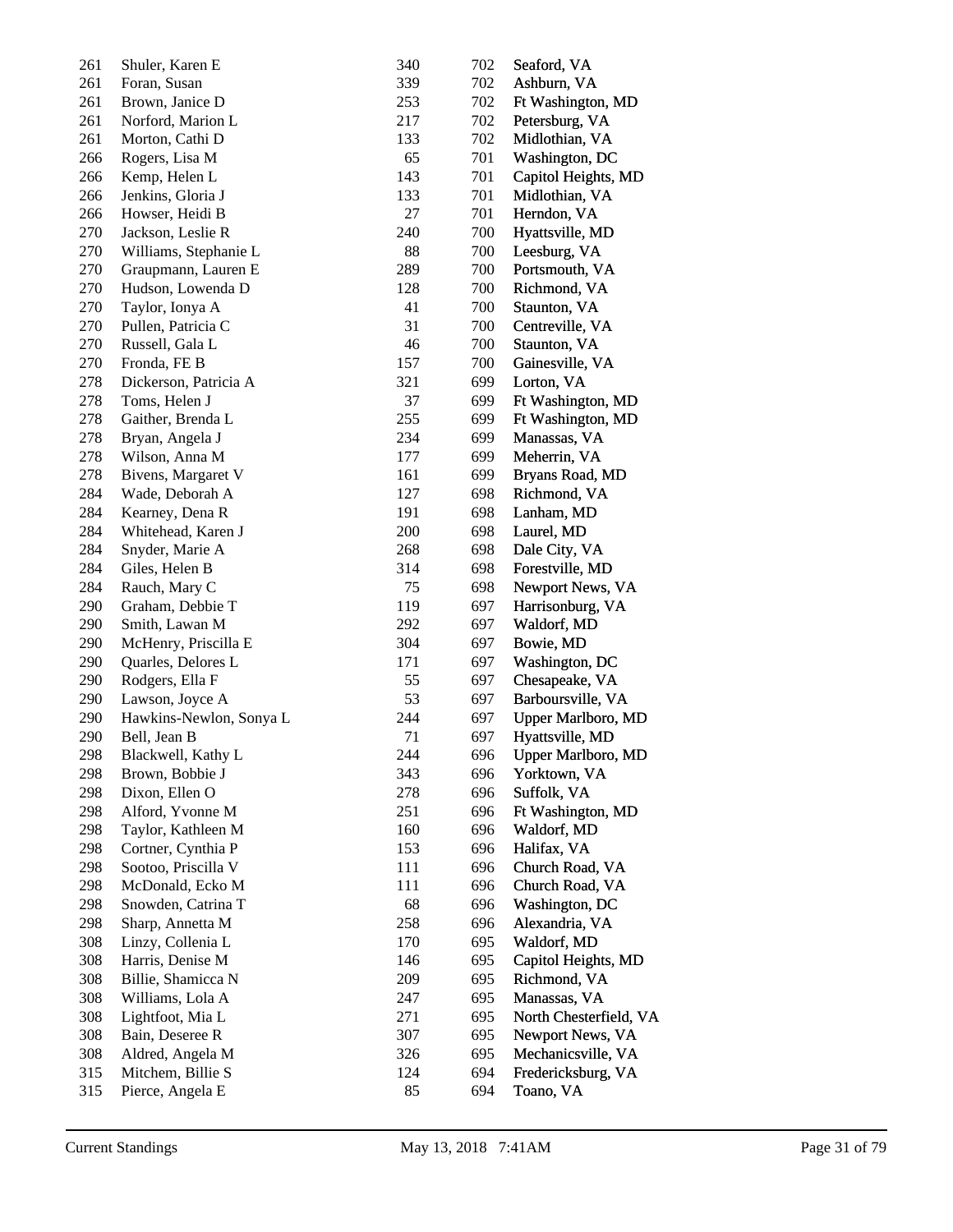| 317 | Lynch, Kathy H             | 18    | 693 | Roanoke, VA          |
|-----|----------------------------|-------|-----|----------------------|
| 317 | Forrest, Donna M           | 65    | 693 | Washington, DC       |
| 317 | Biller, Janet F            | 86    | 693 | Purcellville, VA     |
| 317 | Booth, Alice M             | 163   | 693 | Waldorf, MD          |
| 317 | Graham, Rita A             | 184   | 693 | Washington, DC       |
| 317 | Wise, Amanda N             | 192   | 693 | Temple Hills, MD     |
| 317 | Eanes, Joyce A             | 260   | 693 | Chantilly, VA        |
| 324 | Myers, Elainea R           | 303   | 692 | Bowie, MD            |
| 324 | Mayer, Diane S             | 342   | 692 | Seaford, VA          |
| 324 | Myers-King, Heidi          | 257   | 692 | Alexandria, VA       |
| 324 | Mercado, Isbel C           | 142   | 692 | Stafford, VA         |
| 324 | Newkirk, Willie A          | 138   | 692 | Lorton, VA           |
| 324 | Garland, Eilene K          | 109   | 692 | Gainesville, VA      |
| 324 | Holton, Pamela G           | 98    | 692 | Suitland, MD         |
| 324 | Witherspoon, Miriam B      | 3     | 692 | Alexandria, VA       |
| 324 | Hester, Mary C             | 16    | 692 | Goldvein, VA         |
| 324 | Darling, Vicky M           | 135   | 692 | Haymarket, VA        |
| 334 | Butz, Kristina K           | 341   | 691 | Seaford, VA          |
| 334 | Thompson, Mary A           | 51    | 691 | Washington, DC       |
| 334 | Magrogan, Mary B           | 109   | 691 | Gainesville, VA      |
|     |                            |       | 691 |                      |
| 334 | Edwards, Carole D          | 179   |     | Seabrook, MD         |
| 334 | Stevens, Collet G          | 188   | 691 | Washington, DC       |
| 334 | McHenry, Mary F            | $\,8$ | 691 | Manassas, VA         |
| 340 | Miller, Cyndi L            | 295   | 690 | Manassas, VA         |
| 340 | Cox, Jeanette M            | 287   | 690 | Richmond, VA         |
| 340 | Dillon, Dana               | 237   | 690 | Weyers Cave, VA      |
| 340 | Wright, Stephanie C        | 214   | 690 | Henrico, VA          |
| 340 | Jackson-Marshall, Agatha V | 207   | 690 | Richmond, VA         |
| 340 | Griffin, Patricia D        | 189   | 690 | Landover, MD         |
| 340 | Younger, Mary              | 6     | 690 | Hampton, VA          |
| 340 | Inskeep, Debra J           | 25    | 690 | Manassas, VA         |
| 348 | Baziluik, Linda W          | 268   | 689 | Dale City, VA        |
| 348 | Turner, Brenda L           | 331   | 689 | Collinsville, VA     |
| 348 | McClanahan, Barbara A      | 139   | 689 | Ft Washington, MD    |
| 348 | Thompson, Jackie           | 8     | 689 | Manassas, VA         |
| 348 | Warlitner, Tarie A         | 72    | 689 | Covington, VA        |
| 348 | Walker, Carla A            | 183   | 689 | Upper Marlboro, MD   |
| 354 | Rawl, Shahlaurie K         | 175   | 688 | Ft. Washington, MD   |
| 354 | Riordan, Michelle C        | 24    | 688 | Alexandria, VA       |
| 354 | Samuel, Salome D           | 144   | 688 | Capitol Heights, MD  |
| 354 | Coleman, Allison T         | 189   | 688 | Landover, MD         |
| 354 | Puffenbarger, Janet F      | 155   | 688 | Warrenton, VA        |
| 354 | Smith, Cathy L             | 128   | 688 | Richmond, VA         |
| 354 | Young, Penny               | 124   | 688 | Fredericksburg, VA   |
| 354 | Jaco, Patricia A           | 121   | 688 | Fredericksburg, VA   |
| 354 | Kearney, Imogene           | 201   | 688 | Berwyn Heights, MD   |
| 363 | Andrews, Lorrie T          | 277   | 687 | Front Royal, VA      |
| 363 | Jones, Rosalyn C           | 239   | 687 | District Heights, MD |
| 363 | Collier, Laura L           | 291   | 687 | Waldorf, MD          |
| 363 | Bonner, Debra A            | 247   | 687 | Manassas, VA         |
| 363 | Milstead, Catherine L      | 159   | 687 | Indian Head, MD      |
| 363 | Tsengas, Kelly             | 141   | 687 | Richmond, VA         |
| 363 | Godfrey, Gwendolyn S       | 57    | 687 | Chesapeake, VA       |
| 363 | Shabazz, Nanie             | 56    | 687 | Chesapeake, VA       |
| 363 | Mc Connell, Nichele M      | 194   | 687 | Gwynn Oak, MD        |
| 363 | Robertson, Denise M        | 321   | 687 | Lorton, VA           |
|     |                            |       |     |                      |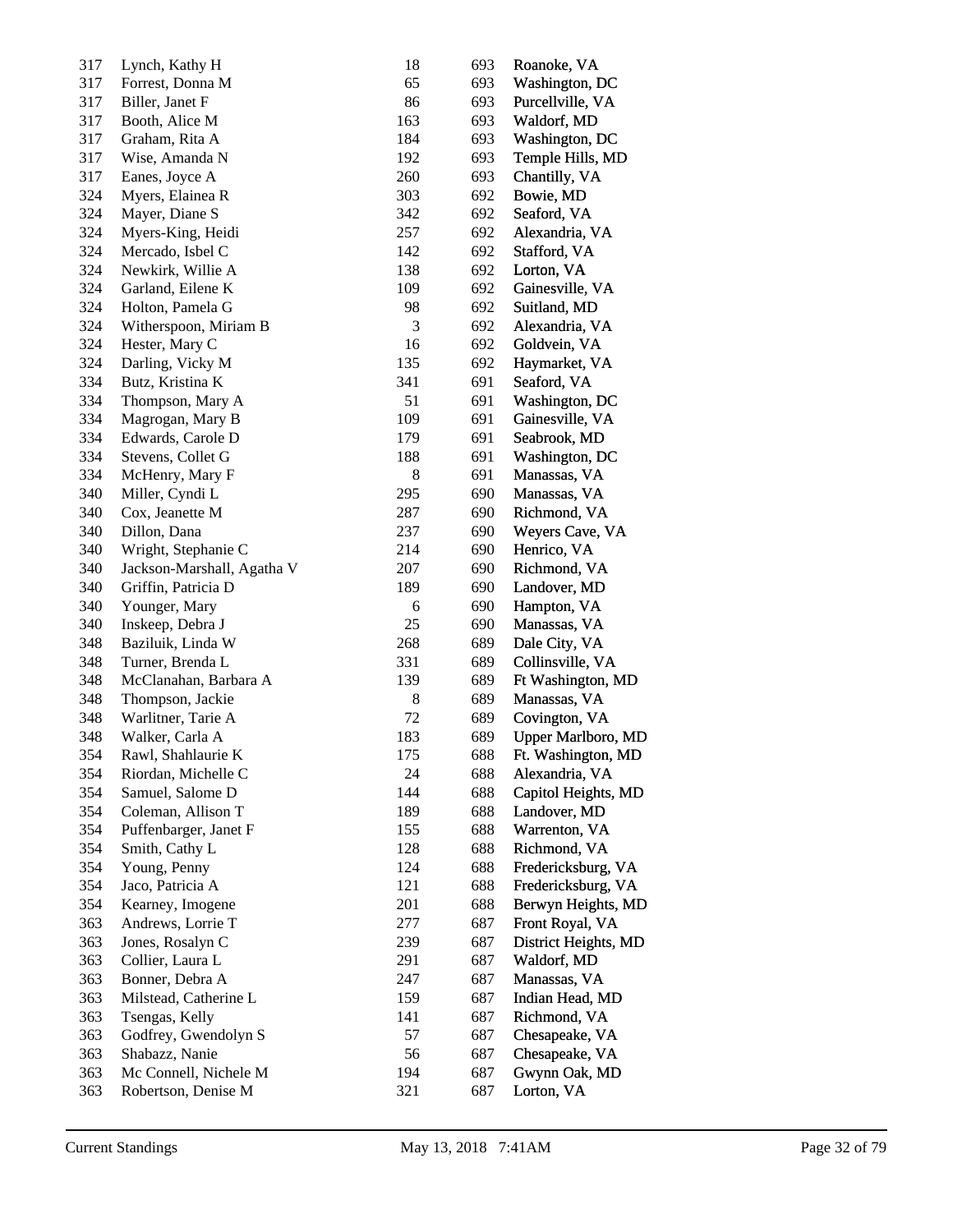| 373 | Hale, Angela             | 168 | 686 | Temple Hills, MD     |
|-----|--------------------------|-----|-----|----------------------|
| 373 | Yeldell, Ovella Y        | 187 | 686 | Ft Washington, MD    |
| 373 | Coleman, Alice M         | 261 | 686 | Petersburg, VA       |
| 376 | Maule, Jodie L           | 105 | 685 | Chesapeake, VA       |
| 376 | Bindas, Kali R           | 317 | 685 | Leesburg, VA         |
| 376 | DeFalco, Loretta A       | 316 | 685 | Leesburg, VA         |
| 376 | Kerzic, Lorna E          | 228 | 685 | Ashburn, VA          |
| 376 | Hayes, Pamela K          | 188 | 685 | Washington, DC       |
| 376 | Tabb, Charlotte D        | 85  | 685 | Toano, VA            |
| 376 | Graves, Sandra A         | 39  | 685 | Staunton, VA         |
| 376 | Lott-Gatewood, Ella L    | 189 | 685 | Landover, MD         |
| 384 | Wilson, Pamela M         | 30  | 684 | Centreville, VA      |
| 384 | McGuire, Linda L         | 140 | 684 | Stafford, VA         |
| 384 | Perkins, Betty L         | 147 | 684 | South Boston, VA     |
| 384 | Myers, Karen Y           | 164 | 684 | Waldorf, MD          |
| 384 | Roach, Verna M           | 330 | 684 | Petersburg, VA       |
| 389 | Hicks, Janice J          | 179 | 683 | Seabrook, MD         |
| 389 | Simpson, Rachael L       | 210 | 683 | Richmond, VA         |
| 389 | Jackson, Jacquline P     | 297 | 683 | Stafford, VA         |
| 389 | Anderson, Amber L        | 105 | 683 | Chesapeake, VA       |
| 389 | Savage, Donna L          | 43  | 683 | Staunton, VA         |
| 389 | Gaines, Patricia F       | 60  | 683 | Morningside, MD      |
| 389 | Edmonds, Lauren D        | 111 | 683 | Church Road, VA      |
| 396 | Prince, Sherry J         | 335 | 682 | Bowie, MD            |
| 396 | Russell, Kimberly A      | 231 | 682 | Woodbridge, VA       |
| 396 | Jackson, Nancy W         | 236 | 682 | Charlottesville, VA  |
| 396 | Taylor, Samantha V       | 242 | 682 | Clinton, MD          |
| 396 | Morse-Slaughter, Keah R  | 128 | 682 | Richmond, VA         |
| 401 | Goodstein, Kat K         | 344 | 681 | Hayes, VA            |
| 401 | Wade, Ashley N           | 299 | 681 | S. Prince George, VA |
| 401 | Campbell, Dorothy S      | 249 | 681 | Ft Washington, MD    |
| 401 | Fells, Phyllis L         | 186 | 681 | Washington, DC       |
| 401 | Maynard, Tajuana S       | 67  | 681 | Washington, DC       |
| 401 | Barnes, Susan P          | 107 | 681 | Portsmouth, VA       |
| 407 | Barley, Debra J          | 264 | 680 | Alexandria, VA       |
| 407 | Moyer, Margaret A        | 267 | 680 | Dale City, VA        |
| 407 | Lassiter, Johnette L     | 270 | 680 | Richmond, VA         |
| 407 | Maitland-Martin, Tracy L | 110 | 680 | Dinwiddie, VA        |
| 407 | Holbert, Tenna C B       | 106 | 680 | Chesapeake, VA       |
| 407 | Eley, Earlene H          | 104 | 680 | Richmond, VA         |
| 407 | Jenkins, Tammy R         | 310 | 680 | Inwood, WV           |
| 407 | Greene, Tonie M          | 144 | 680 | Capitol Heights, MD  |
| 415 | Cole, Sheila D           | 287 | 679 | Richmond, VA         |
| 415 | Osborne, Shirley A       | 143 | 679 | Capitol Heights, MD  |
| 415 | Allen, Linda M           | 316 | 679 | Leesburg, VA         |
| 415 | Woodson, Bridget L       | 315 | 679 | Leesburg, VA         |
| 415 | Leight, Amanda L         | 310 | 679 | Inwood, WV           |
| 415 | Maddox-Lewis, Lavonne A  | 300 | 679 | Richmond, VA         |
| 415 | Glasscock, Laura D       | 222 | 679 | Keysville, VA        |
| 415 | Silver, Carolyn A        | 207 | 679 | Richmond, VA         |
| 415 | Dean, Ann B              | 202 | 679 | Pulaski, VA          |
| 415 | Weaver, Lisa J           | 132 | 679 | Winchester, VA       |
| 415 | Webb, Cathy M            | 118 | 679 | Stuarts Draft, VA    |
| 415 | Austin, Ann W            | 61  | 679 | Richmond, VA         |
| 415 | Ampley, Ann C            | 303 | 679 | Bowie, MD            |
| 428 | Pritchard, Margie C      | 216 | 678 | Stafford, VA         |
|     |                          |     |     |                      |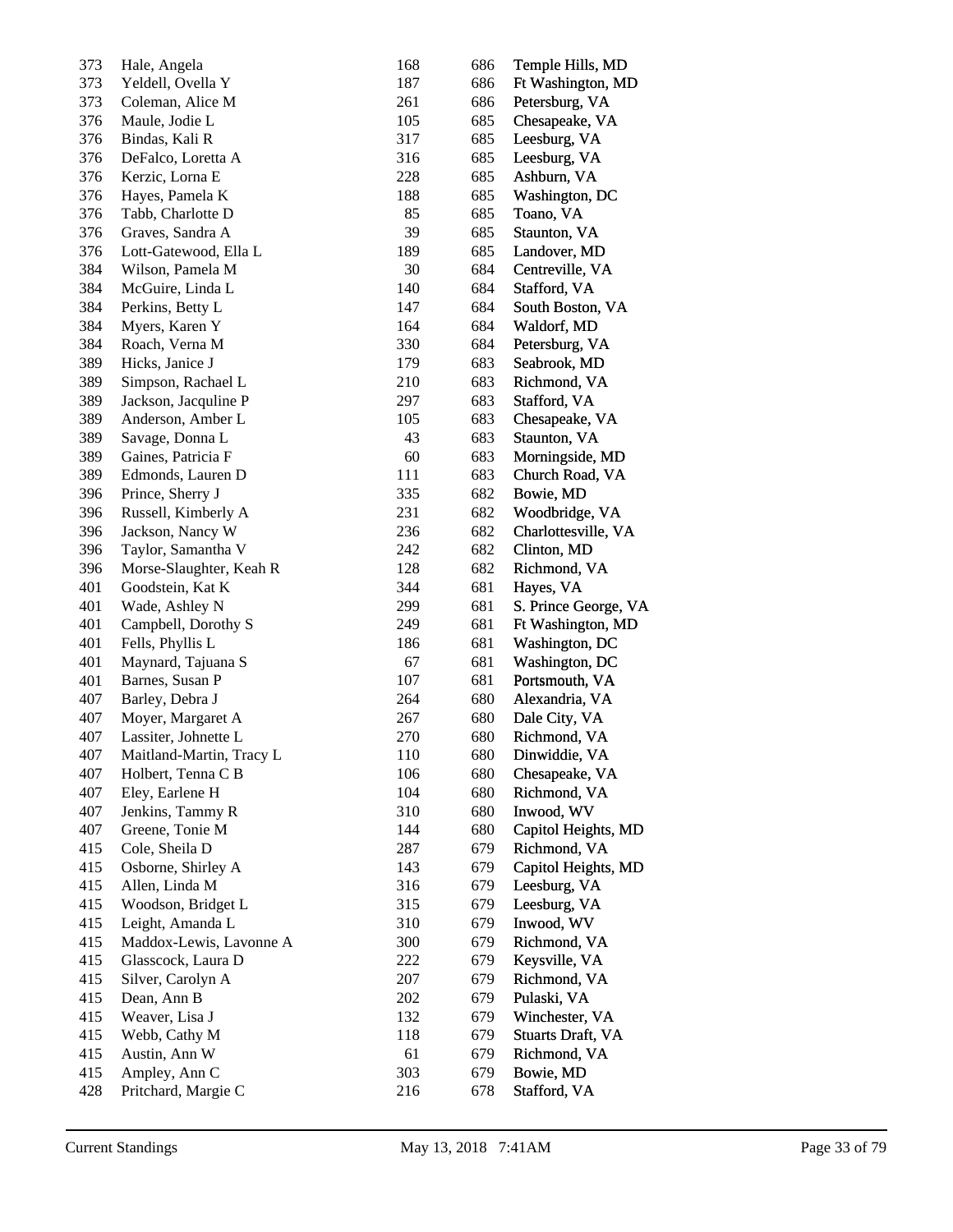| 428 | Goldring, Thelma B      | 293 | 678 | Waldorf, MD         |
|-----|-------------------------|-----|-----|---------------------|
| 428 | Tousignant, Jana M      | 311 | 678 | Herndon, VA         |
| 431 | Maitland, Loma H        | 111 | 677 | Church Road, VA     |
| 431 | Bull, Clarissa A        | 300 | 677 | Richmond, VA        |
| 431 | Harris, Stephanie K     | 314 | 677 | Forestville, MD     |
| 431 | Wagner, Pamela B        | 82  | 677 | Portsmouth, VA      |
| 431 | Shoemaker, Deborah A    | 122 | 677 | Fredericksburg, VA  |
| 431 | Fisher, Jennifer M      | 120 | 677 | Crimora, VA         |
| 437 | Quinn, Monica D         | 28  | 676 | Sterling, VA        |
| 437 | Davis-Smith, Sylvia     | 144 | 676 | Capitol Heights, MD |
| 437 | Hilliard, Eunice P      | 201 | 676 | Berwyn Heights, MD  |
| 437 | Escobar, Valerie S      | 219 | 676 | Manassas, VA        |
| 437 | Brown, Barbara A        | 343 | 676 | Yorktown, VA        |
| 442 | Barnhill, Holly L       | 43  | 675 | Staunton, VA        |
| 442 | Crider, Tinia H         | 324 | 675 | Richmond, VA        |
| 442 | Compton, Pamela W       | 150 | 675 | Warrenton, VA       |
| 442 | Young, Lisa D           | 131 | 675 | Inwood, WV          |
| 442 | Harden, Ursula A        | 96  | 675 | Suitland, MD        |
| 442 | Ford, Mersidees         | 66  | 675 | Washington, DC      |
| 442 | Haffner, Cathleen       | 22  |     | Stafford, VA        |
|     |                         |     | 675 |                     |
| 442 | Zicopula, Huajeng "Noy" | 76  | 675 | Williamsburg, VA    |
| 450 | Davis, Scarlett A       | 206 | 674 | Phenix, VA          |
| 450 | Blakey, Sondra A        | 314 | 674 | Forestville, MD     |
| 450 | Jenkins, Sherika N      | 280 | 674 | Fredericksburg, VA  |
| 450 | King, Michelle A        | 315 | 674 | Leesburg, VA        |
| 450 | Trantham, Jacqueline    | 175 | 674 | Ft. Washington, MD  |
| 450 | Parker, Robin E         | 69  | 674 | Washington, DC      |
| 450 | Dowty, Elaine M         | 24  | 674 | Alexandria, VA      |
| 450 | Miller, Kathryn L       | 237 | 674 | Weyers Cave, VA     |
| 450 | Canlas, Paz C           | 237 | 674 | Weyers Cave, VA     |
| 459 | Bellinger, Vivian J     | 280 | 673 | Fredericksburg, VA  |
| 459 | Weaver, Rita O          | 338 | 673 | Clinton, MD         |
| 459 | Randolph, Denise L      | 192 | 673 | Temple Hills, MD    |
| 459 | Dillon, Kathie A        | 94  | 673 | Spotsylvania, VA    |
| 459 | Matthews, Cynthia D     | 68  | 673 | Washington, DC      |
| 459 | Cornwell, Ashley N      | 25  | 673 | Manassas, VA        |
| 465 | Russell, Chris C        | 115 | 672 | Charlotte Hall, MD  |
| 465 | Whorton, Pamela S       | 25  | 672 | Manassas, VA        |
| 467 | Pope, Lillie M          | 71  | 671 | Hyattsville, MD     |
| 467 | Allen, Sheila F         | 127 | 671 | Richmond, VA        |
| 467 | Alexandropoulos, Chris  | 141 | 671 | Richmond, VA        |
| 467 | Morris, Yvette D        | 242 | 671 | Clinton, MD         |
| 467 | Banicky, Melany A       | 283 | 671 | Chesapeake, VA      |
| 472 | St.Clair, Teresa M      | 284 | 670 | Roanoke, VA         |
| 472 | Mann, Phyllis M         | 287 | 670 | Richmond, VA        |
| 472 | Bates-Gomez, Veronica   | 300 | 670 | Richmond, VA        |
| 472 | Schroeder, Meriam I     | 151 | 670 | Bethesda, MD        |
| 472 | Baumes, Sherri M        | 26  | 670 | Centreville, VA     |
| 472 | Gothe, Julia            | 151 | 670 | Bethesda, MD        |
| 472 | Rorrer, Dale Marie      | 202 | 670 | Pulaski, VA         |
| 479 | Edmonds, Tracie M       | 301 | 669 | S. Chesterfield, VA |
| 479 | Peoples, Carolyn V      | 303 | 669 | Bowie, MD           |
| 479 | McGill, Dorothy J       | 248 | 669 | New Carrollton, MD  |
| 479 | Brooks, Mary A          | 191 | 669 | Lanham, MD          |
| 479 | Woodie, Mahalia         | 70  | 669 | Palmyra, VA         |
| 479 | Cameron, Victoria L     | 60  | 669 | Morningside, MD     |
|     |                         |     |     |                     |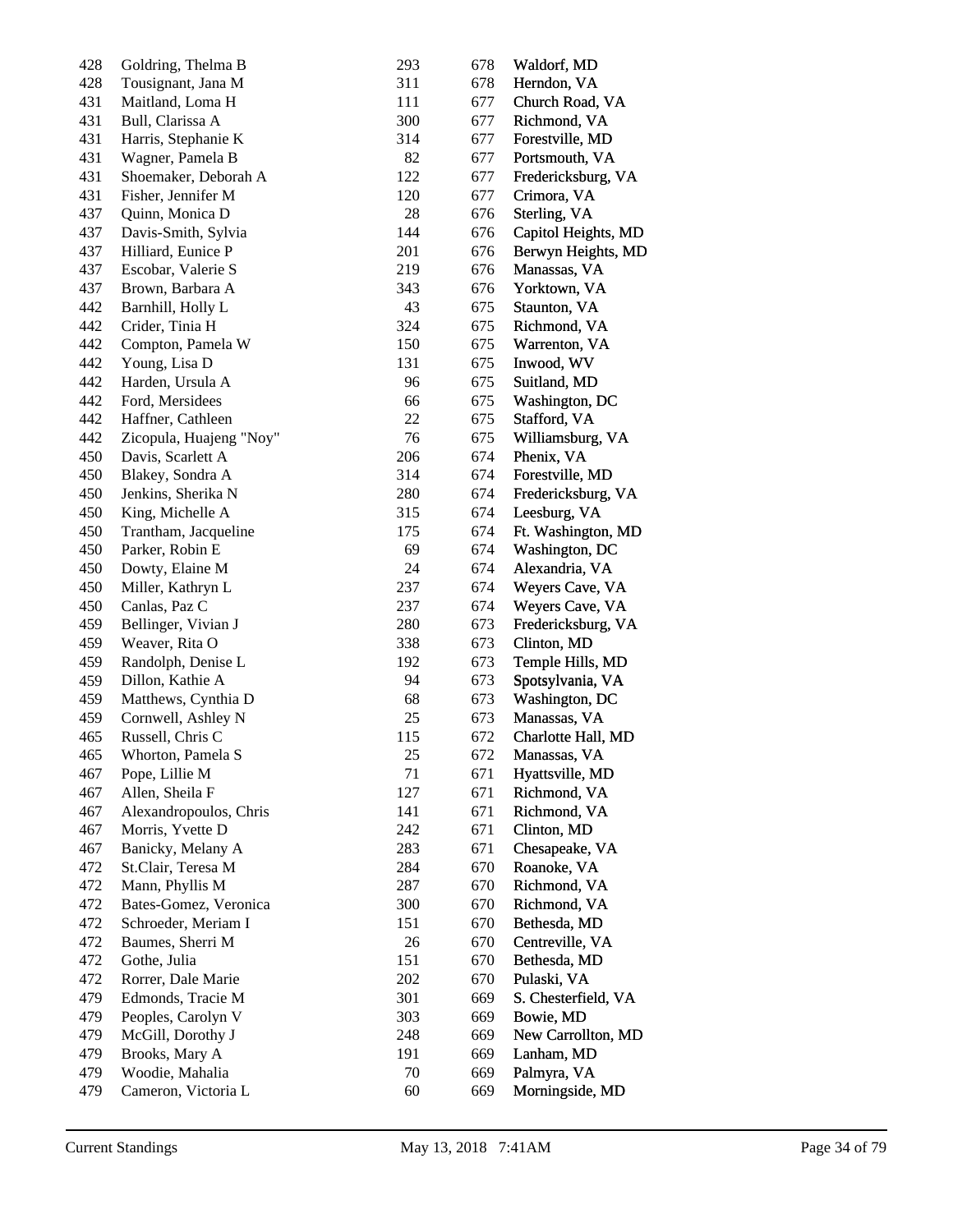| 485 | Schiemer, Yvonne A     | 88     | 668 | Leesburg, VA         |
|-----|------------------------|--------|-----|----------------------|
| 485 | Neal, Barbara L        | 158    | 668 | Waldorf, MD          |
| 485 | Killip, Janet L        | 206    | 668 | Phenix, VA           |
| 485 | Lucas, Terry M         | 79     | 668 | Midland, VA          |
| 489 | Sulin, Jennifer M      | 289    | 667 | Portsmouth, VA       |
| 489 | Walls, Michelle E      | 324    | 667 | Richmond, VA         |
| 491 | Hance, Magaly D        | 39     | 666 | Staunton, VA         |
| 491 | Turner, Brenda J       | 292    | 666 | Waldorf, MD          |
| 491 | Reniere, Patricia R    | 29     | 666 | Aldie, VA            |
| 491 | Cash, Grace D          | 273    | 666 | Gloucester, VA       |
| 491 | Rose, Debra M          | 73     | 666 | Virginia Beach, VA   |
| 491 | Wilson, LaVerne R      | 106    | 666 | Chesapeake, VA       |
| 497 | Stone, Wandra E        | 95     | 665 | Suitland, MD         |
| 497 | Cronin, Beverly S      | 190    | 665 | Bowie, MD            |
| 497 | Franklin, Terri A      | 194    | 665 | Gwynn Oak, MD        |
| 497 | Bell, Tiffany A        | 194    | 665 | Gwynn Oak, MD        |
| 497 | Pezzella, Anna M       | 205    | 665 | Virginia Beach, VA   |
| 497 | Scott, Wendy H         | 208    | 665 | Richmond, VA         |
| 497 | Pinto, Sonia M         | 225    | 665 | Vienna, VA           |
| 504 | Treynor, Victoria P    | 7      | 664 | Salem, VA            |
| 504 | Hubbard, Dana D        | 84     | 664 | Lynchburg, VA        |
| 504 | Green, Cynthia L       | 264    | 664 | Alexandria, VA       |
| 507 | Blanken, Vonnie J      | 336    | 663 | Lorton, VA           |
| 507 | Parham, Wanda P        | 305    | 663 | Capron, VA           |
| 507 | De Leon, Phyllis L     | 106    | 663 | Chesapeake, VA       |
| 507 | Brandt, Kendra K       | 206    | 663 | Phenix, VA           |
| 507 | Bigbie, Diane L        | 275    | 663 | North, VA            |
| 512 | Stanley, Hillary E     | 78     | 662 | Virginia Beach, VA   |
| 512 | Small, Sheila L        | 254    | 662 | Ft Washington, MD    |
| 512 | Trimarchi, Kathryn M   | 320    | 662 | Newport News, VA     |
| 515 | Savory, Melissa R      | 91     | 661 | Leesburg, VA         |
| 515 | Staton, Tracy R        | 335    | 661 | Bowie, MD            |
| 515 | Payne, Kathy D         | 284    | 661 | Roanoke, VA          |
|     | James, Rosezell A      | 240    | 661 |                      |
| 515 |                        |        |     | Hyattsville, MD      |
| 515 | Pleasant, DeAundria J  | 214    | 661 | Henrico, VA          |
| 515 | Brown, Vickie A        | 127    | 661 | Richmond, VA         |
| 515 | Eckles, Krystal D      | $\tau$ | 661 | Salem, VA            |
| 515 | Hensley, Jeanette I    | 157    | 661 | Gainesville, VA      |
| 523 | Stewart, LaWanda R     | 197    | 660 | District Heights, MD |
| 523 | Johnson, Mary A        | 222    | 660 | Keysville, VA        |
| 523 | Del Rosario, Lorena C  | 283    | 660 | Chesapeake, VA       |
| 523 | Brice, Tina Y          | 70     | 660 | Palmyra, VA          |
| 523 | Goodloe, Mary (Meg) E  | 61     | 660 | Richmond, VA         |
| 523 | Swinson, Samantha L    | 188    | 660 | Washington, DC       |
| 529 | Williams, Felicia A    | 95     | 659 | Suitland, MD         |
| 529 | McDowell, Brenda A     | 187    | 659 | Ft Washington, MD    |
| 529 | Waller, Charlene R     | 191    | 659 | Lanham, MD           |
| 529 | Granderson, Samantha D | 200    | 659 | Laurel, MD           |
| 529 | DiScioscia, Sara R     | 301    | 659 | S. Chesterfield, VA  |
| 529 | Ryan, Terry M          | 94     | 659 | Spotsylvania, VA     |
| 535 | Carrico, Sue           | 223    | 658 | Chantilly, VA        |
| 535 | Eberly, Catherine L    | 328    | 658 | Gainesville, VA      |
| 535 | Bradshaw, Sharon A     | 305    | 658 | Capron, VA           |
| 535 | Pauza, Dianne          | 247    | 658 | Manassas, VA         |
| 535 | Jefferson, Alfreda Y   | 192    | 658 | Temple Hills, MD     |
| 535 | Dent, Suzette J        | 248    | 658 | New Carrollton, MD   |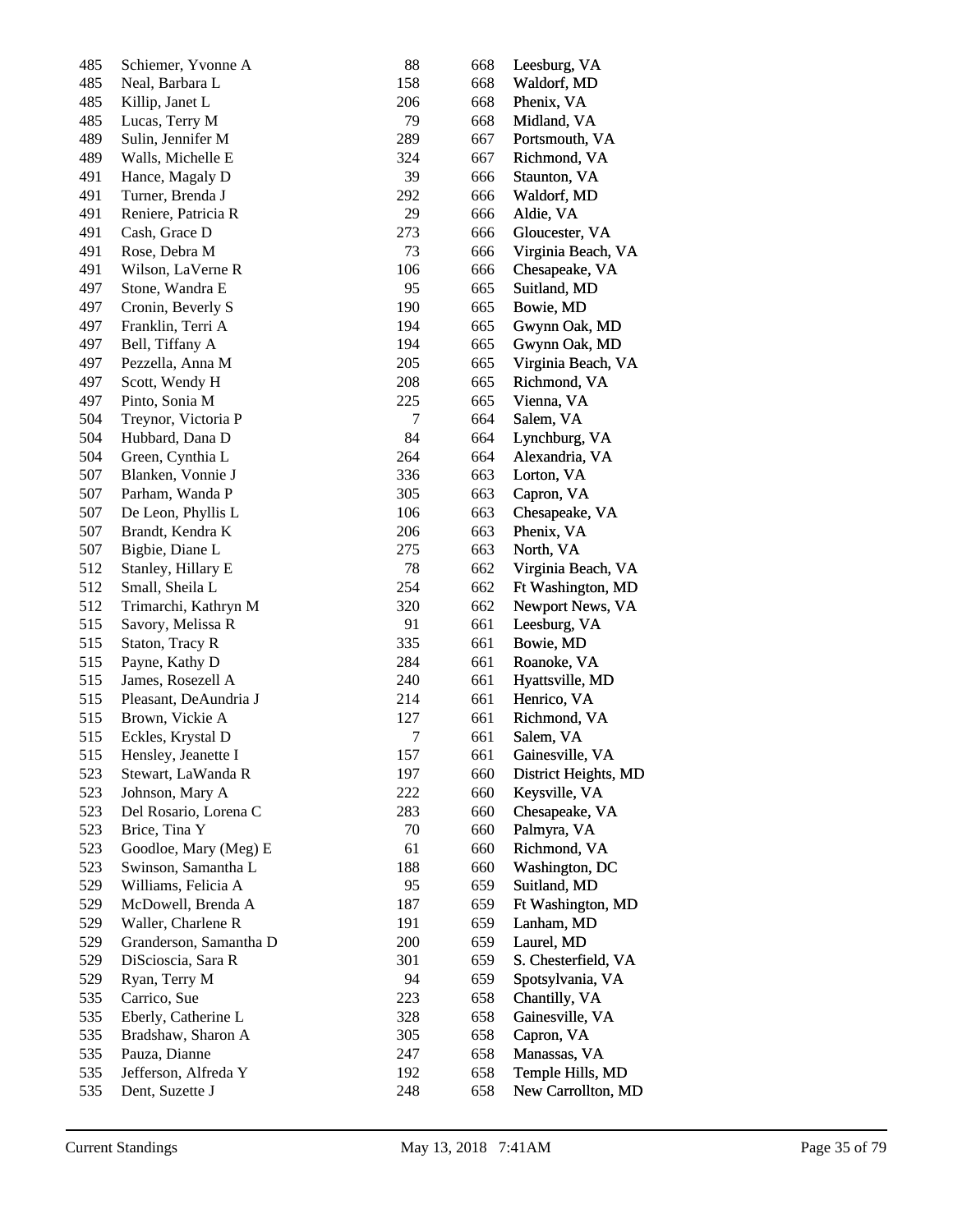| 541        | Fisiorek, Judy A                    | 126            | 657 | Prince Frederick, MD         |
|------------|-------------------------------------|----------------|-----|------------------------------|
| 541        | Puffenbarger, Jennifer F            | 155            | 657 | Warrenton, VA                |
| 541        | Moss, Debbie V                      | 269            | 657 | New Kent, VA                 |
| 544        | Levy, Marian L                      | 270            | 656 | Richmond, VA                 |
| 544        | Beavers, Kelly L                    | 339            | 656 | Ashburn, VA                  |
| 544        | Brown, Amy M                        | 294            | 656 | Nokesville, VA               |
| 544        | Kimble, Betty J                     | 291            | 656 | Waldorf, MD                  |
| 544        | Wilson, Rachel N                    | 197            | 656 | District Heights, MD         |
| 544        | Blount, Eunice R                    | 184            | 656 | Washington, DC               |
| 544        | Washington, Theresa B               | 40             | 656 | Staunton, VA                 |
| 544        | Cherry, Jane C                      | 28             | 656 | Sterling, VA                 |
| 544        | Joppy, Cheryl D                     | 199            | 656 | La Plata, MD                 |
| 553        | Carter, Kathy M                     | $\overline{4}$ | 655 | North Chesterfield, VA       |
| 553        | Pearson, Evelyn F                   | 113            | 655 | Ft Washington, MD            |
| 553        | Young, Ida M                        | 173            | 655 | Oxon Hill, MD                |
| 553        | Temple, Janet J                     | 293            | 655 | Waldorf, MD                  |
| 557        | Sympson, Lesley G                   | $\mathfrak s$  | 654 | Virginia Beach, VA           |
| 557        | Jackson, Lulu                       | 134            | 654 | Catharpin, VA                |
| 557        | Moorefield, Kristin D               | 312            | 654 | Martinsville, VA             |
| 557        | Perry, Jolita D                     | 263            | 654 | Woodbridge, VA               |
| 557        | Van Steenburgh, Barbara F           | 61             | 654 | Richmond, VA                 |
| 557        | Brown, Sandra D                     | 102            | 654 | Suitland, MD                 |
| 563        | Sneed, Cheryl A                     | $\,8$          | 653 | Manassas, VA                 |
| 563        | Barbie, Karoline M                  | 221            | 653 | Ashland, VA                  |
| 563        | Boettcher, Wendy M                  | 222            | 653 | Keysville, VA                |
| 563        | Bethel, Paulette J                  | 252            | 653 | Ft Washington, MD            |
| 563        | Robinson, Brenda M                  | 286            | 653 | Richmond, VA                 |
| 568        | Burnett, Cynthia P                  | 65             | 652 | Washington, DC               |
| 568        | Boyters, A. Nikki                   | 343            | 652 | Yorktown, VA                 |
| 568        | Bock, Joanne                        | 285            | 652 | Earlysville, VA              |
| 571        | Cooper, Mary F                      | 260            | 651 | Chantilly, VA                |
| 571        | Hill, Portia M                      | 313            | 651 | Roanoke, VA                  |
| 571        | Jeffries, Cathy L                   | 17             | 651 | Goldvein, VA                 |
| 574        | Finney, Barbara L                   | 41             | 650 | Staunton, VA                 |
| 574        | Hubbard, Cheryl A                   | 42             | 650 | Staunton, VA                 |
| 574        | Philpott, Janipher Y                | 180            | 650 | Matthews, NC                 |
| 574        | Edwards, Maude F                    | 229            | 650 | Fredericksbrg, VA            |
| 578        | Coleman, Patricia Y                 | 58             | 649 | Petersburg, VA               |
| 578        | Spencer, Gail H                     | 312            | 649 | Martinsville, VA             |
| 578        | Richards, Linda E                   | 67             | 649 | Washington, DC               |
| 578        | Wheeler, Wilma M                    | 16             | 649 | Goldvein, VA                 |
| 578        | Patterson, Liz                      | 74             | 649 | Newport News, VA             |
| 583        | Johnson, Ruth H                     | 146            | 648 | Capitol Heights, MD          |
| 583        | Savoy, Iris N                       | 168            | 648 | Temple Hills, MD             |
| 583        | Cline, Elisa P                      | 235            | 648 | Va Beach, VA                 |
| 583        | Cunningham, Katy N                  | 238            | 648 | Fulks Run, VA                |
| 583        | Clarke, Gayle P                     | 337            | 648 | Clinton, MD                  |
| 588        | Green, Geneva P                     | 251            | 647 | Ft Washington, MD            |
| 588        | Dean, Diantha A                     | 256            | 647 | Alexandria, VA               |
| 588        | Hickok, Nicole I                    | 297            | 647 | Stafford, VA                 |
| 588        | Eure-Robinson, Patience             | 55             | 647 | Chesapeake, VA               |
| 588        | Carter, Melvina                     | 199            | 647 | La Plata, MD                 |
|            |                                     | 229            | 647 |                              |
| 588<br>594 | White, Kathryn L                    | 328            | 646 | Fredericksbrg, VA            |
| 594        | Golladay, Alice A<br>Carter, Beth W | 21             | 646 | Gainesville, VA<br>Hardy, VA |
| 594        | Kulp, Beth G                        | 25             | 646 | Manassas, VA                 |
|            |                                     |                |     |                              |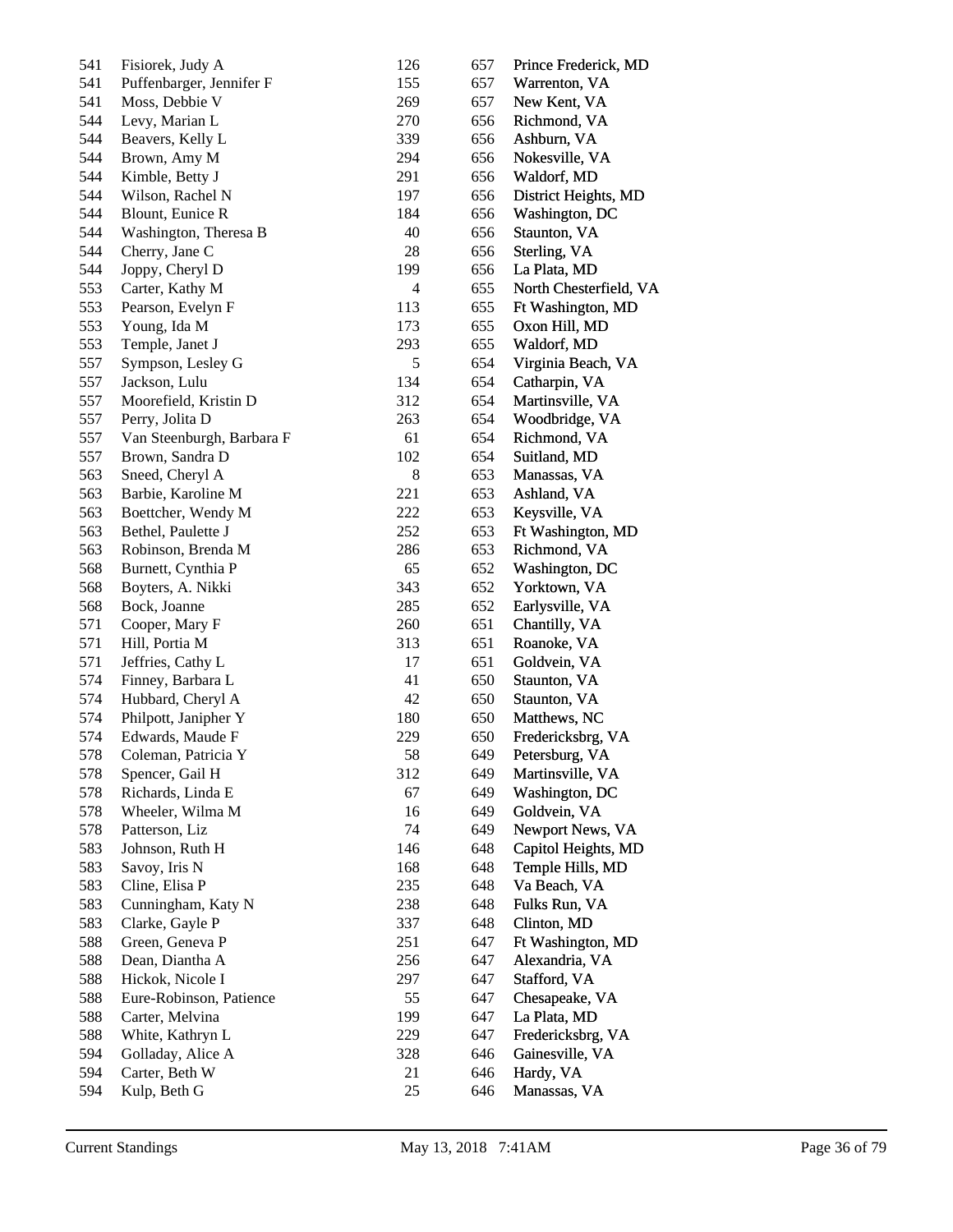| 594 | Reed, Veronica B          | 101          | 646 | Suitland, MD             |
|-----|---------------------------|--------------|-----|--------------------------|
| 594 | Brettle, Kat L            | $\mathbf{1}$ | 646 | Warrenton, VA            |
| 594 | Paldao, Amanda M          | 266          | 646 | Vienna, VA               |
| 594 | Glass, Arlea K            | 318          | 646 | Leesburg, VA             |
| 594 | Justus, Sherry L          | 322          | 646 | Tazewell, VA             |
| 602 | Spivey, Tammy L           | 323          | 645 | Henrico, VA              |
| 602 | Taylor, Doris S           | 270          | 645 | Richmond, VA             |
| 602 | Jefferson, Quintina R     | 198          | 645 | New Carrollton, MD       |
| 602 | Wright, Barbara A         | 189          | 645 | Landover, MD             |
| 602 | Mitchell, Brenda B        | 92           | 645 | Washington, DC           |
| 602 | Lonas, Samantha R         | 120          | 645 | Crimora, VA              |
| 608 | Grant, Teresita C         | 345          | 644 | Stafford, VA             |
| 608 | Morton, Cheryl L          | 319          | 644 | Newport News, VA         |
| 608 | Allen-Rollins, Nell M     | 125          | 644 | Fredericksburg, VA       |
| 608 | Wallace, Hazel A          | 263          | 644 | Woodbridge, VA           |
| 608 | Middle, Delores P         | 3            | 644 | Alexandria, VA           |
| 608 | Buck-Thompson, Cynthia M  | 230          | 644 | Woodbridge, VA           |
| 608 | Grant, Mary L             | 126          | 644 | Prince Frederick, MD     |
| 608 | Key, Lutricia B           | 95           | 644 | Suitland, MD             |
| 608 | Donahue, Nannette M       | 156          | 644 | Front Royal, VA          |
| 608 | James, Beth H             | 305          | 644 | Capron, VA               |
| 618 | Pettaway, Joanne M        | 100          | 643 | Suitland, MD             |
| 618 | Moy, Dianna N             | 151          | 643 | Bethesda, MD             |
| 618 | Dover, Becky E            | 80           | 643 | Portsmouth, VA           |
| 618 | McCoy, Mary L             | 60           | 643 | Morningside, MD          |
| 618 | Palaszczuk, Rita E        | 246          | 643 | Manassas, VA             |
| 623 | Schukraft, Emiko          | 48           | 642 | Staunton, VA             |
| 623 | Snellings, Debra M        | 93           | 642 | Henrico, VA              |
| 623 | Biby, Delores F           | 118          | 642 | <b>Stuarts Draft, VA</b> |
| 626 | Edwards, Joyce M          | 98           | 641 | Suitland, MD             |
| 627 | Hennings, Ann M           | 278          | 640 | Suffolk, VA              |
| 627 | West, Latikki C           | 299          | 640 | S. Prince George, VA     |
| 627 | Bruce, Tyauna A           | 69           | 640 | Washington, DC           |
| 627 | Perry, Iris M             | 196          | 640 | Washington, DC           |
| 631 | Rice, Dana W              | 153          | 639 | Halifax, VA              |
| 631 | Bell, Veronica M          | 191          | 639 | Lanham, MD               |
| 631 | Colbert, Clara L          | 252          | 639 | Ft Washington, MD        |
| 631 | Bowers, Allyson N         | 295          | 639 | Manassas, VA             |
| 635 | Newman, Deborah A         | 50           | 638 | Staunton, VA             |
| 635 | Hudson, Alethia R         | 214          | 638 | Henrico, VA              |
| 635 | Johnson-Clark, Carletha O | 255          | 638 | Ft Washington, MD        |
| 635 | Osby, Juanita D           | 301          | 638 | S. Chesterfield, VA      |
| 639 | Whited, Bonnie            | 322          | 637 | Tazewell, VA             |
| 639 | Johnson, Louvenia E       | 268          | 637 | Dale City, VA            |
| 641 | Patterson, Kay H          | 74           | 636 | Newport News, VA         |
| 641 | Kruschke, Cindi A         | 77           | 636 | Newport News, VA         |
| 641 | Carter, Marilyn F         | 114          | 636 | Owings, MD               |
| 641 | Graham, Ashley M          | 304          | 636 | Bowie, MD                |
| 641 | Walker, Lindsey H         | 312          | 636 | Martinsville, VA         |
| 641 | Nuzzo, Nicole M           | 293          | 636 | Waldorf, MD              |
| 647 | Wood, Janet M             | 199          | 634 | La Plata, MD             |
| 648 | Robinson, Gloria D        | 290          | 633 | Middleburg, VA           |
| 648 | Jackson, Sylvia D         | 272          | 633 | Charlottesville, VA      |
| 648 | Silas, Denise I           | 199          | 633 | La Plata, MD             |
| 648 | Williams, Adrienne K      | 167          | 633 | Hyattsville, MD          |
| 652 | White, Betty              | 67           | 632 | Washington, DC           |
|     |                           |              |     |                          |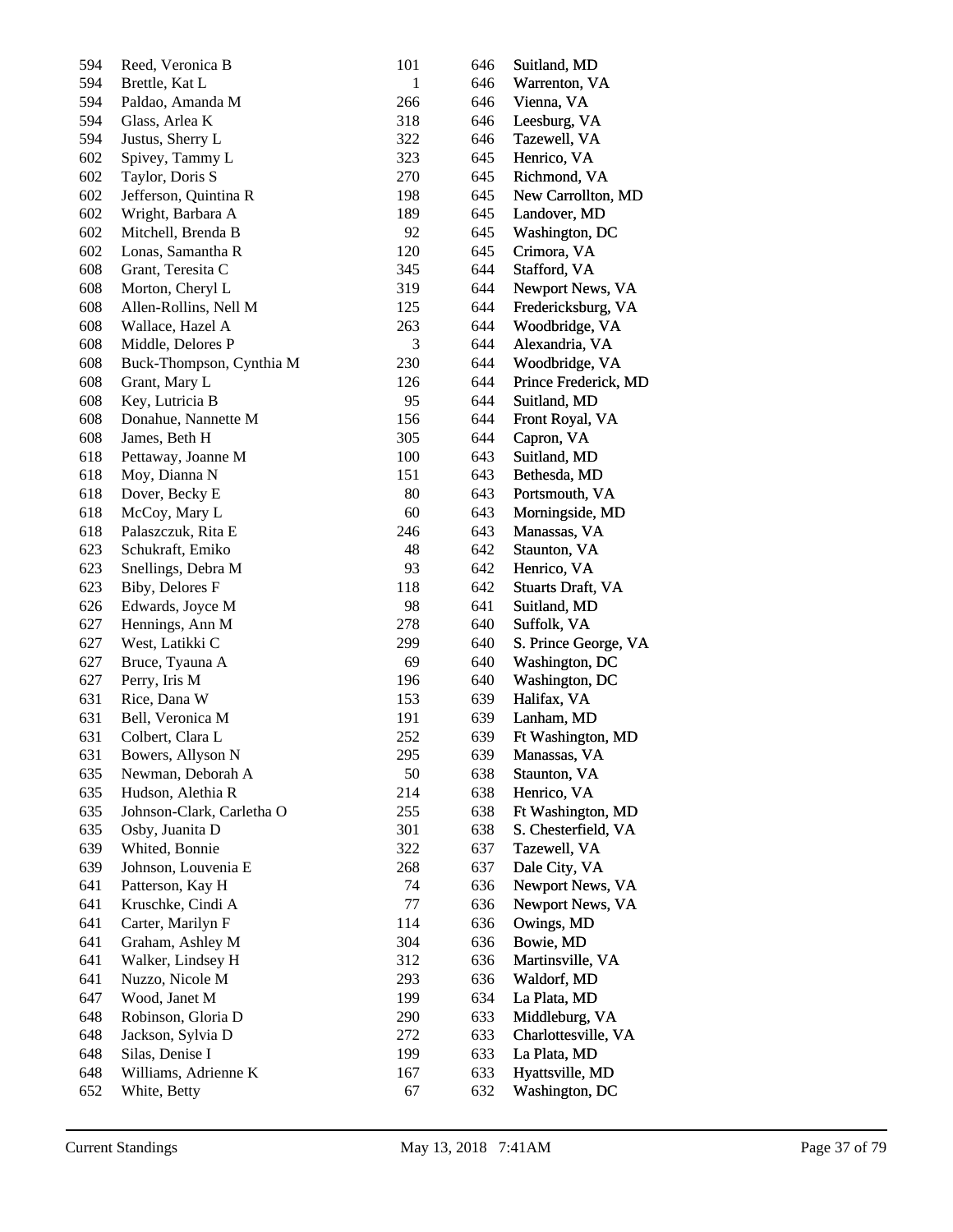| 652 | Daniel, Rebecca P       | 79           | 632 | Midland, VA               |
|-----|-------------------------|--------------|-----|---------------------------|
| 652 | Ward, Gina M            | 96           | 632 | Suitland, MD              |
| 652 | Young, Donna R          | 234          | 632 | Manassas, VA              |
| 652 | Matthews, Michelle T    | 240          | 632 | Hyattsville, MD           |
| 657 | Bryson, Linda J         | 321          | 631 | Lorton, VA                |
| 657 | Payne, Pamela M         | 345          | 631 | Stafford, VA              |
| 657 | Hatch, Sherri S         | 58           | 631 | Petersburg, VA            |
| 660 | Hicks, Sheila D         | 7            | 629 | Salem, VA                 |
| 660 | Robinson, Felicia N     | 168          | 629 | Temple Hills, MD          |
| 662 | Hilliard-Josey, Soney M | 201          | 628 | Berwyn Heights, MD        |
| 662 | Hall, Stephanie K       | 303          | 628 | Bowie, MD                 |
| 664 | Fuller, Brenda R        | 338          | 627 | Clinton, MD               |
| 664 | Sweet, Melanie S        | 193          | 627 | <b>Upper Marlboro, MD</b> |
| 664 | LaFon, Annie R          | 205          | 627 | Virginia Beach, VA        |
| 664 | Dye, Janet              | 296          | 627 | Raven, VA                 |
| 668 | Russell, Shellene D     | 195          | 626 | <b>Upper Marlboro, MD</b> |
| 669 | Anderson, Sriyani M     | 156          | 625 | Front Royal, VA           |
| 669 | Tate, Anne C            | 342          | 625 | Seaford, VA               |
| 669 | Smith, Valerie C        | 9            | 625 | Waynesboro, VA            |
| 672 | Drake, Pamela S         | 295          | 624 | Manassas, VA              |
| 672 | Horton, Connie          | 296          | 624 | Raven, VA                 |
| 674 | Banton, Tammy S         | 217          | 623 | Petersburg, VA            |
| 675 | Stroman, Cordelia O     | 99           | 622 | Suitland, MD              |
| 675 | Rauschenbach, Lina M    | 308          | 622 | Newport News, VA          |
| 677 | McManus, Maureen O      | 42           | 621 | Staunton, VA              |
| 677 | Batten, Carol J         | 120          | 621 | Crimora, VA               |
| 677 | Owens, Shanell L        | 187          | 621 | Ft Washington, MD         |
| 677 | Taylor, Addie M         | 190          | 621 | Bowie, MD                 |
| 677 | Curtis, Janelle L       | 36           | 621 | Hyattsville, MD           |
| 682 | Bokman, Taren L         | 291          | 620 | Waldorf, MD               |
| 683 | Godette, Annie J        | 235          | 619 | Va Beach, VA              |
| 683 | Meredith, Renee E       | 340          | 619 | Seaford, VA               |
| 683 | Simmons, Lisa T         | 48           | 619 | Staunton, VA              |
| 683 | Hansen, Shelly M        | 11           | 619 | Goldvein, VA              |
| 683 | Savoy, E Janet          | 164          | 619 | Waldorf, MD               |
| 683 | McLane, Laurie M        | 228          | 619 | Ashburn, VA               |
| 689 | Compton, Lauren A       | $\mathbf{2}$ | 618 | Alexandria, VA            |
| 689 | Gray, Crystal M         | 196          | 618 | Washington, DC            |
| 689 | White, Gracie A         | 299          | 618 | S. Prince George, VA      |
| 692 | Taylor, Diane W         | 47           | 617 | Staunton, VA              |
| 692 | Yannitello, Pamela K    | 76           | 617 | Williamsburg, VA          |
| 692 | Crawford, Elizabeth R   | 84           | 617 | Lynchburg, VA             |
| 695 | Swift, Verna G          | 12           | 616 | Goldvein, VA              |
| 696 | Smith, Mary L           | 69           | 615 | Washington, DC            |
| 696 | Clingman, Corina J      | 302          | 615 | Bowie, MD                 |
| 698 | Miller, Violet G        | 212          | 614 | Richmond, VA              |
| 699 | Dean, Linda H           | 8            | 613 | Manassas, VA              |
| 699 | Green, Yvonne P         | 146          | 613 | Capitol Heights, MD       |
| 701 | Pyles-Harris, Betty J   | 68           | 612 | Washington, DC            |
| 701 | Owens, Regina G         | 175          | 612 | Ft. Washington, MD        |
| 701 | Matthews, Polatai T     | 335          | 612 | Bowie, MD                 |
| 701 | Brubaker, Renee L       | 340          | 612 | Seaford, VA               |
| 705 | Horn, Robyn R           | 183          | 611 | <b>Upper Marlboro, MD</b> |
| 706 | Brown, Reverne          | 139          | 610 | Ft Washington, MD         |
| 707 | Keller, Andrelia F      | 180          | 609 | Matthews, NC              |
| 707 | Andrews, Wanda C        | 15           | 609 | Goldvein, VA              |
|     |                         |              |     |                           |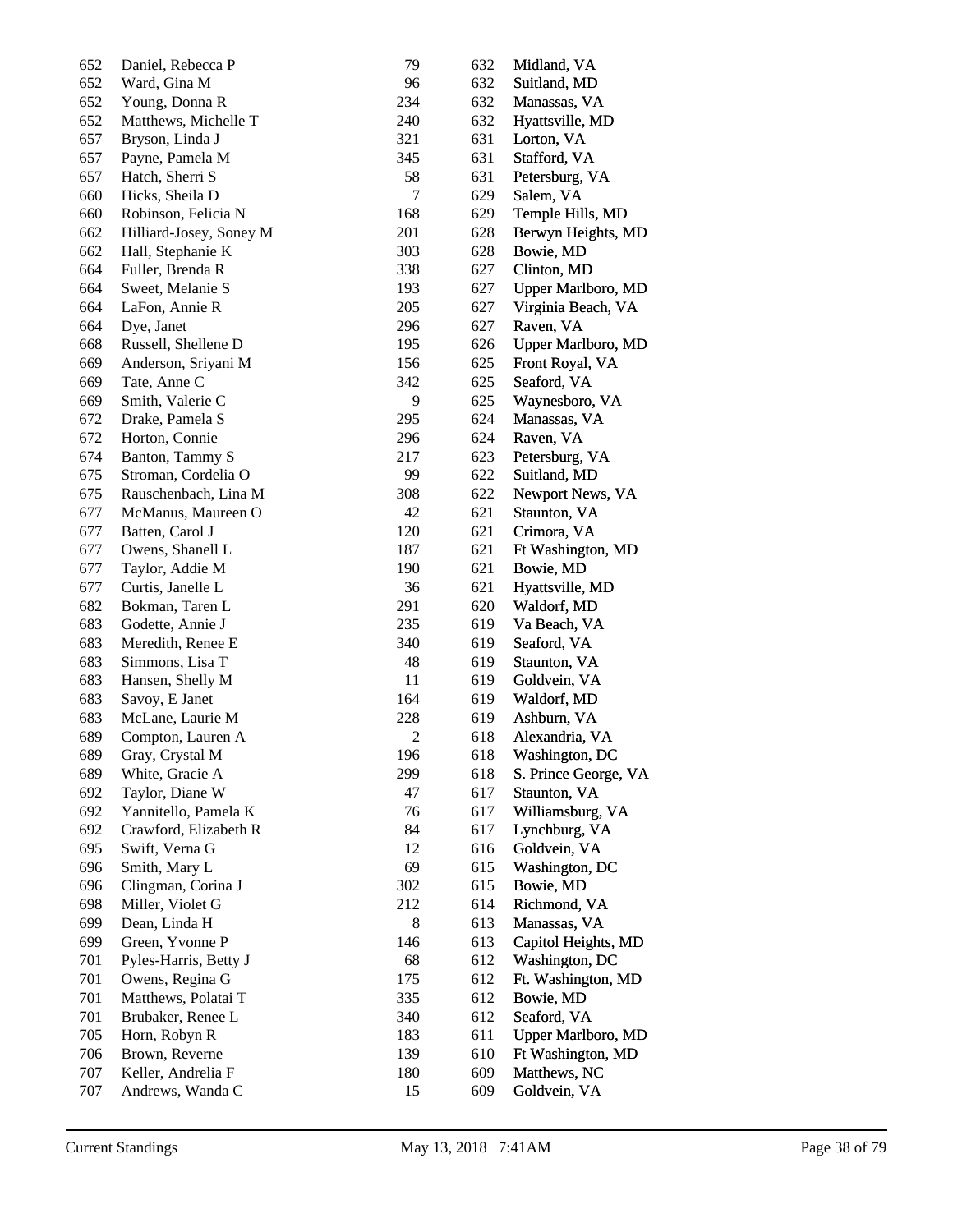| 709 | Embrey, Ellen P             | 266 | 607 | Vienna, VA                |
|-----|-----------------------------|-----|-----|---------------------------|
| 710 | Bright-Perry, Sandra J      | 180 | 606 | Matthews, NC              |
| 711 | Wright, Rosa L              | 290 | 605 | Middleburg, VA            |
| 711 | Little, Tracey C            | 317 | 605 | Leesburg, VA              |
| 713 | Warren, Patricia A          | 37  | 604 | Ft Washington, MD         |
| 714 | Thornburg, Dawn C           | 131 | 603 | Inwood, WV                |
| 715 | Williams, Barbara G         | 238 | 602 | Fulks Run, VA             |
| 715 | Harris, Joyce A             | 252 | 602 | Ft Washington, MD         |
| 717 | Schaden, Samantha A         | 198 | 601 | New Carrollton, MD        |
| 717 | Lowe-Fouche, Michelle L     | 195 | 601 | <b>Upper Marlboro, MD</b> |
| 719 | Russell, Soledad U          | 233 | 600 | Woodbridge, VA            |
| 719 | Green, Lee A                | 291 | 600 | Waldorf, MD               |
| 721 | Beaulac, Tina M             | 75  | 597 | Newport News, VA          |
| 722 | Ferrer, Jessica L           | 283 | 594 | Chesapeake, VA            |
| 723 | Delawder, Tina L            | 238 | 592 | Fulks Run, VA             |
| 723 | Myers, Randa C              | 296 | 592 | Raven, VA                 |
| 725 | Turner, Sandy S             | 305 | 590 | Capron, VA                |
| 726 | White, Felicia A            | 92  | 589 | Washington, DC            |
| 727 | McEvoy, Andrea R            | 329 | 588 | Linden, VA                |
| 727 | Burke, Katherine L          | 80  | 588 | Portsmouth, VA            |
| 729 | Moomaw, Barbara D           | 256 | 586 | Alexandria, VA            |
| 729 | Ward, Wallicia C            | 261 | 586 | Petersburg, VA            |
| 731 | Bush-Jackson, Felicia M     | 196 | 585 | Washington, DC            |
| 732 | Brown, Barbara S            | 54  | 584 | Hollywood, MD             |
| 732 | Reddy, Hannah               | 193 | 584 | <b>Upper Marlboro, MD</b> |
| 732 | Connick, Nancy S            | 292 | 584 | Waldorf, MD               |
| 735 | Duncan, Kristen M           | 276 | 583 | Virginia Beach, VA        |
| 736 | Rumburg, Dawn M             | 77  | 582 | Newport News, VA          |
| 737 | Chichester-Lanier, Adrienne | 195 | 579 | <b>Upper Marlboro, MD</b> |
| 737 | Hall, Theresa A             | 33  | 579 | Bristow, VA               |
| 739 | Edwards, Denise Y           | 197 | 578 | District Heights, MD      |
| 740 | Hatfield, Tammy L           | 17  | 577 | Goldvein, VA              |
| 740 | Moore, Sharon Y             | 140 | 577 | Stafford, VA              |
| 740 | Morris, Clarice             | 336 | 577 | Lorton, VA                |
| 743 | Colbert-Box, Sandra M       | 251 | 575 | Ft Washington, MD         |
| 744 | Patterson, JoEllen B        | 23  | 574 | Falls Church, VA          |
| 744 | Kirkland, Latoya C          | 262 | 574 | Woodbridge, VA            |
| 746 | Fay, Dawn M                 | 194 | 570 | Gwynn Oak, MD             |
| 747 | Mc Dowell, Linda V          | 57  | 566 | Chesapeake, VA            |
| 748 | Elliott, Zotelia D          | 330 | 554 | Petersburg, VA            |
| 749 | Goode, Kathleen B           | 262 | 553 | Woodbridge, VA            |
| 750 | Johnson, Terrey E           | 161 | 552 | Bryans Road, MD           |
| 751 | Nailor, Patti L             | 11  | 538 | Goldvein, VA              |
| 752 | Dorsey, Angela C            | 160 | 350 | Waldorf, MD               |

The lowest score to cash is 748.

## **Singles, Division 2, Handicapped**

| Place | Team name               | Entry | Score | From               |
|-------|-------------------------|-------|-------|--------------------|
|       | Axelson, Jo M           | 298   | 824   | Virginia Beach, VA |
|       | Barnhill, Sarah E       | 43    | 820   | Staunton, VA       |
|       | Shannon, Michele C      | 217   | 815   | Petersburg, VA     |
|       | Williams, Shauntese Y   | 66    | 810   | Washington, DC     |
|       | Ellis-Williams, Alice E | 249   | 807   | Ft Washington, MD  |
|       | Schasberger, Paula I    | 258   | 807   | Alexandria, VA     |
|       |                         |       |       |                    |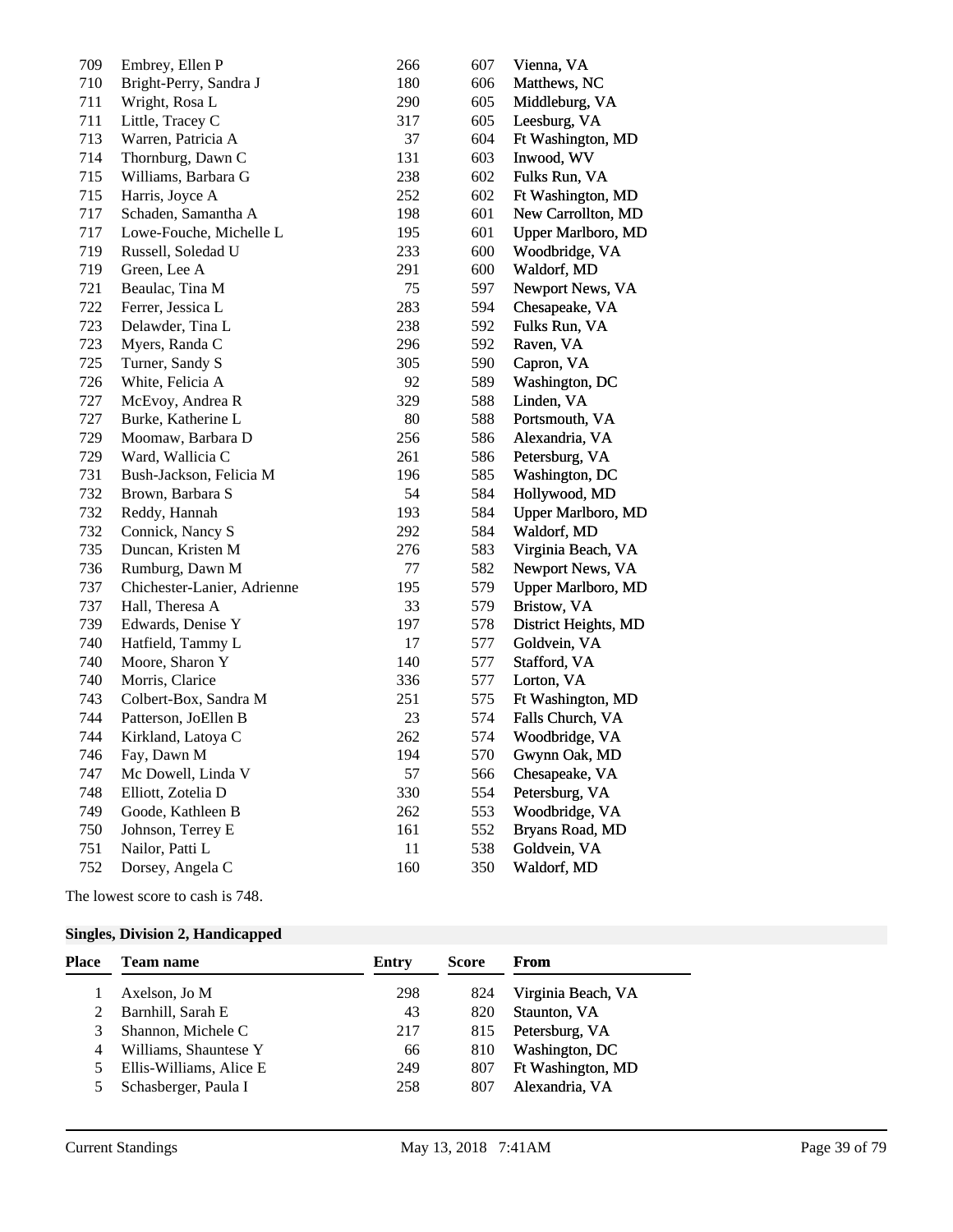| 7     | Greenfield, Daisy V     | 113          | 806 | Ft Washington, MD   |
|-------|-------------------------|--------------|-----|---------------------|
| $8\,$ | Jones, Donna B          | 313          | 804 | Roanoke, VA         |
| 9     | STEELE, HELEN H         | 296          | 802 | Raven, VA           |
| 10    | Cooper, Dena M          | 333          | 801 | Ridgeway, VA        |
| 11    | Fox, Rachel A           | 133          | 795 | Midlothian, VA      |
| 12    | Williams, Maythis A     | 95           | 794 | Suitland, MD        |
| 13    | Shifflett, Peggy R      | 236          | 789 | Charlottesville, VA |
| 14    | Nolte, Jane H           | 207          | 787 | Richmond, VA        |
| 15    | Simms, Janice M         | 139          | 786 | Ft Washington, MD   |
| 16    | Reed, Elaine M          | 265          | 785 | Alexandria, VA      |
| 17    | Dixon, Linda T          | 152          | 782 | Halifax, VA         |
| 17    | Beltz, Michelle L       | 318          | 782 | Leesburg, VA        |
| 19    | Brown, Annie W          | 100          | 781 | Suitland, MD        |
| 20    | Jordan, Everdene J      | 159          | 780 | Indian Head, MD     |
| 21    | Fitz, Goldie A          | 272          | 779 | Charlottesville, VA |
| 22    | Long, Dora Jo           | 52           | 778 | Silver Spring, MD   |
| 22    | Terrell, Kim E          | 230          | 778 | Woodbridge, VA      |
| 22    | Bracy, Gayle A          | 125          | 778 | Fredericksburg, VA  |
| 22    | Mathews, Sharian M      | 62           | 778 | Richmond, VA        |
| 22    | Brown, Eileen B         | 87           | 778 | Leesburg, VA        |
| 27    | Ratliff, Kanoa A        | 220          | 777 | Midland, VA         |
| 27    | Kelly, She'Rry J        | 325          | 777 | Fredericksburg, VA  |
| 29    | Bartholic, Bonnie L     | 91           | 775 | Leesburg, VA        |
| 30    | Briggs, Edith W         | 217          | 774 | Petersburg, VA      |
| 31    | Mesce, Barbara          | $\mathbf{1}$ | 773 | Warrenton, VA       |
| 31    | Ricks-Beach, Marilyn    | 44           | 773 | Staunton, VA        |
| 33    | Barringer, Martha       | 62           | 772 | Richmond, VA        |
| 33    | Haines, Mary Ellen      | 227          | 772 | Clifton Forge, VA   |
| 35    | Robertson, Sarah R      | 138          | 771 | Lorton, VA          |
| 35    | Chambers, Yonnette      | 204          | 771 | Midlothian, VA      |
| 37    | Dudas-Washington, Robyn | 220          | 770 | Midland, VA         |
| 37    | Foster, Petra           | 279          | 770 | Stafford, VA        |
| 37    | Shideler, Kasey R       | 308          | 770 | Newport News, VA    |
| 40    | Blunt, April L          | 129          | 769 | Richmond, VA        |
| 41    | Bullock, Nancy E        | 28           | 768 | Sterling, VA        |
| 41    | Blackwell, Sharon T     | 42           | 768 | Staunton, VA        |
| 41    | Bowman, Patricia L      | 108          | 768 | Bealeton, VA        |
| 44    | Moxley, Sherri T        | 112          | 767 | Temple Hills, MD    |
| 44    | Dowling, Dorothy O      | 176          | 767 | Capitol Heights, MD |
| 44    | James, Elizabeth K      | 213          | 767 | Richmond, VA        |
| 44    | Peterson, Essie M       | 249          | 767 | Ft Washington, MD   |
| 44    | Chiles, Sarah E         | 272          | 767 | Charlottesville, VA |
| 49    | Armstrong, Rashaun I    | 181          | 766 | Washington, DC      |
| 49    | Thompson, Sherri M      | 145          | 766 | Capitol Heights, MD |
| 49    | Coburn, Wendy L         | 81           | 766 | Chesapeake, VA      |
| 49    | Stump, Ruth             | 20           | 766 | Salem, VA           |
| 49    | Himelright, Darlene L   | 221          | 766 | Ashland, VA         |
| 54    | Lord, Kori S            | 87           | 764 | Leesburg, VA        |
| 54    | McMickle, Valerie A     | 141          | 764 | Richmond, VA        |
| 54    | Barnes, Yvette V        | 174          | 764 | Clinton, MD         |
| 54    | Venti, Jill M           | 308          | 764 | Newport News, VA    |
| 58    | Wallace, Lisa F         | 147          | 763 | South Boston, VA    |
| 58    |                         | 159          |     |                     |
| 60    | Proctor, Jacqueline F   |              | 763 | Indian Head, MD     |
| 60    | Clark, Tracy A          | 26<br>318    | 762 | Centreville, VA     |
|       | Gilboy, Rachel          |              | 762 | Leesburg, VA        |
| 60    | Sorensen, Eva L         | 267          | 762 | Dale City, VA       |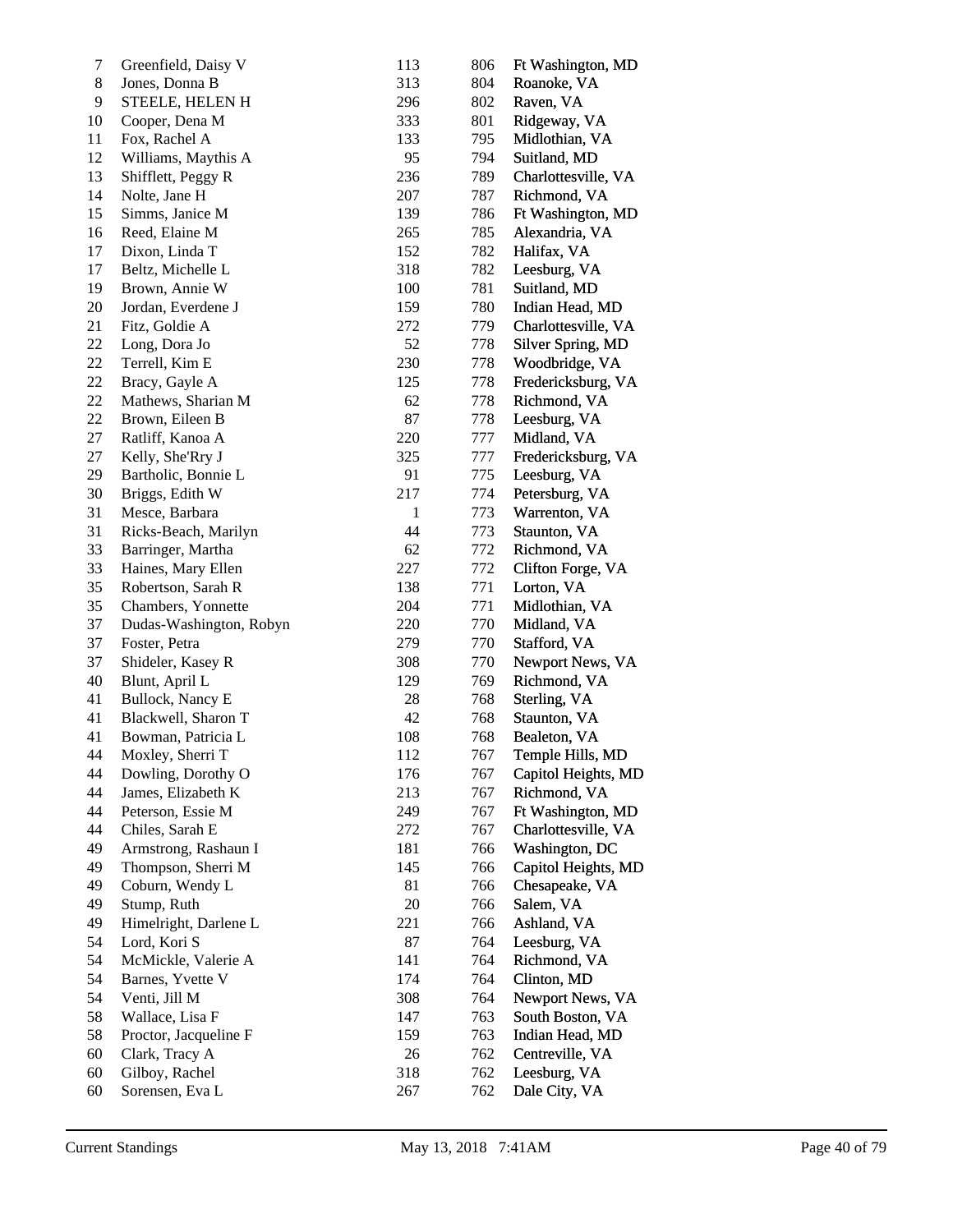| 60  | Spriggs, Dorothy Y       | 145        | 762 | Capitol Heights, MD    |
|-----|--------------------------|------------|-----|------------------------|
| 60  | Womack, Cat F            | 261        | 762 | Petersburg, VA         |
| 65  | May, Betty M             | 87         | 761 | Leesburg, VA           |
| 65  | Tran, Trang T            | 135        | 761 | Haymarket, VA          |
| 67  | Johnson, Barbara L       | 6          | 760 | Hampton, VA            |
| 67  | Porter, Anita M          | 288        | 760 | Washington, DC         |
| 69  | Dixon, Linda C           | 152        | 759 | Halifax, VA            |
| 69  | Jones, Carolyn           | 211        | 759 | Midlothian, VA         |
| 69  | Walker, Margaret A       | 137        | 759 | Barboursville, VA      |
| 69  | Whitelock, Joyce H       | 29         | 759 | Aldie, VA              |
| 73  | Hill, Mary J             | 274        | 758 | Gloucester, VA         |
| 73  | Russell, Juli A          | 234        | 758 | Manassas, VA           |
| 75  | Fosmire, Linda L         | 109        | 757 | Gainesville, VA        |
| 75  | McCoy, Flossie A         | 267        | 757 | Dale City, VA          |
| 77  | Robinson, Gwen J         | 271        | 754 | North Chesterfield, VA |
| 77  | Lee, Kwang Y             | 279        | 754 | Stafford, VA           |
| 77  | Trinidad, Jo Andrea      | 74         | 754 | Newport News, VA       |
| 80  | Jones, Laura A           | 154        | 753 | Manassas, VA           |
| 81  |                          | 174        |     | Clinton, MD            |
|     | Alverson, Rozlyn E       |            | 752 |                        |
| 81  | Watson, Josie F          | 325        | 752 | Fredericksburg, VA     |
| 83  | Zahreddine, Geri         | 30         | 751 | Centreville, VA        |
| 83  | Sipe, Harmony M          | 117        | 751 | Lyndhurst, VA          |
| 83  | Smedley, Linda A         | 277        | 751 | Front Royal, VA        |
| 83  | Preston, Brenda L        | 288        | 751 | Washington, DC         |
| 83  | Turner, Helen W          | 331        | 751 | Collinsville, VA       |
| 88  | Barron, Kathleen V       | 89         | 750 | Leesburg, VA           |
| 88  | Wade, Barbara M          | 271        | 750 | North Chesterfield, VA |
| 90  | Schofield, Lynne A       | 341        | 749 | Seaford, VA            |
| 91  | Christine, Betty J       | 342        | 748 | Seaford, VA            |
| 91  | Shirey, Pamela D         | 259        | 748 | Marion, VA             |
| 91  | Williams, Andrea C       | 170        | 748 | Waldorf, MD            |
| 94  | Alizio, Sharon L         | 90         | 747 | Leesburg, VA           |
| 94  | Edwards, Sherri L        | 179        | 747 | Seabrook, MD           |
| 94  | Butler, Angela L         | 37         | 747 | Ft Washington, MD      |
| 94  | Osborne, Patricia G      | 334        | 747 | Axton, VA              |
| 98  | Buchanan, Elizabeth W    | 13         | 746 | Goldvein, VA           |
| 99  | Lee, Carol P             | 294        | 745 | Nokesville, VA         |
| 100 | Migliaccio, Deborah A    | 257        | 744 | Alexandria, VA         |
| 100 | Evans, Angelia           | 264        | 744 | Alexandria, VA         |
| 100 | Chandler, Jacqueline D D | 208        | 744 | Richmond, VA           |
| 103 | Huber, Tamera M          | 91         | 743 | Leesburg, VA           |
| 104 | Saunders, Christine D    | $\sqrt{6}$ | 742 | Hampton, VA            |
| 104 | Myers, Debbie H          | 75         | 742 | Newport News, VA       |
| 104 | Morris, Angela R         | 94         | 742 | Spotsylvania, VA       |
| 104 | Reed, Linda F            | 333        | 742 | Ridgeway, VA           |
| 108 | Milstead, Veronica E     | 161        | 741 | Bryans Road, MD        |
| 108 | Epps, Barbara H          | 40         | 741 | Staunton, VA           |
| 108 | Morabito, Renee L        | 105        | 741 | Chesapeake, VA         |
| 111 | Woodfolk, Julia K        | 232        | 740 | Woodbridge, VA         |
| 111 | Sajeski, Jerry A         | 108        | 740 | Bealeton, VA           |
| 111 | Finney, Janice L         | 104        | 740 | Richmond, VA           |
| 114 | Dyson, Carolyn B         | 83         | 739 | Henrico, VA            |
| 114 | Rosener, Janie A         | 226        | 739 | Dutton, VA             |
| 116 | Terry, Glennyleen        | 153        | 737 | Halifax, VA            |
| 116 | O'Shea, Jeannie          | 27         | 737 | Herndon, VA            |
| 116 | Butler, Toni B           | 40         | 737 | Staunton, VA           |
|     |                          |            |     |                        |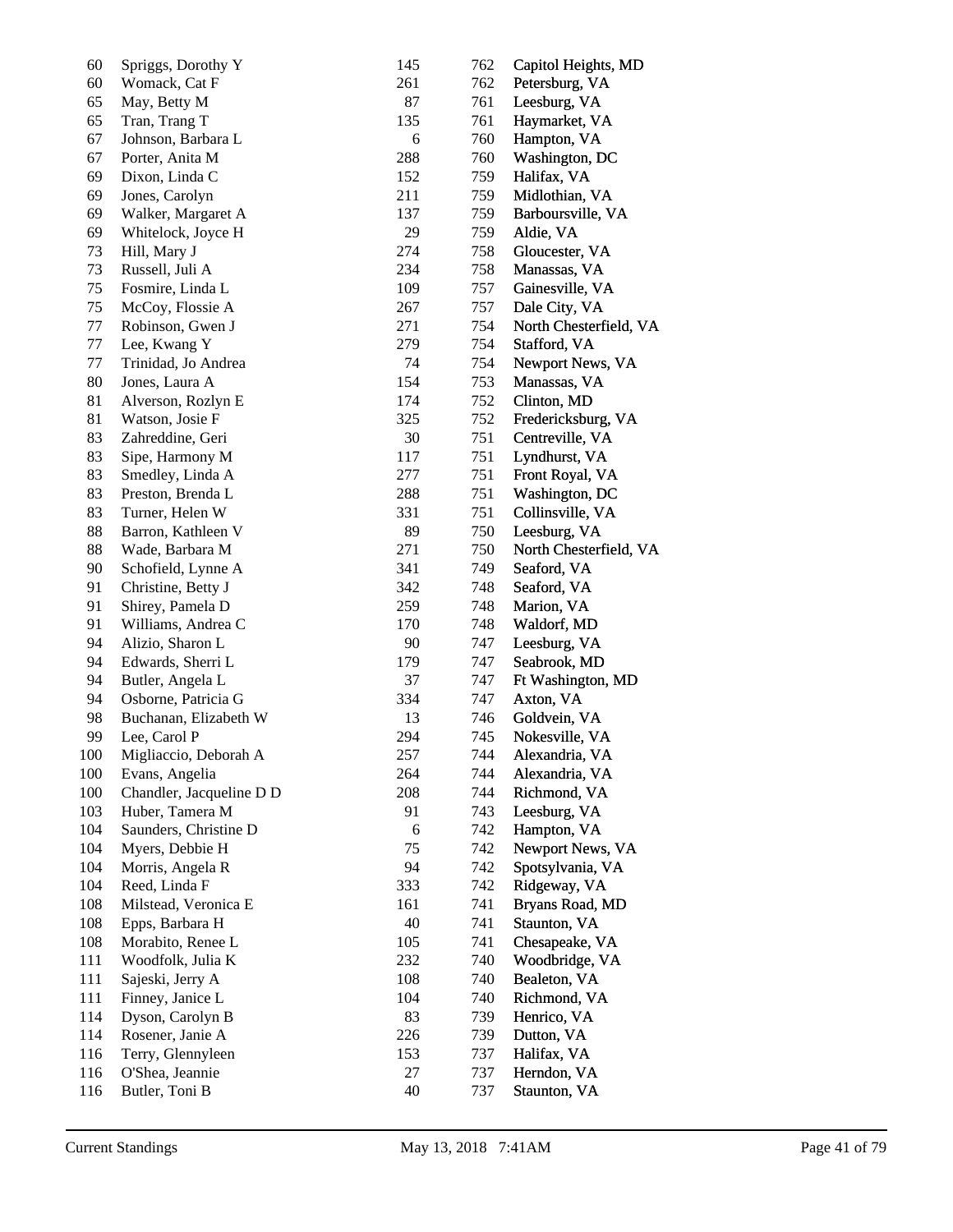| 116 | Hansborough, Alvertenia A    | 63  | 737 | Washington, DC      |
|-----|------------------------------|-----|-----|---------------------|
| 116 | Kingsbury, Michelle E        | 78  | 737 | Virginia Beach, VA  |
| 121 | Haynes, Judith E             | 61  | 736 | Richmond, VA        |
| 121 | Barbour, Doretha D           | 140 | 736 | Stafford, VA        |
| 121 | England, Frances L           | 327 | 736 | Manassas, VA        |
| 124 | Faulknier, Donna M           | 53  | 735 | Barboursville, VA   |
| 124 | Kelly, Jacqueline F          | 54  | 735 | Hollywood, MD       |
| 124 | Platts-Littlejohn, Valinda S | 185 | 735 | Silver Spring, MD   |
| 124 | Heath, Ann G                 | 204 | 735 | Midlothian, VA      |
| 124 | Nelson, Carol L              | 272 | 735 | Charlottesville, VA |
| 129 | Davis, Sharon K              | 306 | 734 | Newport News, VA    |
| 130 | McCaskill, Deidra R          | 231 | 733 | Woodbridge, VA      |
| 130 | Overby, Deborah D            | 211 | 733 | Midlothian, VA      |
| 130 | Bazile, Delores              | 258 | 733 | Alexandria, VA      |
| 133 | Cooke, Rachel L              | 30  | 732 | Centreville, VA     |
| 133 | Barnes, Amy M                | 107 | 732 | Portsmouth, VA      |
| 133 | Harris, Latresa J            | 178 | 732 | Laurel, MD          |
| 133 | Christmas, Clorodet L        | 253 | 732 | Ft Washington, MD   |
| 133 | Tutt, Donna A                | 345 | 732 | Stafford, VA        |
| 138 | Sizemore, Carol J            | 149 | 731 | Roanoke, VA         |
| 138 | Bell, Bonita L               | 254 | 731 | Ft Washington, MD   |
| 138 | Lemaster, Mary E             | 86  | 731 | Purcellville, VA    |
| 138 | Testa, Linda L               | 319 | 731 | Newport News, VA    |
| 142 | Anderson, Veronica W         | 136 | 730 | Lynchburg, VA       |
| 142 | Edwards, Ruth T              | 243 | 730 | Lexington, VA       |
| 142 | Rossi, Sarah K               | 245 | 730 | Warrenton, VA       |
| 142 | Maxwell, Petronella C        | 336 | 730 | Lorton, VA          |
| 146 | Borrelli, Barbara K          | 216 | 729 | Stafford, VA        |
| 146 | Martin, Christy L            | 284 | 729 | Roanoke, VA         |
| 146 | Geysen, Kay                  | 236 | 729 | Charlottesville, VA |
| 146 | Fitzgerald, Ann T            | 83  | 729 | Henrico, VA         |
| 146 | McClellan, Katie D           | 71  | 729 | Hyattsville, MD     |
| 146 | Ellis, Michelle L            | 233 | 729 | Woodbridge, VA      |
| 146 | Coger, Beverly A             | 158 | 729 | Waldorf, MD         |
| 153 | Carwile, Brenda B            | 84  | 728 | Lynchburg, VA       |
| 153 | Stilwell, Judy T             | 334 | 728 | Axton, VA           |
| 153 | Anderson, Edith D            | 325 | 728 | Fredericksburg, VA  |
| 153 | Malone, Jeannie E            | 255 | 728 | Ft Washington, MD   |
| 153 | Danley, Nikki                | 178 | 728 | Laurel, MD          |
| 153 | McElroy, Trish               | 89  | 728 | Leesburg, VA        |
| 153 | Beaulac, Katarina M          | 76  | 728 | Williamsburg, VA    |
| 153 | Moore, Debra                 | 50  | 728 | Staunton, VA        |
| 153 | Williamson, Jennifer A       | 15  | 728 | Goldvein, VA        |
| 153 | Calhoun, Stacy Y             | 6   | 728 | Hampton, VA         |
| 153 | Pearson, Cynthia D           | 166 | 728 | Bryans Road, MD     |
| 164 | Howard, Faye M               | 130 | 727 | Bristow, VA         |
| 164 | Campion, Joan J              | 233 | 727 | Woodbridge, VA      |
| 164 | Brown, Dolly M               | 236 | 727 | Charlottesville, VA |
| 164 | Johnson, Angela D            | 182 | 727 | Beltsville, MD      |
| 164 | Knupp, Debbie K              | 59  | 727 | Madison, VA         |
| 164 | Turner, Talmah A             | 51  | 727 | Washington, DC      |
| 164 | Moore, Regina M              | 48  | 727 | Staunton, VA        |
| 164 | Pitts, Cathy E               | 228 | 727 | Ashburn, VA         |
| 164 | Graves, Susan M              | 109 | 727 | Gainesville, VA     |
| 173 | Ashmore, Emily A             | 219 | 726 | Manassas, VA        |
| 173 | Daniel, Doreen G             | 221 | 726 | Ashland, VA         |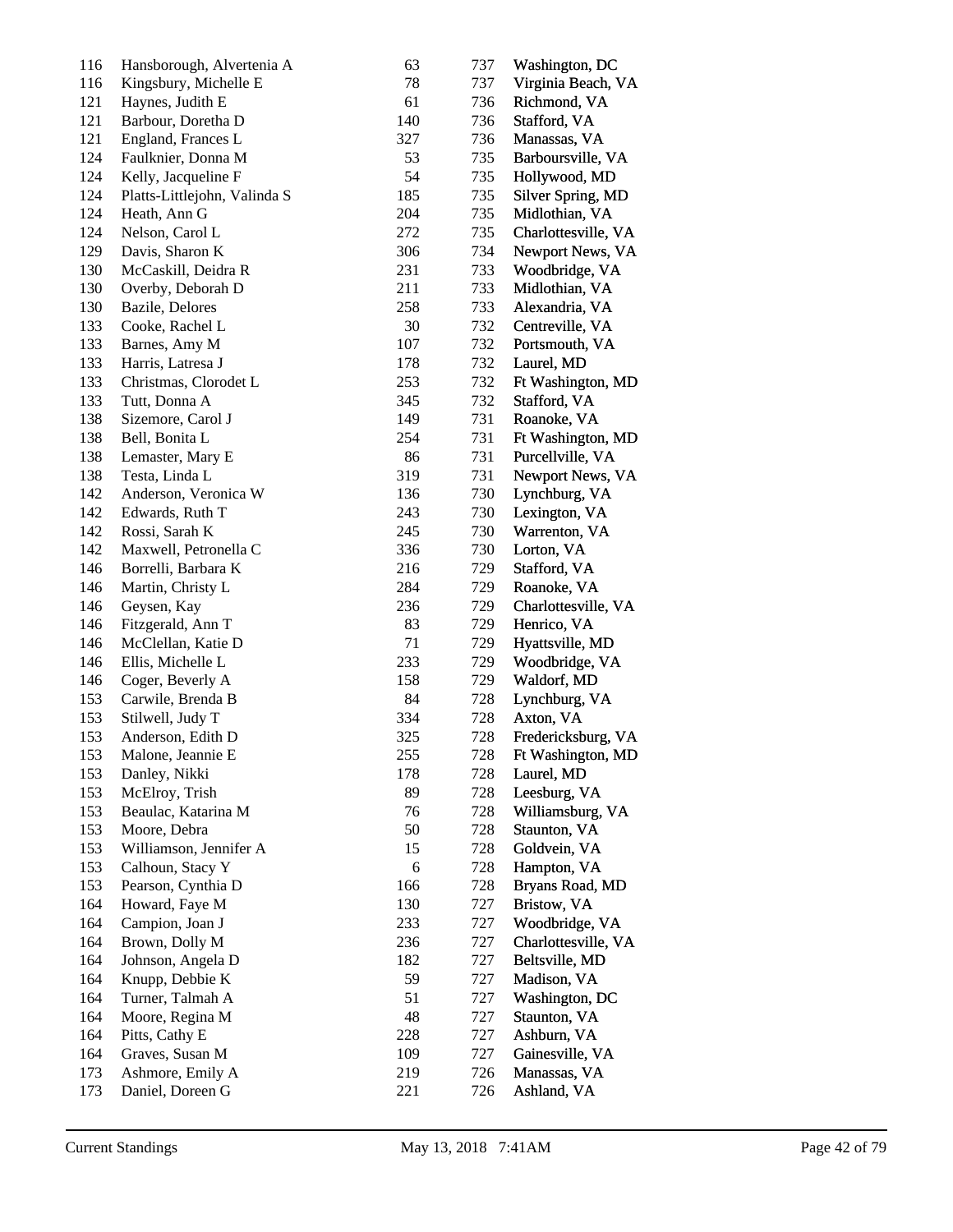| 173 | Jaeger, Shirley A           | 83             | 726 | Henrico, VA            |
|-----|-----------------------------|----------------|-----|------------------------|
| 173 | Pinard, Patricia K          | 78             | 726 | Virginia Beach, VA     |
| 173 | Boykins, Ethel D            | 56             | 726 | Chesapeake, VA         |
| 173 | Mc Daniel, Theresa L        | 55             | 726 | Chesapeake, VA         |
| 173 | Thompson, Cheryl L          | 32             | 726 | Gainesville, VA        |
| 180 | Grann, Judy                 | 17             | 725 | Goldvein, VA           |
| 180 | DanceWiggins, Grace D       | $\overline{4}$ | 725 | North Chesterfield, VA |
| 182 | McCormick, Frankie K        | 202            | 724 | Pulaski, VA            |
| 182 | Hughes, Marcella            | 326            | 724 | Mechanicsville, VA     |
| 184 | Bumgardner, Joan M          | 45             | 723 | Staunton, VA           |
| 184 | Weaver, Christina R         | 46             | 723 | Staunton, VA           |
| 186 | Hicks, Renee C              | 139            | 722 | Ft Washington, MD      |
| 186 | Turner, Janice M            | 337            | 722 | Clinton, MD            |
| 186 | Adams, Amie E               | 307            | 722 | Newport News, VA       |
| 186 | Blaney, Stephanie A         | 228            | 722 | Ashburn, VA            |
| 186 | Connor, Gloria H            | 165            | 722 | Portsmouth, VA         |
| 186 | Mendenhall, Melanie A       | 93             | 722 | Henrico, VA            |
| 186 | Voltz, Cynthia D            | 13             | 722 | Goldvein, VA           |
| 186 | Smith, Patricia C           | 143            | 722 | Capitol Heights, MD    |
| 194 | Padilla, Madonna            | 157            | 721 | Gainesville, VA        |
| 194 | Ellis, Sandra S             | $\overline{4}$ | 721 | North Chesterfield, VA |
| 194 | Byrd, Linda B               | 154            | 721 | Manassas, VA           |
| 194 | Davis, Hannah L             | 177            | 721 | Meherrin, VA           |
| 194 | Cook, Norma L               | 229            | 721 | Fredericksbrg, VA      |
| 199 | Sheppard, Anna Marie        | 319            | 720 | Newport News, VA       |
| 199 | Brown, Gwendolyn J          | 254            | 720 | Ft Washington, MD      |
| 199 | Williams-Hampton, Phyllis A | 172            | 720 | Fort Washington, MD    |
| 199 | Olinger, Donna D            | 150            | 720 | Warrenton, VA          |
| 199 | Neal, Marilyn               | 50             | 720 | Staunton, VA           |
| 199 | Devaux, Margaret E          | 14             | 720 | Goldvein, VA           |
| 199 | DeCerbo, Bonnie E           | 22             | 720 | Stafford, VA           |
| 206 | Disbrow, Catherine M        | 282            | 719 | Henrico, VA            |
| 206 | Wade, Cindy P               | 281            | 719 | Chesapeake, VA         |
| 206 | James, Roselyn M            | 149            | 719 | Roanoke, VA            |
| 206 | Setliff, Teresa C           | 331            | 719 | Collinsville, VA       |
| 210 | Jones, Brenda J             | 26             | 718 | Centreville, VA        |
| 210 | Jones, Shauna M             | 32             | 718 | Gainesville, VA        |
| 210 | Johnson, Patricia G         | 91             | 718 | Leesburg, VA           |
| 210 | Haley, Jearlean             | 152            | 718 | Halifax, VA            |
| 210 | Brown, Deborah W            | 230            | 718 | Woodbridge, VA         |
| 210 | Butler, Margaret R          | 286            | 718 | Richmond, VA           |
| 216 | Fouts, Betty A              | 62             | 717 | Richmond, VA           |
| 216 | McElroy, Kelly J            | 110            | 717 | Dinwiddie, VA          |
| 216 | Martin, Cindy M             | 332            | 717 | Bassett, VA            |
| 216 | Robinson, Joyce A           | 310            | 717 | Inwood, WV             |
| 216 | West, Cora P                | 35             | 717 | Lanham, MD             |
| 216 | Henderson, Lisa D           | 114            | 717 | Owings, MD             |
| 216 | Armstrong, Robin            | 181            | 717 | Washington, DC         |
| 223 | Paige, Geraldine M          | 38             | 716 | Washington, DC         |
| 223 | Seawright, Latonya J        | 280            | 716 | Fredericksburg, VA     |
| 225 | Poole, Carolyn S            | 269            | 715 | New Kent, VA           |
| 225 | Bouchery, Micki R           | 216            | 715 | Stafford, VA           |
| 225 | Wells, Jane G               | 9              | 715 | Waynesboro, VA         |
| 225 | Gill, Sonja C               | 73             | 715 | Virginia Beach, VA     |
| 225 | McDaniel, Jo Ann A          | 243            | 715 | Lexington, VA          |
| 230 | Pinkston, Tuawana           | 50             | 714 | Staunton, VA           |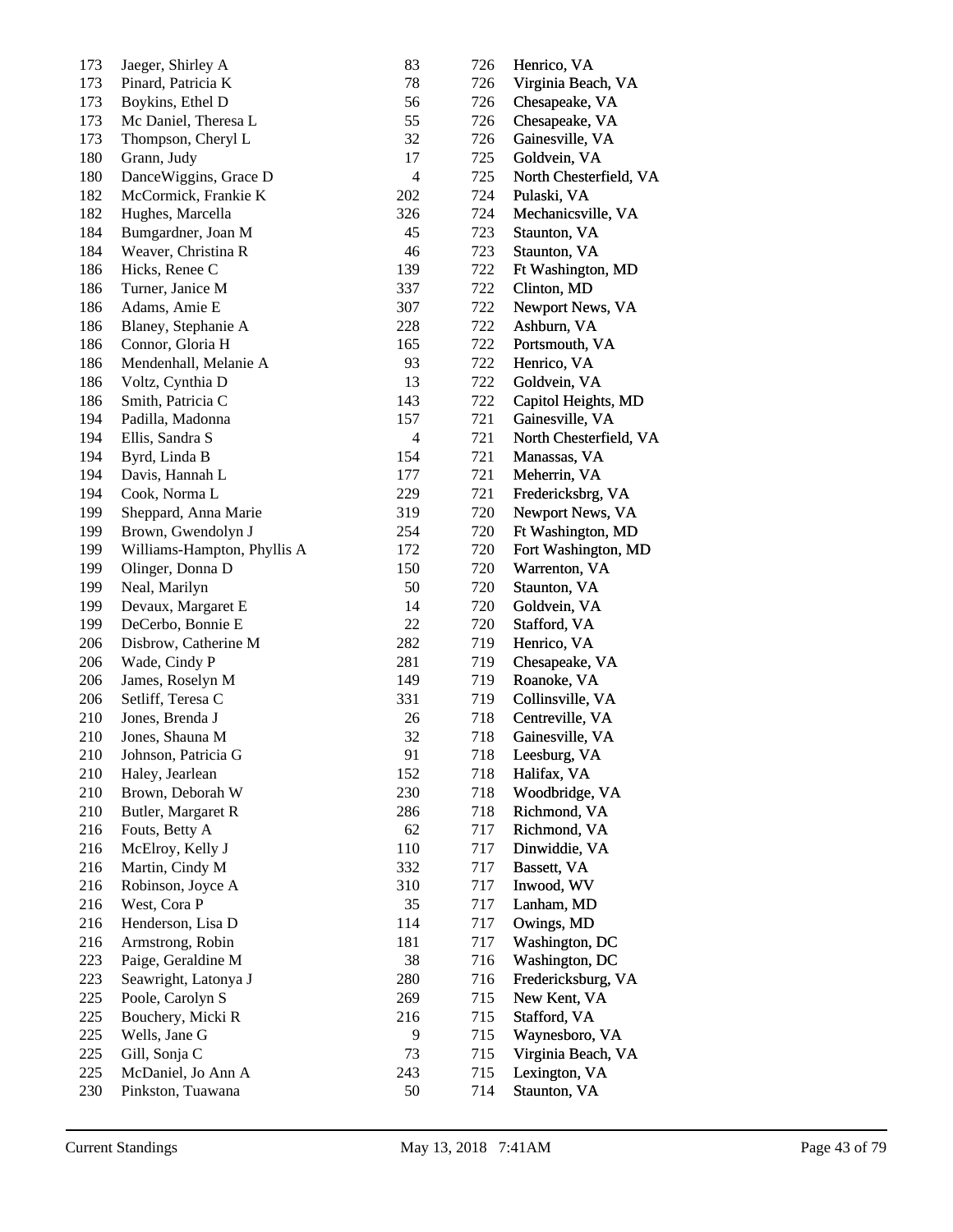| 230 | Hunter, Regina          | 103 | 714 | Suitland, MD             |
|-----|-------------------------|-----|-----|--------------------------|
| 230 | Brooks, Jessica N       | 210 | 714 | Richmond, VA             |
| 233 | Harkins, Rita W         | 162 | 713 | Waldorf, MD              |
| 233 | Kelly, Elizabeth V      | 54  | 713 | Hollywood, MD            |
| 233 | Klusmann, Karin M       | 112 | 713 | Temple Hills, MD         |
| 236 | Greene, Nannie N        | 313 | 712 | Roanoke, VA              |
| 236 | Garvey, Camille         | 226 | 712 | Dutton, VA               |
| 236 | Sites, Debbie E         | 137 | 712 | Barboursville, VA        |
| 236 | Tabb, Evangelyn M       | 34  | 712 | Oxon Hill, MD            |
| 236 | Levitsky, Jill M        | 43  | 712 | Staunton, VA             |
| 241 | Ferrer, Carol L B       | 135 | 711 | Haymarket, VA            |
| 241 | Nickens, Brenda A       | 290 | 711 | Middleburg, VA           |
| 241 | French, Minerva R       | 268 | 711 | Dale City, VA            |
| 241 | Louden, Jennifer D      | 144 | 711 | Capitol Heights, MD      |
| 241 | Reese, Pauline H        | 118 | 711 | <b>Stuarts Draft, VA</b> |
| 241 | Evans, Berdie F         | 47  | 711 | Staunton, VA             |
| 241 | Kurtz, Kathy M          | 16  | 711 | Goldvein, VA             |
| 241 | Johnson, Thelma M       | 121 | 711 | Fredericksburg, VA       |
| 249 | Eden, Kelly M           | 223 | 710 | Chantilly, VA            |
| 249 | Burton, Judette O       | 258 | 710 | Alexandria, VA           |
| 249 | James, Sheila S         | 286 | 710 | Richmond, VA             |
| 252 | Huszar, Kimberly S      | 14  | 709 | Goldvein, VA             |
| 252 | Richerson, Sheila S     | 269 | 709 | New Kent, VA             |
| 252 | Kidwell, Sandy A        | 204 | 709 | Midlothian, VA           |
| 252 | Burke, Linda L          | 79  | 709 | Midland, VA              |
| 252 | West, Marcia J          | 259 | 709 | Marion, VA               |
| 257 | Araujo, Paula M         | 32  | 708 | Gainesville, VA          |
| 257 | Eames, Sheila W         | 222 | 708 | Keysville, VA            |
| 257 | Branson, Carol M        | 309 | 708 | Newport News, VA         |
| 257 | Miller, Sandy C         | 215 | 708 | Rustburg, VA             |
| 257 | Woody, Bernice G        | 152 | 708 | Halifax, VA              |
| 257 | Kelly, Stevie B         | 82  | 708 | Portsmouth, VA           |
| 257 | Owens, Viola E          | 23  | 708 | Falls Church, VA         |
| 257 | Bacon, Paula A          | 78  | 708 | Virginia Beach, VA       |
| 265 | Henningsen, Deberia K   | 232 | 707 | Woodbridge, VA           |
| 265 | Hicks, Lillian L        | 210 | 707 | Richmond, VA             |
| 265 | Harris, Josie G         | 165 | 707 | Portsmouth, VA           |
| 265 | Benford, Barbara J      | 327 | 707 | Manassas, VA             |
| 265 | Lambeck, Carol M        | 46  | 707 | Staunton, VA             |
| 265 | McDaniel, Betty J       | 153 | 707 | Halifax, VA              |
| 265 | Toney, Charlotte A      | 70  | 707 | Palmyra, VA              |
| 265 | Chandler, Henrietta     | 273 | 707 | Gloucester, VA           |
| 273 | Cabradillia, Teresita G | 288 | 706 | Washington, DC           |
| 273 | Royal, Susan M          | 18  | 706 | Roanoke, VA              |
| 273 | Chambers, Glenda L      | 23  | 706 | Falls Church, VA         |
| 273 | Culbert, Dondria A      | 90  | 706 | Leesburg, VA             |
| 273 | Compton, Madison A      | 150 | 706 | Warrenton, VA            |
| 273 | Ford, Dominique R       | 171 | 706 | Washington, DC           |
| 273 | Washington, Debbie      | 185 | 706 | Silver Spring, MD        |
| 280 | Mason, Betty V          | 324 | 705 | Richmond, VA             |
| 280 | Newman, Tonya M         | 239 | 705 | District Heights, MD     |
| 280 | Cousin, LaNita J        | 178 | 705 | Laurel, MD               |
| 280 | Wilson, Lucille V       | 19  | 705 | Roanoke, VA              |
| 280 | Brown, Dawn R           | 117 | 705 | Lyndhurst, VA            |
| 285 | Simmons, Valdenia V     | 103 | 704 | Suitland, MD             |
| 285 | Garnett, Vickie N       | 122 | 704 | Fredericksburg, VA       |
|     |                         |     |     |                          |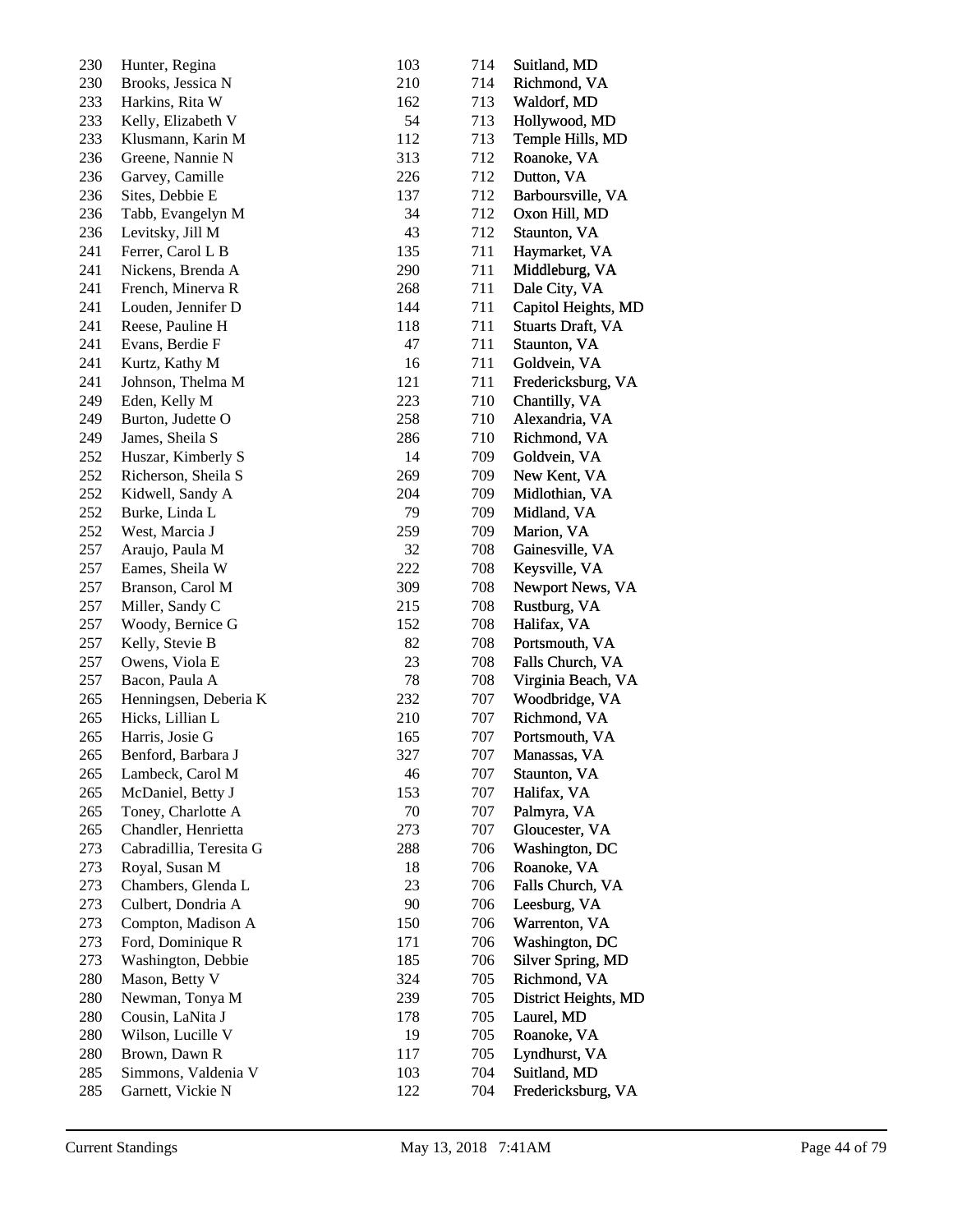| 287 | Knapp, Linda S           | 137        | 703 | Barboursville, VA  |
|-----|--------------------------|------------|-----|--------------------|
| 287 | Howell, Rose M           | 35         | 703 | Lanham, MD         |
| 287 | Cain, Jennifer L         | 132        | 703 | Winchester, VA     |
| 287 | Wattier, Flora R         | 231        | 703 | Woodbridge, VA     |
| 287 | Trantham, Leia C         | 174        | 703 | Clinton, MD        |
| 287 | Clark, Tawana L          | 112        | 703 | Temple Hills, MD   |
| 287 | Walls, Deborah C         | 63         | 703 | Washington, DC     |
| 287 | Lingerfelt, Kathryn M    | 51         | 703 | Washington, DC     |
| 287 | Hatter, Elaine C         | 136        | 703 | Lynchburg, VA      |
| 296 | Carswell, Tammy L        | 282        | 702 | Henrico, VA        |
| 296 | Kirby, Shanice J         | 304        | 702 | Bowie, MD          |
| 296 | Allard, Patricia A       | 218        | 702 | Chesapeake, VA     |
| 296 | Toney, Lorna             | 212        | 702 | Richmond, VA       |
| 296 | Bibb, Sandra C           | 38         | 702 | Washington, DC     |
| 296 | Corbett, Joan J          | 104        | 702 | Richmond, VA       |
| 302 | Peelman, Mary Ann        | $\sqrt{5}$ | 701 | Virginia Beach, VA |
| 302 | Douglas, Sharon B        | 5          | 701 | Virginia Beach, VA |
| 302 | Andrew, Patricia A       | 22         | 701 | Stafford, VA       |
| 302 | Bourne, Donna G          | 286        | 701 | Richmond, VA       |
| 306 | Sandidge, Dorothy G      | 203        | 700 | Monroe, VA         |
| 306 | Rafal, Yolanda E         | 174        | 700 | Clinton, MD        |
| 306 | Jackson, Tonya M         | 166        | 700 | Bryans Road, MD    |
| 306 | Ratten, Denise A         | 15         | 700 | Goldvein, VA       |
| 306 | Garrett, Betty Jo J      | 243        | 700 | Lexington, VA      |
| 311 | Robinson, Patience L     | 49         | 699 | Staunton, VA       |
| 311 | Sprouse, Gloria          | 118        | 699 | Stuarts Draft, VA  |
| 311 | Bowen, Bonnie W          | 147        | 699 | South Boston, VA   |
| 311 | Porter, Michelle L       | 344        | 699 | Hayes, VA          |
| 315 | Walker, Claudia          | 129        | 698 | Richmond, VA       |
| 315 | Caldwell, Donna "Coco" M | 306        | 698 | Newport News, VA   |
| 315 | Cunningham, Beverly A    | 294        | 698 | Nokesville, VA     |
| 315 | Jones, Margaret L        | 278        | 698 | Suffolk, VA        |
| 315 | Hatter, Jennifer A       | 136        | 698 | Lynchburg, VA      |
| 315 | Conner, Loretta T        | 147        | 698 | South Boston, VA   |
| 321 | Jackson, Cornell M       | 275        | 697 | North, VA          |
| 321 | Scearce, Janis C         | 333        | 697 | Ridgeway, VA       |
| 321 | Stone, Vicky B           | 333        | 697 | Ridgeway, VA       |
| 321 | Fitzgerald, Victoria L   | 298        | 697 | Virginia Beach, VA |
| 321 | Barlow, Bennie M         | 40         | 697 | Staunton, VA       |
| 321 | Herrity, Stephanie       | 29         | 697 | Aldie, VA          |
| 321 | Shelton, Anna L          | 19         | 697 | Roanoke, VA        |
| 321 | Barnard, Jacqueline D    | 257        | 697 | Alexandria, VA     |
| 321 | McKenzie, Kathy B        | 163        | 697 | Waldorf, MD        |
| 330 | Burner, Shirley H        | 119        | 696 | Harrisonburg, VA   |
| 330 | Bellinger, Laurie M      | 30         | 696 | Centreville, VA    |
| 330 | Arnold, Linda B          | 84         | 696 | Lynchburg, VA      |
| 330 | Ford, Patricia A         | 164        | 696 | Waldorf, MD        |
| 330 | Diggs, Elizabeth A       | 225        | 696 | Vienna, VA         |
| 330 | Cason, Claudia G         | 267        | 696 | Dale City, VA      |
| 330 | Hartzheim, Mary L        | 309        | 696 | Newport News, VA   |
| 337 | Christopher, Marianne R  | 45         | 695 | Staunton, VA       |
| 337 | Carey, Weeatha P         | 55         | 695 | Chesapeake, VA     |
| 337 | Schmidt, Vicky L         | 76         | 695 | Williamsburg, VA   |
| 340 | Kanode, Doris D          | 20         | 694 | Salem, VA          |
| 340 | Norton, Mary R           | 35         | 694 | Lanham, MD         |
| 340 | Reynolds-Neal, Mary L    | 37         | 694 | Ft Washington, MD  |
|     |                          |            |     |                    |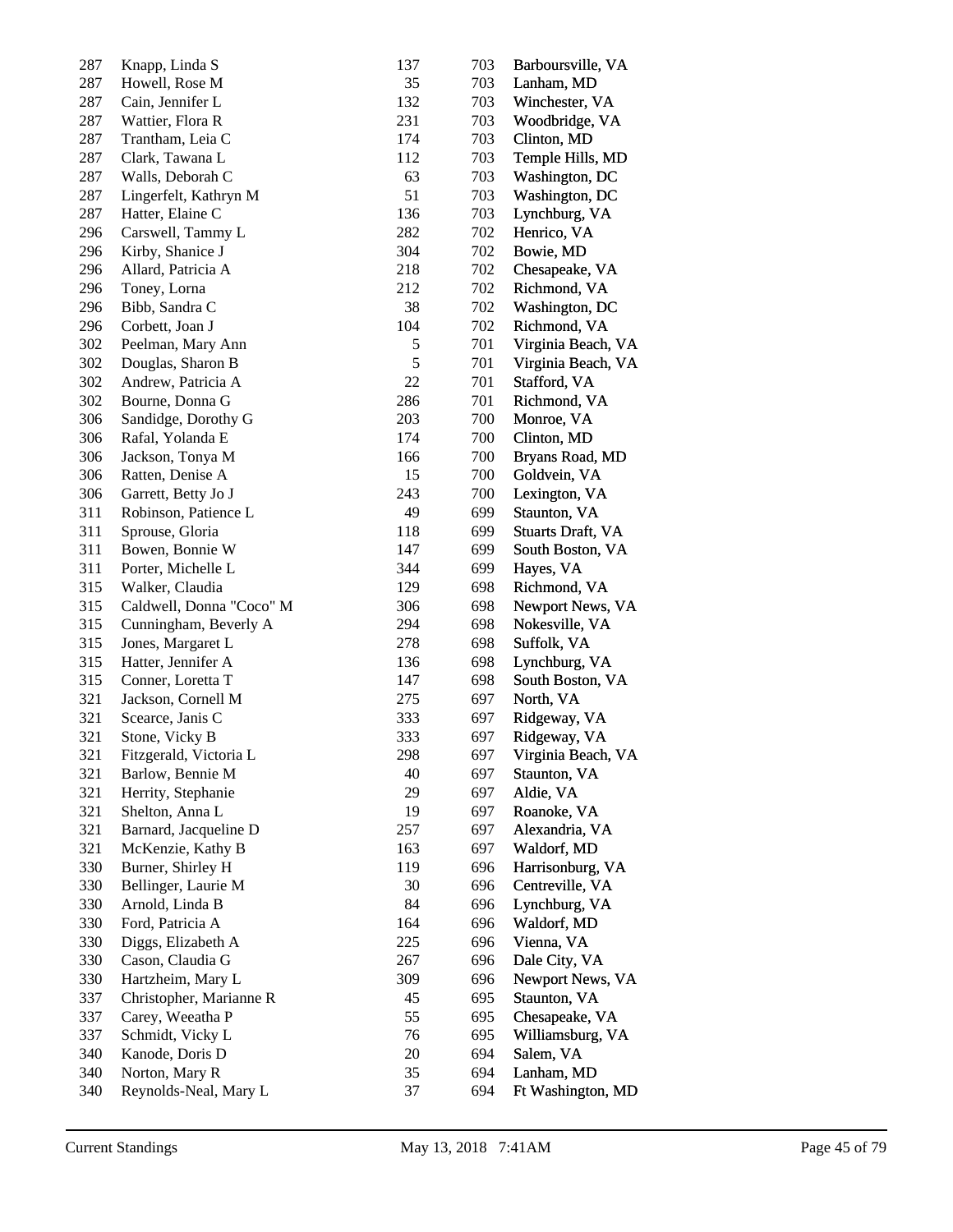| 340 | Carter, Laura L               | 114 | 694 | Owings, MD                |
|-----|-------------------------------|-----|-----|---------------------------|
| 340 | Seber, Denise L               | 274 | 694 | Gloucester, VA            |
| 345 | Gray, Tina M                  | 46  | 693 | Staunton, VA              |
| 345 | Bayes, Vanessa A              | 203 | 693 | Monroe, VA                |
| 345 | Collins, Sandra T             | 250 | 693 | Ft Washington, MD         |
| 345 | Montgomery, Julia A           | 265 | 693 | Alexandria, VA            |
| 345 | Caine, Wilda                  | 97  | 693 | Suitland, MD              |
| 345 | Bland, Laurie J               | 125 | 693 | Fredericksburg, VA        |
| 345 | Mercer, Dionne L              | 166 | 693 | Bryans Road, MD           |
| 352 | Young, Tameka D               | 96  | 692 | Suitland, MD              |
| 352 | Chase, Nancy D                | 158 | 692 | Waldorf, MD               |
| 352 | Smith, Mildred L              | 244 | 692 | <b>Upper Marlboro, MD</b> |
| 352 | Duncan, Cindy A               | 276 | 692 | Virginia Beach, VA        |
| 352 | Marckel, Carolyn C            | 285 | 692 | Earlysville, VA           |
| 357 | Owen, Susan I                 | 41  | 691 | Staunton, VA              |
| 357 | Lau, Deborah A                | 260 | 691 | Chantilly, VA             |
| 357 | Pinkard, Patricia A           | 256 | 691 | Alexandria, VA            |
| 357 | Woodard, Edna M               | 226 | 691 | Dutton, VA                |
| 357 | Styles, Selena N              | 88  | 691 | Leesburg, VA              |
| 357 | Fincato, Ronni D              | 83  | 691 | Henrico, VA               |
| 357 | McLain, Rose M                | 59  | 691 | Madison, VA               |
| 357 | Conner, Gwen K                | 9   | 691 | Waynesboro, VA            |
| 357 | Crabtree, Ricki J             | 62  | 691 | Richmond, VA              |
| 366 | Pleasants, Sherrie L          | 137 | 690 | Barboursville, VA         |
| 366 | Cunningham, Sandra L          | 320 | 690 | Newport News, VA          |
| 366 | Payne, Karen R                | 290 | 690 | Middleburg, VA            |
| 366 | Miller, Jill S                | 59  | 690 | Madison, VA               |
| 366 | McDonald, Jennifer Brooke     | 215 | 690 | Rustburg, VA              |
| 366 | Proctor, Joyce M              | 145 | 690 | Capitol Heights, MD       |
| 372 | Cannady, Gertrude S           | 34  | 689 | Oxon Hill, MD             |
| 372 | Lam, Mary M                   | 120 | 689 | Crimora, VA               |
| 372 | Lightfoot, Paulette J         | 269 | 689 | New Kent, VA              |
| 372 | Guess, Michaelle J            | 298 | 689 | Virginia Beach, VA        |
| 376 | Leffler, E. Marie             | 94  | 688 | Spotsylvania, VA          |
| 376 | Logan, Tanya B                | 306 | 688 | Newport News, VA          |
| 376 | Thompson, LaToya              | 178 | 688 | Laurel, MD                |
| 376 | McGuinness, Carol A           | 14  | 688 | Goldvein, VA              |
| 376 | Crews, Anne E                 | 254 | 688 | Ft Washington, MD         |
| 381 | Wells, Ruby N                 | 81  | 687 | Chesapeake, VA            |
| 381 | Taylor-Jones, Sandra E        | 97  | 687 | Suitland, MD              |
| 381 | Woodland, Joan C              | 162 | 687 | Waldorf, MD               |
| 381 | Harrod, Trina R               | 167 | 687 | Hyattsville, MD           |
| 381 | Parker-Cunningham, Wilhemenia | 210 | 687 | Richmond, VA              |
| 381 | Johnson, Yvonne C             | 251 | 687 | Ft Washington, MD         |
| 387 | Wingo, Marion P               | 10  | 686 | Smithfield, VA            |
| 387 | Mathews, Phyllis A            | 11  | 686 | Goldvein, VA              |
| 389 | Smith, Donna M                | 16  | 685 | Goldvein, VA              |
| 389 | Blackman, Doris B             | 38  | 685 | Washington, DC            |
| 389 | Leach, Kimberly A             | 101 | 685 | Suitland, MD              |
| 389 | Ware, Estelle A               | 190 | 685 | Bowie, MD                 |
| 393 | Robinson, Kiesha R            | 317 | 684 | Leesburg, VA              |
| 393 | Haley, Cheryl C               | 332 | 684 | Bassett, VA               |
| 393 | Garrett, Nancy N              | 141 | 684 | Richmond, VA              |
| 393 | Gresens, Faith                | 89  | 684 | Leesburg, VA              |
| 397 | Fields, Jeanette P            | 38  | 683 | Washington, DC            |
| 397 | Szahowski, Margaret M         | 77  | 683 | Newport News, VA          |
|     |                               |     |     |                           |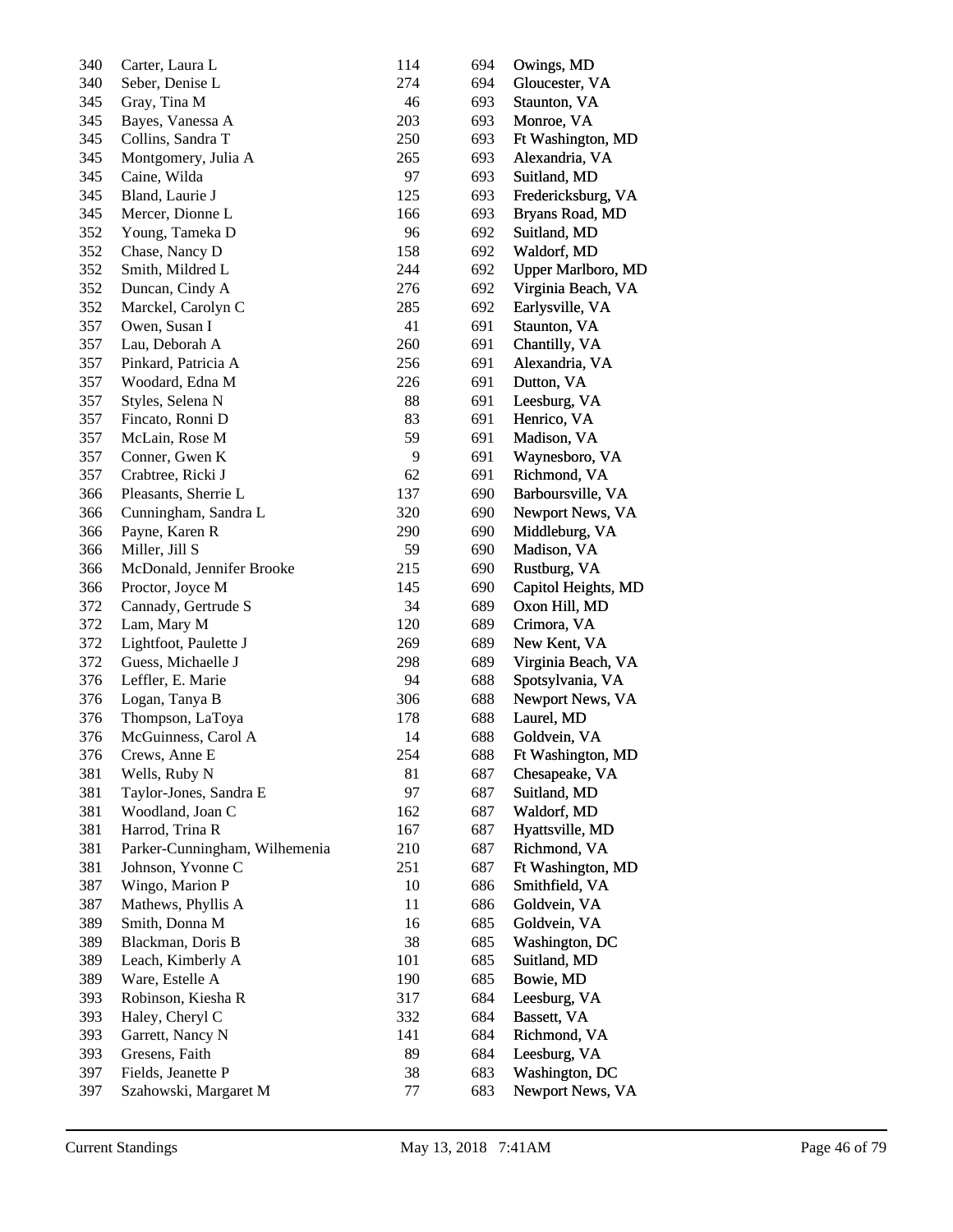| 397 | Habron, Jacqueline L     | 231          | 683 | Woodbridge, VA     |
|-----|--------------------------|--------------|-----|--------------------|
| 397 | Lomele, Patti L          | 273          | 683 | Gloucester, VA     |
| 397 | Williford, Malinal A     | 3            | 683 | Alexandria, VA     |
| 402 | Gill, Ruby L             | 249          | 682 | Ft Washington, MD  |
| 402 | Frank, Audrey J          | 226          | 682 | Dutton, VA         |
| 402 | Alexander, Debbie K      | 259          | 682 | Marion, VA         |
| 402 | Westerfield, Jessie E    | 110          | 682 | Dinwiddie, VA      |
| 402 | Butler, Barbara I        | 82           | 682 | Portsmouth, VA     |
| 402 | Goverman, Carol A        | 45           | 682 | Staunton, VA       |
| 402 | Foxworth, Rose C         | 221          | 682 | Ashland, VA        |
| 409 | Funderburk, Linda A      | 34           | 681 | Oxon Hill, MD      |
| 409 | Whitehead, Mary A        | 68           | 681 | Washington, DC     |
| 409 | Williams, Donna Y        | 337          | 681 | Clinton, MD        |
| 409 | Stalnaker, Denise C      | 31           | 681 | Centreville, VA    |
| 413 | Carter, Julie A          | 115          | 680 | Charlotte Hall, MD |
| 413 | Jones, Catherine C       | 278          | 680 | Suffolk, VA        |
| 413 | Carter, Melissa A        | 179          | 680 | Seabrook, MD       |
| 413 | Pratt, Jacqueline S      | 99           | 680 | Suitland, MD       |
| 413 | Granger, Susie J         | 33           | 680 | Bristow, VA        |
| 413 | Malbrough, Priscilla Y   | 205          | 680 | Virginia Beach, VA |
| 419 | Podgorny, Michelle M     | 26           | 679 | Centreville, VA    |
|     | Proctor, Janet L         | 103          | 679 |                    |
| 419 |                          |              |     | Suitland, MD       |
| 419 | Johnson, Thelma E        | 158          | 679 | Waldorf, MD        |
| 419 | Thomas, Anita B          | 211          | 679 | Midlothian, VA     |
| 419 | Cole, Linda M            | 295          | 679 | Manassas, VA       |
| 424 | Brown, Sharon A          | 159          | 678 | Indian Head, MD    |
| 424 | Procise, Gweneth T       | 10           | 678 | Smithfield, VA     |
| 424 | Hale, Desiree L          | 167          | 678 | Hyattsville, MD    |
| 424 | Mittman, Judy M          | 338          | 678 | Clinton, MD        |
| 424 | Gilabert, Regina Y       | 21           | 678 | Hardy, VA          |
| 424 | Grooms, Anna M           | 47           | 678 | Staunton, VA       |
| 424 | Kepple, Jacqueline F     | 122          | 678 | Fredericksburg, VA |
| 431 | Speelman, Corina M       | 342          | 677 | Seaford, VA        |
| 431 | Baldwin, Jacqueline E    | 71           | 677 | Hyattsville, MD    |
| 431 | Hoggard, Barbara D       | 82           | 677 | Portsmouth, VA     |
| 431 | Johnson, Zona M          | 112          | 677 | Temple Hills, MD   |
| 431 | Williams, Darlene S      | 123          | 677 | Fredericksburg, VA |
| 431 | Randolph, Deborah D      | 330          | 677 | Petersburg, VA     |
| 437 | Harris, Rachel T         | 32           | 676 | Gainesville, VA    |
| 437 | Thompson, Brenda Q       | 331          | 676 | Collinsville, VA   |
| 437 | Fuller, Sherry L         | 282          | 676 | Henrico, VA        |
| 437 | Turcotte, Linda L        | 246          | 676 | Manassas, VA       |
| 437 | Breckinridge, Jennifer B | 149          | 676 | Roanoke, VA        |
| 437 | Ullman, Carrie A         | 24           | 676 | Alexandria, VA     |
| 437 | Witt, Susan J            | 73           | 676 | Virginia Beach, VA |
| 444 | Strickland, Carolyn P    | 173          | 675 | Oxon Hill, MD      |
| 444 | Graves, Jean M           | $\mathbf{1}$ | 675 | Warrenton, VA      |
| 444 | Clark, Lou Ellen         | 64           | 675 | Washington, DC     |
| 444 | Quinn, Mildred A         | 282          | 675 | Henrico, VA        |
| 448 | McCullough, Audrey M     | 66           | 674 | Washington, DC     |
| 448 | Urbanowicz, Grace M      | 75           | 674 | Newport News, VA   |
| 448 | Smith, Judy L            | 316          | 674 | Leesburg, VA       |
| 448 | Padgett, Pat             | 332          | 674 | Bassett, VA        |
| 452 | Furman, Theresa S        | 80           | 673 | Portsmouth, VA     |
| 452 | Uhrin, Marlene A         | 277          | 673 | Front Royal, VA    |
| 452 | White, Connie            | 13           | 673 | Goldvein, VA       |
|     |                          |              |     |                    |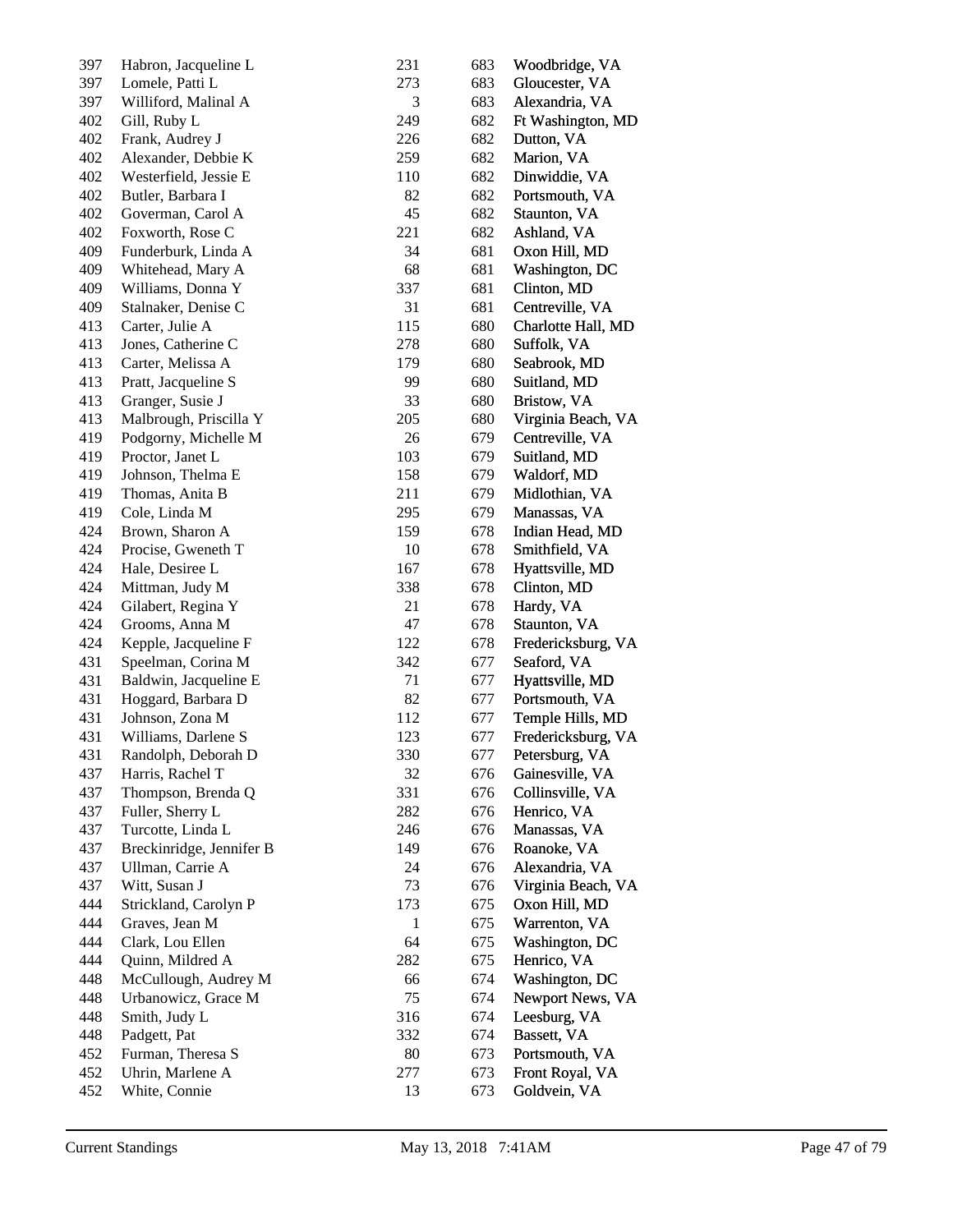| 452 | Stephan, Virginia A     | 12  | 673 | Goldvein, VA           |
|-----|-------------------------|-----|-----|------------------------|
| 452 | Journiette, Cassandra L | 313 | 673 | Roanoke, VA            |
| 457 | Cunningham, Vicky L     | 238 | 672 | Fulks Run, VA          |
| 457 | Harris, Cassandra J     | 49  | 672 | Staunton, VA           |
| 459 | Cyrus, Paula M          | 203 | 671 | Monroe, VA             |
| 459 | Shade-Nellis, Millie E  | 302 | 671 | Bowie, MD              |
| 459 | Lawrence, Veronica      | 242 | 671 | Clinton, MD            |
| 459 | Hoover, Betty J         | 311 | 671 | Herndon, VA            |
| 459 | Gronlund, Cheryl D      | 204 | 671 | Midlothian, VA         |
| 459 | Jenifer, Judy A         | 162 | 671 | Waldorf, MD            |
| 459 | Mawyer, Tina L          | 117 | 671 | Lyndhurst, VA          |
| 459 | Lawhorne, Belva M       | 47  | 671 | Staunton, VA           |
| 459 | Werner, Hilde J         | 39  | 671 | Staunton, VA           |
| 459 | Howard, Lori N          | 169 | 671 | Suitland, MD           |
| 459 | Waddell, Patsy D        | 227 | 671 | Clifton Forge, VA      |
| 470 | Brannon, Roberta C      | 90  | 670 | Leesburg, VA           |
| 470 | Gillespie, Andrea D     | 101 | 670 | Suitland, MD           |
| 472 | Barker, Teresa S        | 149 | 669 | Roanoke, VA            |
| 472 | Burke, Cynthia A        | 29  | 669 | Aldie, VA              |
| 474 | Webber, Christal L      | 345 | 668 | Stafford, VA           |
| 474 | Renner, Sandra K        | 341 | 668 | Seaford, VA            |
| 474 | Smith, Barbara M        | 49  | 668 | Staunton, VA           |
| 474 | Sawyer, Amanda L        | 105 | 668 | Chesapeake, VA         |
| 478 | Givler, Barbara A       | 18  | 667 | Roanoke, VA            |
| 478 | Holloway, Kimberly M    | 85  | 667 | Toano, VA              |
| 478 | Thomas, Brenda S        | 102 | 667 | Suitland, MD           |
| 478 | Smith, Shirley A        | 188 | 667 | Washington, DC         |
| 482 | Alexander, Janet R      | 13  | 666 | Goldvein, VA           |
| 482 |                         | 334 |     |                        |
| 482 | Cochran, Linda T        | 33  | 666 | Axton, VA              |
| 482 | Boehm, Joan P           | 241 | 666 | Bristow, VA            |
|     | Staten, Patsy J         |     | 666 | Washington, DC         |
| 486 | Daugherty, Juanita R    | 136 | 665 | Lynchburg, VA          |
| 486 | Scott, Deborah C        | 239 | 665 | District Heights, MD   |
| 486 | Blackwell, Betty J      | 338 | 665 | Clinton, MD            |
| 486 | Roberts, N Bonnie       | 130 | 665 | Bristow, VA            |
| 490 | Picariello, Shelleyann  | 106 | 664 | Chesapeake, VA         |
| 490 | Walker, Veronica L      | 318 | 664 | Leesburg, VA           |
| 492 | Hamsher, Patricia M     | 52  | 663 | Silver Spring, MD      |
| 492 | Edwards, Thelma E       | 314 | 663 | Forestville, MD        |
| 492 | Fuller, Betty H         | 73  | 663 | Virginia Beach, VA     |
| 492 | Powell-Lee, Patricia A  | 172 | 663 | Fort Washington, MD    |
| 496 | Mills, Patricia A       | 245 | 662 | Warrenton, VA          |
| 496 | Wade, Bobbie H          | 4   | 662 | North Chesterfield, VA |
| 496 | Bilby, Susan L          | 21  | 662 | Hardy, VA              |
| 496 | Bailey, Jacqueline H    | 34  | 662 | Oxon Hill, MD          |
| 496 | Buckner, Katrina O      | 241 | 662 | Washington, DC         |
| 496 | Staton, Tracy L         | 315 | 662 | Leesburg, VA           |
| 502 | McDonald, Barbara A     | 308 | 661 | Newport News, VA       |
| 503 | Lewis, Ruth             | 21  | 660 | Hardy, VA              |
| 503 | Pollard, Mia K          | 85  | 660 | Toano, VA              |
| 503 | Leigh, Juanita          | 97  | 660 | Suitland, MD           |
| 506 | Fortier, Annette S      | 108 | 659 | Bealeton, VA           |
| 506 | Lloyd, Patricia A       | 169 | 659 | Suitland, MD           |
| 506 | Guest, Carolyn V        | 248 | 659 | New Carrollton, MD     |
| 506 | Lewis, Brenda M         | 302 | 659 | Bowie, MD              |
| 510 | Hedrick, Judy           | 18  | 658 | Roanoke, VA            |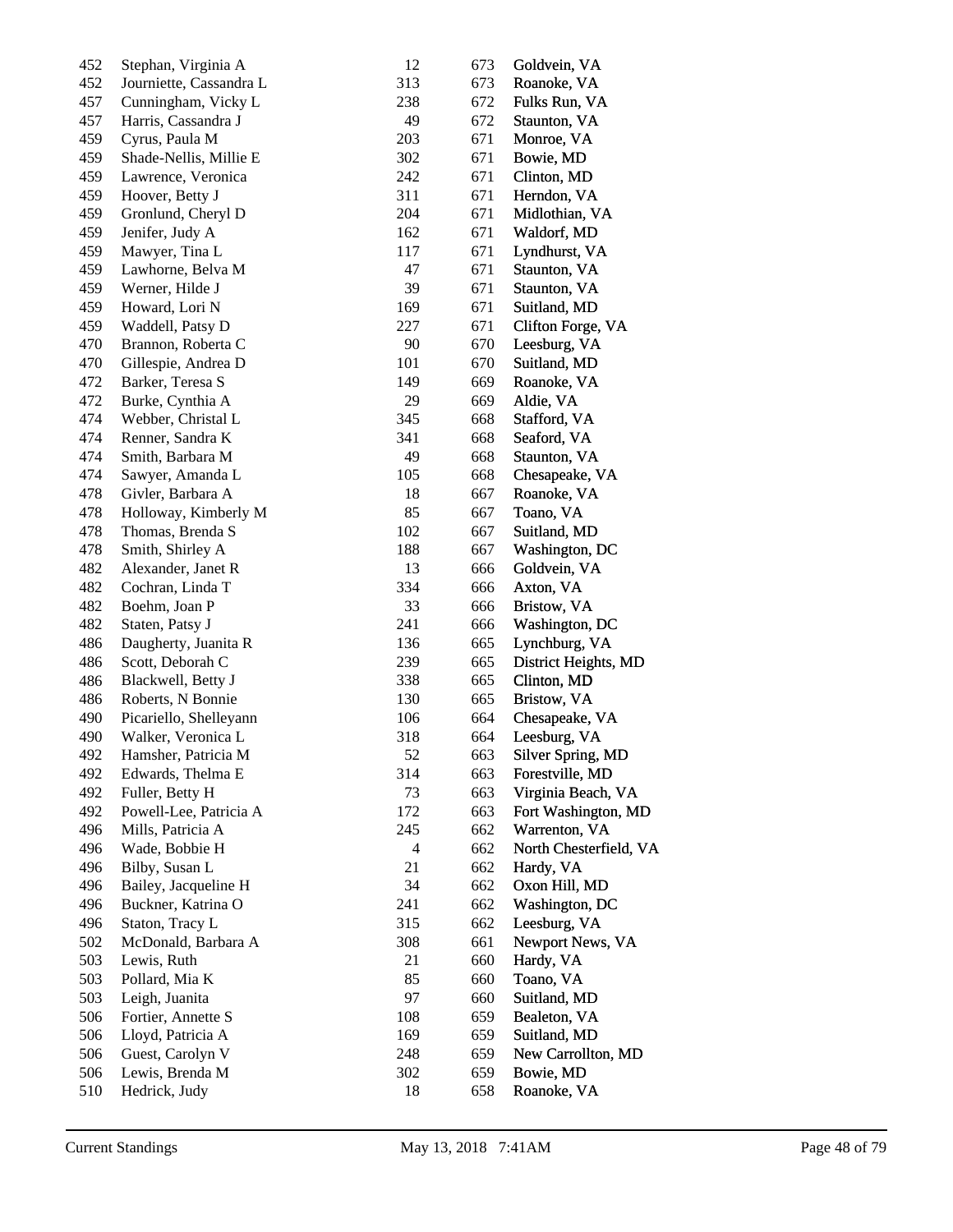| 510 | King, Melissa C            | 215 | 658 | Rustburg, VA        |
|-----|----------------------------|-----|-----|---------------------|
| 510 | McGuire, Kelli S           | 332 | 658 | Bassett, VA         |
| 513 | Smith, Faye                | 341 | 657 | Seaford, VA         |
| 513 | Brooks, Janice A           | 184 | 657 | Washington, DC      |
| 513 | Jaramillo, Linda L         | 234 | 657 | Manassas, VA        |
| 513 | Spriggs, Linda R           | 253 | 657 | Ft Washington, MD   |
| 517 | Hazelgrove, Sheila M       | 344 | 656 | Hayes, VA           |
| 518 | Dixon, Donna M             | 44  | 655 | Staunton, VA        |
| 518 | Maclin, Doris G            | 270 | 655 | Richmond, VA        |
| 518 | Stultz, Gayle J            | 334 | 655 | Axton, VA           |
| 518 | Short, Wilma A             | 15  | 655 | Goldvein, VA        |
| 522 | Kitler, Linda A            | 224 | 654 | Chantilly, VA       |
| 522 | Ashton, Carolyn E          | 315 | 654 | Leesburg, VA        |
| 524 | Thomas, Robbie K           | 227 | 653 | Clifton Forge, VA   |
| 525 | Poore, Angelique P         | 223 | 652 | Chantilly, VA       |
| 525 | Downs, Gloria F            | 241 | 652 | Washington, DC      |
| 527 | Jones, Joan S              | 20  | 651 | Salem, VA           |
| 527 | Crisman, Brenda M          | 131 | 651 | Inwood, WV          |
| 527 | Powell, Faye H             | 148 | 651 | South Boston, VA    |
| 527 | Machado, Hilda G           | 326 | 651 | Mechanicsville, VA  |
| 531 | Johnson, Ernestine G       | 113 | 650 | Ft Washington, MD   |
| 531 | Arcipowski, Virginia M     | 218 | 650 | Chesapeake, VA      |
| 531 | Pretts, Kim L              | 14  | 650 | Goldvein, VA        |
| 534 | Leach-Giles, Angela P      | 101 | 649 | Suitland, MD        |
| 534 | Jones, Adele S             | 125 | 649 | Fredericksburg, VA  |
| 534 | Ford, Lisa M               | 163 | 649 | Waldorf, MD         |
| 537 | Rishel, Sheila A           | 44  | 648 | Staunton, VA        |
| 537 | Sam, Vanessa R             | 64  | 648 | Washington, DC      |
| 537 | Dale, Anne B               | 116 | 648 | Waynesboro, VA      |
| 537 | Dodson, Toeke'Shea A       | 172 | 648 | Fort Washington, MD |
| 537 | Munson, Teresa J           | 319 | 648 | Newport News, VA    |
| 542 | Wells, Theda V             | 10  | 647 | Smithfield, VA      |
| 542 | Sheets, Doris K            | 259 | 647 | Marion, VA          |
| 544 | Toles, Tracy-Lynn          | 166 | 646 | Bryans Road, MD     |
| 544 | Will, Virginia K           | 243 | 646 | Lexington, VA       |
| 544 | Tolley, Andrea B           | 72  | 646 | Covington, VA       |
| 544 | Raynor, Nashae D           | 92  | 646 | Washington, DC      |
| 548 | Poole, Kathleen M          | 44  | 645 | Staunton, VA        |
| 548 | Green, Marcia M            | 52  | 645 | Silver Spring, MD   |
| 550 | Goodloe, Nancy R           | 81  | 644 | Chesapeake, VA      |
| 550 | McCay, Geray R             | 275 | 644 | North, VA           |
| 552 | Smith, Donna M             | 173 | 643 | Oxon Hill, MD       |
| 552 | Garrett-Acors, Mersheila C | 102 | 643 | Suitland, MD        |
| 554 | Fagan, Linda A             | 59  | 642 | Madison, VA         |
| 554 | Tabor, Brenda              | 309 | 642 | Newport News, VA    |
| 556 | Jones, Eldeana M           | 56  | 641 | Chesapeake, VA      |
| 557 | Wilcox, Patricia A         | 108 | 639 | Bealeton, VA        |
| 558 | Burgwyn, Joyce W           | 100 | 638 | Suitland, MD        |
| 558 | Hamilton, Doreen C         | 232 | 638 | Woodbridge, VA      |
| 558 | McDonald, Frances V        | 324 | 638 | Richmond, VA        |
| 561 | Hunter, Sylvia L           | 176 | 637 | Capitol Heights, MD |
| 561 | Johnson, Corlitta R        | 172 | 637 | Fort Washington, MD |
| 561 | Thorne, Sharon B           | 9   | 637 | Waynesboro, VA      |
| 561 | Brooks-Best, Dana M        | 143 | 637 | Capitol Heights, MD |
| 561 | Dantzler, Erica L          | 176 | 637 | Capitol Heights, MD |
| 566 | Walker, Wanda D            | 138 | 636 | Lorton, VA          |
|     |                            |     |     |                     |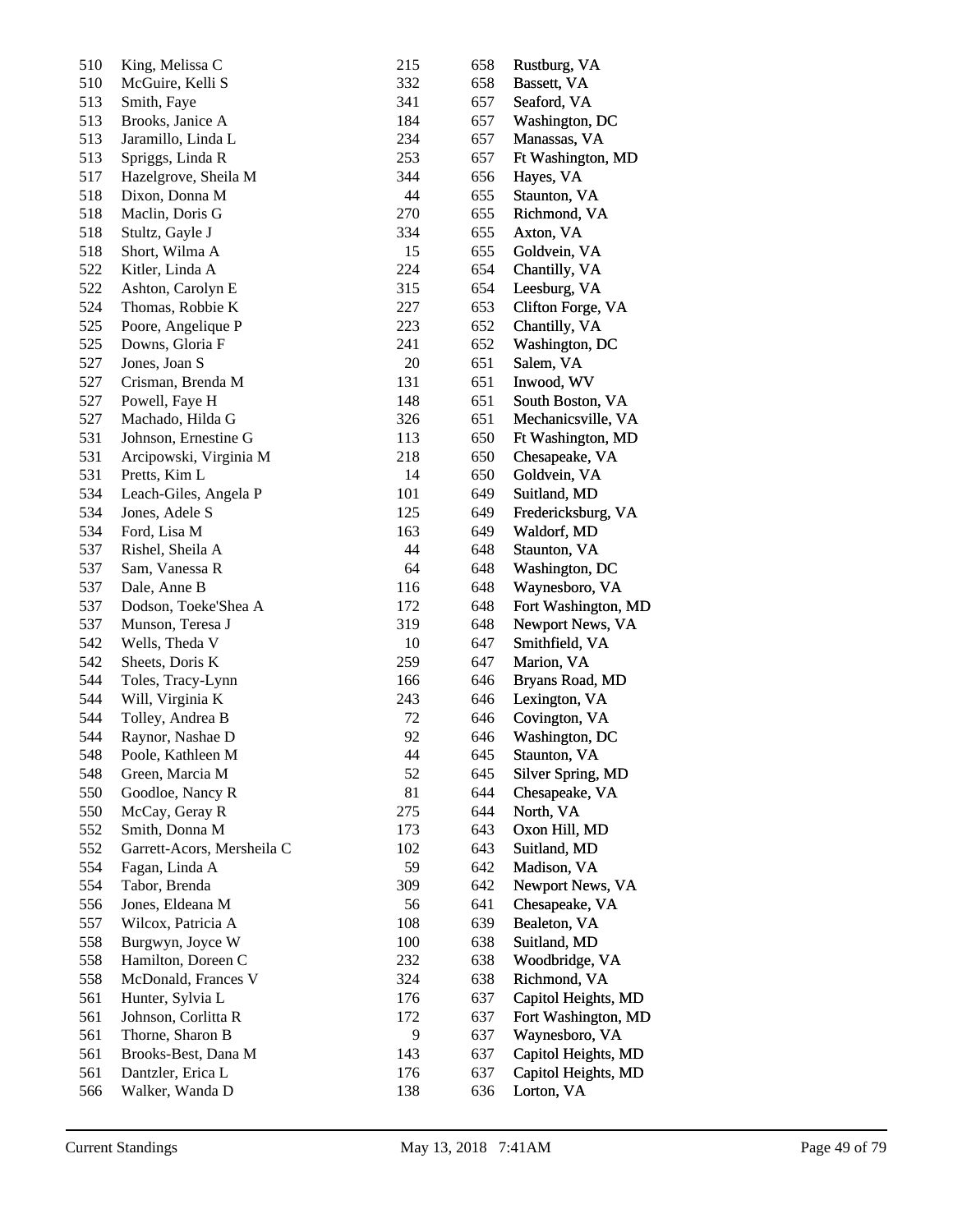| 566 | Gouldman, Cat M        | 151 | 636 | Bethesda, MD           |
|-----|------------------------|-----|-----|------------------------|
| 566 | Coleman, Grace         | 176 | 636 | Capitol Heights, MD    |
| 566 | Sallet, Helen H        | 185 | 636 | Silver Spring, MD      |
| 570 | Joyner, Cynthia M      | 56  | 634 | Chesapeake, VA         |
| 571 | Weaver, C Edith C      | 92  | 633 | Washington, DC         |
| 572 | Fabian, Enid G         | 154 | 632 | Manassas, VA           |
| 572 | Royal, Bernadette      | 329 | 632 | Linden, VA             |
| 574 | Myers, Joyce A         | 233 | 631 | Woodbridge, VA         |
| 574 | Schneider, Sherry L    | 135 | 631 | Haymarket, VA          |
| 576 | Wood, Sahon G          | 36  | 630 | Hyattsville, MD        |
| 576 | Christianson, Cheryl L | 70  | 630 | Palmyra, VA            |
| 576 | Norton, Sandra M       | 138 | 630 | Lorton, VA             |
| 579 | Coates, Lorrie A       | 93  | 629 | Henrico, VA            |
| 580 | Henley, Goldie M       | 165 | 628 | Portsmouth, VA         |
| 581 | Rodgers, Myra A        | 255 | 627 | Ft Washington, MD      |
| 582 | Caldwell, Jayne A      | 20  | 626 | Salem, VA              |
| 583 | Wiley, Teresa L        | 271 | 624 | North Chesterfield, VA |
| 584 | Midgett, Glennis       | 58  | 623 | Petersburg, VA         |
| 584 | Cogley, Maria A        | 74  | 623 | Newport News, VA       |
| 584 | Harrison, Patricia A   | 66  | 623 | Washington, DC         |
| 584 | Cain, Wargaret P       | 337 | 623 | Clinton, MD            |
| 584 | Johnson, Virginia H    | 19  | 623 | Roanoke, VA            |
| 589 | Williams, Toni C       | 63  | 622 | Washington, DC         |
| 590 | Thaxton, Allison N     | 148 | 619 | South Boston, VA       |
| 591 | Weldon, Dotty L        | 123 | 615 | Fredericksburg, VA     |
| 592 | Gray, Lita F           | 103 | 614 | Suitland, MD           |
| 592 | Souza, Rena R          | 306 | 614 | Newport News, VA       |
| 594 | Thompson, Frankie S    | 223 | 613 | Chantilly, VA          |
| 595 | Hall, Mary V           | 165 | 608 | Portsmouth, VA         |
| 596 | Howard, Heather M      | 72  | 606 | Covington, VA          |
| 597 | Skipper, Helen R       | 52  | 605 | Silver Spring, MD      |
| 598 | Waters, Bessie O       | 113 | 601 | Ft Washington, MD      |
| 599 | Williams, Sallie G     | 63  | 595 | Washington, DC         |
| 600 | Prause, Lori J         | 298 | 594 | Virginia Beach, VA     |
| 601 | McClain, Vanessa B     | 65  | 591 | Washington, DC         |
| 602 | Weaver, Joan E         | 130 | 589 | Bristow, VA            |
| 603 | Woods, Carrie L        | 257 | 585 | Alexandria, VA         |
| 604 | Seitz, Judy D          | 11  | 570 | Goldvein, VA           |
| 605 | Johnson, Mary J        | 224 | 516 | Chantilly, VA          |
|     |                        |     |     |                        |

The lowest score to cash is 762.

## **Singles, Scratch, Scratch**

| <b>Place</b> | Team name             | Entry | <b>Score</b> | From                      |
|--------------|-----------------------|-------|--------------|---------------------------|
|              | Sutton, Stephanie M   | 219   | 804          | Manassas, VA              |
| 2            | Culbreth, Candi P     | 301   | 748          | S. Chesterfield, VA       |
| 3            | Taylor, Kathy S       | 284   | 741          | Roanoke, VA               |
| 4            | Shaw-Wesby, Crystal J | 198   | 727          | New Carrollton, MD        |
| 5            | Dillon, Amanda M      | 2     | 707          | Alexandria, VA            |
| 6            | Stoneman, Susan D     | 289   | 701          | Portsmouth, VA            |
| 7            | DeBord, Mary Kay      | 133   | 699          | Midlothian, VA            |
| 8            | Griffin, Haysha D     | 300   | 683          | Richmond, VA              |
| 9            | Sharp, Andrea         | 279   | 673          | Stafford, VA              |
| 10           | New, Jessica          | 323   | 658          | Henrico, VA               |
| 10           | Colbert, Debra        | 183   | 658          | <b>Upper Marlboro, MD</b> |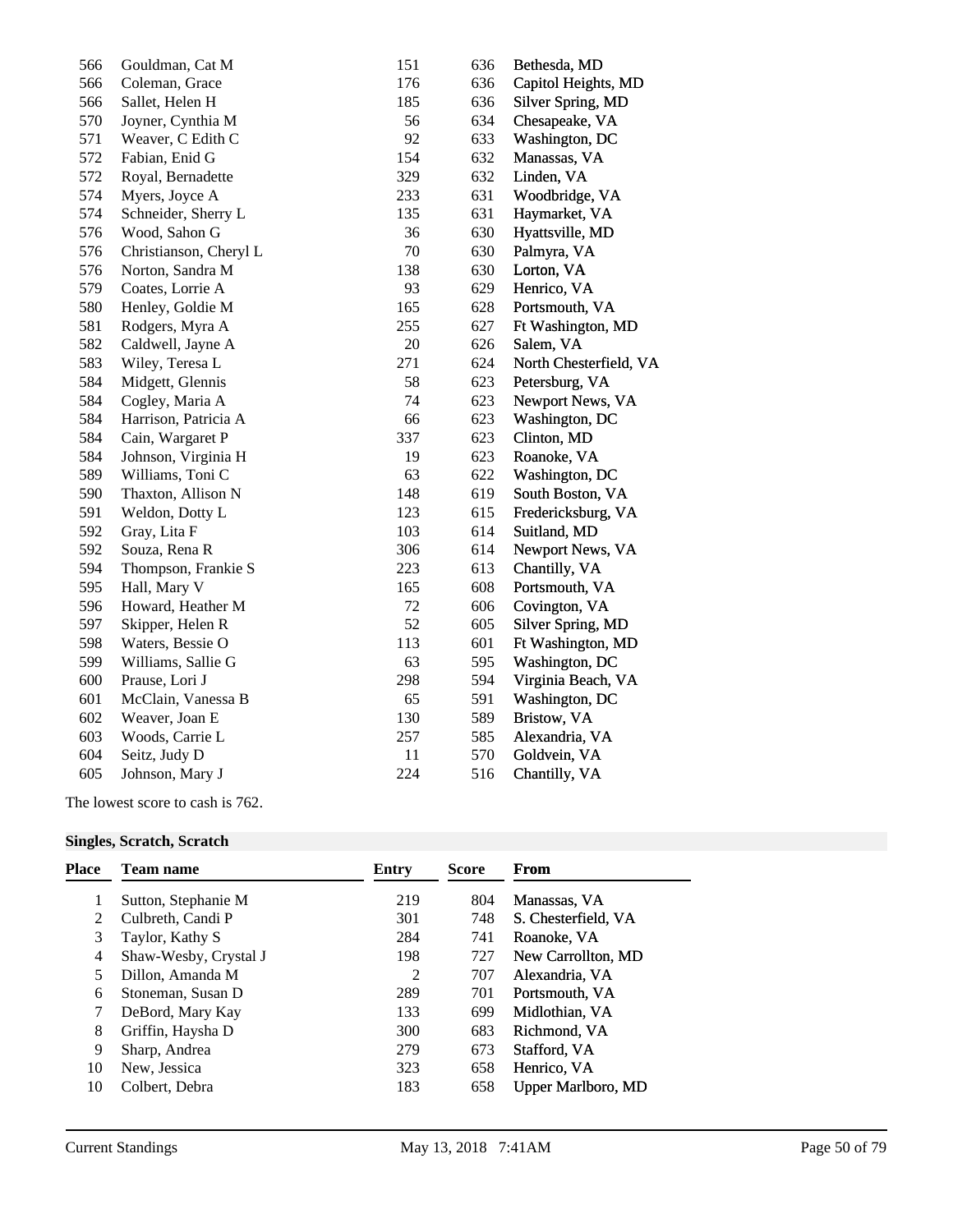| 12 | Dean, Brittany M                      | 197 | 657 | District Heights, MD                      |
|----|---------------------------------------|-----|-----|-------------------------------------------|
| 13 | Powers, Robin M                       | 289 | 655 | Portsmouth, VA                            |
| 13 | Rast, Teresa A                        | 323 | 655 | Henrico, VA                               |
| 13 | Milam, Kristina                       | 198 | 655 | New Carrollton, MD                        |
| 16 | Snowden, Catrina T                    | 68  | 654 | Washington, DC                            |
| 17 | Bell, Tiffany A                       | 194 | 653 | Gwynn Oak, MD                             |
| 18 | Mc Connell, Nichele M                 | 194 | 642 | Gwynn Oak, MD                             |
| 19 | Mason, Kimberly D                     | 196 | 641 | Washington, DC                            |
| 20 | Campbell, Martina D                   | 304 | 640 | Bowie, MD                                 |
| 21 | White, Teresa L                       | 274 | 636 | Gloucester, VA                            |
| 21 | Boughman, Leslie D                    | 323 | 636 | Henrico, VA                               |
| 23 | Wise, Amanda N                        | 192 | 630 | Temple Hills, MD                          |
| 24 | Scott, Ashley T                       | 283 | 629 | Chesapeake, VA                            |
| 25 | Chappell, Joylene L                   | 340 | 628 | Seaford, VA                               |
| 26 | Holloway, Katie R                     | 193 | 624 | <b>Upper Marlboro, MD</b>                 |
| 27 | Whitehead, Karen J                    | 200 | 623 | Laurel, MD                                |
| 27 | DiScioscia, Sara R                    | 301 | 623 | S. Chesterfield, VA                       |
| 29 | Cobbs, Robin O                        | 312 | 622 | Martinsville, VA                          |
| 30 | Ginwright, Shirley A                  | 263 | 617 | Woodbridge, VA                            |
| 31 | Graupmann, Lauren E                   | 289 | 616 | Portsmouth, VA                            |
| 32 | Wiley, Bonnie S                       | 225 | 614 | Vienna, VA                                |
| 33 | Shuler, Karen E                       | 340 | 609 | Seaford, VA                               |
| 34 | Banicky, Melany A                     | 283 | 608 | Chesapeake, VA                            |
| 35 | Butz, Kristina K                      | 341 | 607 | Seaford, VA                               |
| 36 | Sharp, Mabel G                        | 302 | 606 | Bowie, MD                                 |
| 36 | Jefferson, Quintina R                 | 198 | 606 | New Carrollton, MD                        |
| 38 | Glass, Arlea K                        | 318 | 604 | Leesburg, VA                              |
| 39 | Waller, Charlene R                    | 191 | 602 | Lanham, MD                                |
| 40 | Randolph, Denise L                    | 192 | 601 | Temple Hills, MD                          |
| 40 | Schaden, Samantha A                   | 198 | 601 | New Carrollton, MD                        |
| 42 | Edmonds, Tracie M                     | 301 | 600 | S. Chesterfield, VA                       |
| 43 | Jefferson, Alfreda Y                  | 192 | 598 | Temple Hills, MD                          |
| 44 | Clayburn, June B                      | 200 | 592 | Laurel, MD                                |
| 45 | Pugh, Mary A                          | 208 | 589 | Richmond, VA                              |
| 46 | Bull, Clarissa A                      | 300 | 587 | Richmond, VA                              |
| 47 | Sulin, Jennifer M                     | 289 | 586 | Portsmouth, VA                            |
| 48 | Spivey, Tammy L                       | 323 | 585 | Henrico, VA                               |
| 49 | Franklin, Terri A                     | 194 | 584 | Gwynn Oak, MD                             |
| 50 | West, Latikki C                       | 299 | 580 | S. Prince George, VA                      |
| 51 | Wilson, Rachel N                      | 197 | 578 | District Heights, MD                      |
| 52 | Bell, Veronica M                      | 191 | 576 | Lanham, MD                                |
| 52 | Wilson, Sonya M                       | 262 | 576 | Woodbridge, VA                            |
| 54 | McLane, Laurie M                      | 228 | 574 | Ashburn, VA                               |
| 55 | Wright, Stephanie C                   | 214 | 573 | Henrico, VA                               |
| 56 | Smith, Cathy L                        | 128 | 571 | Richmond, VA                              |
| 57 | Fay, Dawn M                           | 194 | 570 | Gwynn Oak, MD                             |
| 58 |                                       | 128 |     |                                           |
| 59 | Hudson, Lowenda D<br>Waller, Cheryl D |     | 565 | Richmond, VA<br><b>Upper Marlboro, MD</b> |
|    |                                       | 183 | 564 |                                           |
| 60 | Compton, Lauren A                     | 2   | 561 | Alexandria, VA                            |
| 60 | Stewart, LaWanda R                    | 197 | 561 | District Heights, MD                      |
| 62 | Paxton, Victoria L                    | 72  | 559 | Covington, VA                             |
| 63 | Cunningham, Valerie L                 | 208 | 557 | Richmond, VA                              |
| 64 | Edwards, Denise Y                     | 197 | 554 | District Heights, MD                      |
| 64 | Hudson, Alethia R                     | 214 | 554 | Henrico, VA                               |
| 66 | Wingers, Wendy S                      | 263 | 553 | Woodbridge, VA                            |
| 67 | Brooks, Mary A                        | 191 | 552 | Lanham, MD                                |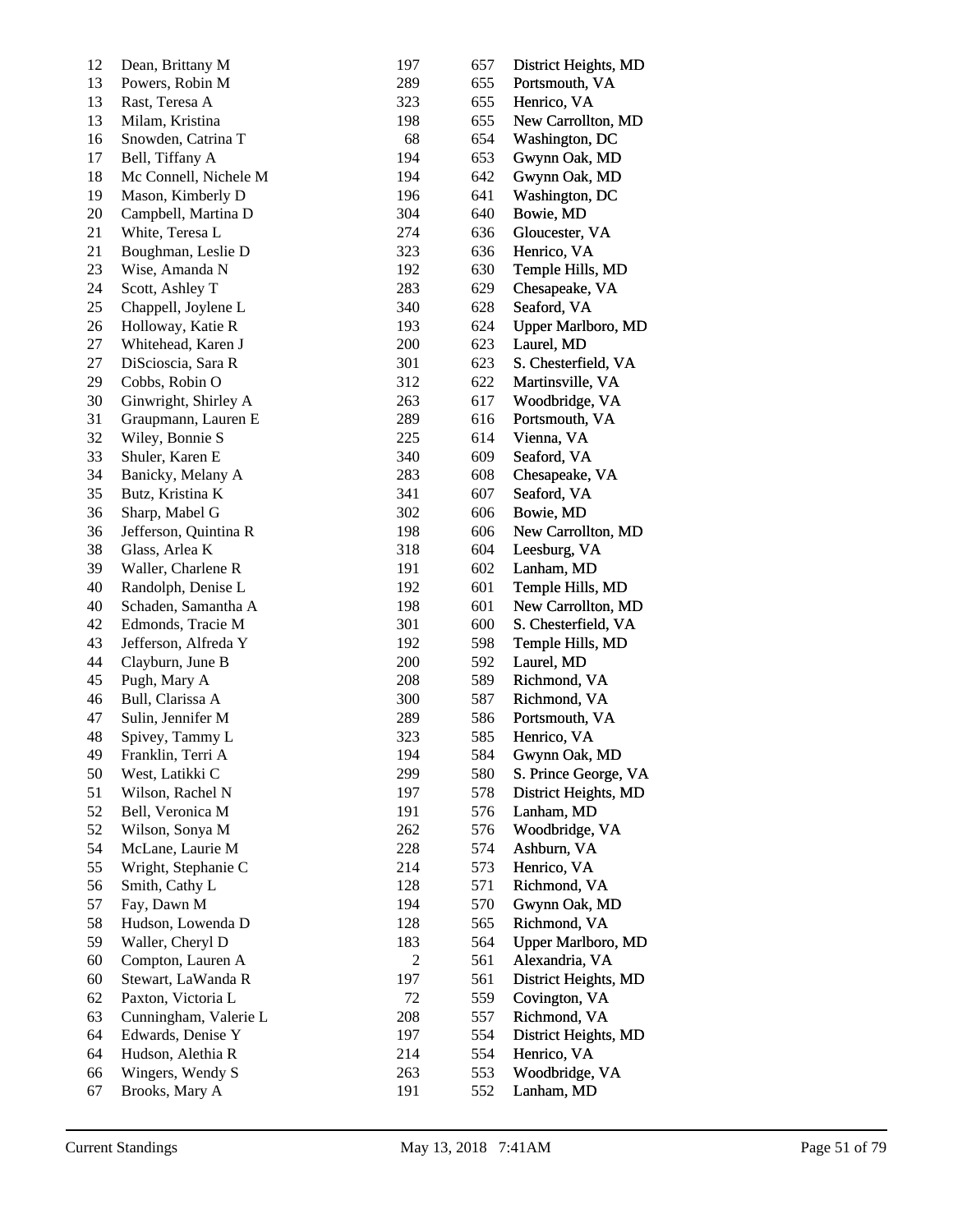| 67  | Wade, Ashley N              | 299 | 552 | S. Prince George, VA      |
|-----|-----------------------------|-----|-----|---------------------------|
| 69  | Maddox-Lewis, Lavonne A     | 300 | 550 | Richmond, VA              |
| 70  | Granderson, Samantha D      | 200 | 548 | Laurel, MD                |
| 71  | Jones, Beverly A            | 299 | 547 | S. Prince George, VA      |
| 72  | Johnson, Willonda I         | 69  | 545 | Washington, DC            |
| 73  | Key, Lutricia B             | 95  | 542 | Suitland, MD              |
| 73  | Cronin, Beverly S           | 190 | 542 | Bowie, MD                 |
| 75  | Bynum-Talley, Linda M       | 193 | 538 | Upper Marlboro, MD        |
| 76  | Graham, Ashley M            | 304 | 537 | Bowie, MD                 |
| 77  | Walker, Lindsey H           | 312 | 534 | Martinsville, VA          |
| 77  | Chichester-Lanier, Adrienne | 195 | 534 | <b>Upper Marlboro, MD</b> |
| 79  | Walker, Carla A             | 183 | 533 | <b>Upper Marlboro, MD</b> |
| 79  | Coates, Dominique           | 192 | 533 | Temple Hills, MD          |
| 79  | Joppy, Cheryl D             | 199 | 533 | La Plata, MD              |
| 82  | Kirkland, Latoya C          | 262 | 532 | Woodbridge, VA            |
| 83  | McCoy-DeCastro, Sharon G    | 200 | 528 | Laurel, MD                |
| 84  | Fox, Rachel A               | 133 | 522 | Midlothian, VA            |
| 84  | Silas, Denise I             | 199 | 522 | La Plata, MD              |
| 86  | Osby, Juanita D             | 301 | 521 | S. Chesterfield, VA       |
| 86  | Russell, Shellene D         | 195 | 521 | <b>Upper Marlboro, MD</b> |
| 88  | Ellis-Williams, Alice E     | 249 | 519 | Ft Washington, MD         |
| 89  | Glasscock, Laura D          | 222 | 517 | Keysville, VA             |
| 89  | Hatfield, Tammy L           | 17  | 517 | Goldvein, VA              |
| 91  | Brubaker, Renee L           | 340 | 516 | Seaford, VA               |
| 92  | Horn, Robyn R               | 183 | 515 | <b>Upper Marlboro, MD</b> |
| 93  | Eckles, Krystal D           | 7   | 514 | Salem, VA                 |
| 94  | Sweet, Melanie S            | 193 | 510 | <b>Upper Marlboro, MD</b> |
| 94  | Moorefield, Kristin D       | 312 | 510 | Martinsville, VA          |
| 96  | Wallace, Hazel A            | 263 | 509 | Woodbridge, VA            |
| 97  | McNeil, Sharon G            | 253 | 506 | Ft Washington, MD         |
| 98  | Bernard, Nance M            | 262 | 496 | Woodbridge, VA            |
| 99  | Bruce, Tyauna A             | 69  | 493 | Washington, DC            |
| 100 | Smith, Mary L               | 69  | 492 | Washington, DC            |
| 101 | Warlitner, Tarie A          | 72  | 488 | Covington, VA             |
| 102 | Meredith, Renee E           | 340 | 487 | Seaford, VA               |
| 103 | Perry, Iris M               | 196 | 484 | Washington, DC            |
| 104 | Perry, Jolita D             | 263 | 480 | Woodbridge, VA            |
| 104 | Morton, Cathi D             | 133 | 480 | Midlothian, VA            |
| 106 | Stone, Wandra E             | 95  | 479 | Suitland, MD              |
| 107 | Matthews, Polatai T         | 335 | 477 | Bowie, MD                 |
| 108 | Jenkins, Gloria J           | 133 | 476 | Midlothian, VA            |
| 109 | Bush-Jackson, Felicia M     | 196 | 474 | Washington, DC            |
| 110 | Goode, Kathleen B           | 262 | 472 | Woodbridge, VA            |
| 111 | Staton, Tracy R             | 335 | 463 | Bowie, MD                 |
| 112 | Bates-Gomez, Veronica       | 300 | 460 | Richmond, VA              |
| 113 | Parker, Robin E             | 69  | 449 | Washington, DC            |
| 114 | Kirby, Shanice J            | 304 | 447 | Bowie, MD                 |
| 115 | Carter, Melvina             | 199 | 440 | La Plata, MD              |
| 116 | Gray, Crystal M             | 196 | 429 | Washington, DC            |
| 117 | White, Gracie A             | 299 | 423 | S. Prince George, VA      |
| 118 | Johnson-Clark, Carletha O   | 255 | 416 | Ft Washington, MD         |
| 119 | Reddy, Hannah               | 193 | 413 | <b>Upper Marlboro, MD</b> |

The lowest score to cash is 629.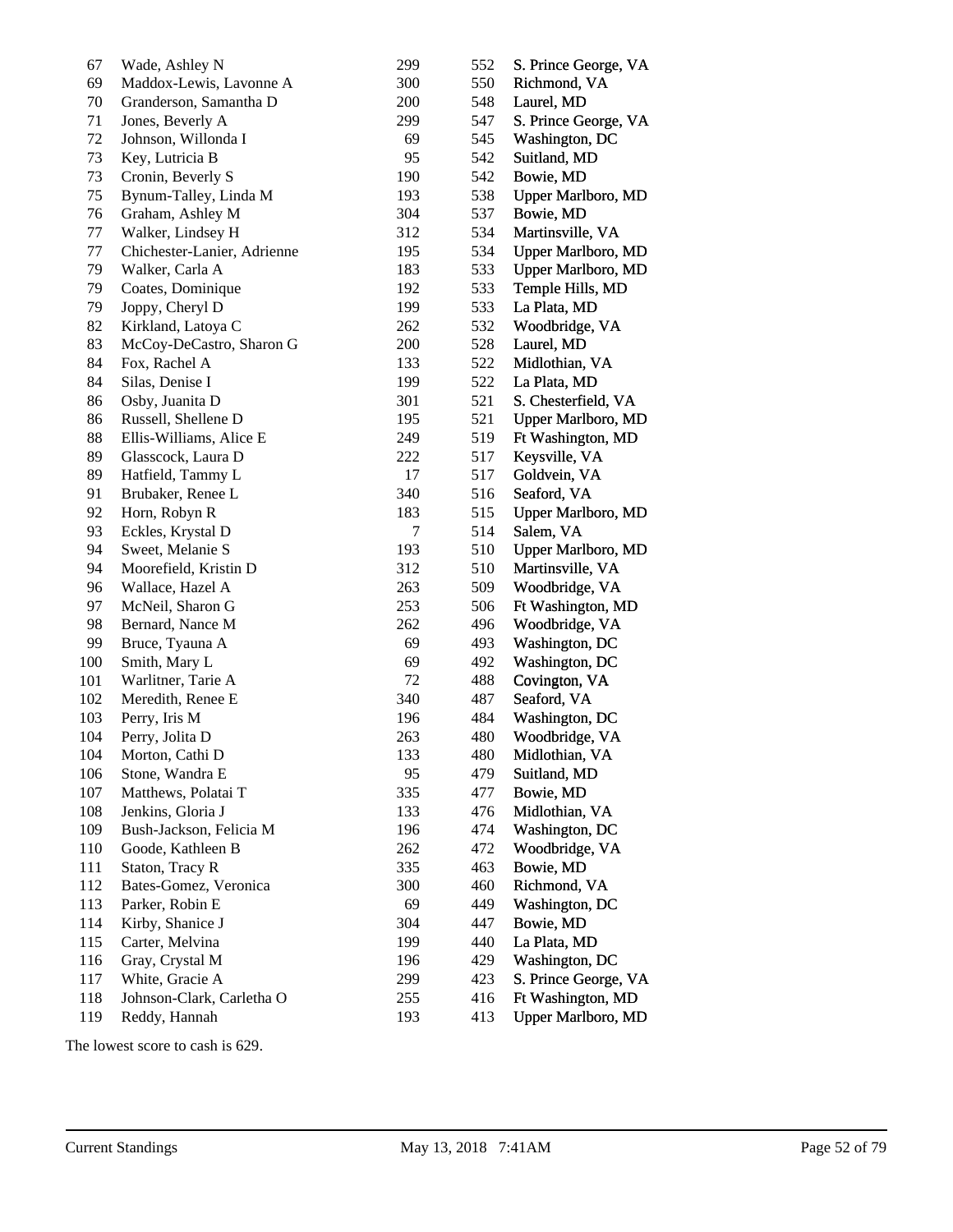## **All Events, Division 1, Handicapped**

| <b>Place</b>             | Team name                                   | <b>Entry</b> | Score          | From                                |
|--------------------------|---------------------------------------------|--------------|----------------|-------------------------------------|
| $\mathbf{1}$             | Taylor, Kathy S                             | 284          | 2,468          | Roanoke, VA                         |
| $\boldsymbol{2}$         | Bogucki, Brenda K                           | 320          | 2,366          | Newport News, VA                    |
| 3                        | Heller, Diana                               | 307          | 2,363          | Newport News, VA                    |
| $\overline{\mathcal{L}}$ | Saunders, Marshell A                        | 264          | 2,359          | Alexandria, VA                      |
| 5                        | Ginwright, Shirley A                        | 263          | 2,322          | Woodbridge, VA                      |
| 6                        | Daniel, Melody A                            | 275          | 2,309          | North, VA                           |
| 7                        | Vaughan, Pamela D                           | 212          | 2,308          | Richmond, VA                        |
| 8                        | Railey, Sherri                              | 27           | 2,287          | Herndon, VA                         |
| 9                        | Smith, Brittney J                           | 237          | 2,285          | Weyers Cave, VA                     |
| 10                       | Stephenson, Darcel B                        | 60           | 2,278          | Morningside, MD                     |
| 11                       | Hal, Adrienne B                             | 209          | 2,277          | Richmond, VA                        |
| 12                       | Sharp, Andrea                               | 279          | 2,273          | Stafford, VA                        |
| 13                       | Patterson, Brandie E                        | 132          | 2,272          | Winchester, VA                      |
| 14                       | Eure, Paneisha S                            | 57           | 2,271          | Chesapeake, VA                      |
| 15                       | Bell, Monica K                              | 186          | 2,267          | Washington, DC                      |
| 16                       | Gray, Cheryl T                              | 326          | 2,264          | Mechanicsville, VA                  |
| 17                       | Griffin, Haysha D                           | 300          | 2,262          | Richmond, VA                        |
| 18                       | Newman, Donna R                             | 122          | 2,258          | Fredericksburg, VA                  |
| 19                       | Wynn-Cooke, Janet A                         | 127          | 2,255          | Richmond, VA                        |
| 20                       | Sutton, Stephanie M                         | 219          | 2,251          | Manassas, VA                        |
| 20                       | White, Teresa L                             | 274          | 2,251          | Gloucester, VA                      |
| 22                       | Hall, Angela E                              | 311          | 2,249          | Herndon, VA                         |
| 23                       | DeBord, Mary Kay                            | 133          | 2,244          | Midlothian, VA                      |
| 24                       | Haun, Elizabeth B                           | 93           | 2,242          | Henrico, VA                         |
| 24                       |                                             |              | 2,242          |                                     |
| 26                       | Reynolds, Carolyn M<br>Coe, Bernadette A    | 229          | 2,240          | Fredericksbrg, VA                   |
| 27                       |                                             | 169<br>343   |                | Suitland, MD                        |
| $28\,$                   | Phillips, Jerylyne N                        |              | 2,238          | Yorktown, VA                        |
| 28                       | Scott, Ashley T                             | 283          | 2,235          | Chesapeake, VA<br>Linden, VA        |
| 30                       | Reuss-Dean, Cheyanne                        | 329<br>143   | 2,235<br>2,234 | Capitol Heights, MD                 |
| 30                       | Osborne, Shirley A<br>Dean, Brittany M      |              | 2,234          | District Heights, MD                |
| 32                       | Lau-Snow, Stacy R                           | 197<br>260   | 2,233          |                                     |
| 33                       | Jackson, Ingrid B                           | 202          | 2,232          | Chantilly, VA<br>Pulaski, VA        |
| 33                       | Bindas, Kali R                              | 317          | 2,232          | Leesburg, VA                        |
| 33                       | Hudson, Alethia R                           | 214          | 2,232          | Henrico, VA                         |
| 36                       |                                             | 53           | 2,228          | Barboursville, VA                   |
| 36                       | Hensley, Kimberly J<br>Wilson, Jacqueline A | 140          | 2,228          | Stafford, VA                        |
| 38                       | Prince, Sherry J                            | 335          | 2,224          | Bowie, MD                           |
| 39                       | Purmasir, Rochelle M                        | 209          | 2,221          | Richmond, VA                        |
| 40                       | Edwards, Carole D                           | 179          | 2,219          | Seabrook, MD                        |
| 41                       | Brown, Bobbie J                             | 343          | 2,218          | Yorktown, VA                        |
| 41                       | Douglas, Jennifer N                         | 224          | 2,218          | Chantilly, VA                       |
| 41                       | Gaither, Brenda L                           | 255          | 2,218          | Ft Washington, MD                   |
| 44                       |                                             | 320          | 2,217          | Newport News, VA                    |
| 45                       | Sykes, Lynn M<br>Harge, Angela M            | 280          | 2,215          | Fredericksburg, VA                  |
| 46                       | Gaines, Gloria J                            | 181          |                |                                     |
| 46                       |                                             | 53           | 2,214<br>2,214 | Washington, DC<br>Barboursville, VA |
| 48                       | Shifflett, Virginia M                       |              |                |                                     |
| 48                       | Zach, Andrea K                              | 339          | 2,212          | Ashburn, VA                         |
| 50                       | Boyd, Vivian D                              | 51<br>142    | 2,212          | Washington, DC                      |
| 51                       | Garneski, Catherine A                       | 254          | 2,206          | Stafford, VA                        |
|                          | Small, Sheila L                             |              | 2,203          | Ft Washington, MD                   |
| 51                       | Holt, Brenda L                              | 134          | 2,203          | Catharpin, VA                       |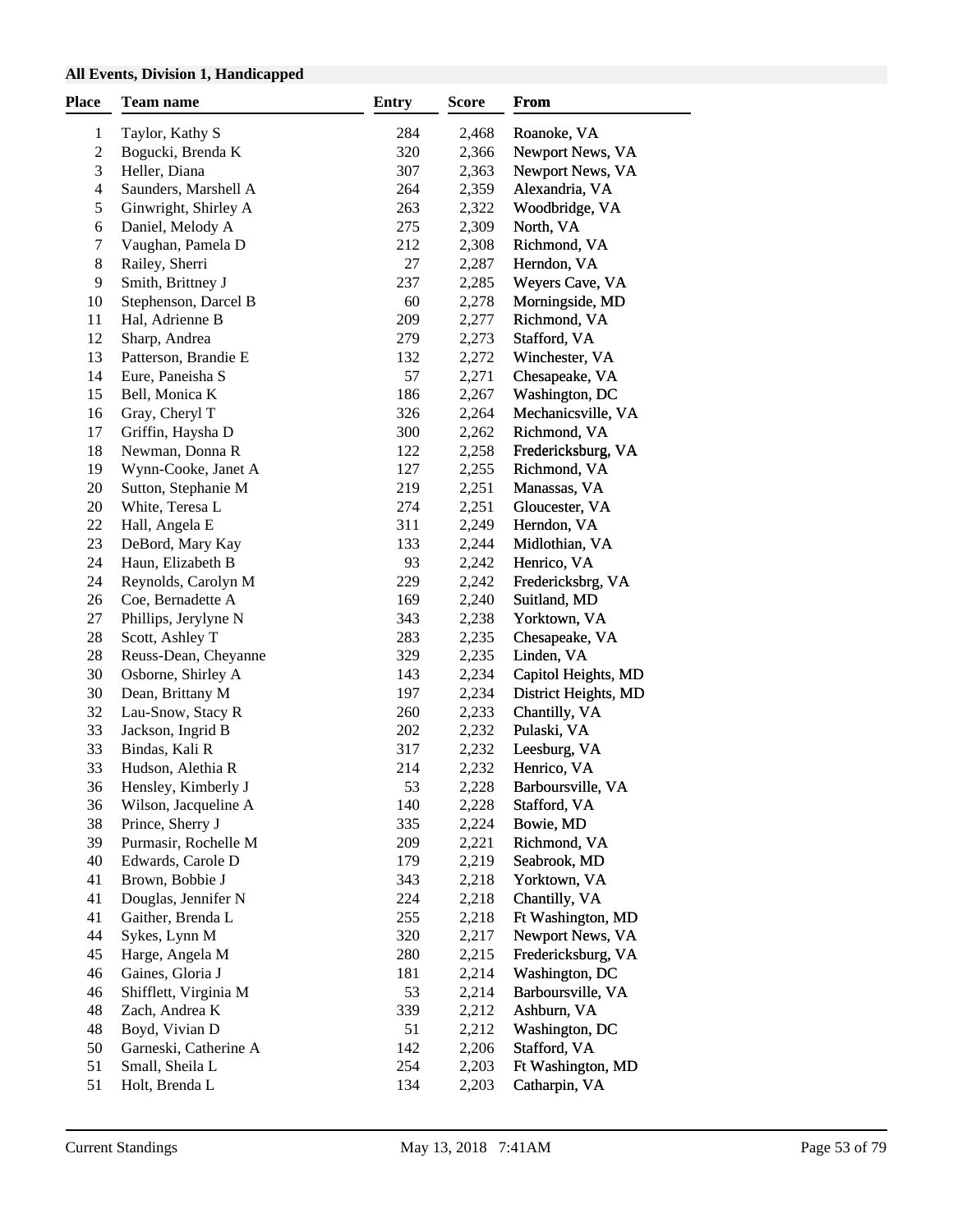| 51  | Harden, Ursula A         | 96  | 2,203 | Suitland, MD         |
|-----|--------------------------|-----|-------|----------------------|
| 54  | Myers, Elainea R         | 303 | 2,202 | Bowie, MD            |
| 55  | Thomas, Jacqueline       | 36  | 2,201 | Hyattsville, MD      |
| 55  | Williams, Barbara A      | 45  | 2,201 | Staunton, VA         |
| 57  | Myers, Emily A           | 279 | 2,200 | Stafford, VA         |
| 57  | Bailey, Kimberly         | 339 | 2,200 | Ashburn, VA          |
| 59  | Newkirk, Willie A        | 138 | 2,198 | Lorton, VA           |
| 60  | Gable, Betty J           | 107 | 2,197 | Portsmouth, VA       |
| 61  | Turner, Brenda L         | 332 | 2,196 | Bassett, VA          |
| 62  | Allen, Sheila F          | 127 | 2,195 | Richmond, VA         |
| 62  | Parks, Brittnee          | 186 | 2,195 | Washington, DC       |
| 64  | Parker, Robin E          | 69  | 2,194 | Washington, DC       |
| 65  | Durant, Tamme S          | 273 | 2,193 | Gloucester, VA       |
| 66  | Campbell, Martina D      | 304 | 2,191 | Bowie, MD            |
| 67  | Culbreth, Candi P        | 301 | 2,190 | S. Chesterfield, VA  |
| 68  | Bull, Clarissa A         | 300 | 2,189 | Richmond, VA         |
| 68  | Powers, Robin M          | 289 | 2,189 | Portsmouth, VA       |
| 70  | Brown, Dawn E            | 12  | 2,186 | Goldvein, VA         |
| 71  | Morton, Cathi D          | 133 | 2,184 | Midlothian, VA       |
| 72  | Shields, Susan P         | 218 | 2,183 | Chesapeake, VA       |
| 73  | Gaunt, Beverly J         | 155 | 2,182 | Warrenton, VA        |
| 73  | Johnson, Willonda I      | 69  | 2,182 | Washington, DC       |
| 75  | James, Regina M          | 209 | 2,181 | Richmond, VA         |
| 76  | Savory, Melissa R        | 91  | 2,180 | Leesburg, VA         |
| 77  | Magrogan, Mary B         | 109 | 2,179 | Gainesville, VA      |
| 78  | Johnson, Mary A          | 222 | 2,178 | Keysville, VA        |
| 79  | Jenkins, Tammy R         | 310 | 2,176 | Inwood, WV           |
| 80  | Burrell, Kathryn E       | 182 | 2,175 | Beltsville, MD       |
| 81  | Sootoo, Priscilla V      | 111 | 2,174 | Church Road, VA      |
| 82  | Jerard, Katherine M      | 156 | 2,173 | Front Royal, VA      |
| 82  | Wiley, Bonnie S          | 225 | 2,173 | Vienna, VA           |
| 82  | McNeil, Sharon G         | 253 | 2,173 | Ft Washington, MD    |
| 85  | Wise, Amanda N           | 192 | 2,170 | Temple Hills, MD     |
| 85  | Barnhill, Holly L        | 43  | 2,170 | Staunton, VA         |
| 87  | McDonald, Ecko M         | 111 | 2,168 | Church Road, VA      |
| 87  | McClanahan, Barbara A    | 139 | 2,168 | Ft Washington, MD    |
| 89  | Maitland-Martin, Tracy L | 110 | 2,167 | Dinwiddie, VA        |
| 89  | Jones, Beverly A         | 299 | 2,167 | S. Prince George, VA |
| 91  | Kidwell, Elizabeth R     | 180 | 2,165 | Matthews, NC         |
| 92  | McLain, Diane M          | 134 | 2,164 | Catharpin, VA        |
| 92  | Casterline, Susanne M    | 167 | 2,164 | Hyattsville, MD      |
| 92  | Maddox-Lewis, Lavonne A  | 300 | 2,164 | Richmond, VA         |
| 95  | Ford, Cynthia M          | 31  | 2,163 | Centreville, VA      |
| 95  | Lopez, Rebecca S         | 244 | 2,163 | Upper Marlboro, MD   |
| 97  | Manning, Lynell D        | 123 | 2,162 | Fredericksburg, VA   |
| 97  | Sprouse, Laura E         | 215 | 2,162 | Rustburg, VA         |
| 97  | Graupmann, Lauren E      | 289 | 2,162 | Portsmouth, VA       |
| 100 | McMahon, Rose B          | 148 | 2,161 | South Boston, VA     |
| 101 | Anders, Teri L           | 177 | 2,160 | Meherrin, VA         |
| 101 | Speight, Lynn M          | 156 | 2,160 | Front Royal, VA      |
| 103 | Booth, Sherry L          | 158 | 2,158 | Waldorf, MD          |
| 103 | Younger, Mary            | 6   | 2,158 | Hampton, VA          |
| 105 | Coates, Dominique        | 192 | 2,156 | Temple Hills, MD     |
| 105 | Shaw-Wesby, Crystal J    | 198 | 2,156 | New Carrollton, MD   |
| 105 | Quinn, Kimberly G        | 317 | 2,156 | Leesburg, VA         |
| 108 | Key, Lutricia B          | 95  | 2,155 | Suitland, MD         |
|     |                          |     |       |                      |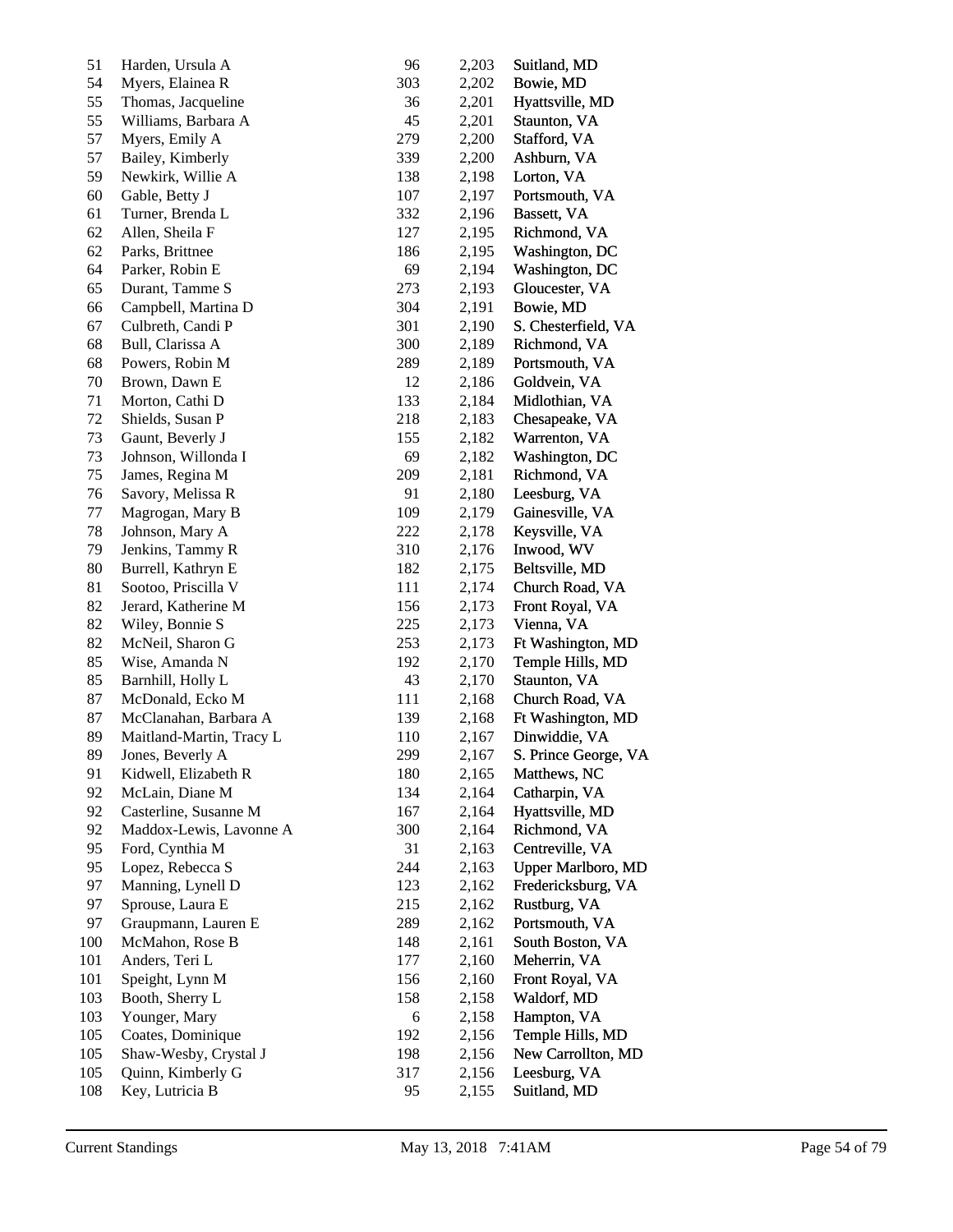| 108 | Coffey, Sandie L          | 117 | 2,155 | Lyndhurst, VA             |
|-----|---------------------------|-----|-------|---------------------------|
| 110 | Johnson, Rhonda M         | 161 | 2,154 | Bryans Road, MD           |
| 111 | Chappell, Joylene L       | 340 | 2,152 | Seaford, VA               |
| 111 | Howser, Heidi B           | 27  | 2,152 | Herndon, VA               |
| 111 | Lombardi, Gae M           | 121 | 2,152 | Fredericksburg, VA        |
| 114 | Grimes, Julia F           | 124 | 2,151 | Fredericksburg, VA        |
| 114 | Mason, Kimberly D         | 196 | 2,151 | Washington, DC            |
| 114 | Williams, Stephanie L     | 88  | 2,151 | Leesburg, VA              |
| 117 | Lott-Gatewood, Ella L     | 189 | 2,150 | Landover, MD              |
| 118 | Kisfoss, Katherine S      | 307 | 2,149 | Newport News, VA          |
| 118 | Holt, Robin P             | 195 | 2,149 | <b>Upper Marlboro, MD</b> |
| 118 | Lewis, Sharon F           | 287 | 2,149 | Richmond, VA              |
| 118 | Crump, Tasha L            | 213 | 2,149 | Richmond, VA              |
| 118 | Alford, Yvonne M          | 251 | 2,149 | Ft Washington, MD         |
| 123 | Ford, Tonya D             | 292 | 2,148 | Waldorf, MD               |
| 124 | Staton, Tracy R           | 335 | 2,147 | Bowie, MD                 |
| 125 | Puffenbarger, Jennifer F  | 155 | 2,145 | Warrenton, VA             |
| 125 | Alexander, Grace A        | 182 | 2,145 | Beltsville, MD            |
| 125 | Bynum-Talley, Linda M     | 193 | 2,145 | Upper Marlboro, MD        |
| 125 | Levy, Marian L            | 270 | 2,145 | Richmond, VA              |
| 125 | Blakey, Sondra A          | 314 | 2,145 | Forestville, MD           |
| 125 | Thompson, Mary A          | 51  | 2,145 | Washington, DC            |
| 131 | Chronister, Judy C        | 23  | 2,144 | Falls Church, VA          |
| 131 | Moyer, Margaret A         | 267 | 2,144 | Dale City, VA             |
| 131 | Jones, Rosalyn C          | 239 | 2,144 | District Heights, MD      |
| 131 | Colbert, Debra            | 183 | 2,144 | <b>Upper Marlboro, MD</b> |
| 131 | Lawson, Joyce A           | 53  | 2,144 | Barboursville, VA         |
| 131 | Baber, Susan D            | 116 | 2,144 | Waynesboro, VA            |
| 137 | Morgan, Tonya L           | 173 | 2,143 | Oxon Hill, MD             |
| 138 | Inskeep, Debra J          | 25  | 2,142 | Manassas, VA              |
| 138 | Austin, Joan C            | 36  | 2,142 | Hyattsville, MD           |
| 138 | Murphy, Izon R            | 330 | 2,142 | Petersburg, VA            |
| 138 | Thomas-Barnes, Marjorie D | 241 | 2,142 | Washington, DC            |
| 138 | Kyles, Patsy D            | 288 | 2,142 | Washington, DC            |
| 143 | Fucci, Lisa M             | 41  | 2,141 | Staunton, VA              |
| 144 | Baker, Loreen M           | 157 | 2,140 | Gainesville, VA           |
| 144 | Lewis, Cheryl A           | 239 | 2,140 | District Heights, MD      |
| 144 | Bonner, Debra A           | 247 | 2,140 | Manassas, VA              |
| 144 | Myers-King, Heidi         | 257 | 2,140 | Alexandria, VA            |
| 144 | Leone, Virginia L         | 316 | 2,140 | Leesburg, VA              |
| 149 | Warlitner, Tarie A        | 72  | 2,139 | Covington, VA             |
| 149 | Chinn-Veney, Denise W     | 175 | 2,139 | Ft. Washington, MD        |
| 149 | Bowling, Angela F         | 186 | 2,139 | Washington, DC            |
| 149 | Dillon, Dana              | 237 | 2,139 | Weyers Cave, VA           |
| 153 | Watson, Jennifer M        | 12  | 2,138 | Goldvein, VA              |
| 154 | Kelly, Anita M            | 181 | 2,137 | Washington, DC            |
| 155 | Wingers, Wendy S          | 263 | 2,136 | Woodbridge, VA            |
| 156 | Burke, Lisa A             | 17  | 2,135 | Goldvein, VA              |
| 156 | Blankenship, Michelle L   | 28  | 2,135 | Sterling, VA              |
| 158 | Waller, Cheryl D          | 183 | 2,134 | <b>Upper Marlboro, MD</b> |
| 158 | Murphy, Penny K           | 232 | 2,134 | Woodbridge, VA            |
| 158 | Dugan, Willa A            | 276 | 2,134 | Virginia Beach, VA        |
| 161 | Shuler, Karen E           | 340 | 2,133 | Seaford, VA               |
| 162 | Billie, Shamicca N        | 209 | 2,132 | Richmond, VA              |
| 162 | Hartzheim, Meredith L     | 309 | 2,132 | Newport News, VA          |
| 164 | Anderson, Amber L         | 105 | 2,131 | Chesapeake, VA            |
|     |                           |     |       |                           |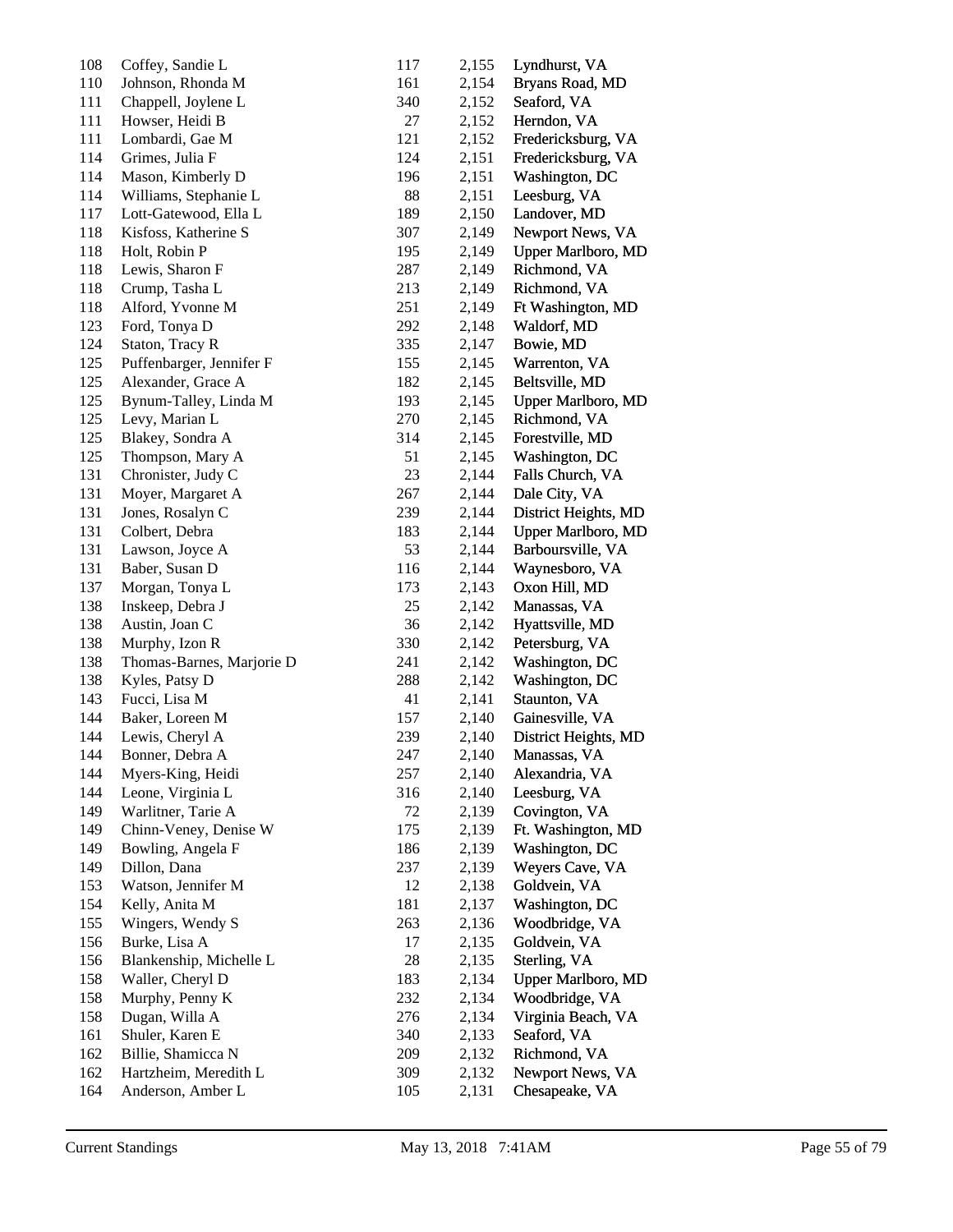| 164 | Talak, Demona N           | 235            | 2,131 | Va Beach, VA         |
|-----|---------------------------|----------------|-------|----------------------|
| 166 | Fronda, FE B              | 157            | 2,130 | Gainesville, VA      |
| 167 | Cole, Sheila D            | 287            | 2,129 | Richmond, VA         |
| 167 | McCoy, Mary L             | 60             | 2,129 | Morningside, MD      |
| 167 | Jenkins, Gloria J         | $\mathbf{1}$   | 2,129 | Warrenton, VA        |
| 170 | Bradshaw, Sharon A        | 305            | 2,128 | Capron, VA           |
| 171 | Del Rosario, Lorena C     | 283            | 2,127 | Chesapeake, VA       |
| 171 | Harris, Elluree           | 104            | 2,127 | Richmond, VA         |
| 173 | Garner, Michelle J        | 242            | 2,126 | Clinton, MD          |
| 173 | Garner, Linda S           | 115            | 2,126 | Charlotte Hall, MD   |
| 173 | Schiemer, Heather M       | 88             | 2,126 | Leesburg, VA         |
| 176 | Dyson, Linda M            | 115            | 2,125 | Charlotte Hall, MD   |
| 176 | Dimino, Linda M           | 328            | 2,125 | Gainesville, VA      |
| 176 | McCoy-DeCastro, Sharon G  | 200            | 2,125 | Laurel, MD           |
| 179 | Heyer, Laura A            | 87             | 2,124 | Leesburg, VA         |
| 179 | Sanford, Nora A           | 246            | 2,124 | Manassas, VA         |
| 181 | Pancoast, Bonnie E        | 80             | 2,123 | Portsmouth, VA       |
| 181 | Queen, Karen S            | 98             | 2,123 | Suitland, MD         |
| 183 | Saitoh, Maki              | 24             | 2,122 | Alexandria, VA       |
| 183 | Jaco, Patricia A          | 121            | 2,122 | Fredericksburg, VA   |
| 183 | Talley, Erica L           | 184            | 2,122 | Washington, DC       |
| 183 | Barnett-Johnson, Brenda C | 252            | 2,122 | Ft Washington, MD    |
| 183 | Edmonds, Tracie M         | 301            | 2,122 | S. Chesterfield, VA  |
| 188 | Mitchem, Billie S         | 124            | 2,121 | Fredericksburg, VA   |
| 188 | Wallace, Joannie W        | 126            | 2,121 | Prince Frederick, MD |
| 188 | Cunningham, Valerie L     | 208            | 2,121 | Richmond, VA         |
| 191 | Barnes, Susan P           | 107            | 2,120 |                      |
|     |                           | 89             |       | Portsmouth, VA       |
| 191 | Caldwell, Jeanne M        |                | 2,120 | Leesburg, VA         |
| 191 | Dupree, Sharon A          | 325<br>56      | 2,120 | Fredericksburg, VA   |
| 191 | Shabazz, Nanie            | 41             | 2,120 | Chesapeake, VA       |
| 195 | Taylor, Ionya A           |                | 2,119 | Staunton, VA         |
| 195 | Felker, Adelaida A        | 48             | 2,119 | Staunton, VA         |
| 197 | Reid, Arkeatha O          | 102            | 2,118 | Suitland, MD         |
| 198 | Cobb, Pong S              | 124            | 2,117 | Fredericksburg, VA   |
| 198 | Rorrer, Dale Marie        | 202            | 2,117 | Pulaski, VA          |
| 198 | Payne, Kathy D            | 284            | 2,117 | Roanoke, VA          |
| 198 | Harris, Stephanie K       | 314            | 2,117 | Forestville, MD      |
| 202 | Lewis, Beverly J          | 182            | 2,116 | Beltsville, MD       |
| 202 | Lee, Pauline D            | 185            | 2,116 | Silver Spring, MD    |
| 202 | Drake, Brigitte E         | 274            | 2,116 | Gloucester, VA       |
| 205 | Robinson, Elizabeth K     | 132            | 2,115 | Winchester, VA       |
| 205 | Yeargins, Paulette B      | 98             | 2,115 | Suitland, MD         |
| 205 | Lightfoot, Garnett L      | 211            | 2,115 | Midlothian, VA       |
| 208 | Sweeney, Pat              | 19             | 2,114 | Roanoke, VA          |
| 208 | Lawrence, Lee J           | $\overline{c}$ | 2,114 | Alexandria, VA       |
| 210 | Graves, Sandra A          | 39             | 2,113 | Staunton, VA         |
| 210 | Godfrey, Gwendolyn S      | 57             | 2,113 | Chesapeake, VA       |
| 210 | Graham, Rita A            | 184            | 2,113 | Washington, DC       |
| 210 | Peck, Joyce R             | 297            | 2,113 | Stafford, VA         |
| 214 | Greene, Tiffanee L        | 187            | 2,112 | Ft Washington, MD    |
| 215 | Kelley, Angelina D        | 170            | 2,111 | Waldorf, MD          |
| 215 | Sharp, Annetta M          | 258            | 2,111 | Alexandria, VA       |
| 217 | Tynes, Monique L          | 218            | 2,110 | Chesapeake, VA       |
| 218 | Carrico, Sue              | 223            | 2,109 | Chantilly, VA        |
| 218 | Mercado, Isbel C          | 142            | 2,109 | Stafford, VA         |
| 218 | Tsengas, Kelly            | 141            | 2,109 | Richmond, VA         |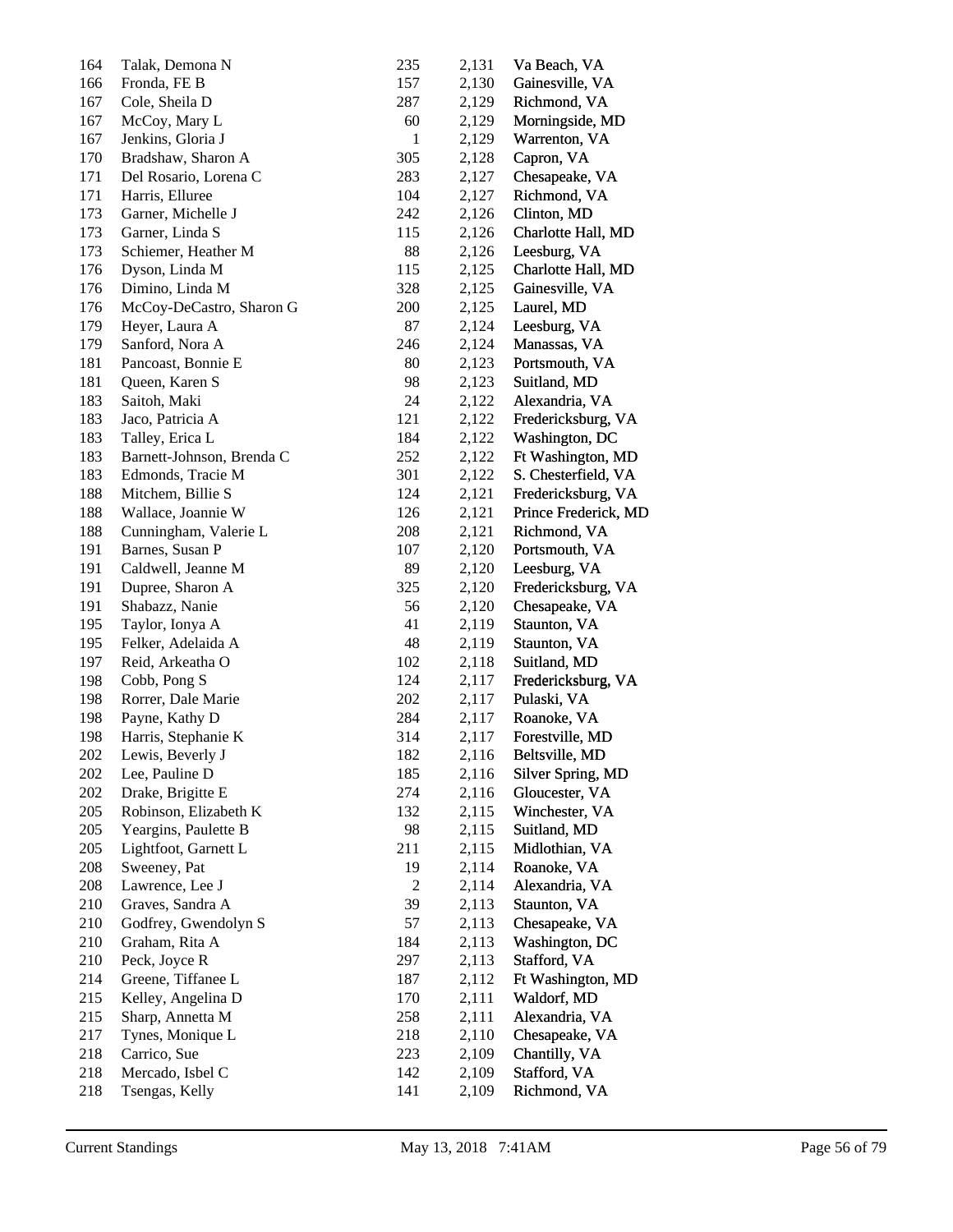| 218 | Eley, Earlene H        | 104 | 2,109 | Richmond, VA       |
|-----|------------------------|-----|-------|--------------------|
| 222 | White, Betty           | 67  | 2,108 | Washington, DC     |
| 222 | Hatch, Sherri S        | 58  | 2,108 | Petersburg, VA     |
| 222 | Leight, Amanda L       | 310 | 2,108 | Inwood, WV         |
| 225 | Brown, Carolyn A       | 99  | 2,107 | Suitland, MD       |
| 225 | Pugh, Mary A           | 208 | 2,107 | Richmond, VA       |
| 225 | Forrest, Donna M       | 65  | 2,107 | Washington, DC     |
| 225 | Senior, Cynthia M      | 213 | 2,107 | Richmond, VA       |
| 229 | Sharp, Mabel G         | 302 | 2,106 | Bowie, MD          |
| 229 | Carey, Michelle S      | 335 | 2,106 | Bowie, MD          |
| 229 | Kimble, Betty J        | 291 | 2,106 | Waldorf, MD        |
| 229 | Cox, Jeanette M        | 287 | 2,106 | Richmond, VA       |
| 229 | Puffenbarger, Janet F  | 155 | 2,106 | Warrenton, VA      |
| 234 | Ahlgrim, Yvonne B      | 213 | 2,105 | Richmond, VA       |
| 234 | Kidwell, Teresa A      | 155 | 2,105 | Warrenton, VA      |
| 234 | Hudson, Lowenda D      | 128 | 2,105 | Richmond, VA       |
| 237 | Sam, Alicia R          | 64  | 2,103 | Washington, DC     |
| 237 | Davis, Lunetta B       | 212 | 2,103 | Richmond, VA       |
| 237 | Horton, Michelle L     | 311 | 2,103 | Herndon, VA        |
| 237 | Carter, Beth W         | 21  | 2,103 | Hardy, VA          |
| 241 | Johnson, Joycelyn M    | 100 | 2,102 | Suitland, MD       |
|     |                        |     |       |                    |
| 242 | Granderson, Samantha D | 200 | 2,101 | Laurel, MD         |
| 242 | Scott, Wendy H         | 208 | 2,101 | Richmond, VA       |
| 242 | Cronin, Beverly S      | 190 | 2,101 | Bowie, MD          |
| 245 | Burr, Maureen A        | 246 | 2,100 | Manassas, VA       |
| 245 | Wright, Stephanie C    | 214 | 2,100 | Henrico, VA        |
| 247 | Perry, Arnetta C       | 248 | 2,099 | New Carrollton, MD |
| 247 | Eckles, Krystal D      | 7   | 2,099 | Salem, VA          |
| 247 | Hess, Gayle U          | 81  | 2,099 | Chesapeake, VA     |
| 247 | Bell, Jean B           | 71  | 2,099 | Hyattsville, MD    |
| 247 | Brice, Tina Y          | 70  | 2,099 | Palmyra, VA        |
| 252 | Reynolds, Denise W     | 110 | 2,098 | Dinwiddie, VA      |
| 252 | Pinto, Sonia M         | 225 | 2,098 | Vienna, VA         |
| 252 | Woodson, Bridget L     | 315 | 2,098 | Leesburg, VA       |
| 255 | Austin, Ann W          | 61  | 2,097 | Richmond, VA       |
| 255 | Black, Lynne M         | 154 | 2,097 | Manassas, VA       |
| 255 | Ford, Cheryl L         | 171 | 2,097 | Washington, DC     |
| 258 | Foran, Susan           | 339 | 2,096 | Ashburn, VA        |
| 258 | Whitney, D Leann       | 90  | 2,096 | Leesburg, VA       |
| 260 | Tolson, Wanda A        | 99  | 2,095 | Suitland, MD       |
| 260 | Kearney, Imogene       | 201 | 2,095 | Berwyn Heights, MD |
| 260 | Throckmorton, Casey R  | 148 | 2,095 | South Boston, VA   |
| 263 | Lynch, Kathy H         | 18  | 2,094 | Roanoke, VA        |
| 263 | Kipry, Gabriela        | 39  | 2,094 | Staunton, VA       |
| 263 | Webb, Mary E           | 142 | 2,094 | Stafford, VA       |
| 263 | Eanes, Joyce A         | 260 | 2,094 | Chantilly, VA      |
| 263 | Curtis, Karel A        | 344 | 2,094 | Hayes, VA          |
| 268 | Griffin, Patricia D    | 189 | 2,093 | Landover, MD       |
| 269 | Swift, Verna G         | 12  | 2,092 | Goldvein, VA       |
| 269 | Snowden, Catrina T     | 68  | 2,092 | Washington, DC     |
| 269 | Williams, Felicia A    | 95  | 2,092 | Suitland, MD       |
| 269 | Nuzzo, Nicole M        | 293 | 2,092 | Waldorf, MD        |
| 273 | Brown, Vickie A        | 127 | 2,091 | Richmond, VA       |
| 273 | McGuire, Linda L       | 140 | 2,091 | Stafford, VA       |
| 273 | Goodloe, Mary (Meg) E  | 61  | 2,091 | Richmond, VA       |
| 273 | Brown, Tammy D         | 58  | 2,091 | Petersburg, VA     |
|     |                        |     |       |                    |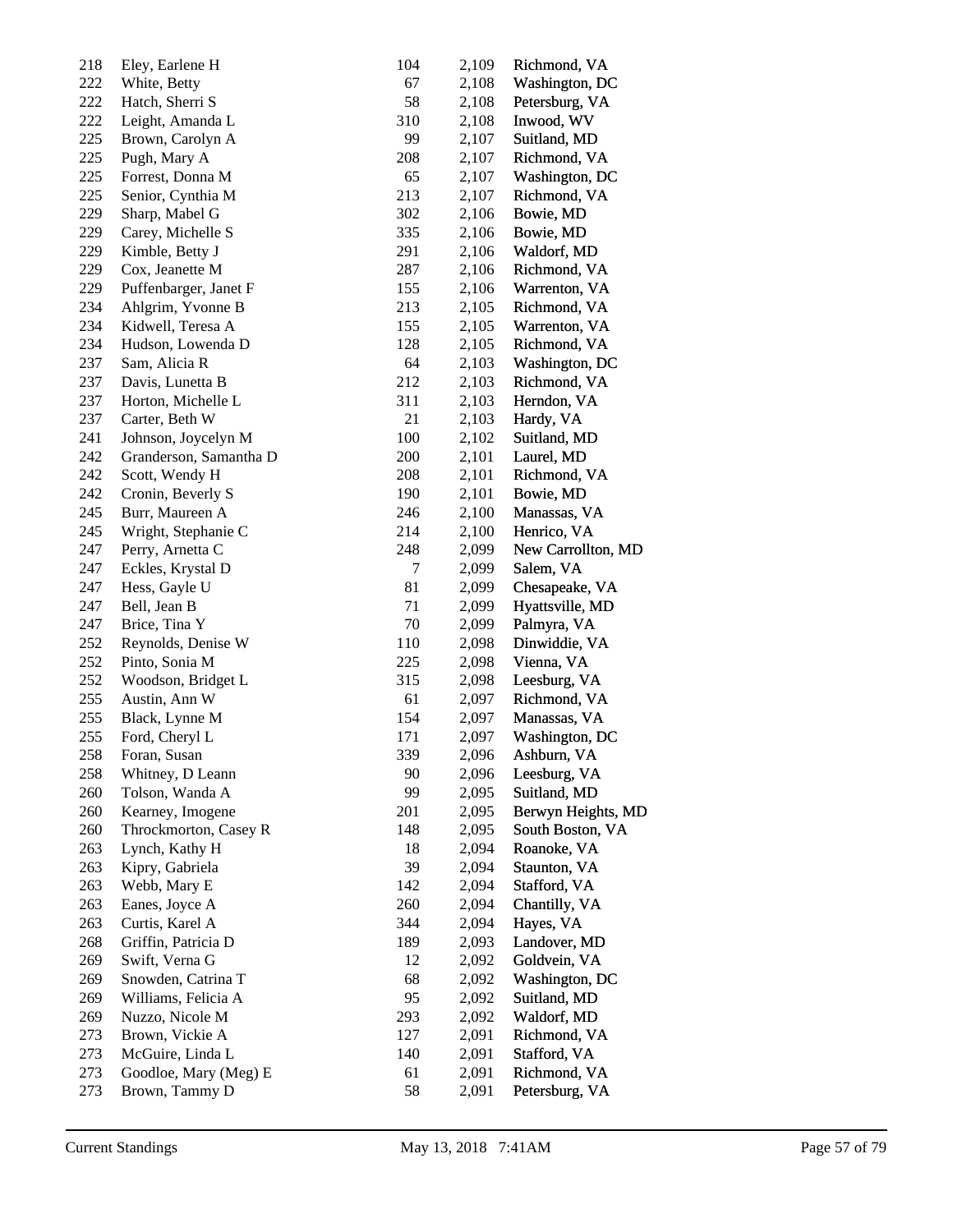| 277 | Biller, Maria A      | 86           | 2,090 | Purcellville, VA          |
|-----|----------------------|--------------|-------|---------------------------|
| 277 | Carson, Barbara K    | 130          | 2,090 | Bristow, VA               |
| 277 | Teschke, Chelsea R   | 329          | 2,090 | Linden, VA                |
| 277 | Paxton, Victoria L   | 72           | 2,090 | Covington, VA             |
| 281 | Williams, Adrienne K | 167          | 2,089 | Hyattsville, MD           |
| 281 | Dean, Linda H        | $8\,$        | 2,089 | Manassas, VA              |
| 281 | Wilson, Pamela M     | 30           | 2,089 | Centreville, VA           |
| 281 | Scott, Carolyn R     | 64           | 2,089 | Washington, DC            |
| 281 | Miller, Clyde E      | 123          | 2,089 | Fredericksburg, VA        |
| 286 | Swann, Ann           | 250          | 2,088 | Ft Washington, MD         |
| 286 | Thompson, Jackie     | 8            | 2,088 | Manassas, VA              |
| 286 | Vaughan, Marsha W    | 22           | 2,088 | Stafford, VA              |
| 286 | Reynolds, Florie M   | 205          | 2,088 | Virginia Beach, VA        |
| 286 | Treynor, Victoria P  | 7            | 2,088 | Salem, VA                 |
| 291 | Swanson, Madeline C  | 10           | 2,087 | Smithfield, VA            |
| 292 | Morris, Patty A      | 206          | 2,086 | Phenix, VA                |
| 292 | Spivey, Tammy L      | 323          | 2,086 | Henrico, VA               |
| 294 | Austin, Barbara R    | 265          | 2,084 | Alexandria, VA            |
| 294 | Lucas, Terry M       | 79           | 2,084 | Midland, VA               |
| 294 | Wilson, LaVerne R    | 106          | 2,084 | Chesapeake, VA            |
| 294 | Norford, Marion L    | 217          | 2,084 | Petersburg, VA            |
| 294 | Boettcher, Wendy M   | 222          | 2,084 | Keysville, VA             |
| 299 | Wagner, Pamela B     | 82           | 2,083 | Portsmouth, VA            |
| 299 | Snellings, Debra M   | 93           | 2,083 | Henrico, VA               |
| 299 | Brown, Sandra D      | 102          | 2,083 | Suitland, MD              |
| 299 | Coleman, Allison T   | 189          | 2,083 | Landover, MD              |
| 303 | Grant, Teresita C    | 345          | 2,082 | Stafford, VA              |
| 304 | Moss, Debbie V       | 269          | 2,081 | New Kent, VA              |
| 304 | Johnson, Patricia A  | 160          | 2,081 | Waldorf, MD               |
| 306 | Allen, Linda M       | 316          | 2,080 | Leesburg, VA              |
| 307 | McHenry, Priscilla E | 304          | 2,079 | Bowie, MD                 |
| 308 | Dillon, Kathie A     | 94           | 2,078 | Spotsylvania, VA          |
| 308 | Michaud, Joyce L     | 216          | 2,078 | Stafford, VA              |
| 308 | Hubbard, Dana D      | 84           | 2,078 | Lynchburg, VA             |
| 311 | Paldao, Amanda M     | 266          | 2,077 | Vienna, VA                |
| 311 | Davis, Scarlett A    | 206          | 2,077 | Phenix, VA                |
| 313 | Daniel, Rebecca P    | 79           | 2,076 | Midland, VA               |
| 313 | Blackwell, Kathy L   | 244          | 2,076 | <b>Upper Marlboro, MD</b> |
| 313 | McKnight, Kathleen V | 42           | 2,076 | Staunton, VA              |
| 316 | Russell, Gala L      | 46           | 2,075 | Staunton, VA              |
| 316 | Baker, Donna M       | 227          | 2,075 | Clifton Forge, VA         |
| 318 | Bivens, Margaret V   | 164          | 2,074 | Waldorf, MD               |
| 318 | Taylor, Samantha V   | 242          | 2,074 | Clinton, MD               |
| 320 | Barley, Debra J      | 264          | 2,073 | Alexandria, VA            |
| 320 | Sandlin, Jennifer M  | 177          | 2,073 | Meherrin, VA              |
| 320 | Brettle, Kat L       | $\mathbf{1}$ | 2,073 | Warrenton, VA             |
| 320 | Robinson, Felicia N  | 168          | 2,073 | Temple Hills, MD          |
| 324 | Baziluik, Linda W    | 268          | 2,072 | Dale City, VA             |
| 324 | Savage, Donna L      | 43           | 2,072 | Staunton, VA              |
| 324 | Taylor, Kathleen M   | 158          | 2,072 | Waldorf, MD               |
| 327 | Brooks, Karen A      | 143          | 2,071 | Capitol Heights, MD       |
| 327 | Cash, Grace D        | 273          | 2,071 | Gloucester, VA            |
| 327 | Hobdy, Minerva H     | 129          | 2,071 | Richmond, VA              |
| 327 | Knox, Carol J        | 336          | 2,071 |                           |
| 327 |                      |              |       | Lorton, VA                |
|     | Glass, Arlea K       | 318          | 2,071 | Leesburg, VA              |
| 332 | Brown, Lori A        | 310          | 2,069 | Inwood, WV                |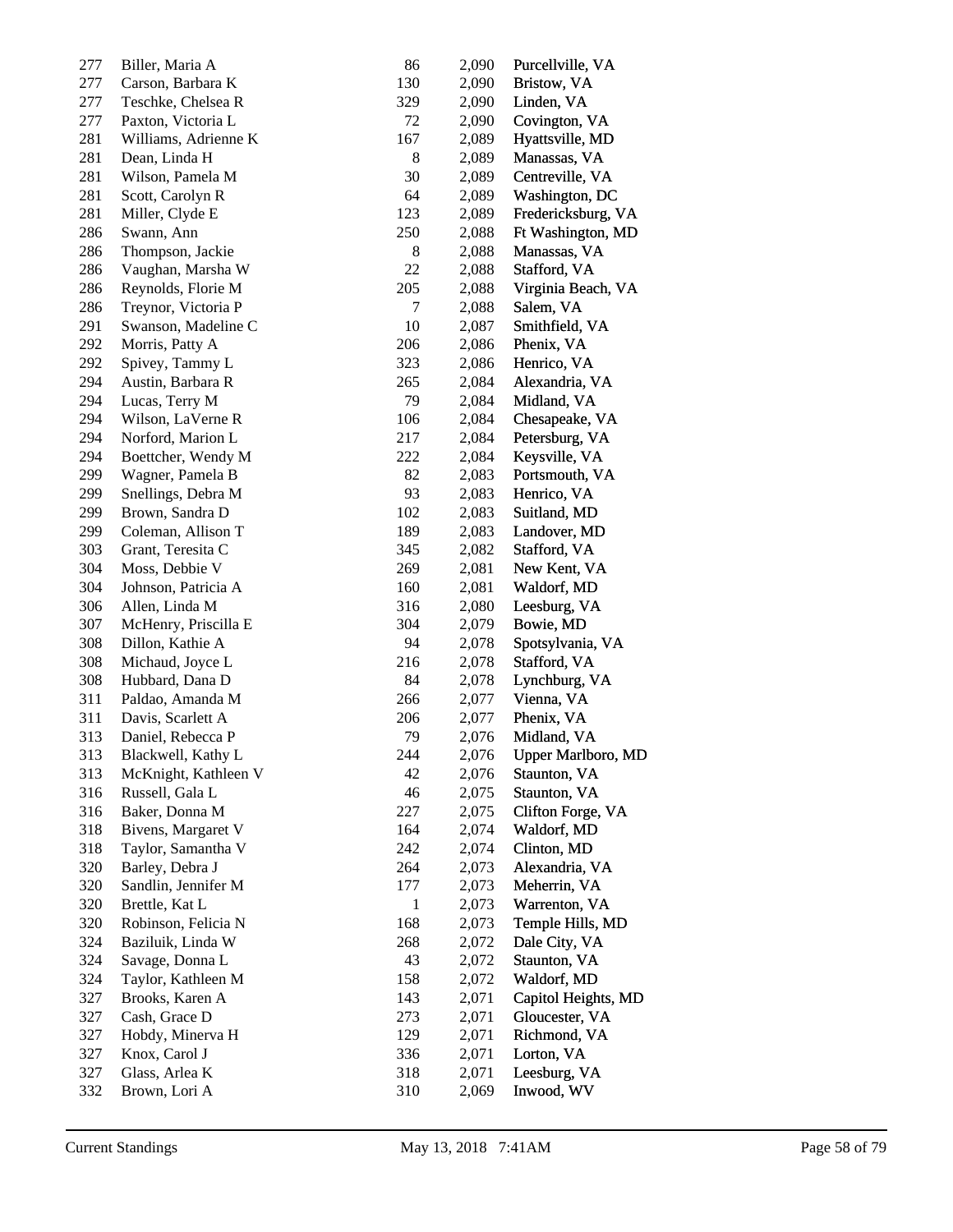| 332 | Ampley, Ann C           | 303            | 2,069 | Bowie, MD            |
|-----|-------------------------|----------------|-------|----------------------|
| 332 | Lightfoot, Mia L        | 270            | 2,069 | Richmond, VA         |
| 332 | Rhoads, Michelle L      | 245            | 2,069 | Warrenton, VA        |
| 332 | Toms, Helen J           | 36             | 2,069 | Hyattsville, MD      |
| 337 | Culbreath, Alma M       | 225            | 2,068 | Vienna, VA           |
| 338 | Morton, Cheryl L        | 319            | 2,067 | Newport News, VA     |
| 339 | Hicks, Janice J         | 179            | 2,066 | Seabrook, MD         |
| 340 | Jackson, Nancy W        | 236            | 2,065 | Charlottesville, VA  |
| 340 | Young, Lisa D           | 131            | 2,065 | Inwood, WV           |
| 340 | Nowak, Laura A          | 126            | 2,065 | Prince Frederick, MD |
| 340 | Russell, Rosa M         | 201            | 2,065 | Berwyn Heights, MD   |
| 340 | Bell, Tiffany A         | 194            | 2,065 | Gwynn Oak, MD        |
| 345 | Johnson, Deborah M      | 250            | 2,064 | Ft Washington, MD    |
| 345 | Dillon, Donna M         | $\overline{c}$ | 2,064 | Alexandria, VA       |
| 345 | Escobar, Valerie S      | 219            | 2,064 | Manassas, VA         |
| 348 | Stoneman, Susan D       | 289            | 2,063 | Portsmouth, VA       |
| 348 | Milam, Kristina         | 198            | 2,063 | New Carrollton, MD   |
| 348 | Athey, Lisa A           | 86             | 2,063 | Purcellville, VA     |
| 351 | Jenkins, Sherika N      | 280            | 2,062 | Fredericksburg, VA   |
| 351 | Murray, Susan M         | 115            | 2,062 | Charlotte Hall, MD   |
| 353 | Sneed, Cheryl A         | 8              | 2,061 | Manassas, VA         |
| 353 | Maitland, Loma H        | 111            | 2,061 | Church Road, VA      |
| 355 | Aldred, Angela M        | 326            | 2,060 | Mechanicsville, VA   |
| 355 | New, Jessica            | 323            | 2,060 | Henrico, VA          |
| 355 | Dawson, Roxie M         | 150            | 2,060 | Warrenton, VA        |
| 358 | Fierro, Carmen M        | 142            | 2,059 | Stafford, VA         |
| 358 | St.Clair, Teresa M      | 284            | 2,059 | Roanoke, VA          |
| 358 | Holloway, Katie R       | 193            | 2,059 | Upper Marlboro, MD   |
| 358 | Barnes, Valerie H       | 107            | 2,059 | Portsmouth, VA       |
| 362 | Gaines, Patricia F      | 60             | 2,057 | Morningside, MD      |
| 362 | Campbell, Dorothy S     | 249            | 2,057 | Ft Washington, MD    |
| 364 | Hester, Mary C          | 16             | 2,056 | Goldvein, VA         |
| 364 | Rose, Debra M           | 73             | 2,056 | Virginia Beach, VA   |
| 364 | Lowe-Fouche, Michelle L | 195            | 2,056 | Upper Marlboro, MD   |
| 364 | Rice, Dana W            | 153            | 2,056 | Halifax, VA          |
| 368 | Rogers, Lisa M          | 65             | 2,055 | Washington, DC       |
| 368 | Perkins, Betty L        | 147            | 2,055 | South Boston, VA     |
| 368 | Smith, Belinda A        | 256            | 2,055 | Alexandria, VA       |
| 371 | Swinson, Samantha L     | 188            | 2,054 | Washington, DC       |
| 371 | Kyle, Terri J           | 27             | 2,054 | Herndon, VA          |
| 371 | Blount, Eunice R        | 184            | 2,054 | Washington, DC       |
| 374 | Dickerson, Patricia A   | 321            | 2,053 | Lorton, VA           |
| 375 | Silas, Denise I         | 199            | 2,052 | La Plata, MD         |
| 375 | Ryan, Terry M           | 94             | 2,052 | Spotsylvania, VA     |
| 377 | Carter, Melvina         | 199            | 2,051 | La Plata, MD         |
| 378 | Kulp, Beth G            | 25             | 2,050 | Manassas, VA         |
| 378 | Stone, Wandra E         | 95             | 2,050 | Suitland, MD         |
| 378 | Young, Penny            | 124            | 2,050 | Fredericksburg, VA   |
| 381 | Dillon, Amanda M        | $\overline{c}$ | 2,049 | Alexandria, VA       |
| 381 | Taylor, Pamela R        | 169            | 2,049 | Suitland, MD         |
| 381 | Williams, Lola A        | 247            | 2,049 | Manassas, VA         |
| 384 | Bell, Veronica M        | 191            | 2,048 | Lanham, MD           |
| 384 | Green, Rebecca A        | 128            | 2,048 | Richmond, VA         |
| 386 | Bellinger, Vivian J     | 280            | 2,047 | Fredericksburg, VA   |
| 386 | Dean, Ann B             | 202            | 2,047 | Pulaski, VA          |
| 386 | Hilliard, Eunice P      | 201            | 2,047 | Berwyn Heights, MD   |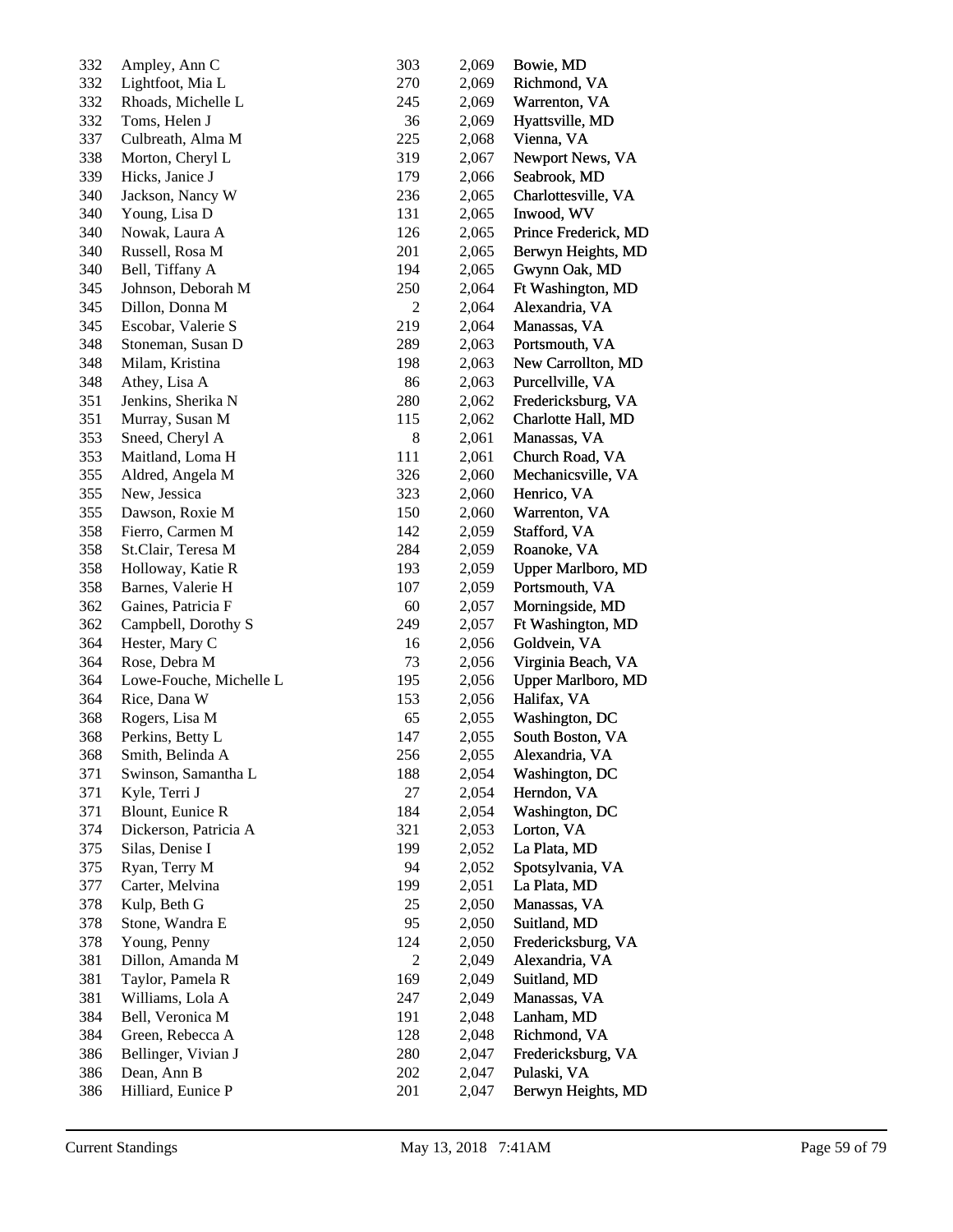| 386 | Parham, Wanda P           | 305 | 2,047 | Capron, VA               |
|-----|---------------------------|-----|-------|--------------------------|
| 390 | Schiemer, Yvonne A        | 88  | 2,046 | Leesburg, VA             |
| 390 | Jefferson, Alfreda Y      | 192 | 2,046 | Temple Hills, MD         |
| 392 | Hawkins-Newlon, Sonya L   | 244 | 2,045 | Upper Marlboro, MD       |
| 392 | Stewart, LaWanda R        | 197 | 2,045 | District Heights, MD     |
| 394 | Giles, Helen B            | 314 | 2,044 | Forestville, MD          |
| 395 | Buck-Thompson, Cynthia M  | 230 | 2,043 | Woodbridge, VA           |
| 395 | Johnson-Clark, Carletha O | 255 | 2,043 | Ft Washington, MD        |
| 395 | Collier, Laura L          | 291 | 2,043 | Waldorf, MD              |
| 395 | Bates-Gomez, Veronica     | 300 | 2,043 | Richmond, VA             |
| 395 | Pierce, Angela E          | 85  | 2,043 | Toano, VA                |
| 395 | Allen-Rollins, Nell M     | 125 | 2,043 | Fredericksburg, VA       |
| 395 | Wheeler, Wilma M          | 16  | 2,043 | Goldvein, VA             |
| 395 | Randolph, Denise L        | 192 | 2,043 | Temple Hills, MD         |
| 403 | King, Michelle A          | 315 | 2,042 | Leesburg, VA             |
| 403 | Hilliard-Josey, Soney M   | 201 | 2,042 | Berwyn Heights, MD       |
| 403 | Jackson, Jacquline P      | 297 | 2,042 | Stafford, VA             |
| 406 | Silver, Carolyn A         | 207 | 2,041 | Richmond, VA             |
| 406 | Biller, Janet F           | 86  | 2,041 | Purcellville, VA         |
| 406 | Baldwin, Karen A          | 5   | 2,041 | Virginia Beach, VA       |
| 409 | Lowry, Jessica L          | 219 | 2,040 | Manassas, VA             |
| 409 | Schultz, Debbie D         | 293 | 2,040 | Waldorf, MD              |
| 411 | Stewart, Teresa S         | 119 | 2,039 | Harrisonburg, VA         |
| 411 | Butler, Kimberly M        | 163 | 2,039 | Waldorf, MD              |
| 411 | Spain, Dena B             | 250 | 2,039 | Ft Washington, MD        |
| 414 | Rawl, Shahlaurie K        | 175 | 2,038 | Ft. Washington, MD       |
| 414 | West, Latikki C           | 301 | 2,038 | S. Chesterfield, VA      |
| 414 | Cline, Elisa P            | 235 | 2,038 | Va Beach, VA             |
| 414 | Shoemaker, Deborah A      | 122 | 2,038 | Fredericksburg, VA       |
| 414 | Coleman, Tieshia M        | 168 | 2,038 | Temple Hills, MD         |
| 414 | Schroeder, Meriam I       | 151 | 2,038 | Bethesda, MD             |
| 414 | Coleman, Alice M          | 261 | 2,038 | Petersburg, VA           |
| 421 | Milstead, Catherine L     | 159 | 2,037 | Indian Head, MD          |
| 421 | Bernard, Nance M          | 262 | 2,037 | Woodbridge, VA           |
| 421 | Andrews, Lorrie T         | 277 | 2,037 | Front Royal, VA          |
| 424 | Glasscock, Laura D        | 222 | 2,036 | Keysville, VA            |
| 425 | Hagens-Gant, Lenora M     | 160 | 2,035 | Waldorf, MD              |
| 425 | Peyton, Andrea J          | 170 | 2,035 | Waldorf, MD              |
| 425 | Owens, Shanell L          | 187 | 2,035 | Ft Washington, MD        |
| 428 | Perry, Jolita D           | 263 | 2,034 | Woodbridge, VA           |
| 428 | Phelps, Melody M          | 276 | 2,034 | Virginia Beach, VA       |
| 430 | Coleman, Carolyn A        | 261 | 2,033 | Petersburg, VA           |
| 430 | Boone, Phyllis T          | 67  | 2,033 | Washington, DC           |
| 430 | Schettler, Rosemarie      | 235 | 2,033 | Va Beach, VA             |
| 430 | Wade, Ashley N            | 299 | 2,033 | S. Prince George, VA     |
| 430 | McCabe, Debra             | 31  | 2,033 | Centreville, VA          |
| 435 | Spencer, Gail H           | 312 | 2,032 | Martinsville, VA         |
| 435 | Goodstein, Kat K          | 344 | 2,032 | Hayes, VA                |
| 435 | Pearson, Evelyn F         | 113 | 2,032 | Ft Washington, MD        |
| 438 | Boughman, Leslie D        | 323 | 2,031 | Henrico, VA              |
| 438 | Ford, Mersidees           | 66  | 2,031 | Washington, DC           |
| 438 | Biby, Delores F           | 118 | 2,031 | <b>Stuarts Draft, VA</b> |
| 438 | Franklin, Terri A         | 194 | 2,031 | Gwynn Oak, MD            |
| 442 | McGill, Dorothy J         | 248 | 2,030 | New Carrollton, MD       |
| 443 | Bayliss, Margaret A       | 131 | 2,029 | Inwood, WV               |
| 443 | Tabb, Charlotte D         | 85  | 2,029 | Toano, VA                |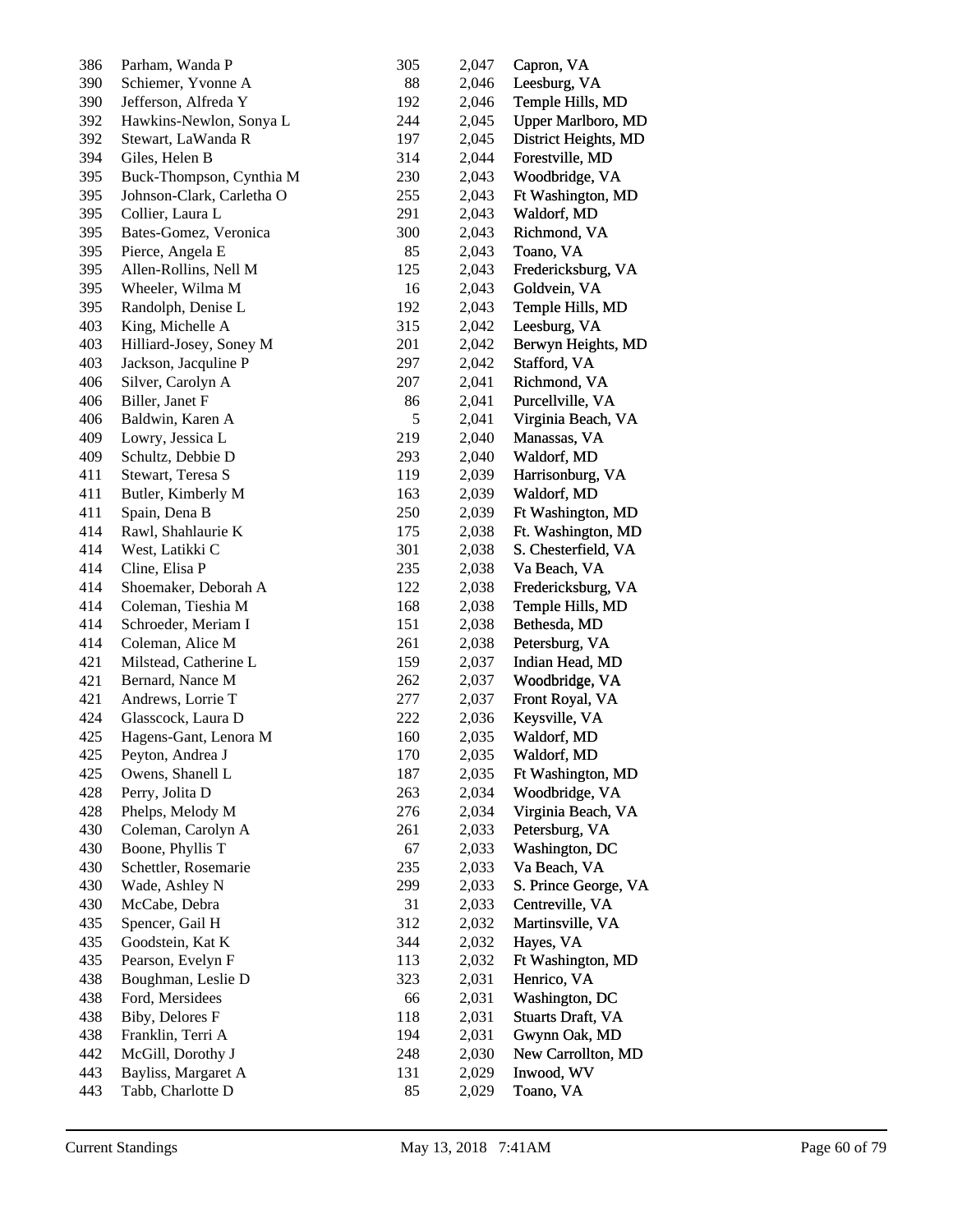| 443 | Baucum, Cliftina           | 35  | 2,029 | Lanham, MD                |
|-----|----------------------------|-----|-------|---------------------------|
| 443 | Pullen, Patricia C         | 31  | 2,029 | Centreville, VA           |
| 447 | Tousignant, Jana M         | 311 | 2,028 | Herndon, VA               |
| 447 | Turner, Brenda J           | 292 | 2,028 | Waldorf, MD               |
| 447 | Walker, Carla A            | 183 | 2,028 | <b>Upper Marlboro, MD</b> |
| 450 | Wilson, Sonya M            | 262 | 2,027 | Woodbridge, VA            |
| 451 | Mitchell, Brenda B         | 92  | 2,026 | Washington, DC            |
| 451 | Hale, Angela               | 168 | 2,026 | Temple Hills, MD          |
| 451 | Darling, Vicky M           | 135 | 2,026 | Haymarket, VA             |
| 451 | Holbert, Tenna C B         | 106 | 2,026 | Chesapeake, VA            |
| 455 | Goldring, Thelma B         | 293 | 2,024 | Waldorf, MD               |
| 455 | Reniere, Patricia R        | 29  | 2,024 | Aldie, VA                 |
| 455 | Horn, Robyn R              | 183 | 2,024 | Upper Marlboro, MD        |
| 455 | Davis-Smith, Sylvia        | 146 | 2,024 | Capitol Heights, MD       |
| 459 | Prince, Susan D            | 213 | 2,023 | Richmond, VA              |
| 459 | Roach, Verna M             | 330 | 2,023 | Petersburg, VA            |
| 461 | Osby, Juanita D            | 299 | 2,020 | S. Prince George, VA      |
| 461 | Pope, Lillie M             | 71  | 2,020 | Hyattsville, MD           |
| 463 | Lee, Sherri S              | 266 | 2,019 | Vienna, VA                |
| 463 | Taylor, Candice S          | 97  | 2,019 | Suitland, MD              |
| 463 | Pleasant, DeAundria J      | 214 | 2,019 | Henrico, VA               |
| 466 | Washington, Theresa B      | 40  | 2,018 | Staunton, VA              |
| 466 | Ioia, Debbie K             | 119 | 2,018 | Harrisonburg, VA          |
| 466 | Booth, Alice M             | 164 | 2,018 | Waldorf, MD               |
| 466 | Harris, Joyce A            | 252 | 2,018 | Ft Washington, MD         |
| 470 | Burnett, Cynthia P         | 65  | 2,017 | Washington, DC            |
| 470 | Neal, Barbara L            | 161 | 2,017 | Bryans Road, MD           |
| 472 | Collins, Carolyn D         | 57  |       | Chesapeake, VA            |
|     |                            | 175 | 2,016 |                           |
| 472 | Trantham, Jacqueline       |     | 2,016 | Ft. Washington, MD        |
| 474 | Jeffries, Cathy L          | 17  | 2,015 | Goldvein, VA              |
| 474 | Robinson, Gloria D         | 290 | 2,015 | Middleburg, VA            |
| 474 | Crawford, Elizabeth R      | 84  | 2,015 | Lynchburg, VA             |
| 474 | Cornwell, Ashley N         | 25  | 2,015 | Manassas, VA              |
| 478 | Sympson, Lesley G          | 5   | 2,014 | Virginia Beach, VA        |
| 478 | Edmonds, Lauren D          | 111 | 2,014 | Church Road, VA           |
| 478 | Fuller, Brenda R           | 338 | 2,014 | Clinton, MD               |
| 478 | Lonas, Samantha R          | 120 | 2,014 | Crimora, VA               |
| 482 | Trimarchi, Kathryn M       | 320 | 2,013 | Newport News, VA          |
| 483 | Martin, Cindy M            | 247 | 2,012 | Manassas, VA              |
| 483 | Jackson, Leslie R          | 240 | 2,012 | Hyattsville, MD           |
| 483 | Cunningham, Katy N         | 238 | 2,012 | Fulks Run, VA             |
| 483 | Green, Geneva P            | 251 | 2,012 | Ft Washington, MD         |
| 483 | Webb, Cathy M              | 118 | 2,012 | Stuarts Draft, VA         |
| 488 | Mann, Phyllis M            | 287 | 2,011 | Richmond, VA              |
| 488 | Mauck, Lisa G              | 277 | 2,011 | Front Royal, VA           |
| 488 | James, Rosezell A          | 240 | 2,011 | Hyattsville, MD           |
| 488 | Bigbie, Diane L            | 275 | 2,011 | North, VA                 |
| 492 | Samuel, Salome D           | 144 | 2,010 | Capitol Heights, MD       |
| 492 | Hayes, Pamela K            | 188 | 2,010 | Washington, DC            |
| 492 | Kemp, Helen L              | 143 | 2,010 | Capitol Heights, MD       |
| 495 | Harris, Denise M           | 146 | 2,009 | Capitol Heights, MD       |
| 496 | Brown, Mary E              | 190 | 2,008 | Bowie, MD                 |
| 497 | Johnson, Deborah G         | 79  | 2,007 | Midland, VA               |
| 497 | Jackson-Marshall, Agatha V | 207 | 2,007 | Richmond, VA              |
| 497 | Pezzella, Anna M           | 205 | 2,007 | Virginia Beach, VA        |
| 497 | Patterson, Kay H           | 74  | 2,007 | Newport News, VA          |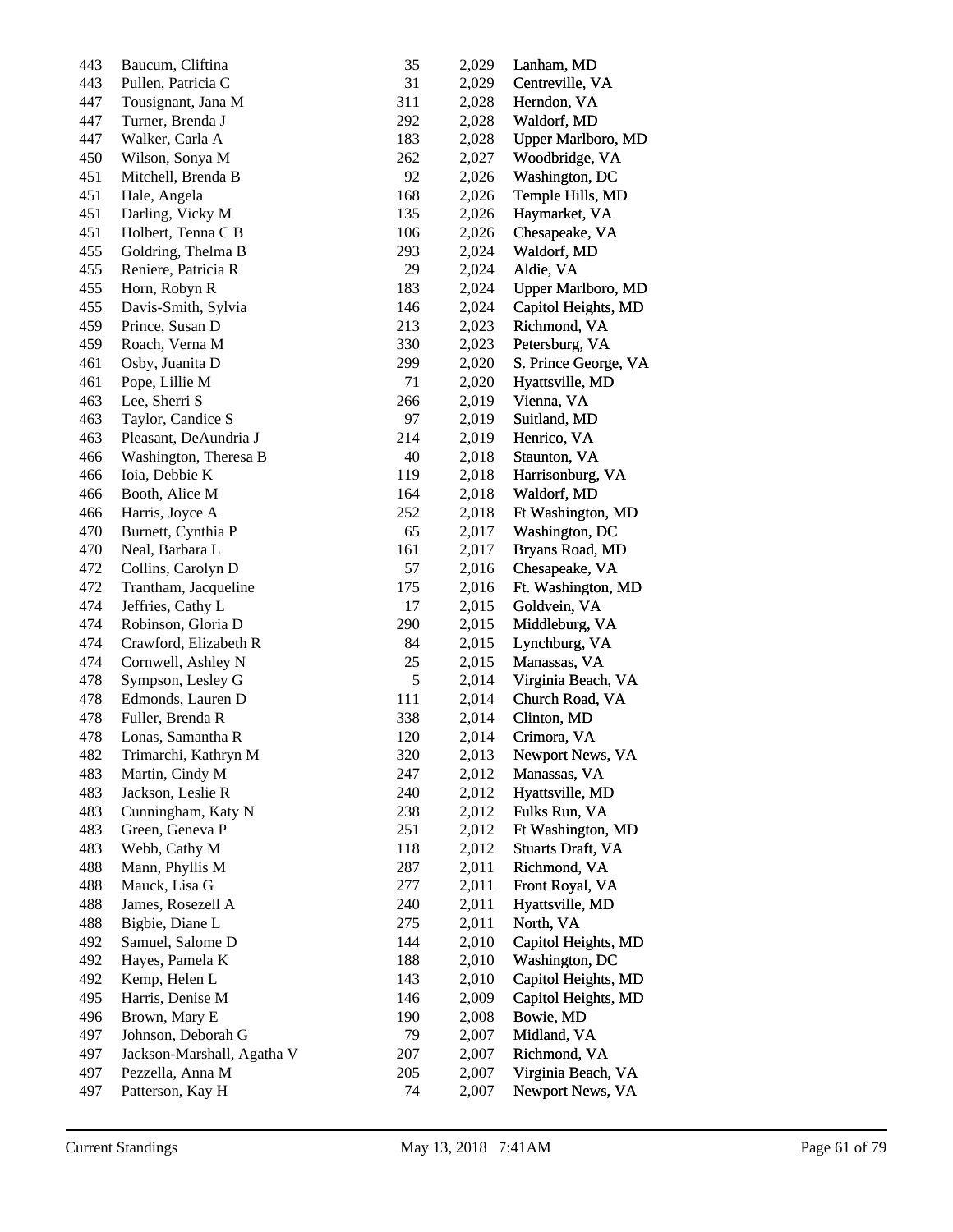| 497 | Donahue, Nannette M       | 156 | 2,007 | Front Royal, VA     |
|-----|---------------------------|-----|-------|---------------------|
| 497 | Brown, Barbara A          | 343 | 2,007 | Yorktown, VA        |
| 497 | Montagnino, Bianca L      | 203 | 2,007 | Monroe, VA          |
| 504 | Matthews, Cynthia D       | 68  | 2,005 | Washington, DC      |
| 504 | Smith, Mary L             | 69  | 2,005 | Washington, DC      |
| 504 | Carter, Marilyn F         | 114 | 2,005 | Owings, MD          |
| 504 | Fisher, Jennifer M        | 120 | 2,005 | Crimora, VA         |
| 508 | Miller, Violet G          | 212 | 2,004 | Richmond, VA        |
| 508 | Rauschenbach, Lina M      | 308 | 2,004 | Newport News, VA    |
| 508 | Young, Ida M              | 173 | 2,004 | Oxon Hill, MD       |
| 508 | Garland, Eilene K         | 109 | 2,004 | Gainesville, VA     |
| 512 | Hall, Stephanie K         | 303 | 2,003 | Bowie, MD           |
| 512 | Simpson, Rachael L        | 210 | 2,003 | Richmond, VA        |
| 514 | Robertson, Denise M       | 321 | 2,002 | Lorton, VA          |
| 515 | Thomas, Aja S             | 96  | 2,001 | Suitland, MD        |
| 515 | Greene, Tonie M           | 144 | 2,001 | Capitol Heights, MD |
| 515 | Dixon, Ellen O            | 278 | 2,001 | Suffolk, VA         |
| 515 | Little, Tracey C          | 317 | 2,001 | Leesburg, VA        |
| 519 | Blanken, Vonnie J         | 336 | 2,000 | Lorton, VA          |
| 519 | McHenry, Mary F           | 8   | 2,000 | Manassas, VA        |
| 521 | Morris, Yvette D          | 242 | 1,999 | Clinton, MD         |
| 521 | Stanley, Hillary E        | 78  | 1,999 | Virginia Beach, VA  |
| 521 | Pritchard, Margie C       | 216 | 1,999 | Stafford, VA        |
| 524 | Quinn, Monica D           | 28  | 1,998 | Sterling, VA        |
| 524 | Robinson, Brenda M        | 286 | 1,998 | Richmond, VA        |
| 524 | Boyters, A. Nikki         | 343 | 1,998 | Yorktown, VA        |
| 527 | Zicopula, Huajeng "Noy"   | 76  | 1,997 | Williamsburg, VA    |
| 527 | Thornburg, Dawn C         | 131 | 1,997 | Inwood, WV          |
| 527 | Joppy, Cheryl D           | 199 | 1,997 | La Plata, MD        |
| 527 | Brandt, Kendra K          | 206 | 1,997 | Phenix, VA          |
| 531 | DeFalco, Loretta A        | 316 | 1,996 | Leesburg, VA        |
| 532 | Roath, Peggy W            | 121 | 1,995 | Fredericksburg, VA  |
| 532 | Bain, Deseree R           | 307 | 1,995 | Newport News, VA    |
| 532 | Colbert, Clara L          | 252 | 1,995 | Ft Washington, MD   |
| 532 | Ward, Wallicia C          | 261 | 1,995 | Petersburg, VA      |
| 536 | Holton, Pamela G          | 98  | 1,993 | Suitland, MD        |
| 537 | Gray, Crystal M           | 196 | 1,992 | Washington, DC      |
| 537 | Baumes, Sherri M          | 26  | 1,992 | Centreville, VA     |
| 537 | Woodie, Mahalia           | 70  | 1,992 | Palmyra, VA         |
| 537 | Fells, Phyllis L          | 186 | 1,992 | Washington, DC      |
| 541 | LaFon, Annie R            | 205 | 1,991 | Virginia Beach, VA  |
| 541 | Whitehead, Karen J        | 200 | 1,991 | Laurel, MD          |
| 541 | Van Steenburgh, Barbara F | 61  | 1,991 | Richmond, VA        |
| 544 | Coleman, Patricia Y       | 58  | 1,990 | Petersburg, VA      |
| 544 | Mc Connell, Nichele M     | 194 | 1,990 | Gwynn Oak, MD       |
| 544 | Wood, Janet M             | 199 | 1,990 | La Plata, MD        |
| 547 | McManus, Maureen O        | 42  | 1,989 | Staunton, VA        |
| 547 | Russell, Kimberly A       | 231 | 1,989 | Woodbridge, VA      |
| 547 | Hennings, Ann M           | 278 | 1,989 | Suffolk, VA         |
| 547 | Golladay, Alice A         | 328 | 1,989 | Gainesville, VA     |
| 551 | Dent, Suzette J           | 248 | 1,988 | New Carrollton, MD  |
| 551 | Patterson, JoEllen B      | 23  | 1,988 | Falls Church, VA    |
| 553 | Mann, Jessica L           | 294 | 1,987 | Nokesville, VA      |
| 553 | Palaszczuk, Rita E        | 246 | 1,987 | Manassas, VA        |
| 555 | Clayburn, June B          | 200 | 1,986 | Laurel, MD          |
| 555 | Taylor, Doris S           | 270 | 1,986 | Richmond, VA        |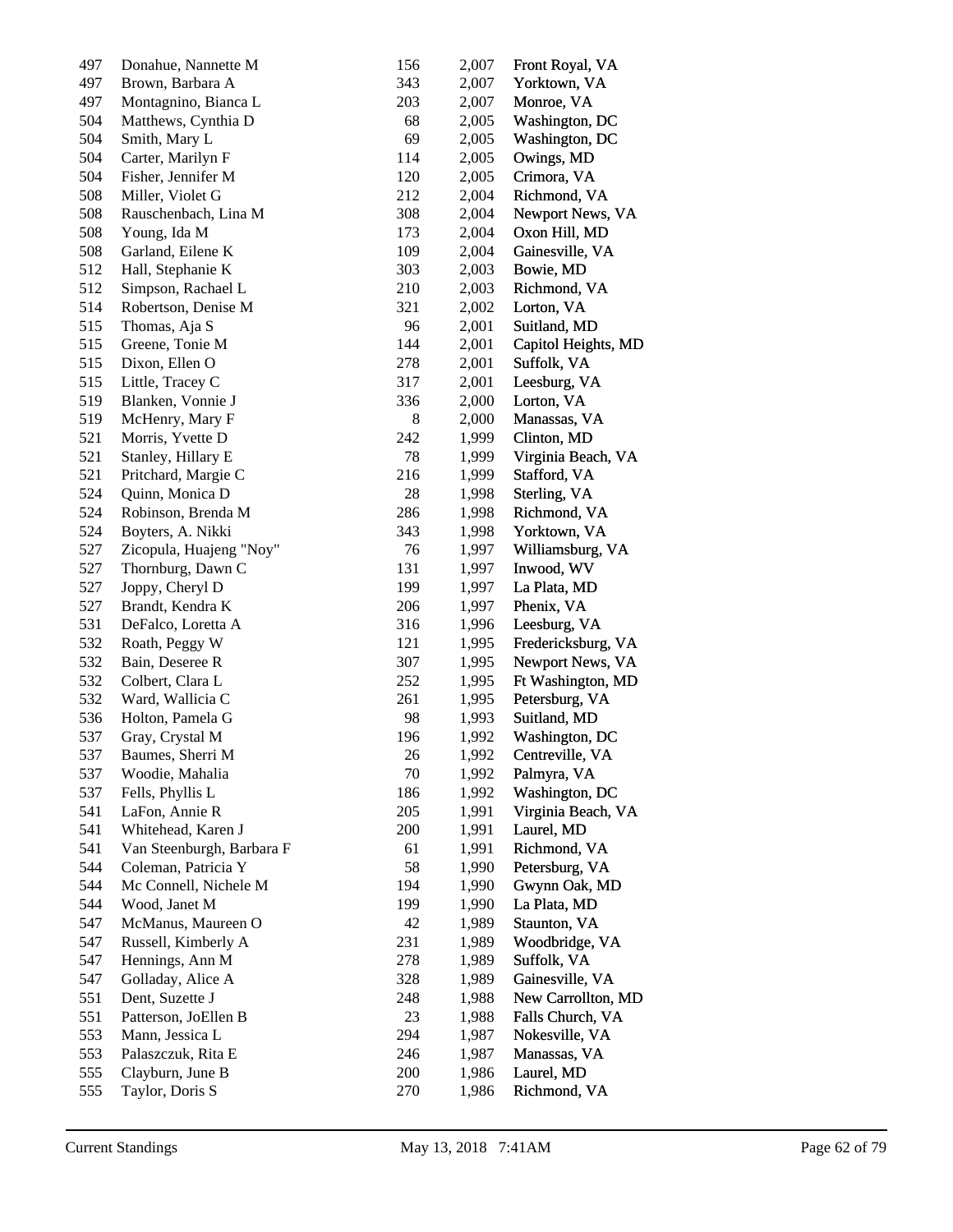| 555        | Payne, Pamela M                   | 345 | 1,986          | Stafford, VA                            |
|------------|-----------------------------------|-----|----------------|-----------------------------------------|
| 558        | Perry, Iris M                     | 196 | 1,985          | Washington, DC                          |
| 558        | Bryson, Linda J                   | 321 | 1,985          | Lorton, VA                              |
| 560        | Butz, Kristina K                  | 341 | 1,984          | Seaford, VA                             |
| 560        | Wallace, Hazel A                  | 263 | 1,984          | Woodbridge, VA                          |
| 560        | Kearney, Dena R                   | 191 | 1,984          | Lanham, MD                              |
| 563        | Vaughan, Barbara J                | 49  | 1,983          | Staunton, VA                            |
| 563        | Alexandropoulos, Chris            | 141 | 1,983          | Richmond, VA                            |
| 565        | Hance, Magaly D                   | 39  | 1,982          | Staunton, VA                            |
| 565        | Johnson, Ruth H                   | 143 | 1,982          | Capitol Heights, MD                     |
| 565        | Anderson, Sriyani M               | 156 | 1,982          | Front Royal, VA                         |
| 565        | Bryan, Angela J                   | 234 | 1,982          | Manassas, VA                            |
| 569        | Jordan, D Jeanette                | 265 | 1,981          | Alexandria, VA                          |
| 569        | Pritchett, Leslie C               | 321 | 1,981          | Lorton, VA                              |
| 569        | Banton, Tammy S                   | 217 | 1,981          | Petersburg, VA                          |
| 569        | Yeldell, Ovella Y                 | 187 | 1,981          | Ft Washington, MD                       |
| 573        | Rodgers, Ella F                   | 55  | 1,980          | Chesapeake, VA                          |
| 573        | Whorton, Pamela S                 | 25  | 1,980          | Manassas, VA                            |
| 575        | Schukraft, Emiko                  | 48  | 1,979          | Staunton, VA                            |
| 575        | Edwards, Maude F                  | 229 | 1,979          | Fredericksbrg, VA                       |
| 575        | Hazel, Cristita C                 | 230 | 1,979          | Woodbridge, VA                          |
| 578        | Witherspoon, Miriam B             | 3   | 1,978          | Alexandria, VA                          |
| 579        | Dover, Becky E                    | 80  | 1,977          | Portsmouth, VA                          |
|            |                                   | 128 |                |                                         |
| 579<br>581 | Morse-Slaughter, Keah R           | 228 | 1,977          | Richmond, VA                            |
| 582        | Kerzic, Lorna E<br>Cherry, Jane C | 28  | 1,976<br>1,975 | Ashburn, VA<br>Sterling, VA             |
| 583        | Brooks, Mary A                    | 191 | 1,974          | Lanham, MD                              |
| 583        | Jackson, Lulu                     | 134 | 1,974          | Catharpin, VA                           |
|            |                                   | 271 |                |                                         |
| 585        | Lassiter, Johnette L              | 312 | 1,973          | North Chesterfield, VA                  |
| 585<br>587 | Cobbs, Robin O<br>Gothe, Julia    | 151 | 1,973<br>1,972 | Martinsville, VA<br>Bethesda, MD        |
| 587        | Brown, Janice D                   | 253 | 1,972          |                                         |
|            |                                   | 115 |                | Ft Washington, MD<br>Charlotte Hall, MD |
| 587        | Russell, Chris C                  |     | 1,972          |                                         |
| 590        | Walker, Lindsey H                 | 312 | 1,971          | Martinsville, VA                        |
| 590        | Hill, Portia M                    | 313 | 1,971          | Roanoke, VA                             |
| 592        | Cortner, Cynthia P                | 153 | 1,970          | Halifax, VA                             |
| 592        | Kruschke, Cindi A                 | 77  | 1,970          | Newport News, VA                        |
| 594        | Smith, Cathy L                    | 128 | 1,969          | Richmond, VA                            |
| 594        | Pyles-Harris, Betty J             | 68  | 1,969          | Washington, DC                          |
| 596        | Dowty, Elaine M                   | 24  | 1,968          | Alexandria, VA                          |
| 597        | De Leon, Phyllis L                | 106 | 1,967          | Chesapeake, VA                          |
| 597        | Clarke, Gayle P                   | 337 | 1,967          | Clinton, MD                             |
| 597        | Yannitello, Pamela K              | 76  | 1,967          | Williamsburg, VA                        |
| 600        | Murphy, Amanda P                  | 245 | 1,965          | Warrenton, VA                           |
| 600        | Moorefield, Kristin D             | 312 | 1,965          | Martinsville, VA                        |
| 602        | Burke, Katherine L                | 80  | 1,962          | Portsmouth, VA                          |
| 602        | Hall, Theresa A                   | 33  | 1,962          | Bristow, VA                             |
| 604        | Schaden, Samantha A               | 198 | 1,961          | New Carrollton, MD                      |
| 604        | Quarles, Delores L                | 171 | 1,961          | Washington, DC                          |
| 604        | Reed, Veronica B                  | 101 | 1,961          | Suitland, MD                            |
| 607        | Rast, Teresa A                    | 323 | 1,960          | Henrico, VA                             |
| 607        | Waller, Charlene R                | 191 | 1,960          | Lanham, MD                              |
| 607        | Rauch, Mary C                     | 75  | 1,960          | Newport News, VA                        |
| 607        | Compton, Pamela W                 | 150 | 1,960          | Warrenton, VA                           |
| 611        | Graham, Vera A                    | 3   | 1,959          | Alexandria, VA                          |
| 612        | Baptiste, Tracy C                 | 129 | 1,958          | Richmond, VA                            |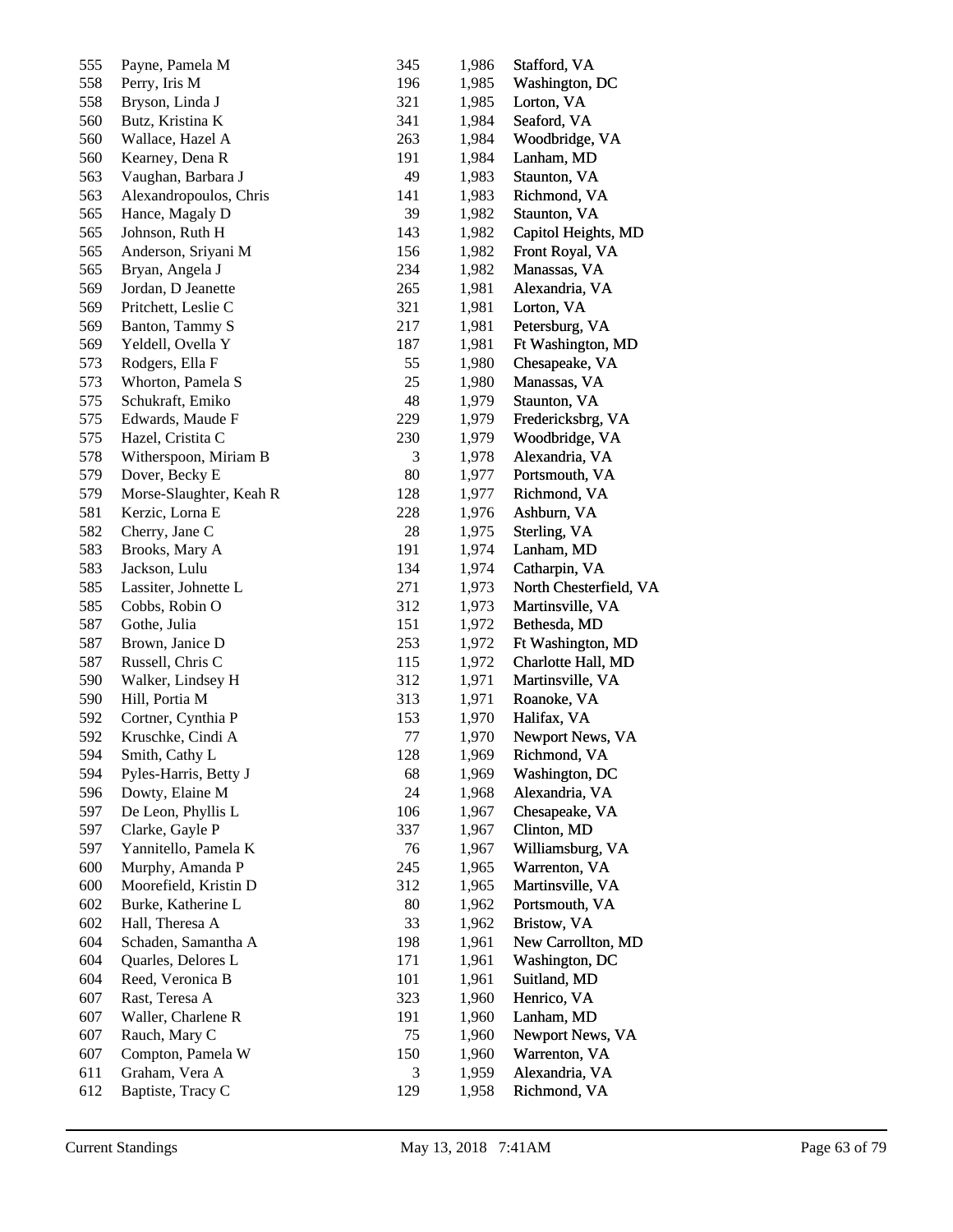| 612 | Cooper, Mary F          | 260 | 1,958 | Chantilly, VA             |
|-----|-------------------------|-----|-------|---------------------------|
| 614 | Walls, Michelle E       | 324 | 1,957 | Richmond, VA              |
| 615 | Haffner, Cathleen       | 22  | 1,956 | Stafford, VA              |
| 616 | Wilson, Anna M          | 177 | 1,954 | Meherrin, VA              |
| 617 | Maynard, Tajuana S      | 67  | 1,953 | Washington, DC            |
| 617 | Justus, Sherry L        | 322 | 1,953 | Tazewell, VA              |
| 617 | Matthews, Polatai T     | 335 | 1,953 | Bowie, MD                 |
| 620 | Diggs, Dorothy A        | 240 | 1,952 | Hyattsville, MD           |
| 621 | Rinker, Linda G         | 266 | 1,951 | Vienna, VA                |
| 622 | Hensley, Jeanette I     | 157 | 1,950 | Gainesville, VA           |
| 622 | Philpott, Janipher Y    | 180 | 1,950 | Matthews, NC              |
| 622 | Canlas, Paz C           | 237 | 1,950 | Weyers Cave, VA           |
| 622 | Bruce, Tyauna A         | 69  | 1,950 | Washington, DC            |
| 626 | Banicky, Melany A       | 283 | 1,949 | Chesapeake, VA            |
| 626 | Mayer, Diane S          | 342 | 1,949 | Seaford, VA               |
| 628 | Moy, Dianna N           | 151 | 1,948 | Bethesda, MD              |
| 629 | Snyder, Marie A         | 268 | 1,947 | Dale City, VA             |
| 629 | Matthews, Michelle T    | 240 | 1,947 | Hyattsville, MD           |
| 631 | Patterson, Liz          | 74  | 1,946 | Newport News, VA          |
| 631 | Cameron, Victoria L     | 60  | 1,946 | Morningside, MD           |
| 633 | Keller, Andrelia F      | 180 | 1,945 | Matthews, NC              |
| 634 | Pettaway, Joanne M      | 100 | 1,944 | Suitland, MD              |
| 635 | Peoples, Carolyn V      | 303 | 1,943 | Bowie, MD                 |
| 635 | Wade, Deborah A         | 127 | 1,943 | Richmond, VA              |
| 637 | Jefferson, Quintina R   | 198 | 1,942 | New Carrollton, MD        |
| 637 | Hickok, Nicole I        | 297 | 1,942 | Stafford, VA              |
| 637 | Ward, Gina M            | 96  | 1,942 | Suitland, MD              |
| 637 | Sweet, Melanie S        | 193 | 1,942 | <b>Upper Marlboro, MD</b> |
| 641 | Grant, Mary L           | 126 | 1,941 | Prince Frederick, MD      |
| 642 | Fisiorek, Judy A        | 126 | 1,940 | Prince Frederick, MD      |
| 643 | McDowell, Brenda A      | 187 | 1,938 | Ft Washington, MD         |
| 643 | Bokman, Taren L         | 291 | 1,938 | Waldorf, MD               |
| 645 | Temple, Janet J         | 293 | 1,937 | Waldorf, MD               |
| 646 | Weaver, Rita O          | 338 | 1,936 | Clinton, MD               |
| 647 | Hubbard, Cheryl A       | 42  | 1,935 | Staunton, VA              |
| 647 | Batten, Carol J         | 120 | 1,935 | Crimora, VA               |
| 649 | Sulin, Jennifer M       | 289 | 1,933 | Portsmouth, VA            |
| 650 | Smith, Lawan M          | 292 | 1,932 | Waldorf, MD               |
| 651 | Meredith, Renee E       | 340 | 1,931 | Seaford, VA               |
| 651 | Newman, Deborah A       | 50  | 1,931 | Staunton, VA              |
| 653 | Clingman, Corina J      | 302 | 1,930 | Bowie, MD                 |
| 654 | Eure-Robinson, Patience | 55  | 1,929 | Chesapeake, VA            |
| 655 | Taylor, Addie M         | 190 | 1,928 | Bowie, MD                 |
| 656 | Moomaw, Barbara D       | 256 | 1,927 | Alexandria, VA            |
| 656 | Beaulac, Tina M         | 75  | 1,927 | Newport News, VA          |
| 658 | Bush-Jackson, Felicia M | 196 | 1,926 | Washington, DC            |
| 658 | Jackson, Sylvia D       | 272 | 1,926 | Charlottesville, VA       |
| 660 | Ferrer, Jessica L       | 283 | 1,925 | Chesapeake, VA            |
| 661 | Barbie, Karoline M      | 221 | 1,923 | Ashland, VA               |
| 661 | Graham, Debbie T        | 119 | 1,923 | Harrisonburg, VA          |
| 663 | Maule, Jodie L          | 105 | 1,922 | Chesapeake, VA            |
| 663 | Wright, Barbara A       | 189 | 1,922 | Landover, MD              |
| 665 | Stevens, Collet G       | 188 | 1,920 | Washington, DC            |
| 666 | McEvoy, Andrea R        | 329 | 1,919 | Linden, VA                |
| 666 | Beavers, Kelly L        | 339 | 1,919 | Ashburn, VA               |
| 668 | Turner, Sandy S         | 305 | 1,918 | Capron, VA                |
|     |                         |     |       |                           |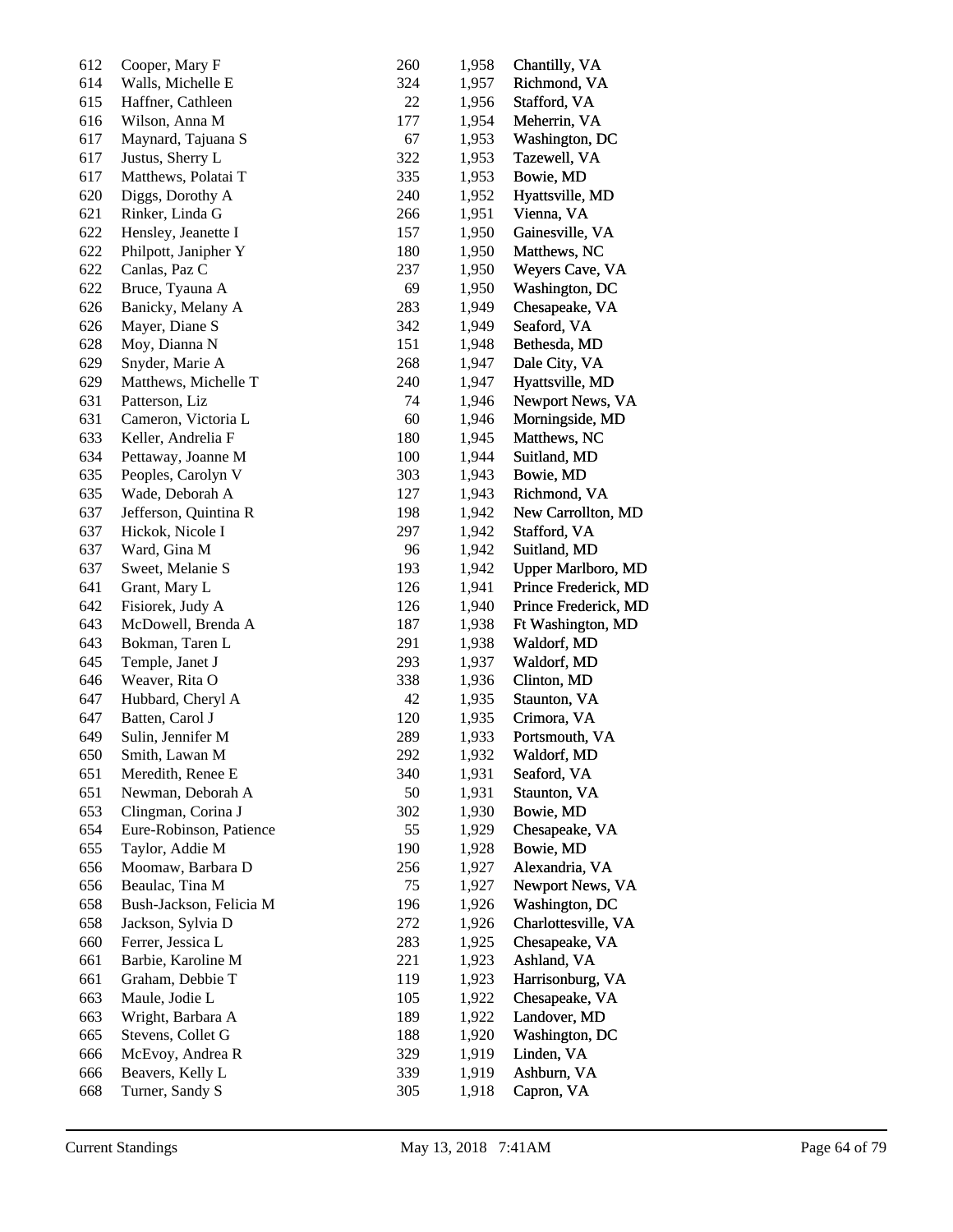| 668 | Killip, Janet L             | 206            | 1,918 | Phenix, VA                |
|-----|-----------------------------|----------------|-------|---------------------------|
| 670 | Graham, Ashley M            | 304            | 1,917 | Bowie, MD                 |
| 670 | Duncan, Kristen M           | 276            | 1,917 | Virginia Beach, VA        |
| 672 | Goode, Kathleen B           | 262            | 1,914 | Woodbridge, VA            |
| 673 | Eberly, Catherine L         | 328            | 1,911 | Gainesville, VA           |
| 673 | Hansen, Shelly M            | 11             | 1,911 | Goldvein, VA              |
| 675 | Delawder, Tina L            | 238            | 1,909 | Fulks Run, VA             |
| 675 | Carter, Kathy M             | 4              | 1,909 | North Chesterfield, VA    |
| 677 | Finney, Barbara L           | 41             | 1,908 | Staunton, VA              |
| 677 | Brown, Amy M                | 294            | 1,908 | Nokesville, VA            |
| 679 | Bright-Perry, Sandra J      | 180            | 1,906 | Matthews, NC              |
| 680 | Russell, Shellene D         | 195            | 1,905 | <b>Upper Marlboro, MD</b> |
| 681 | McLane, Laurie M            | 228            | 1,902 | Ashburn, VA               |
| 681 | Elliott, Zotelia D          | 330            | 1,902 | Petersburg, VA            |
| 683 | Taylor, Diane W             | 47             | 1,901 | Staunton, VA              |
| 683 | Green, Yvonne P             | 145            | 1,901 | Capitol Heights, MD       |
| 685 | White, Gracie A             | 299            | 1,900 | S. Prince George, VA      |
| 686 | Pauza, Dianne               | 247            | 1,899 | Manassas, VA              |
| 686 | Dean, Diantha A             | 256            | 1,899 | Alexandria, VA            |
| 688 | Andrews, Wanda C            | 15             | 1,896 | Goldvein, VA              |
| 688 | Tate, Anne C                | 342            | 1,896 | Seaford, VA               |
| 690 | Savoy, Iris N               | 168            | 1,894 | Temple Hills, MD          |
| 690 | Morris, Clarice             | 336            | 1,894 | Lorton, VA                |
| 690 | Edwards, Joyce M            | 98             | 1,894 | Suitland, MD              |
| 693 | Miller, Kathryn L           | 237            | 1,893 | Weyers Cave, VA           |
| 694 | Brubaker, Renee L           | 340            | 1,892 | Seaford, VA               |
| 695 | Stroman, Cordelia O         | 99             | 1,891 | Suitland, MD              |
| 696 | Dye, Janet                  | 296            | 1,889 | Raven, VA                 |
| 697 | Reddy, Hannah               | 193            | 1,887 | <b>Upper Marlboro, MD</b> |
| 698 | Wright, Rosa L              | 290            | 1,886 | Middleburg, VA            |
| 698 | James, Beth H               | 305            | 1,886 | Capron, VA                |
| 700 | Godette, Annie J            | 235            | 1,883 | Va Beach, VA              |
| 701 | Connick, Nancy S            | 292            | 1,882 | Waldorf, MD               |
| 702 | Weaver, Lisa J              | 132            | 1,881 | Winchester, VA            |
| 703 | Curtis, Janelle L           | 36             | 1,879 | Hyattsville, MD           |
| 703 | Richards, Linda E           | 67             | 1,879 | Washington, DC            |
| 705 | Johnson, Louvenia E         | 268            | 1,877 | Dale City, VA             |
| 706 | Hicks, Sheila D             | $\overline{7}$ | 1,875 | Salem, VA                 |
| 707 | Edwards, Denise Y           | 197            | 1,873 | District Heights, MD      |
| 707 | Owens, Regina G             | 175            | 1,873 | Ft. Washington, MD        |
| 707 | Green, Lee A                | 291            | 1,873 | Waldorf, MD               |
| 710 | Savoy, E Janet              | 162            | 1,871 | Waldorf, MD               |
| 711 | Horton, Connie              | 296            | 1,870 | Raven, VA                 |
| 712 | Crider, Tinia H             | 324            | 1,869 | Richmond, VA              |
| 713 | Williams, Barbara G         | 238            | 1,866 | Fulks Run, VA             |
| 714 | Russell, Soledad U          | 233            | 1,865 | Woodbridge, VA            |
| 715 | Hatfield, Tammy L           | 17             | 1,864 | Goldvein, VA              |
| 716 | DiScioscia, Sara R          | 301            | 1,854 | S. Chesterfield, VA       |
| 716 | Fay, Dawn M                 | 194            | 1,854 | Gwynn Oak, MD             |
| 718 | Chichester-Lanier, Adrienne | 195            | 1,853 | <b>Upper Marlboro, MD</b> |
| 718 | Moore, Sharon Y             | 140            | 1,853 | Stafford, VA              |
| 720 | Rumburg, Dawn M             | 77             | 1,852 | Newport News, VA          |
| 721 | Whited, Bonnie              | 322            | 1,849 | Tazewell, VA              |
| 722 | Wilson, Rachel N            | 197            | 1,848 | District Heights, MD      |
| 723 | Johnson, Terrey E           | 159            | 1,841 | Indian Head, MD           |
| 724 | Young, Donna R              | 234            | 1,831 | Manassas, VA              |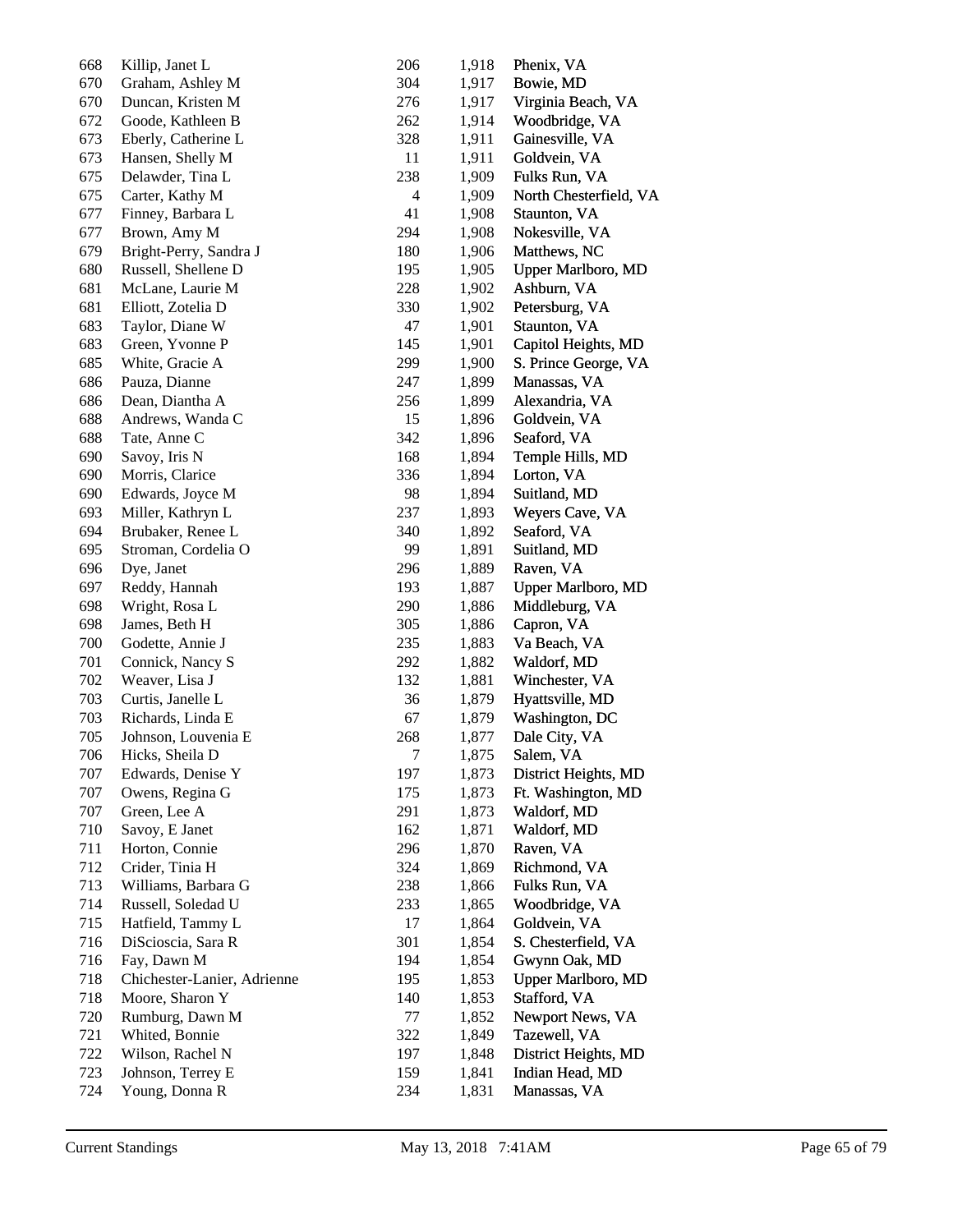| 725 | Kirkland, Latoya C    | 262 | 1,830 | Woodbridge, VA    |
|-----|-----------------------|-----|-------|-------------------|
| 726 | Colbert-Box, Sandra M | 251 | 1,824 | Ft Washington, MD |
| 727 | White, Kathryn L      | 229 | 1,820 | Fredericksbrg, VA |
| 728 | Warren, Patricia A    | 37  | 1,818 | Ft Washington, MD |
| 729 | White, Felicia A      | 92  | 1,784 | Washington, DC    |
| 730 | Myers, Randa C        | 296 | 1,763 | Raven, VA         |
| 731 | Embrey, Ellen P       | 266 | 1,753 | Vienna, VA        |
| 732 | Mc Dowell, Linda V    | 57  | 1,743 | Chesapeake, VA    |
| 733 | Nailor, Patti L       | 11  | 1,732 | Goldvein, VA      |
| 734 | Myers, Karen Y        | 164 | 1,380 | Waldorf, MD       |
| 735 | Zirkle, Laurie T      | 7   | 1,368 | Salem, VA         |
| 736 | Carter, Brenda A      | 207 | 1,343 | Richmond, VA      |
| 737 | Green, Cynthia L      | 264 | 1,329 | Alexandria, VA    |
| 738 | Simmons, Lisa T       | 48  | 1,305 | Staunton, VA      |
| 739 | Trexler, Lane S       | 134 | 1,266 | Catharpin, VA     |
| 740 | Dorsey, Angela C      | 160 | 788   | Waldorf, MD       |
| 741 | Craddock, Patricia A  | 216 | 617   | Stafford, VA      |
|     |                       |     |       |                   |

The lowest score to cash is 2,228.

## **All Events, Division 2, Handicapped**

| <b>Place</b>             | <b>Team name</b>         | <b>Entry</b> | <b>Score</b> | <b>From</b>         |
|--------------------------|--------------------------|--------------|--------------|---------------------|
| 1                        | Simms, Janice M          | 139          | 2,383        | Ft Washington, MD   |
| $\overline{c}$           | Pearson, Cynthia D       | 166          | 2,355        | Bryans Road, MD     |
| 3                        | Williams, Maythis A      | 95           | 2,333        | Suitland, MD        |
| $\overline{\mathcal{L}}$ | Armstrong, Rashaun I     | 181          | 2,330        | Washington, DC      |
| 5                        | Barnhill, Sarah E        | 43           | 2,328        | Staunton, VA        |
| 6                        | Kelly, She'Rry J         | 325          | 2,327        | Fredericksburg, VA  |
| 7                        | Adams, Amie E            | 307          | 2,324        | Newport News, VA    |
| 8                        | Fitz, Goldie A           | 272          | 2,315        | Charlottesville, VA |
| 9                        | O'Shea, Jeannie          | 27           | 2,311        | Herndon, VA         |
| 10                       | Sipe, Harmony M          | 117          | 2,309        | Lyndhurst, VA       |
| 11                       | Williams, Shauntese Y    | 66           | 2,307        | Washington, DC      |
| 12                       | Beltz, Michelle L        | 318          | 2,303        | Leesburg, VA        |
| 13                       | Fox, Rachel A            | 133          | 2,302        | Midlothian, VA      |
| 14                       | May, Betty M             | 87           | 2,298        | Leesburg, VA        |
| 15                       | Shannon, Michele C       | 217          | 2,297        | Petersburg, VA      |
| 16                       | Clark, Tracy A           | 26           | 2,296        | Centreville, VA     |
| 17                       | Schasberger, Paula I     | 258          | 2,289        | Alexandria, VA      |
| 18                       | Cooper, Dena M           | 333          | 2,284        | Ridgeway, VA        |
| 19                       | Reed, Elaine M           | 265          | 2,282        | Alexandria, VA      |
| 19                       | Trinidad, Jo Andrea      | 74           | 2,282        | Newport News, VA    |
| 21                       | Moxley, Sherri T         | 112          | 2,280        | Temple Hills, MD    |
| 22                       | Tran, Trang T            | 135          | 2,278        | Haymarket, VA       |
| 23                       | Briggs, Edith W          | 217          | 2,275        | Petersburg, VA      |
| 24                       | Morris, Angela R         | 94           | 2,273        | Spotsylvania, VA    |
| 25                       | Watson, Josie F          | 325          | 2,261        | Fredericksburg, VA  |
| 26                       | Harris, Latresa J        | 178          | 2,257        | Laurel, MD          |
| 27                       | Graves, Susan M          | 109          | 2,255        | Gainesville, VA     |
| 27                       | Chandler, Jacqueline D D | 208          | 2,255        | Richmond, VA        |
| 29                       | Bracy, Gayle A           | 125          | 2,254        | Fredericksburg, VA  |
| 30                       | Chiles, Sarah E          | 272          | 2,253        | Charlottesville, VA |
| 31                       | Ashmore, Emily A         | 219          | 2,252        | Manassas, VA        |
| 32                       | Thompson, Cheryl L       | 32           | 2,249        | Gainesville, VA     |
| 33                       | Bibb, Sandra C           | 38           | 2,247        | Washington, DC      |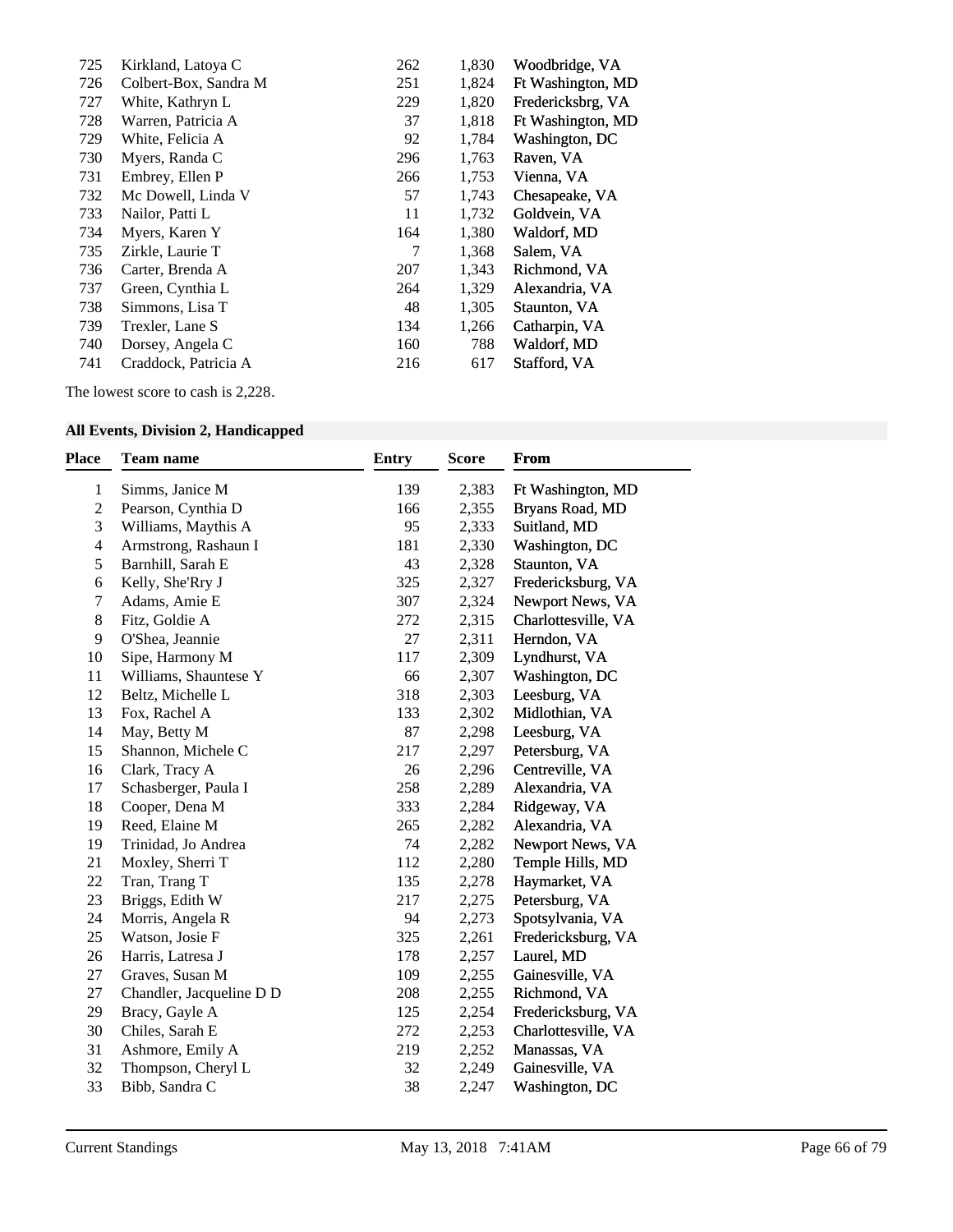| 34 | Johnson, Barbara L           | 6            | 2,243 | Hampton, VA        |
|----|------------------------------|--------------|-------|--------------------|
| 35 | Compton, Madison A           | 150          | 2,242 | Warrenton, VA      |
| 36 | Mesce, Barbara               | $\mathbf{1}$ | 2,239 | Warrenton, VA      |
| 37 | Greenfield, Daisy V          | 113          | 2,238 | Ft Washington, MD  |
| 38 | Terrell, Kim E               | 230          | 2,237 | Woodbridge, VA     |
| 39 | Ricks-Beach, Marilyn         | 44           | 2,236 | Staunton, VA       |
| 40 | Jones, Shauna M              | 32           | 2,235 | Gainesville, VA    |
| 41 | Cain, Jennifer L             | 132          | 2,234 | Winchester, VA     |
| 41 | Mendenhall, Melanie A        | 93           | 2,234 | Henrico, VA        |
| 41 | Ellis-Williams, Alice E      | 249          | 2,234 | Ft Washington, MD  |
| 44 | Chambers, Yonnette           | 204          | 2,230 | Midlothian, VA     |
| 45 | Mathews, Sharian M           | 62           | 2,229 | Richmond, VA       |
| 46 | Foster, Petra                | 279          | 2,228 | Stafford, VA       |
| 46 | Danley, Nikki                | 178          | 2,228 | Laurel, MD         |
| 48 | Smedley, Linda A             | 277          | 2,222 | Front Royal, VA    |
| 49 | Lee, Carol P                 | 294          | 2,221 | Nokesville, VA     |
| 50 | McCaskill, Deidra R          | 231          | 2,218 | Woodbridge, VA     |
| 50 | Gilboy, Rachel               | 318          | 2,218 | Leesburg, VA       |
| 52 | Coger, Beverly A             | 163          | 2,215 | Waldorf, MD        |
| 52 | Williamson, Jennifer A       | 15           | 2,215 | Goldvein, VA       |
| 54 | Buchanan, Elizabeth W        | 13           | 2,214 | Goldvein, VA       |
| 54 | Mercer, Dionne L             | 166          | 2,214 | Bryans Road, MD    |
| 56 | Eames, Sheila W              | 222          | 2,213 | Keysville, VA      |
| 56 | Sorensen, Eva L              | 267          | 2,213 | Dale City, VA      |
| 58 | Venti, Jill M                | 308          | 2,212 | Newport News, VA   |
| 59 | Borrelli, Barbara K          | 216          | 2,211 | Stafford, VA       |
| 59 | Kurtz, Kathy M               | 16           | 2,211 | Goldvein, VA       |
| 61 | Haynes, Judith E             | 61           | 2,209 | Richmond, VA       |
| 62 | Axelson, Jo M                | 298          | 2,208 | Virginia Beach, VA |
| 62 | Platts-Littlejohn, Valinda S | 185          | 2,208 | Silver Spring, MD  |
| 64 | Robinson, Patience L         | 49           | 2,207 | Staunton, VA       |
| 65 | Disbrow, Catherine M         | 282          | 2,206 | Henrico, VA        |
| 66 | Saunders, Christine D        | 6            | 2,203 | Hampton, VA        |
| 67 | Chandler, Henrietta          | 273          | 2,202 | Gloucester, VA     |
| 67 | Christine, Betty J           | 342          | 2,202 | Seaford, VA        |
| 69 | Osborne, Patricia G          | 331          | 2,201 | Collinsville, VA   |
| 70 | Ellis, Michelle L            | 233          | 2,200 | Woodbridge, VA     |
| 71 | Bazile, Delores              | 258          | 2,199 | Alexandria, VA     |
| 72 | Haines, Mary Ellen           | 227          | 2,197 | Clifton Forge, VA  |
| 72 | Calhoun, Stacy Y             | 6            | 2,197 | Hampton, VA        |
| 74 | Alverson, Rozlyn E           | 174          | 2,196 | Clinton, MD        |
| 75 | Reed, Linda F                | 333          | 2,195 | Ridgeway, VA       |
| 75 | Lord, Kori S                 | 87           | 2,195 | Leesburg, VA       |
| 75 | Brown, Annie W               | 100          | 2,195 | Suitland, MD       |
| 75 | Thompson, LaToya             | 178          | 2,195 | Laurel, MD         |
| 79 | Schofield, Lynne A           | 341          | 2,193 | Seaford, VA        |
| 79 | Kirby, Shanice J             | 304          | 2,193 | Bowie, MD          |
| 81 | Stilwell, Judy T             | 334          | 2,192 | Axton, VA          |
| 82 | Grann, Judy                  | 17           | 2,191 | Goldvein, VA       |
| 82 | Christmas, Clorodet L        | 253          | 2,191 | Ft Washington, MD  |
| 84 | Fosmire, Linda L             | 109          | 2,190 | Gainesville, VA    |
| 85 | Daniel, Doreen G             | 221          | 2,187 | Ashland, VA        |
| 85 | Jordan, Everdene J           | 164          | 2,187 | Waldorf, MD        |
| 85 | Young, Tameka D              | 96           | 2,187 | Suitland, MD       |
| 88 | Brown, Deborah W             | 230          | 2,186 | Woodbridge, VA     |
| 88 | Butler, Margaret R           | 286          | 2,186 | Richmond, VA       |
|    |                              |              |       |                    |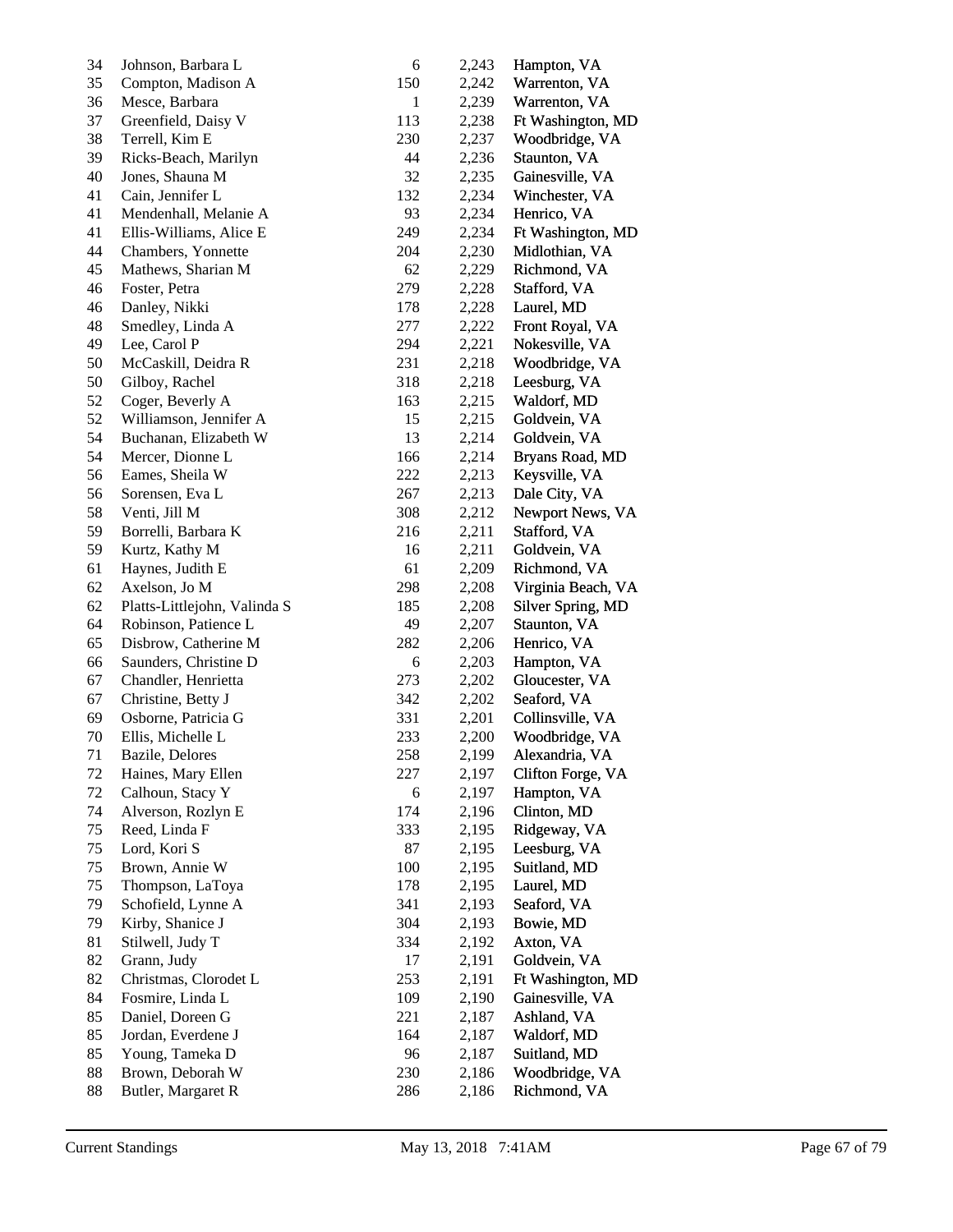| 88  | McClellan, Katie D         | 71  | 2,186 | Hyattsville, MD        |
|-----|----------------------------|-----|-------|------------------------|
| 91  | Haley, Jearlean            | 152 | 2,183 | Halifax, VA            |
| 92  | Pitts, Cathy E             | 228 | 2,182 | Ashburn, VA            |
| 93  | Crabtree, Ricki J          | 62  | 2,181 | Richmond, VA           |
| 94  | Brown, Dolly M             | 236 | 2,179 | Charlottesville, VA    |
| 94  | Morabito, Renee L          | 105 | 2,179 | Chesapeake, VA         |
| 96  | McMickle, Valerie A        | 141 | 2,178 | Richmond, VA           |
| 96  | Himelright, Darlene L      | 221 | 2,178 | Ashland, VA            |
| 96  | Thompson, Sherri M         | 145 | 2,178 | Capitol Heights, MD    |
| 99  | Robertson, Sarah R         | 138 | 2,177 | Lorton, VA             |
| 99  | Rosener, Janie A           | 226 | 2,177 | Dutton, VA             |
| 101 | Zahreddine, Geri           | 30  | 2,176 | Centreville, VA        |
| 102 | Huber, Tamera M            | 91  | 2,175 | Leesburg, VA           |
| 102 | Hicks, Lillian L           | 210 | 2,175 | Richmond, VA           |
| 104 | Grooms, Anna M             | 47  | 2,174 | Staunton, VA           |
| 105 | Bland, Laurie J            | 125 | 2,173 | Fredericksburg, VA     |
| 106 | Proctor, Jacqueline F      | 159 | 2,172 | Indian Head, MD        |
| 107 | Dyson, Carolyn B           | 83  | 2,171 | Henrico, VA            |
| 108 | Barringer, Martha          | 62  | 2,170 | Richmond, VA           |
| 108 | Williams, Andrea C         | 170 | 2,170 | Waldorf, MD            |
| 110 | Owen, Susan I              | 41  | 2,169 | Staunton, VA           |
| 111 | Rossi, Sarah K             | 245 | 2,168 | Warrenton, VA          |
| 111 | Klusmann, Karin M          | 112 | 2,168 | Temple Hills, MD       |
| 113 | Granger, Susie J           | 33  | 2,167 | Bristow, VA            |
| 113 | Walker, Margaret A         | 137 | 2,167 | Barboursville, VA      |
| 115 | Boykins, Ethel D           | 56  | 2,166 | Chesapeake, VA         |
| 115 | Peterson, Essie M          | 249 | 2,166 | Ft Washington, MD      |
| 117 | Finney, Janice L           | 104 | 2,164 | Richmond, VA           |
| 117 | Turcotte, Linda L          | 246 | 2,164 | Manassas, VA           |
| 117 | Preston, Brenda L          | 288 | 2,164 | Washington, DC         |
| 120 | Edwards, Sherri L          | 179 | 2,163 | Seabrook, MD           |
| 120 | Heath, Ann G               | 204 | 2,163 | Midlothian, VA         |
| 120 | McElroy, Kelly J           | 110 | 2,163 | Dinwiddie, VA          |
| 120 | Long, Dora Jo              | 52  | 2,163 | Silver Spring, MD      |
| 124 | Garrett-Acors, Mersheila C | 102 | 2,161 | Suitland, MD           |
| 124 | Barnes, Yvette V           | 174 | 2,161 | Clinton, MD            |
| 124 | Johnson, Angela D          | 182 | 2,161 | Beltsville, MD         |
| 124 | Carswell, Tammy L          | 282 | 2,161 | Henrico, VA            |
| 128 | Evans, Angelia             | 264 | 2,160 | Alexandria, VA         |
| 128 | Martin, Christy L          | 284 | 2,160 | Roanoke, VA            |
| 128 | Butler, Toni B             | 40  | 2,160 | Staunton, VA           |
| 131 | Nickens, Brenda A          | 290 | 2,159 | Middleburg, VA         |
| 131 | Bowman, Patricia L         | 108 | 2,159 | Bealeton, VA           |
| 131 | Dixon, Linda C             | 152 | 2,159 | Halifax, VA            |
| 131 | Padilla, Madonna           | 157 | 2,159 | Gainesville, VA        |
| 135 | Hansborough, Alvertenia A  | 63  | 2,158 | Washington, DC         |
| 135 | Brown, Eileen B            | 87  | 2,158 | Leesburg, VA           |
| 135 | Jones, Carolyn             | 211 | 2,158 | Midlothian, VA         |
| 138 | Wade, Barbara M            | 271 | 2,157 | North Chesterfield, VA |
| 138 | Carter, Laura L            | 114 | 2,157 | Owings, MD             |
| 140 | Frank, Audrey J            | 226 | 2,156 | Dutton, VA             |
| 140 | Hill, Mary J               | 274 | 2,156 | Gloucester, VA         |
| 142 | Levitsky, Jill M           | 43  | 2,154 | Staunton, VA           |
| 142 | McDaniel, Jo Ann A         | 243 | 2,154 | Lexington, VA          |
| 144 | Bacon, Paula A             | 78  | 2,153 | Virginia Beach, VA     |
| 144 | Renner, Sandra K           | 341 |       | Seaford, VA            |
|     |                            |     | 2,153 |                        |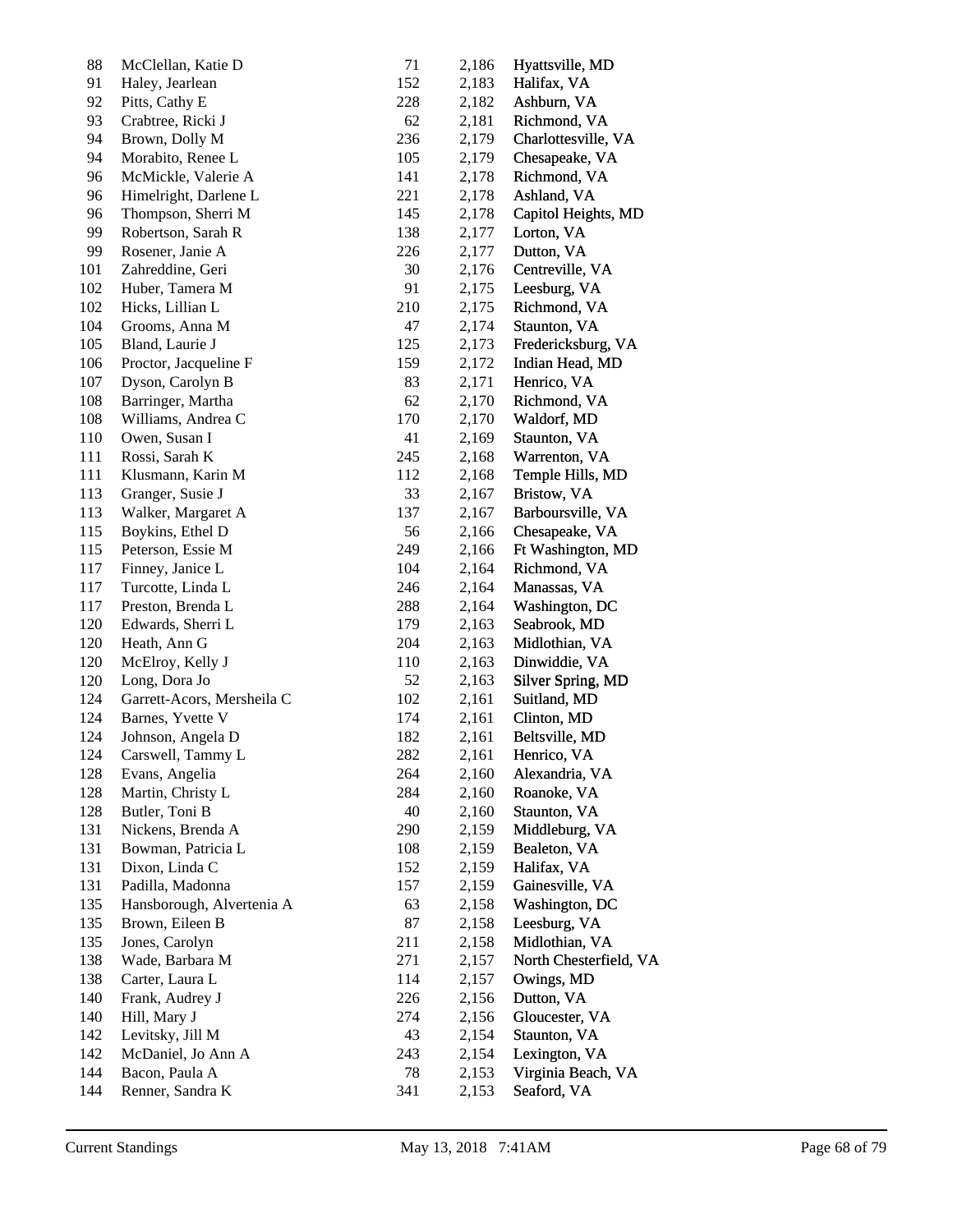| 144 | STEELE, HELEN H             | 296 | 2,153 | Raven, VA            |
|-----|-----------------------------|-----|-------|----------------------|
| 144 | Byrd, Linda B               | 154 | 2,153 | Manassas, VA         |
| 144 | King, Melissa C             | 215 | 2,153 | Rustburg, VA         |
| 144 | Woodfolk, Julia K           | 232 | 2,153 | Woodbridge, VA       |
| 150 | Womack, Cat F               | 261 | 2,151 | Petersburg, VA       |
| 150 | Shideler, Kasey R           | 308 | 2,151 | Newport News, VA     |
| 150 | Garrett, Betty Jo J         | 243 | 2,151 | Lexington, VA        |
| 150 | Henderson, Lisa D           | 114 | 2,151 | Owings, MD           |
| 150 | Moore, Regina M             | 48  | 2,151 | Staunton, VA         |
| 150 | Funderburk, Linda A         | 34  | 2,151 | Oxon Hill, MD        |
| 150 | James, Elizabeth K          | 214 | 2,151 | Henrico, VA          |
| 157 | Nelson, Carol L             | 272 | 2,150 | Charlottesville, VA  |
| 157 | Alizio, Sharon L            | 90  | 2,150 | Leesburg, VA         |
| 159 | Louden, Jennifer D          | 144 | 2,149 | Capitol Heights, MD  |
| 159 | Webber, Christal L          | 345 | 2,149 | Stafford, VA         |
| 161 | Eden, Kelly M               | 224 | 2,148 | Chantilly, VA        |
| 162 | Proctor, Joyce M            | 146 | 2,147 | Capitol Heights, MD  |
| 162 | DeCerbo, Bonnie E           | 22  | 2,147 | Stafford, VA         |
| 164 | Moore, Debra                | 50  | 2,144 | Staunton, VA         |
| 164 | Tolley, Andrea B            | 72  | 2,144 | Covington, VA        |
| 164 | Williams-Hampton, Phyllis A | 172 | 2,144 | Fort Washington, MD  |
| 164 | Montgomery, Julia A         | 265 | 2,144 | Alexandria, VA       |
| 168 | Bourne, Donna G             | 286 | 2,143 | Richmond, VA         |
| 168 | Woodland, Joan C            | 162 | 2,143 | Waldorf, MD          |
| 168 | Bartholic, Bonnie L         | 91  | 2,143 | Leesburg, VA         |
| 168 | Faulknier, Donna M          | 53  | 2,143 | Barboursville, VA    |
| 172 | Lambeck, Carol M            | 46  | 2,141 | Staunton, VA         |
| 173 | Paige, Geraldine M          | 38  | 2,140 | Washington, DC       |
| 173 | Neal, Marilyn               | 50  | 2,140 | Staunton, VA         |
| 175 | Fincato, Ronni D            | 83  | 2,139 | Henrico, VA          |
| 175 | Araujo, Paula M             | 32  | 2,139 | Gainesville, VA      |
| 177 | Thorne, Sharon B            | 9   | 2,138 | Waynesboro, VA       |
| 177 | Cason, Claudia G            | 267 | 2,138 | Dale City, VA        |
| 177 | Maxwell, Petronella C       | 336 | 2,138 | Lorton, VA           |
| 180 | Newman, Tonya M             | 239 | 2,137 | District Heights, MD |
| 180 | Lau, Deborah A              | 260 | 2,137 | Chantilly, VA        |
| 180 | Hazelgrove, Sheila M        | 344 | 2,137 | Hayes, VA            |
| 180 | Beaulac, Katarina M         | 76  | 2,137 | Williamsburg, VA     |
| 184 | Stultz, Gayle J             | 334 | 2,136 | Axton, VA            |
| 184 | Shifflett, Peggy R          | 236 | 2,136 | Charlottesville, VA  |
| 184 | Jackson, Tonya M            | 166 | 2,136 | Bryans Road, MD      |
| 184 | Hatter, Jennifer A          | 136 | 2,136 | Lynchburg, VA        |
| 184 | Nolte, Jane H               | 207 | 2,136 | Richmond, VA         |
| 189 | Martin, Cindy M             | 332 | 2,135 | Bassett, VA          |
| 190 | Arnold, Linda B             | 84  | 2,134 | Lynchburg, VA        |
| 190 | Sajeski, Jerry A            | 108 | 2,134 | Bealeton, VA         |
| 190 | Blunt, April L              | 129 | 2,134 | Richmond, VA         |
| 190 | Trantham, Leia C            | 174 | 2,134 | Clinton, MD          |
| 190 | Harris, Rachel T            | 32  | 2,134 | Gainesville, VA      |
| 195 | Devaux, Margaret E          | 14  | 2,133 | Goldvein, VA         |
| 196 | Tutt, Donna A               | 345 | 2,132 | Stafford, VA         |
| 197 | Barron, Kathleen V          | 89  | 2,131 | Leesburg, VA         |
| 197 | Garvey, Camille             | 226 | 2,131 | Dutton, VA           |
| 197 | Kelly, Stevie B             | 82  | 2,131 | Portsmouth, VA       |
| 200 | Stump, Ruth                 | 20  | 2,130 | Salem, VA            |
| 200 | Walker, Claudia             | 129 | 2,130 | Richmond, VA         |
|     |                             |     |       |                      |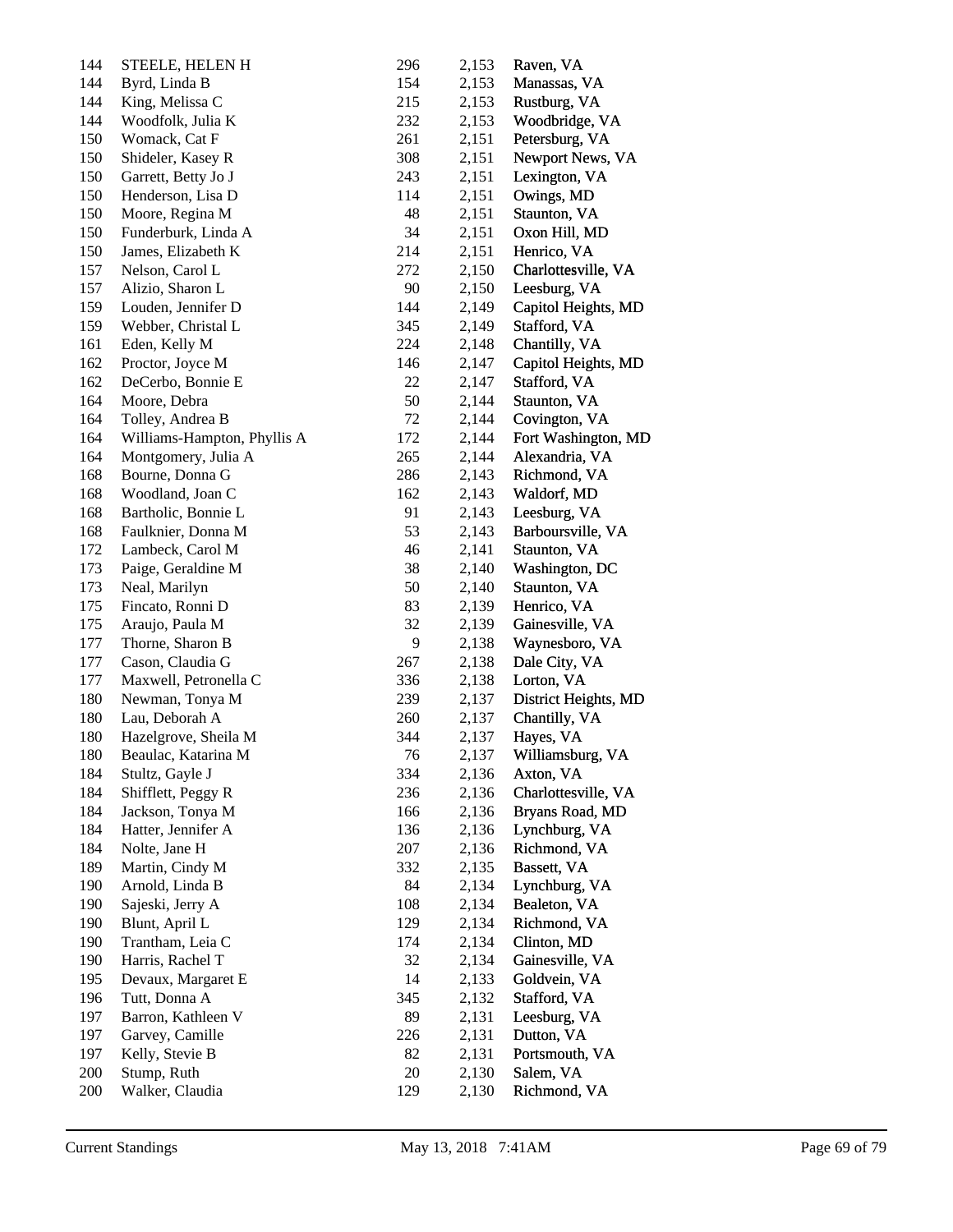| 200 | Barbour, Doretha D            | 140 | 2,130 | Stafford, VA           |
|-----|-------------------------------|-----|-------|------------------------|
| 200 | Jones, Laura A                | 154 | 2,130 | Manassas, VA           |
| 204 | Whitelock, Joyce H            | 29  | 2,129 | Aldie, VA              |
| 204 | Armstrong, Robin              | 181 | 2,129 | Washington, DC         |
| 204 | Lemaster, Mary E              | 86  | 2,129 | Purcellville, VA       |
| 204 | Whitehead, Mary A             | 68  | 2,129 | Washington, DC         |
| 208 | Blackwell, Sharon T           | 42  | 2,128 | Staunton, VA           |
| 208 | Brown, Gwendolyn J            | 254 | 2,128 | Ft Washington, MD      |
| 210 | Sizemore, Carol J             | 149 | 2,127 | Roanoke, VA            |
| 210 | Robinson, Gwen J              | 271 | 2,127 | North Chesterfield, VA |
| 210 | Wallace, Lisa F               | 147 | 2,127 | South Boston, VA       |
| 210 | Bumgardner, Joan M            | 45  | 2,127 | Staunton, VA           |
| 210 | Cannady, Gertrude S           | 34  | 2,127 | Oxon Hill, MD          |
| 210 | Ratten, Denise A              | 15  | 2,127 | Goldvein, VA           |
| 210 | Duncan, Cindy A               | 276 | 2,127 | Virginia Beach, VA     |
| 217 | French, Minerva R             | 268 | 2,126 | Dale City, VA          |
| 218 | Davis, Sharon K               | 306 | 2,125 | Newport News, VA       |
| 219 | Dowling, Dorothy O            | 176 | 2,124 | Capitol Heights, MD    |
| 219 | Caldwell, Donna "Coco" M      | 306 | 2,124 | Newport News, VA       |
| 221 | James, Roselyn M              | 149 | 2,121 | Roanoke, VA            |
| 222 | Johnson, Yvonne C             | 251 | 2,120 | Ft Washington, MD      |
| 222 | Epps, Barbara H               | 40  | 2,120 | Staunton, VA           |
| 224 | Weaver, Christina R           | 46  | 2,119 | Staunton, VA           |
| 225 | Dixon, Linda T                | 152 | 2,118 | Halifax, VA            |
| 226 | Ware, Estelle A               | 190 | 2,117 | Bowie, MD              |
| 227 | Reynolds-Neal, Mary L         | 37  | 2,116 | Ft Washington, MD      |
| 227 | Brown, Sharon A               | 161 | 2,116 | Bryans Road, MD        |
| 227 | Turner, Helen W               | 331 | 2,116 | Collinsville, VA       |
| 227 | Thomas, Anita B               | 211 | 2,116 | Midlothian, VA         |
| 227 | Westerfield, Jessie E         | 110 | 2,116 | Dinwiddie, VA          |
| 227 | Randolph, Deborah D           | 330 | 2,116 | Petersburg, VA         |
| 233 | Chambers, Glenda L            | 23  | 2,115 | Falls Church, VA       |
| 233 | McCormick, Frankie K          | 202 | 2,115 | Pulaski, VA            |
| 233 | Mills, Patricia A             | 245 | 2,115 | Warrenton, VA          |
| 233 | Seawright, Latonya J          | 280 | 2,115 | Fredericksburg, VA     |
| 237 | Wells, Jane G                 | 9   | 2,114 | Waynesboro, VA         |
| 237 | Herrity, Stephanie            | 29  | 2,114 | Aldie, VA              |
| 237 | Barnes, Amy M                 | 107 | 2,114 | Portsmouth, VA         |
| 237 | Spriggs, Dorothy Y            | 145 | 2,114 | Capitol Heights, MD    |
| 241 | Speelman, Corina M            | 342 | 2,113 | Seaford, VA            |
| 241 | Roberts, N Bonnie             | 130 | 2,113 | Bristow, VA            |
| 241 | Parker-Cunningham, Wilhemenia | 210 | 2,113 | Richmond, VA           |
| 241 | Podgorny, Michelle M          | 26  | 2,113 | Centreville, VA        |
| 241 | Bell, Bonita L                | 254 | 2,113 | Ft Washington, MD      |
| 246 | Toney, Lorna                  | 212 | 2,112 | Richmond, VA           |
| 246 | Miller, Sandy C               | 215 | 2,112 | Rustburg, VA           |
| 246 | McElroy, Trish                | 89  | 2,112 | Leesburg, VA           |
| 249 | Goverman, Carol A             | 45  | 2,111 | Staunton, VA           |
| 249 | Lloyd, Patricia A             | 169 | 2,111 | Suitland, MD           |
| 249 | Jones, Brenda J               | 26  | 2,111 | Centreville, VA        |
| 252 | Christopher, Marianne R       | 45  | 2,110 | Staunton, VA           |
| 252 | Brown, Dawn R                 | 117 | 2,110 | Lyndhurst, VA          |
| 254 | Myers, Debbie H               | 75  | 2,109 | Newport News, VA       |
| 255 | Porter, Michelle L            | 344 | 2,108 | Hayes, VA              |
| 255 | Terry, Glennyleen             | 153 | 2,108 | Halifax, VA            |
| 255 | Testa, Linda L                | 319 | 2,108 | Newport News, VA       |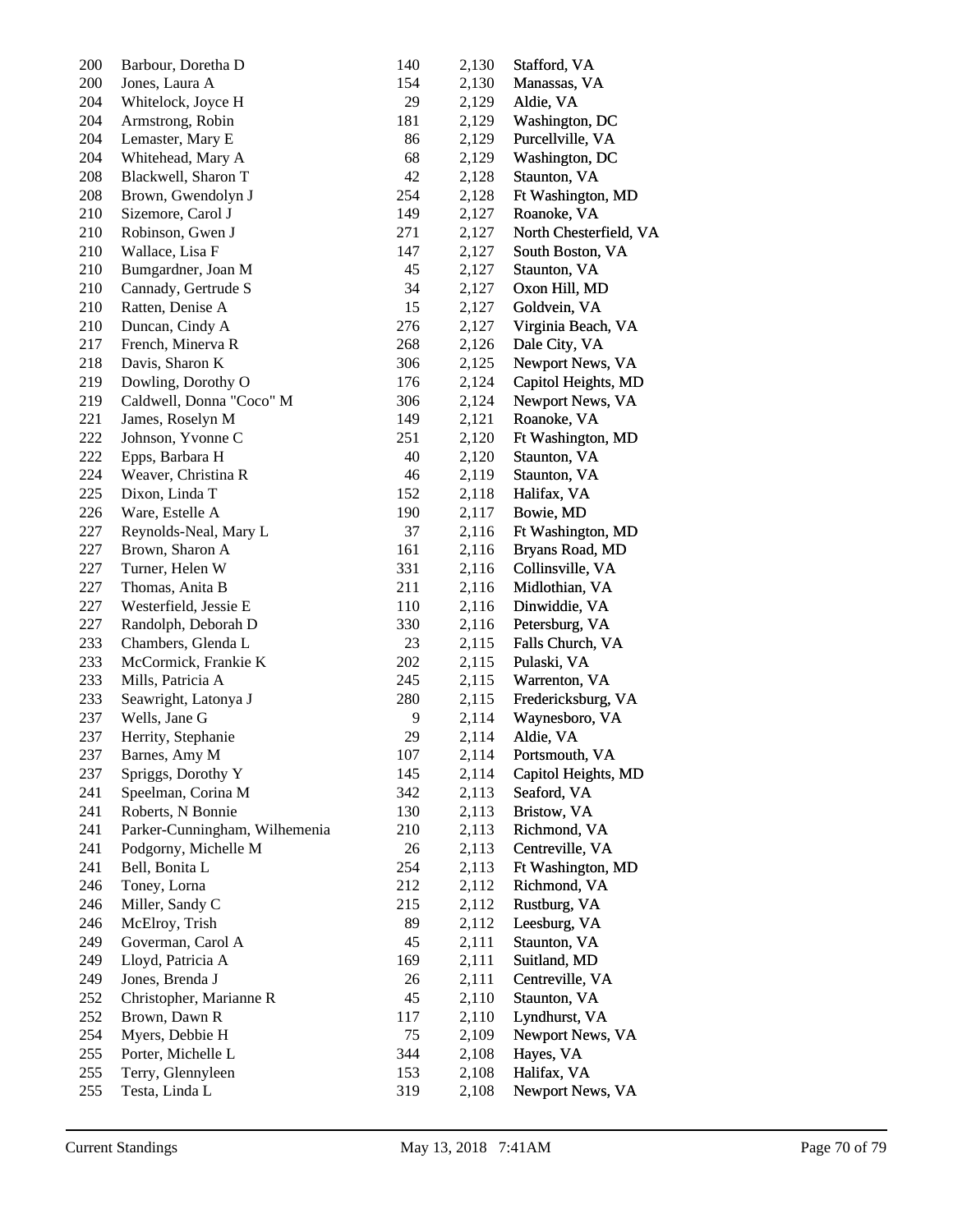| 258 | McKenzie, Kathy B      | 160 | 2,107 | Waldorf, MD               |
|-----|------------------------|-----|-------|---------------------------|
| 258 | Malone, Jeannie E      | 255 | 2,107 | Ft Washington, MD         |
| 258 | Russell, Juli A        | 234 | 2,107 | Manassas, VA              |
| 258 | Reese, Pauline H       | 118 | 2,107 | <b>Stuarts Draft, VA</b>  |
| 258 | Smith, Mildred L       | 244 | 2,107 | <b>Upper Marlboro, MD</b> |
| 263 | Carwile, Brenda B      | 84  | 2,106 | Lynchburg, VA             |
| 263 | Harris, Cassandra J    | 49  | 2,106 | Staunton, VA              |
| 265 | Washington, Debbie     | 185 | 2,105 | Silver Spring, MD         |
| 265 | Overby, Deborah D      | 211 | 2,105 | Midlothian, VA            |
| 265 | Collins, Sandra T      | 250 | 2,105 | Ft Washington, MD         |
| 268 | Pinkston, Tuawana      | 50  | 2,104 | Staunton, VA              |
| 268 | Fortier, Annette S     | 108 | 2,104 | Bealeton, VA              |
| 268 | Woody, Bernice G       | 152 | 2,104 | Halifax, VA               |
| 268 | Milstead, Veronica E   | 161 | 2,104 | Bryans Road, MD           |
| 272 | Culbert, Dondria A     | 90  | 2,103 | Leesburg, VA              |
| 272 | Garnett, Vickie N      | 122 | 2,103 | Fredericksburg, VA        |
| 274 | Jackson, Cornell M     | 275 | 2,102 | North, VA                 |
| 274 | Jaeger, Shirley A      | 83  | 2,102 | Henrico, VA               |
| 276 | Harrod, Trina R        | 167 | 2,101 | Hyattsville, MD           |
| 276 | Turner, Talmah A       | 51  | 2,101 | Washington, DC            |
| 278 | Harris, Josie G        | 165 | 2,100 | Portsmouth, VA            |
|     | Blackman, Doris B      | 38  |       |                           |
| 279 |                        |     | 2,099 | Washington, DC            |
| 279 | Sam, Vanessa R         | 64  | 2,099 | Washington, DC            |
| 279 | Carter, Julie A        | 114 | 2,099 | Owings, MD                |
| 279 | Cunningham, Beverly A  | 294 | 2,099 | Nokesville, VA            |
| 279 | Anderson, Edith D      | 325 | 2,099 | Fredericksburg, VA        |
| 279 | Huszar, Kimberly S     | 14  | 2,099 | Goldvein, VA              |
| 285 | Sites, Debbie E        | 137 | 2,098 | Barboursville, VA         |
| 286 | Kidwell, Sandy A       | 204 | 2,097 | Midlothian, VA            |
| 286 | Migliaccio, Deborah A  | 257 | 2,097 | Alexandria, VA            |
| 286 | Picariello, Shelleyann | 106 | 2,097 | Chesapeake, VA            |
| 286 | Hartzheim, Mary L      | 309 | 2,097 | Newport News, VA          |
| 290 | Miller, Jill S         | 59  | 2,096 | Madison, VA               |
| 290 | Fitzgerald, Ann T      | 83  | 2,096 | Henrico, VA               |
| 292 | Barlow, Bennie M       | 40  | 2,095 | Staunton, VA              |
| 292 | Poole, Kathleen M      | 44  | 2,095 | Staunton, VA              |
| 294 | Olinger, Donna D       | 150 | 2,093 | Warrenton, VA             |
| 294 | Wingo, Marion P        | 10  | 2,093 | Smithfield, VA            |
| 296 | Bowen, Bonnie W        | 147 | 2,092 | South Boston, VA          |
| 296 | Howard, Faye M         | 130 | 2,092 | Bristow, VA               |
| 296 | Clark, Tawana L        | 112 | 2,092 | Temple Hills, MD          |
| 296 | Evans, Berdie F        | 47  | 2,092 | Staunton, VA              |
| 296 | Johnson, Zona M        | 112 | 2,092 | Temple Hills, MD          |
| 301 | Barker, Teresa S       | 149 | 2,091 | Roanoke, VA               |
| 301 | Rafal, Yolanda E       | 174 | 2,091 | Clinton, MD               |
| 301 | McDonald, Frances V    | 324 | 2,091 | Richmond, VA              |
| 304 | Gresens, Faith         | 89  | 2,090 | Leesburg, VA              |
| 305 | Cooke, Rachel L        | 30  | 2,089 | Centreville, VA           |
| 305 | Smith, Barbara M       | 49  | 2,089 | Staunton, VA              |
| 307 | Lomele, Patti L        | 273 | 2,088 | Gloucester, VA            |
| 307 | Knupp, Debbie K        | 59  | 2,088 | Madison, VA               |
| 307 | Daugherty, Juanita R   | 136 | 2,088 | Lynchburg, VA             |
| 310 | Wells, Ruby N          | 81  | 2,087 | Chesapeake, VA            |
| 310 | Poole, Carolyn S       | 269 | 2,087 | New Kent, VA              |
| 310 | Lewis, Brenda M        | 302 | 2,087 | Bowie, MD                 |
| 313 | Shirey, Pamela D       | 259 | 2,086 | Marion, VA                |
|     |                        |     |       |                           |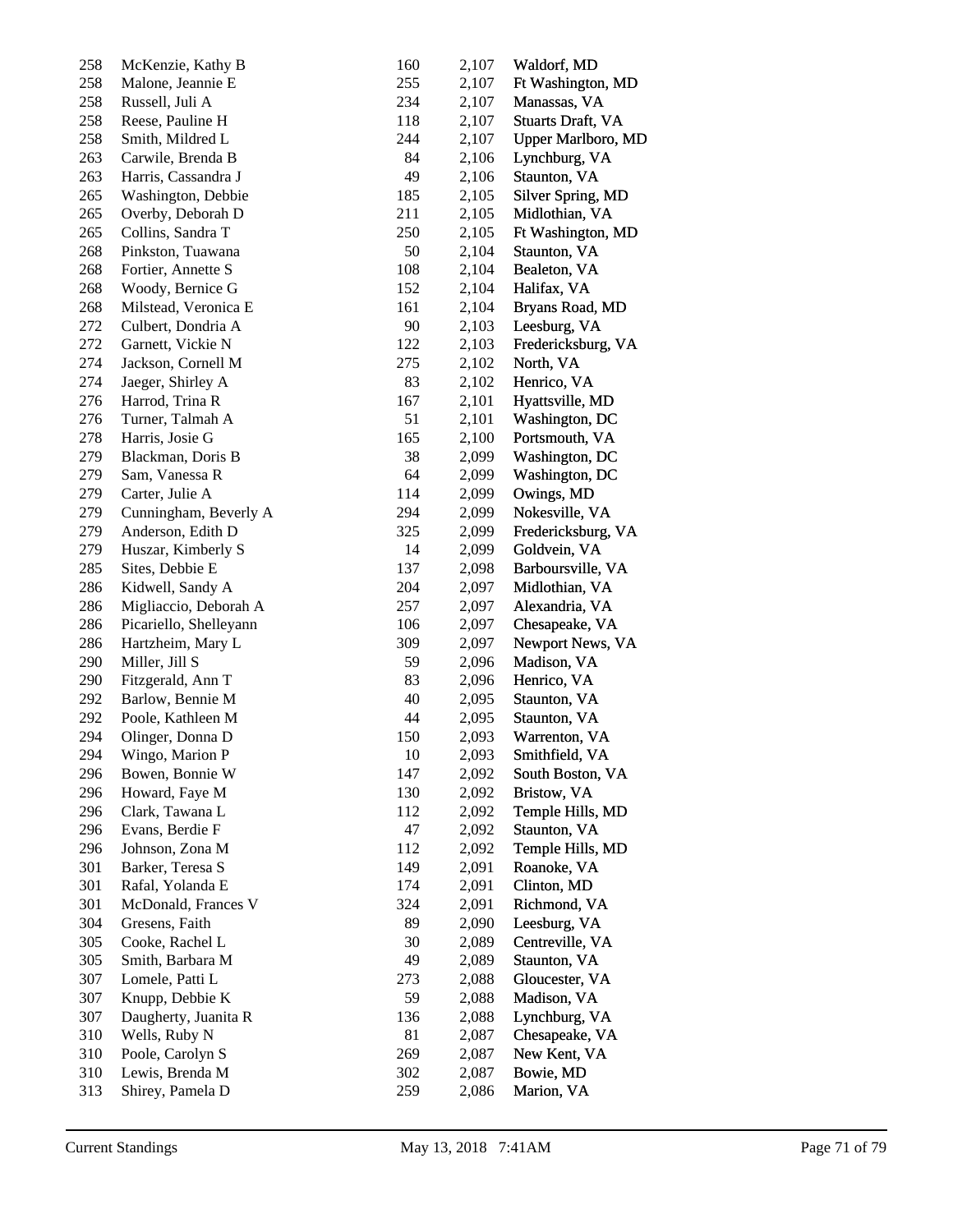| 313        | Shade-Nellis, Millie E               | 302            | 2,086          | Bowie, MD                      |
|------------|--------------------------------------|----------------|----------------|--------------------------------|
| 313        | Burke, Linda L                       | 79             | 2,086          | Midland, VA                    |
| 316        | Fabian, Enid G                       | 154            | 2,085          | Manassas, VA                   |
| 316        | Burner, Shirley H                    | 119            | 2,085          | Harrisonburg, VA               |
| 318        | Edwards, Ruth T                      | 243            | 2,084          | Lexington, VA                  |
| 318        | Lightfoot, Paulette J                | 269            | 2,084          | New Kent, VA                   |
| 318        | Munson, Teresa J                     | 319            | 2,084          | Newport News, VA               |
| 318        | Furman, Theresa S                    | 80             | 2,084          | Portsmouth, VA                 |
| 322        | Mc Daniel, Theresa L                 | 55             | 2,082          | Chesapeake, VA                 |
| 322        | Johnson, Ernestine G                 | 113            | 2,082          | Ft Washington, MD              |
| 322        | Davis, Hannah L                      | 177            | 2,082          | Meherrin, VA                   |
| 322        | McDonald, Jennifer Brooke            | 215            | 2,082          | Rustburg, VA                   |
| 322        | Habron, Jacqueline L                 | 231            | 2,082          | Woodbridge, VA                 |
| 322        | Pinkard, Patricia A                  | 256            | 2,082          | Alexandria, VA                 |
| 322        | Wade, Bobbie H                       | $\overline{4}$ | 2,082          | North Chesterfield, VA         |
| 329        | Barnard, Jacqueline D                | 257            | 2,081          | Alexandria, VA                 |
| 329        | Mason, Betty V                       | 324            | 2,081          | Richmond, VA                   |
| 329        | McCoy, Flossie A                     | 267            | 2,081          | Dale City, VA                  |
| 332        | Pratt, Jacqueline S                  | 99             | 2,078          | Suitland, MD                   |
| 333        | Taylor-Jones, Sandra E               | 97             | 2,077          | Suitland, MD                   |
| 333        | Pleasants, Sherrie L                 | 137            | 2,077          | Barboursville, VA              |
| 335        | Carter, Melissa A                    | 179            | 2,076          | Seabrook, MD                   |
| 335        | Knapp, Linda S                       | 137            | 2,076          | Barboursville, VA              |
| 337        | Baldwin, Jacqueline E                | 71             | 2,075          | Hyattsville, MD                |
| 337        | Holloway, Kimberly M                 | 85             | 2,075          | Toano, VA                      |
| 339        | Hughes, Marcella                     | 326            | 2,074          | Mechanicsville, VA             |
| 340        | Crews, Anne E                        | 254            | 2,073          | Ft Washington, MD              |
| 341        | Cousin, LaNita J                     | 178            | 2,072          | Laurel, MD                     |
| 342        | Jones, Margaret L                    | 278            | 2,071          | Suffolk, VA                    |
| 342        | Ford, Lisa M                         | 163            | 2,071          | Waldorf, MD                    |
| 344        | Lingerfelt, Kathryn M                | 51             | 2,070          | Washington, DC                 |
| 344        | Robinson, Joyce A                    | 310            | 2,070          | Inwood, WV                     |
| 344        | Johnson, Thelma M                    | 121            | 2,070          | Fredericksburg, VA             |
| 347        | Brooks, Jessica N                    | 210            | 2,069          | Richmond, VA                   |
| 347        | Sheets, Doris K                      | 259            |                | Marion, VA                     |
| 347        | Quinn, Mildred A                     | 282            | 2,069<br>2,069 | Henrico, VA                    |
| 347        | Sheppard, Anna Marie                 | 319            |                | Newport News, VA               |
| 351        | Connor, Gloria H                     |                | 2,069<br>2,068 | Portsmouth, VA                 |
|            | Will, Virginia K                     | 165            |                |                                |
| 351        | Hatter, Elaine C                     | 243            | 2,068          | Lexington, VA<br>Lynchburg, VA |
| 353<br>353 |                                      | 136            | 2,067          |                                |
|            | Diggs, Elizabeth A<br>McLain, Rose M | 225            | 2,067          | Vienna, VA                     |
| 355        |                                      | 59             | 2,066          | Madison, VA                    |
| 355        | Cunningham, Vicky L                  | 238            | 2,066          | Fulks Run, VA                  |
| 355        | Stalnaker, Denise C                  | 31             | 2,066          | Centreville, VA                |
| 355        | Robinson, Kiesha R                   | 317            | 2,066          | Leesburg, VA                   |
| 359        | Mittman, Judy M                      | 338            | 2,065          | Clinton, MD                    |
| 360        | Norton, Sandra M                     | 138            | 2,064          | Lorton, VA                     |
| 361        | Fouts, Betty A                       | 62             | 2,063          | Richmond, VA                   |
| 361        | Kingsbury, Michelle E                | 78             | 2,063          | Virginia Beach, VA             |
| 361        | Foxworth, Rose C                     | 221            | 2,063          | Ashland, VA                    |
| 361        | Wattier, Flora R                     | 231            | 2,063          | Woodbridge, VA                 |
| 361        | West, Marcia J                       | 259            | 2,063          | Marion, VA                     |
| 366        | Walker, Wanda D                      | 138            | 2,062          | Lorton, VA                     |
| 366        | Owens, Viola E                       | 23             | 2,062          | Falls Church, VA               |
| 366        | Bullock, Nancy E                     | 28             | 2,062          | Sterling, VA                   |
| 366        | Szahowski, Margaret M                | 77             | 2,062          | Newport News, VA               |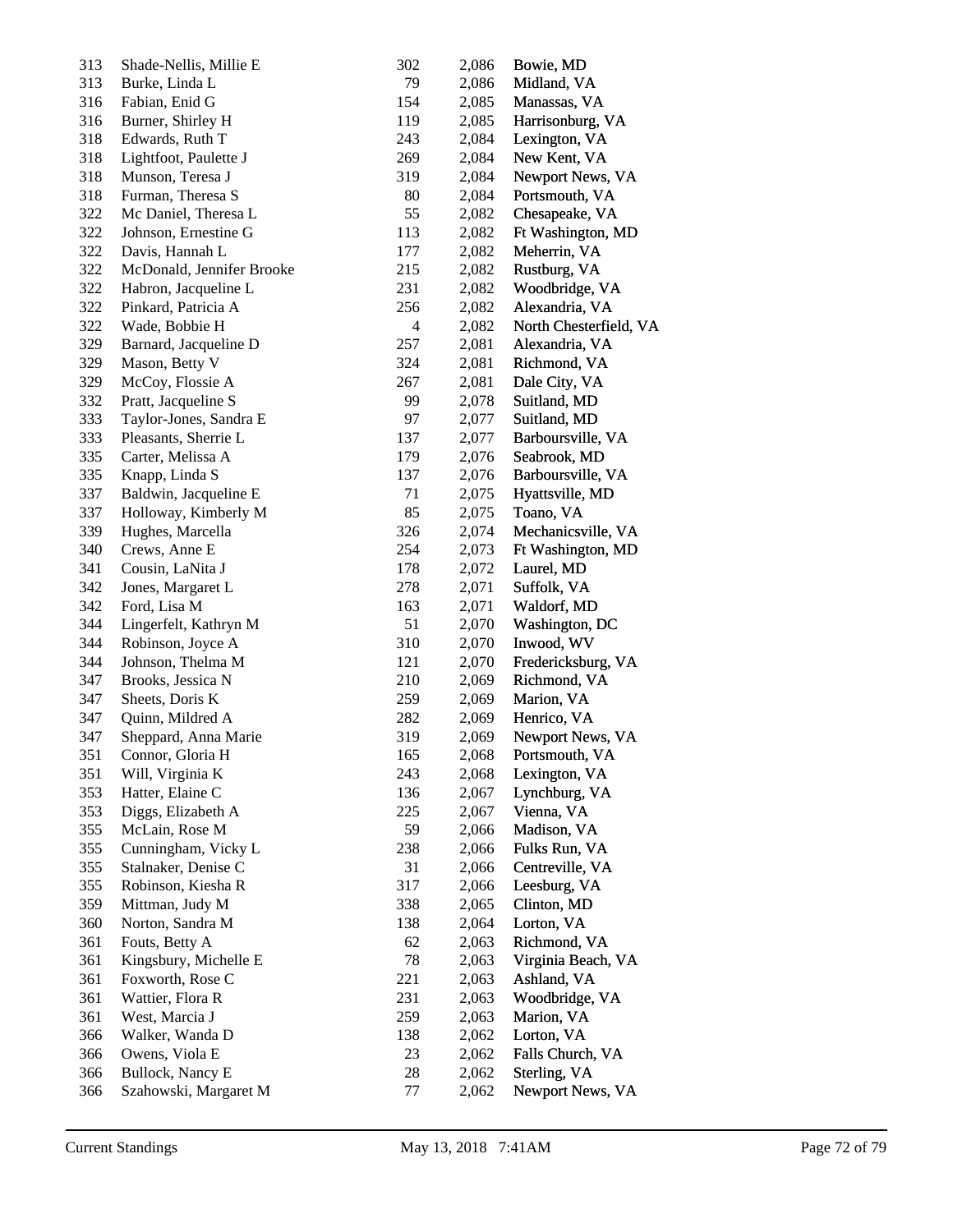| 370 | Woodard, Edna M         | 226            | 2,061 | Dutton, VA             |
|-----|-------------------------|----------------|-------|------------------------|
| 370 | Lee, Kwang Y            | 279            | 2,061 | Stafford, VA           |
| 370 | Staten, Patsy J         | 241            | 2,061 | Washington, DC         |
| 373 | Ford, Patricia A        | 162            | 2,060 | Waldorf, MD            |
| 373 | Coleman, Grace          | 176            | 2,060 | Capitol Heights, MD    |
| 373 | Campion, Joan J         | 233            | 2,060 | Woodbridge, VA         |
| 373 | Leigh, Juanita          | 97             | 2,060 | Suitland, MD           |
| 377 | Seber, Denise L         | 274            | 2,059 | Gloucester, VA         |
| 377 | Cabradillia, Teresita G | 288            | 2,059 | Washington, DC         |
| 379 | Stephan, Virginia A     | 12             | 2,058 | Goldvein, VA           |
| 379 | Walls, Deborah C        | 63             | 2,058 | Washington, DC         |
| 381 | Ellis, Sandra S         | $\overline{4}$ | 2,057 | North Chesterfield, VA |
| 381 | Blaney, Stephanie A     | 228            | 2,057 | Ashburn, VA            |
| 381 | Royal, Bernadette       | 329            | 2,057 | Linden, VA             |
| 384 | Andrew, Patricia A      | 22             | 2,056 | Stafford, VA           |
| 384 | Fields, Jeanette P      | 38             | 2,056 | Washington, DC         |
| 384 | Arcipowski, Virginia M  | 218            | 2,056 | Chesapeake, VA         |
| 387 | Coburn, Wendy L         | 81             | 2,055 | Chesapeake, VA         |
| 387 | Fuller, Sherry L        | 282            | 2,055 | Henrico, VA            |
| 387 | James, Sheila S         | 286            | 2,055 | Richmond, VA           |
| 390 | Hedrick, Judy           | 18             | 2,054 | Roanoke, VA            |
| 390 | Weldon, Dotty L         | 123            | 2,054 | Fredericksburg, VA     |
| 392 | Alexander, Janet R      | 13             | 2,053 | Goldvein, VA           |
| 392 | Gouldman, Cat M         | 151            | 2,053 | Bethesda, MD           |
| 394 | Royal, Susan M          | 18             | 2,052 | Roanoke, VA            |
| 394 | Johnson, Thelma E       | 158            | 2,052 | Waldorf, MD            |
| 394 | Staton, Tracy L         | 315            | 2,052 | Leesburg, VA           |
| 397 | Payne, Karen R          | 290            | 2,051 | Middleburg, VA         |
| 397 | Werner, Hilde J         | 39             | 2,051 | Staunton, VA           |
| 399 | Simmons, Valdenia V     | 103            | 2,050 | Suitland, MD           |
| 399 | Scott, Deborah C        | 239            | 2,050 | District Heights, MD   |
| 401 | Johnson, Patricia G     | 91             | 2,049 | Leesburg, VA           |
| 402 | Styles, Selena N        | 88             | 2,048 | Leesburg, VA           |
| 402 | Fuller, Betty H         | 73             | 2,048 | Virginia Beach, VA     |
| 404 | Cochran, Linda T        | 334            | 2,046 | Axton, VA              |
| 404 | Henningsen, Deberia K   | 232            | 2,046 | Woodbridge, VA         |
| 404 | McDaniel, Betty J       | 153            | 2,046 | Halifax, VA            |
| 404 | Ferrer, Carol L B       | 135            | 2,046 | Haymarket, VA          |
| 408 | Pollard, Mia K          | 85             | 2,045 | Toano, VA              |
| 408 | Conner, Loretta T       | 147            | 2,045 | South Boston, VA       |
| 408 | Thaxton, Allison N      | 148            | 2,045 | South Boston, VA       |
| 411 | Cook, Norma L           | 229            | 2,044 | Fredericksbrg, VA      |
| 411 | DanceWiggins, Grace D   | 4              | 2,044 | North Chesterfield, VA |
| 411 | Witt, Susan J           | 73             | 2,044 | Virginia Beach, VA     |
| 411 | Brannon, Roberta C      | 90             | 2,044 | Leesburg, VA           |
| 411 | Crisman, Brenda M       | 131            | 2,044 | Inwood, WV             |
| 416 | Jenifer, Judy A         | 163            | 2,043 | Waldorf, MD            |
| 416 | Geysen, Kay             | 236            | 2,043 | Charlottesville, VA    |
| 418 | Conner, Gwen K          | 9              | 2,042 | Waynesboro, VA         |
| 418 | Procise, Gweneth T      | 10             | 2,042 | Smithfield, VA         |
| 418 | Edwards, Thelma E       | 314            | 2,042 | Forestville, MD        |
| 418 | Scearce, Janis C        | 333            | 2,042 | Ridgeway, VA           |
| 422 | Hale, Desiree L         | 167            | 2,041 | Hyattsville, MD        |
| 422 | Porter, Anita M         | 288            | 2,041 | Washington, DC         |
| 422 | Cunningham, Sandra L    | 320            | 2,041 | Newport News, VA       |
| 425 | Gilabert, Regina Y      | 21             | 2,039 | Hardy, VA              |
|     |                         |                |       |                        |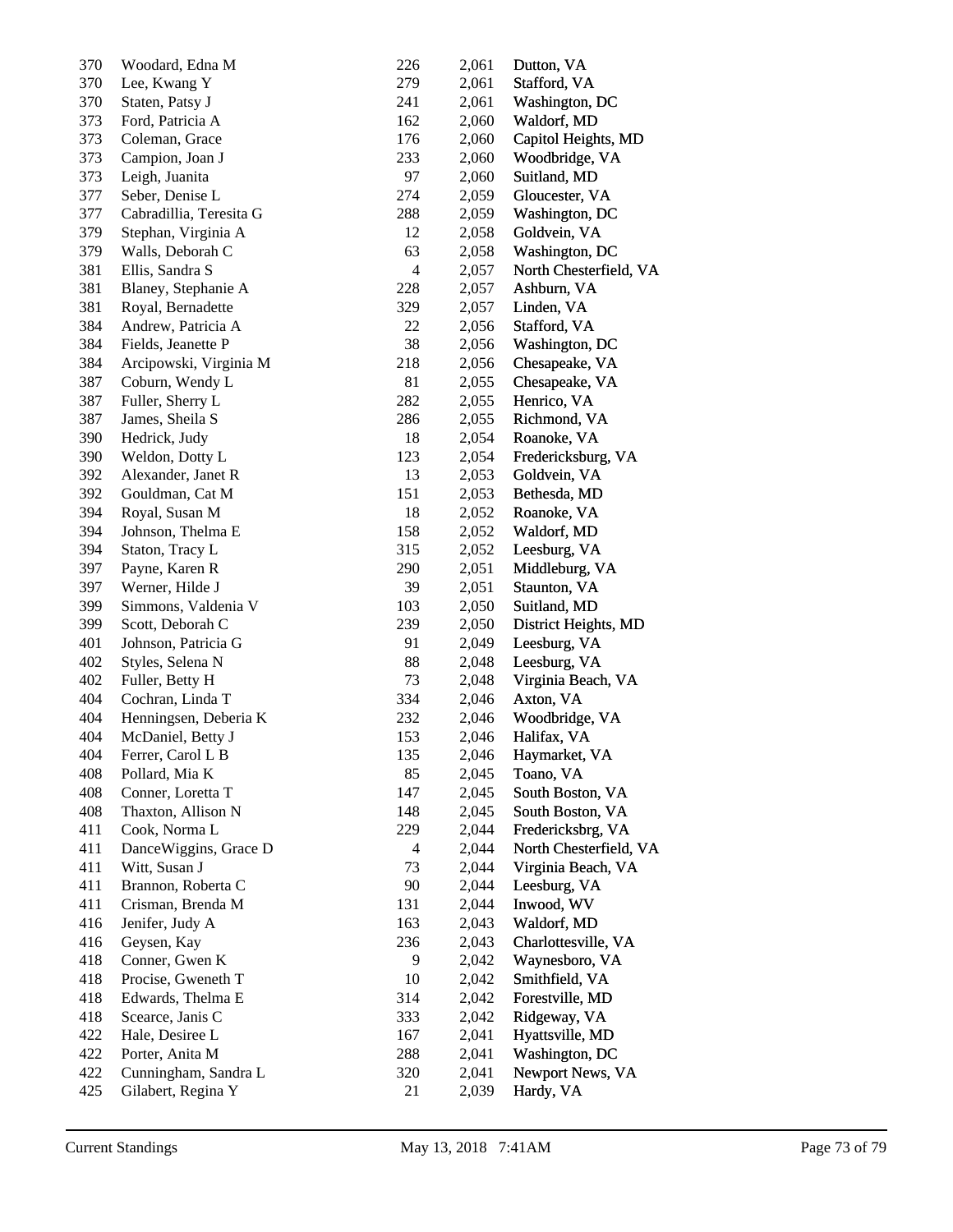| 425 | Allard, Patricia A      | 218 | 2,039 | Chesapeake, VA      |
|-----|-------------------------|-----|-------|---------------------|
| 427 | Schmidt, Vicky L        | 76  | 2,038 | Williamsburg, VA    |
| 428 | Clark, Lou Ellen        | 64  | 2,037 | Washington, DC      |
| 428 | Smith, Patricia C       | 146 | 2,037 | Capitol Heights, MD |
| 428 | Sandidge, Dorothy G     | 203 | 2,037 | Monroe, VA          |
| 428 | Haley, Cheryl C         | 332 | 2,037 | Bassett, VA         |
| 432 | Fagan, Linda A          | 59  | 2,035 | Madison, VA         |
| 432 | Cyrus, Paula M          | 203 | 2,035 | Monroe, VA          |
| 432 | Waddell, Patsy D        | 227 | 2,035 | Clifton Forge, VA   |
| 435 | Tabb, Evangelyn M       | 34  | 2,034 | Oxon Hill, MD       |
| 435 | Lawrence, Veronica      | 242 | 2,034 | Clinton, MD         |
| 435 | Douglas, Sharon B       | 5   | 2,034 | Virginia Beach, VA  |
| 438 | Leach, Kimberly A       | 101 | 2,033 | Suitland, MD        |
| 439 | Hoggard, Barbara D      | 82  | 2,032 | Portsmouth, VA      |
|     |                         |     |       |                     |
| 439 | Jones, Donna B          | 313 | 2,032 | Roanoke, VA         |
| 439 | Smith, Faye             | 341 | 2,032 | Seaford, VA         |
| 442 | Williams, Darlene S     | 123 | 2,031 | Fredericksburg, VA  |
| 442 | Carey, Weeatha P        | 55  | 2,031 | Chesapeake, VA      |
| 442 | Boehm, Joan P           | 33  | 2,031 | Bristow, VA         |
| 445 | Goodloe, Nancy R        | 81  | 2,030 | Chesapeake, VA      |
| 446 | Blackwell, Betty J      | 338 | 2,029 | Clinton, MD         |
| 447 | Henley, Goldie M        | 165 | 2,028 | Portsmouth, VA      |
| 447 | Raynor, Nashae D        | 92  | 2,028 | Washington, DC      |
| 449 | Smith, Donna M          | 16  | 2,027 | Goldvein, VA        |
| 449 | Peelman, Mary Ann       | 5   | 2,027 | Virginia Beach, VA  |
| 449 | Johnson, Corlitta R     | 172 | 2,027 | Fort Washington, MD |
| 452 | Strickland, Carolyn P   | 173 | 2,026 | Oxon Hill, MD       |
| 452 | Jones, Adele S          | 125 | 2,026 | Fredericksburg, VA  |
| 452 | Norton, Mary R          | 35  | 2,026 | Lanham, MD          |
| 455 | Wilson, Lucille V       | 19  | 2,025 | Roanoke, VA         |
| 455 | Greene, Nannie N        | 313 | 2,025 | Roanoke, VA         |
| 455 | Dodson, Toeke'Shea A    | 172 | 2,025 | Fort Washington, MD |
| 458 | Bayes, Vanessa A        | 203 | 2,022 | Monroe, VA          |
| 458 | Hunter, Sylvia L        | 176 | 2,022 | Capitol Heights, MD |
| 458 | Anderson, Veronica W    | 136 | 2,022 | Lynchburg, VA       |
| 461 | Burton, Judette O       | 258 | 2,021 | Alexandria, VA      |
| 462 | Ashton, Carolyn E       | 315 | 2,020 | Leesburg, VA        |
| 462 | Williams, Donna Y       | 337 | 2,020 | Clinton, MD         |
| 462 | Pretts, Kim L           | 14  | 2,020 | Goldvein, VA        |
| 462 | Thomas, Brenda S        | 103 | 2,020 | Suitland, MD        |
| 466 | Voltz, Cynthia D        | 13  | 2,019 | Goldvein, VA        |
| 466 | Jones, Joan S           | 20  | 2,019 | Salem, VA           |
| 466 | Guest, Carolyn V        | 248 | 2,019 | New Carrollton, MD  |
| 466 | Jones, Catherine C      | 278 | 2,019 | Suffolk, VA         |
| 470 | West, Cora P            | 35  | 2,018 | Lanham, MD          |
| 470 |                         | 148 |       | South Boston, VA    |
|     | Powell, Faye H          |     | 2,018 |                     |
| 470 | Rodgers, Myra A         | 255 | 2,018 | Ft Washington, MD   |
| 473 | Kanode, Doris D         | 20  | 2,017 | Salem, VA           |
| 473 | Brooks-Best, Dana M     | 144 | 2,017 | Capitol Heights, MD |
| 473 | Midgett, Glennis        | 58  | 2,017 | Petersburg, VA      |
| 473 | Corbett, Joan J         | 104 | 2,017 | Richmond, VA        |
| 473 | Journiette, Cassandra L | 313 | 2,017 | Roanoke, VA         |
| 478 | Gill, Sonja C           | 73  | 2,016 | Virginia Beach, VA  |
| 478 | Caine, Wilda            | 97  | 2,016 | Suitland, MD        |
| 478 | Hicks, Renee C          | 139 | 2,016 | Ft Washington, MD   |
| 481 | Richerson, Sheila S     | 269 | 2,015 | New Kent, VA        |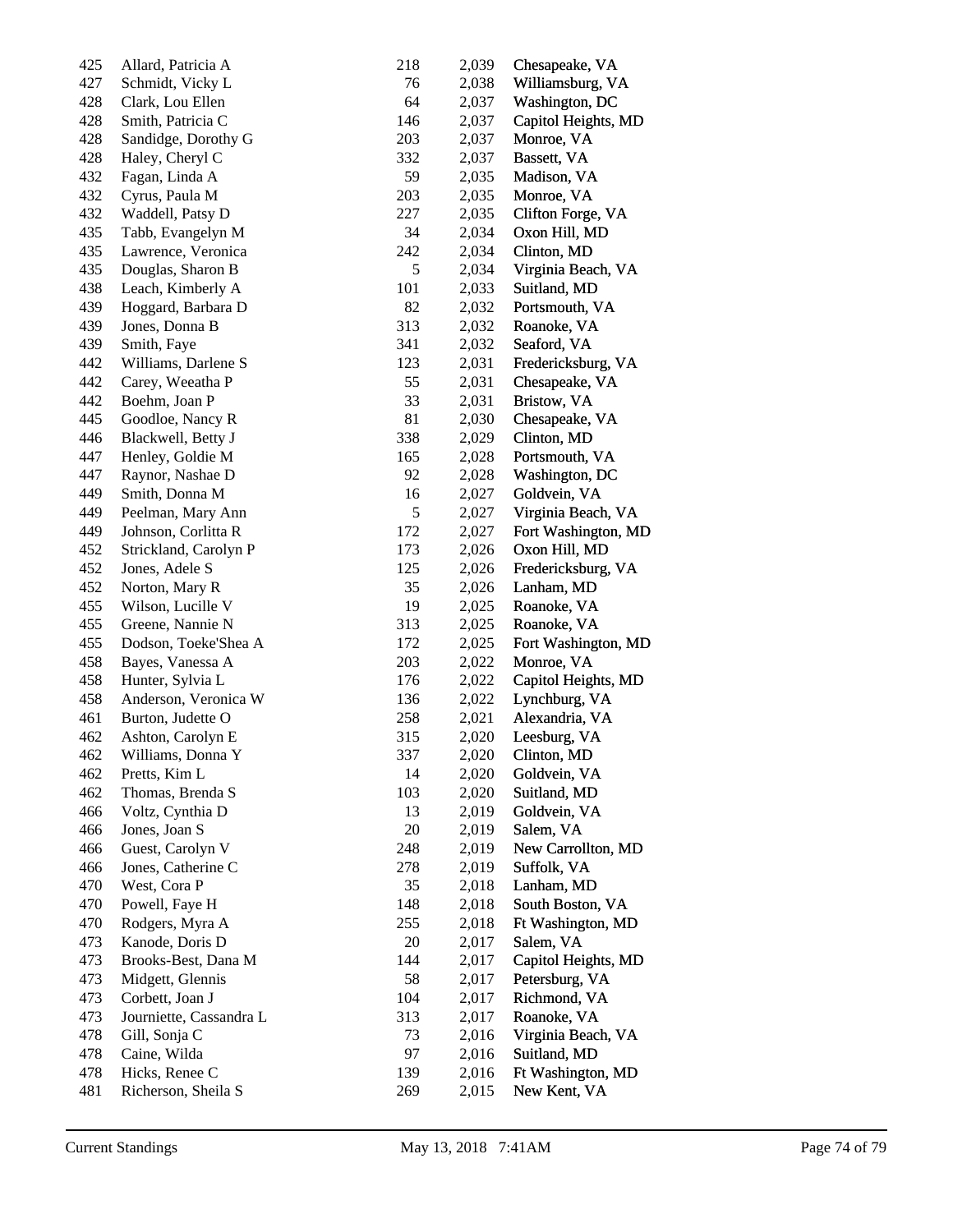| 481 | Sawyer, Amanda L         | 105 | 2,015 | Chesapeake, VA     |
|-----|--------------------------|-----|-------|--------------------|
| 483 | Bailey, Jacqueline H     | 34  | 2,014 | Oxon Hill, MD      |
| 483 | Poore, Angelique P       | 223 | 2,014 | Chantilly, VA      |
| 485 | Mawyer, Tina L           | 117 | 2,013 | Lyndhurst, VA      |
| 486 | Smith, Shirley A         | 188 | 2,012 | Washington, DC     |
| 486 | Tabor, Brenda            | 309 | 2,012 | Newport News, VA   |
| 488 | Harkins, Rita W          | 162 | 2,011 | Waldorf, MD        |
| 489 | Buckner, Katrina O       | 241 | 2,008 | Washington, DC     |
| 489 | Padgett, Pat             | 334 | 2,008 | Axton, VA          |
| 491 | Butler, Barbara I        | 82  | 2,007 | Portsmouth, VA     |
| 491 | Chase, Nancy D           | 158 | 2,007 | Waldorf, MD        |
| 491 | Guess, Michaelle J       | 298 | 2,007 | Virginia Beach, VA |
| 491 | Pinard, Patricia K       | 78  | 2,007 | Virginia Beach, VA |
| 495 | Leffler, E. Marie        | 94  | 2,006 | Spotsylvania, VA   |
| 496 | Jones, Eldeana M         | 56  | 2,005 | Chesapeake, VA     |
| 496 | McGuire, Kelli S         | 332 | 2,005 | Bassett, VA        |
| 498 | Brooks, Janice A         | 184 | 2,004 | Washington, DC     |
| 498 | Mathews, Phyllis A       | 11  | 2,004 | Goldvein, VA       |
| 498 | Howard, Heather M        | 72  | 2,004 | Covington, VA      |
|     |                          |     |       |                    |
| 501 | Hunter, Regina           | 103 | 2,003 | Suitland, MD       |
| 502 | Uhrin, Marlene A         | 277 | 2,002 | Front Royal, VA    |
| 502 | Howard, Lori N           | 169 | 2,002 | Suitland, MD       |
| 504 | Givler, Barbara A        | 18  | 2,001 | Roanoke, VA        |
| 504 | Ullman, Carrie A         | 24  | 2,001 | Alexandria, VA     |
| 504 | Bellinger, Laurie M      | 30  | 2,001 | Centreville, VA    |
| 504 | Lawhorne, Belva M        | 47  | 2,001 | Staunton, VA       |
| 508 | Turner, Janice M         | 337 | 2,000 | Clinton, MD        |
| 508 | Kepple, Jacqueline F     | 122 | 2,000 | Fredericksburg, VA |
| 510 | Gray, Tina M             | 46  | 1,999 | Staunton, VA       |
| 510 | Walker, Veronica L       | 318 | 1,999 | Leesburg, VA       |
| 512 | Ford, Dominique R        | 171 | 1,998 | Washington, DC     |
| 512 | Burke, Cynthia A         | 29  | 1,998 | Aldie, VA          |
| 512 | Toney, Charlotte A       | 70  | 1,998 | Palmyra, VA        |
| 515 | Wells, Theda V           | 10  | 1,997 | Smithfield, VA     |
| 515 | Gillespie, Andrea D      | 101 | 1,997 | Suitland, MD       |
| 517 | Branson, Carol M         | 309 | 1,995 | Newport News, VA   |
| 518 | McGuinness, Carol A      | 14  | 1,993 | Goldvein, VA       |
| 518 | Gronlund, Cheryl D       | 204 | 1,993 | Midlothian, VA     |
| 520 | Hoover, Betty J          | 311 | 1,991 | Herndon, VA        |
| 520 | Stone, Vicky B           | 333 | 1,991 | Ridgeway, VA       |
| 522 | Thompson, Brenda Q       | 331 | 1,988 | Collinsville, VA   |
| 522 | Cain, Wargaret P         | 337 | 1,988 | Clinton, MD        |
| 522 | Prause, Lori J           | 298 | 1,988 | Virginia Beach, VA |
| 525 | Breckinridge, Jennifer B | 149 | 1,986 | Roanoke, VA        |
| 525 | Spriggs, Linda R         | 253 | 1,986 | Ft Washington, MD  |
| 525 | Smith, Judy L            | 316 | 1,986 | Leesburg, VA       |
| 528 | Toles, Tracy-Lynn        | 166 | 1,985 | Bryans Road, MD    |
| 529 | Leach-Giles, Angela P    | 101 | 1,984 | Suitland, MD       |
| 529 | Lam, Mary M              | 120 | 1,984 | Crimora, VA        |
| 531 | Butler, Angela L         | 37  | 1,983 | Ft Washington, MD  |
| 532 | Proctor, Janet L         | 103 | 1,982 | Suitland, MD       |
| 533 | Souza, Rena R            | 306 | 1,980 |                    |
|     |                          |     |       | Newport News, VA   |
| 534 | Logan, Tanya B           | 306 | 1,978 | Newport News, VA   |
| 535 | Burgwyn, Joyce W         | 100 | 1,977 | Suitland, MD       |
| 536 | Williams, Toni C         | 63  | 1,976 | Washington, DC     |
| 536 | Gray, Lita F             | 102 | 1,976 | Suitland, MD       |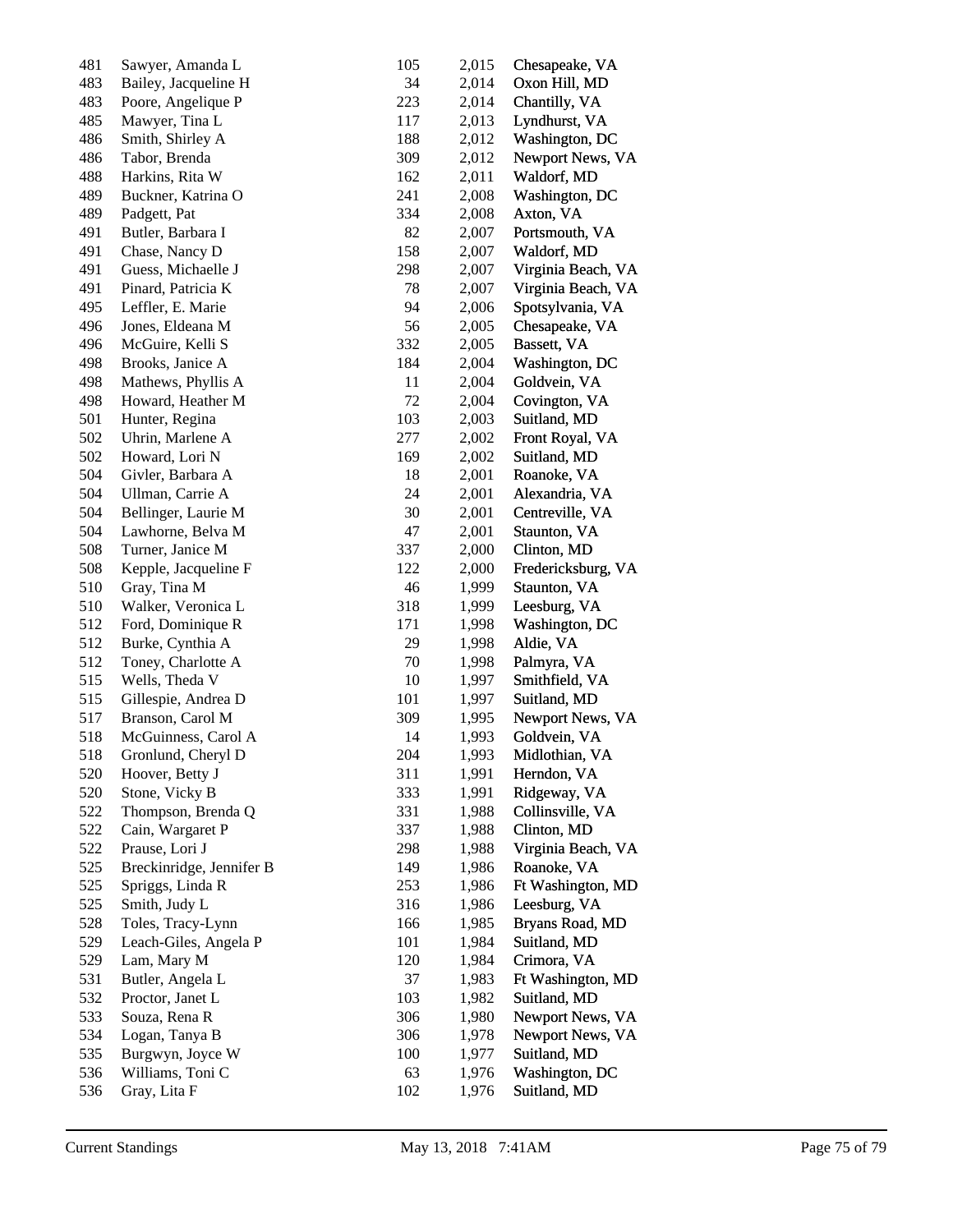| 538        | Shelton, Anna L                        | 19  | 1,974          | Roanoke, VA              |
|------------|----------------------------------------|-----|----------------|--------------------------|
| 538        | Smith, Donna M                         | 173 | 1,974          | Oxon Hill, MD            |
| 540        | Wilcox, Patricia A                     | 108 | 1,973          | Bealeton, VA             |
| 541        | Alexander, Debbie K                    | 259 | 1,972          | Marion, VA               |
| 542        | Thomas, Robbie K                       | 227 | 1,970          | Clifton Forge, VA        |
| 543        | Dale, Anne B                           | 116 | 1,969          | Waynesboro, VA           |
| 544        | McCullough, Audrey M                   | 66  | 1,967          | Washington, DC           |
| 545        | Gill, Ruby L                           | 249 | 1,965          | Ft Washington, MD        |
| 546        | Johnson, Virginia H                    | 19  | 1,964          | Roanoke, VA              |
| 546        | Christianson, Cheryl L                 | 70  | 1,964          | Palmyra, VA              |
| 546        | Schneider, Sherry L                    | 135 | 1,964          | Haymarket, VA            |
| 549        | Howell, Rose M                         | 35  | 1,963          | Lanham, MD               |
| 549        | Fitzgerald, Victoria L                 | 298 | 1,963          | Virginia Beach, VA       |
| 551        | Kitler, Linda A                        | 224 | 1,960          | Chantilly, VA            |
| 552        | Green, Marcia M                        | 52  | 1,959          | Silver Spring, MD        |
| 552        | Malbrough, Priscilla Y                 | 205 | 1,959          | Virginia Beach, VA       |
| 554        | Powell-Lee, Patricia A                 | 172 | 1,958          | Fort Washington, MD      |
| 554        | White, Connie                          | 13  | 1,958          | Goldvein, VA             |
| 554        | Wood, Sahon G                          | 37  | 1,958          | Ft Washington, MD        |
| 557        | Hamsher, Patricia M                    | 52  | 1,956          | Silver Spring, MD        |
| 557        | Garrett, Nancy N                       | 141 | 1,956          | Richmond, VA             |
| 559        | McCay, Geray R                         | 275 | 1,955          | North, VA                |
| 560        | Short, Wilma A                         | 15  | 1,954          | Goldvein, VA             |
| 561        | Coates, Lorrie A                       | 93  | 1,951          | Henrico, VA              |
| 562        | Cogley, Maria A                        | 74  | 1,950          | Newport News, VA         |
| 563        | Bilby, Susan L                         | 21  | 1,945          | Hardy, VA                |
| 563        | Maclin, Doris G                        | 270 | 1,945          | Richmond, VA             |
| 565        | Urbanowicz, Grace M                    | 75  | 1,941          | Newport News, VA         |
| 566        | Skipper, Helen R                       | 52  | 1,940          | Silver Spring, MD        |
| 567        | Sallet, Helen H                        | 185 | 1,938          | Silver Spring, MD        |
| 568        | Woods, Carrie L                        | 257 | 1,933          | Alexandria, VA           |
| 569        | Waters, Bessie O                       | 113 | 1,931          | Ft Washington, MD        |
| 570        | Rishel, Sheila A                       | 44  | 1,928          | Staunton, VA             |
| 571        | Dixon, Donna M                         | 44  | 1,927          | Staunton, VA             |
| 572        | Jaramillo, Linda L                     | 234 | 1,926          | Manassas, VA             |
| 573        | Downs, Gloria F                        | 241 | 1,925          | Washington, DC           |
| 574        | Caldwell, Jayne A                      | 20  | 1,924          | Salem, VA                |
| 574        |                                        | 56  | 1,924          | Chesapeake, VA           |
|            | Joyner, Cynthia M<br>Lewis, Ruth       | 21  | 1,923          | Hardy, VA                |
| 576<br>576 | Setliff, Teresa C                      | 331 |                | Collinsville, VA         |
| 578        |                                        | 308 | 1,923<br>1,918 |                          |
|            | McDonald, Barbara A<br>Wiley, Teresa L | 271 |                | Newport News, VA         |
| 579        |                                        | 63  | 1,910          | North Chesterfield, VA   |
| 580        | Williams, Sallie G                     |     | 1,900          | Washington, DC           |
| 581        | Thompson, Frankie S                    | 223 | 1,895          | Chantilly, VA            |
| 582        | Weaver, Joan E                         | 130 | 1,893          | Bristow, VA              |
| 583        | Machado, Hilda G                       | 326 | 1,886          | Mechanicsville, VA       |
| 584        | Sprouse, Gloria                        | 118 | 1,885          | <b>Stuarts Draft, VA</b> |
| 585        | Harrison, Patricia A                   | 66  | 1,884          | Washington, DC           |
| 586        | Myers, Joyce A                         | 233 | 1,875          | Woodbridge, VA           |
| 587        | McClain, Vanessa B                     | 65  | 1,874          | Washington, DC           |
| 588        | Weaver, C Edith C                      | 92  | 1,862          | Washington, DC           |
| 589        | Hall, Mary V                           | 165 | 1,837          | Portsmouth, VA           |
| 590        | Seitz, Judy D                          | 11  | 1,773          | Goldvein, VA             |
| 591        | Johnson, Mary J                        | 223 | 1,694          | Chantilly, VA            |
| 592        | Kruschke, Joyce M                      | 77  | 1,378          | Newport News, VA         |
| 593        | Cutchins, Barbara M                    | 33  | 1,366          | Bristow, VA              |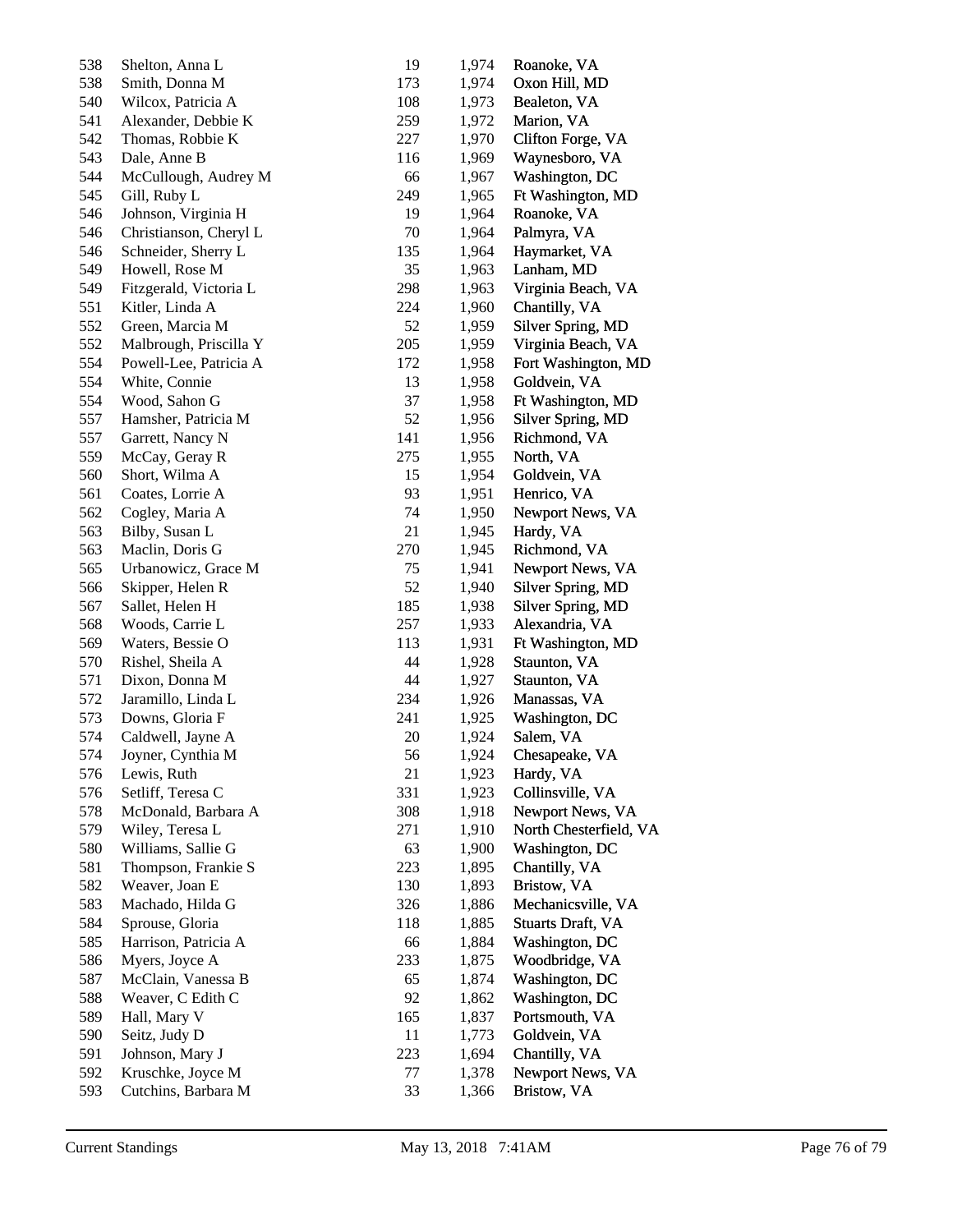| 594 | Hamilton, Doreen C | 232 | 1,347 | Woodbridge, VA      |
|-----|--------------------|-----|-------|---------------------|
|     |                    |     |       |                     |
| 595 | Brawner, Mary R    | 159 | 1,327 | Indian Head, MD     |
| 596 | Golson, Lorraine A | 145 | 1,229 | Capitol Heights, MD |
| 597 | Smith, Debra A     | 170 | 784   | Waldorf, MD         |
| 598 | Hunter, Tyreeca    | 176 | 741   | Capitol Heights, MD |
| 599 | Wilcox, Nancy L    | 224 | 737   | Chantilly, VA       |
| 600 | Childs, C Kandi    | 171 | 732   | Washington, DC      |
| 601 | Gorham, Vera C     | 24  | 712   | Alexandria, VA      |
| 602 | Stanton, Epthal C  | 139 | 676   | Ft Washington, MD   |
|     |                    |     |       |                     |

The lowest score to cash is 2,253.

## **All Events, Scratch, Scratch**

| <b>Place</b>             | Team name               | <b>Entry</b> | <b>Score</b> | From                      |
|--------------------------|-------------------------|--------------|--------------|---------------------------|
| 1                        | Sutton, Stephanie M     | 219          | 2,125        | Manassas, VA              |
| $\overline{2}$           | Culbreth, Candi P       | 301          | 2,091        | S. Chesterfield, VA       |
| 3                        | Shaw-Wesby, Crystal J   | 198          | 2,075        | New Carrollton, MD        |
| $\overline{\mathcal{L}}$ | Bell, Tiffany A         | 194          | 2,029        | Gwynn Oak, MD             |
| 5                        | Sharp, Andrea           | 279          | 2,003        | Stafford, VA              |
| 6                        | Wise, Amanda N          | 192          | 1,981        | Temple Hills, MD          |
| $\tau$                   | Snowden, Catrina T      | 68           | 1,966        | Washington, DC            |
| 8                        | Griffin, Haysha D       | 300          | 1,965        | Richmond, VA              |
| 9                        | Schaden, Samantha A     | 198          | 1,961        | New Carrollton, MD        |
| 10                       | DeBord, Mary Kay        | 133          | 1,947        | Midlothian, VA            |
| 11                       | Dean, Brittany M        | 197          | 1,946        | District Heights, MD      |
| 12                       | Stoneman, Susan D       | 289          | 1,937        | Portsmouth, VA            |
| 13                       | Bull, Clarissa A        | 300          | 1,919        | Richmond, VA              |
| 14                       | Edmonds, Tracie M       | 301          | 1,915        | S. Chesterfield, VA       |
| 15                       | Milam, Kristina         | 198          | 1,910        | New Carrollton, MD        |
| 15                       | Graupmann, Lauren E     | 289          | 1,910        | Portsmouth, VA            |
| 17                       | Spivey, Tammy L         | 323          | 1,906        | Henrico, VA               |
| 18                       | Scott, Ashley T         | 283          | 1,893        | Chesapeake, VA            |
| 19                       | Powers, Robin M         | 289          | 1,892        | Portsmouth, VA            |
| 20                       | New, Jessica            | 323          | 1,880        | Henrico, VA               |
| 21                       | Jefferson, Alfreda Y    | 192          | 1,866        | Temple Hills, MD          |
| 22                       | Bell, Veronica M        | 191          | 1,859        | Lanham, MD                |
| 23                       | West, Latikki C         | 301          | 1,858        | S. Chesterfield, VA       |
| 24                       | Mc Connell, Nichele M   | 194          | 1,855        | Gwynn Oak, MD             |
| 25                       | Fay, Dawn M             | 194          | 1,854        | Gwynn Oak, MD             |
| 25                       | Shuler, Karen E         | 340          | 1,854        | Seaford, VA               |
| 27                       | Key, Lutricia B         | 95           | 1,849        | Suitland, MD              |
| 28                       | Colbert, Debra          | 183          | 1,847        | <b>Upper Marlboro, MD</b> |
| 29                       | Wiley, Bonnie S         | 225          | 1,840        | Vienna, VA                |
| 30                       | Randolph, Denise L      | 192          | 1,827        | Temple Hills, MD          |
| 31                       | Jefferson, Quintina R   | 198          | 1,825        | New Carrollton, MD        |
| 32                       | Boughman, Leslie D      | 323          | 1,815        | Henrico, VA               |
| 33                       | Edwards, Denise Y       | 197          | 1,801        | District Heights, MD      |
| 34                       | Chappell, Joylene L     | 340          | 1,792        | Seaford, VA               |
| 35                       | Waller, Charlene R      | 191          | 1,789        | Lanham, MD                |
| 36                       | Franklin, Terri A       | 194          | 1,788        | Gwynn Oak, MD             |
| 37                       | Maddox-Lewis, Lavonne A | 300          | 1,777        | Richmond, VA              |
| 38                       | Mason, Kimberly D       | 196          | 1,773        | Washington, DC            |
| 39                       | Granderson, Samantha D  | 200          | 1,768        | Laurel, MD                |
| 40                       | McLane, Laurie M        | 228          | 1,767        | Ashburn, VA               |
| 41                       | Whitehead, Karen J      | 200          | 1,766        | Laurel, MD                |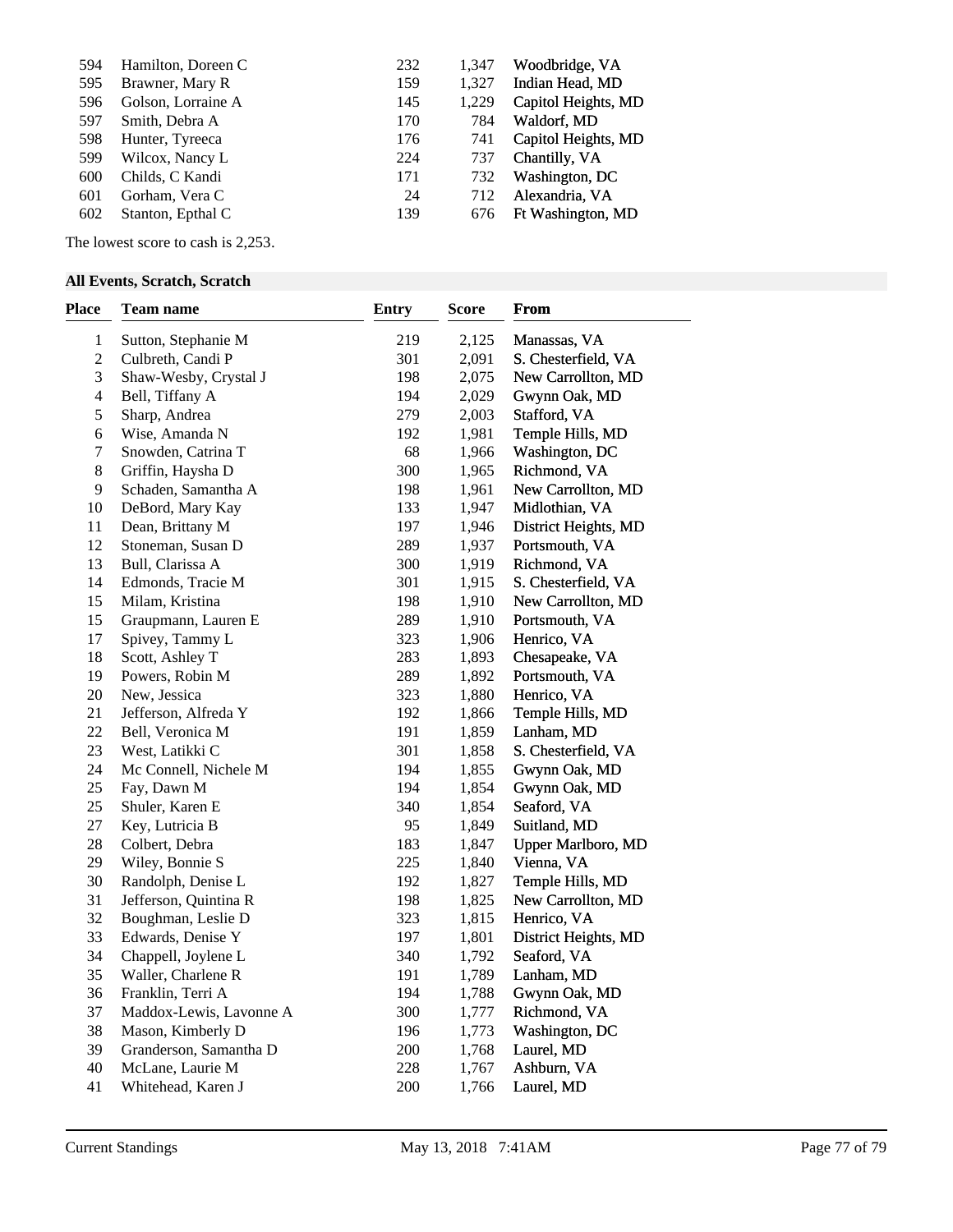| 42 | Dillon, Amanda M            | $\overline{c}$ | 1,761 | Alexandria, VA            |
|----|-----------------------------|----------------|-------|---------------------------|
| 43 | Banicky, Melany A           | 283            | 1,760 | Chesapeake, VA            |
| 44 | Stewart, LaWanda R          | 197            | 1,748 | District Heights, MD      |
| 45 | DiScioscia, Sara R          | 301            | 1,746 | S. Chesterfield, VA       |
| 45 | Ginwright, Shirley A        | 263            | 1,746 | Woodbridge, VA            |
| 47 | Horn, Robyn R               | 183            | 1,736 | <b>Upper Marlboro, MD</b> |
| 48 | Rast, Teresa A              | 323            | 1,735 | Henrico, VA               |
| 49 | Butz, Kristina K            | 341            | 1,732 | Seaford, VA               |
| 50 | Chichester-Lanier, Adrienne | 195            | 1,718 | Upper Marlboro, MD        |
| 51 | Waller, Cheryl D            | 183            | 1,711 | Upper Marlboro, MD        |
| 52 | Kirkland, Latoya C          | 262            | 1,704 | Woodbridge, VA            |
| 53 | Hudson, Lowenda D           | 128            | 1,700 | Richmond, VA              |
| 54 | Sharp, Mabel G              | 302            | 1,692 | Bowie, MD                 |
| 55 | Sulin, Jennifer M           | 289            | 1,690 | Portsmouth, VA            |
| 56 | Cobbs, Robin O              | 312            | 1,685 | Martinsville, VA          |
| 57 | Compton, Lauren A           | $\overline{c}$ | 1,674 | Alexandria, VA            |
| 58 | Goode, Kathleen B           | 262            | 1,671 | Woodbridge, VA            |
| 59 | Osby, Juanita D             | 299            | 1,669 | S. Prince George, VA      |
| 60 | Walker, Lindsey H           | 312            | 1,665 | Martinsville, VA          |
| 61 | Jones, Beverly A            | 299            | 1,663 | S. Prince George, VA      |
| 62 | Eckles, Krystal D           | 7              | 1,658 | Salem, VA                 |
| 63 | Wingers, Wendy S            | 263            | 1,650 | Woodbridge, VA            |
| 64 | Wade, Ashley N              | 299            | 1,646 | S. Prince George, VA      |
| 65 | Holloway, Katie R           | 193            | 1,645 | Upper Marlboro, MD        |
| 66 | Smith, Mary L               | 69             | 1,636 | Washington, DC            |
| 67 | Brooks, Mary A              | 191            | 1,623 | Lanham, MD                |
| 68 | Smith, Cathy L              | 128            | 1,618 | Richmond, VA              |
| 69 | Wilson, Rachel N            | 197            | 1,614 | District Heights, MD      |
| 70 | Bynum-Talley, Linda M       | 193            | 1,605 | Upper Marlboro, MD        |
| 71 | Brubaker, Renee L           | 340            | 1,604 | Seaford, VA               |
| 72 | Johnson, Mary A             | 222            | 1,602 | Keysville, VA             |
| 73 | Bush-Jackson, Felicia M     | 196            | 1,593 | Washington, DC            |
| 74 | Sweet, Melanie S            | 193            | 1,591 | <b>Upper Marlboro, MD</b> |
| 75 | Russell, Shellene D         | 195            | 1,590 | <b>Upper Marlboro, MD</b> |
| 76 | Johnson, Willonda I         | 69             | 1,588 | Washington, DC            |
| 77 | McCoy-DeCastro, Sharon G    | 200            | 1,585 | Laurel, MD                |
| 78 | McNeil, Sharon G            | 253            | 1,579 | Ft Washington, MD         |
| 78 | Wallace, Hazel A            | 263            | 1,579 | Woodbridge, VA            |
| 80 | Wilson, Sonya M             | 262            | 1,568 | Woodbridge, VA            |
| 81 | Walker, Carla A             | 183            | 1,560 | Upper Marlboro, MD        |
| 82 | Staton, Tracy R             | 335            | 1,553 | Bowie, MD                 |
| 83 | Glasscock, Laura D          | 222            | 1,550 | Keysville, VA             |
| 84 | Matthews, Polatai T         | 335            | 1,548 | Bowie, MD                 |
| 85 | Clayburn, June B            | 200            | 1,545 | Laurel, MD                |
| 86 | Boettcher, Wendy M          | 222            | 1,544 | Keysville, VA             |
| 87 | Meredith, Renee E           | 340            | 1,535 | Seaford, VA               |
| 87 | Coates, Dominique           | 192            | 1,535 | Temple Hills, MD          |
| 89 | Moorefield, Kristin D       | 312            | 1,533 | Martinsville, VA          |
| 90 | Parker, Robin E             | 69             | 1,519 | Washington, DC            |
| 91 | Morton, Cathi D             | 133            | 1,518 | Midlothian, VA            |
| 92 | Perry, Iris M               | 196            | 1,517 | Washington, DC            |
| 93 | Perry, Jolita D             | 263            | 1,512 | Woodbridge, VA            |
| 94 | Bruce, Tyauna A             | 69             | 1,509 | Washington, DC            |
| 95 | Spain, Dena B               | 250            | 1,508 | Ft Washington, MD         |
| 96 | Stone, Wandra E             | 95             | 1,492 | Suitland, MD              |
| 97 | Fox, Rachel A               | 133            | 1,483 | Midlothian, VA            |